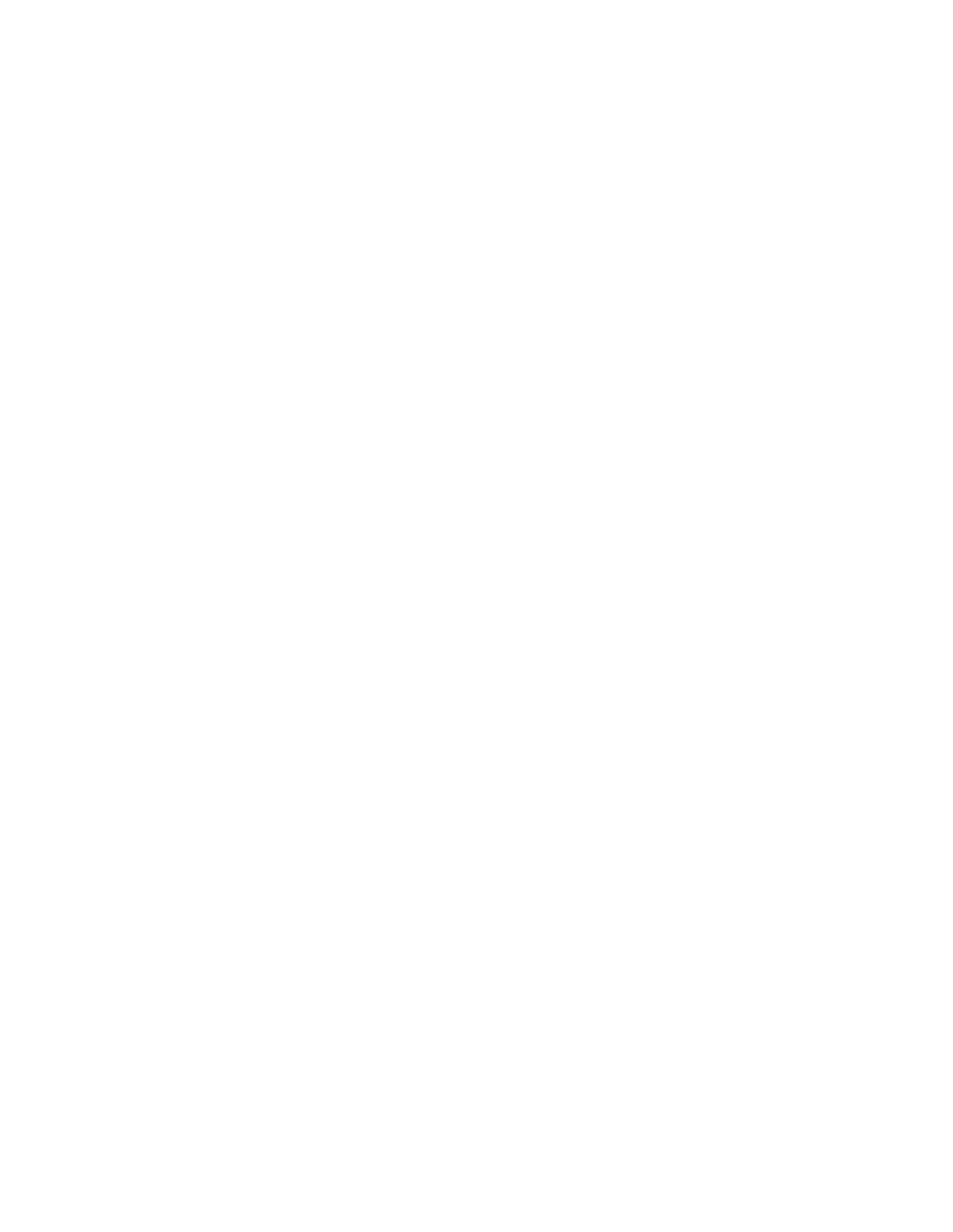*final report* 

## **Medical Exemption Program Study**

*Preliminary Report of Findings* 

*prepared for*  Federal Motor Carrier Safety Administration

*prepared by* 

Cambridge Systematics, Inc. 4800 Hampden Lane, Suite 800 Chevy Chase, Maryland 20814

*date* 

October 13, 2006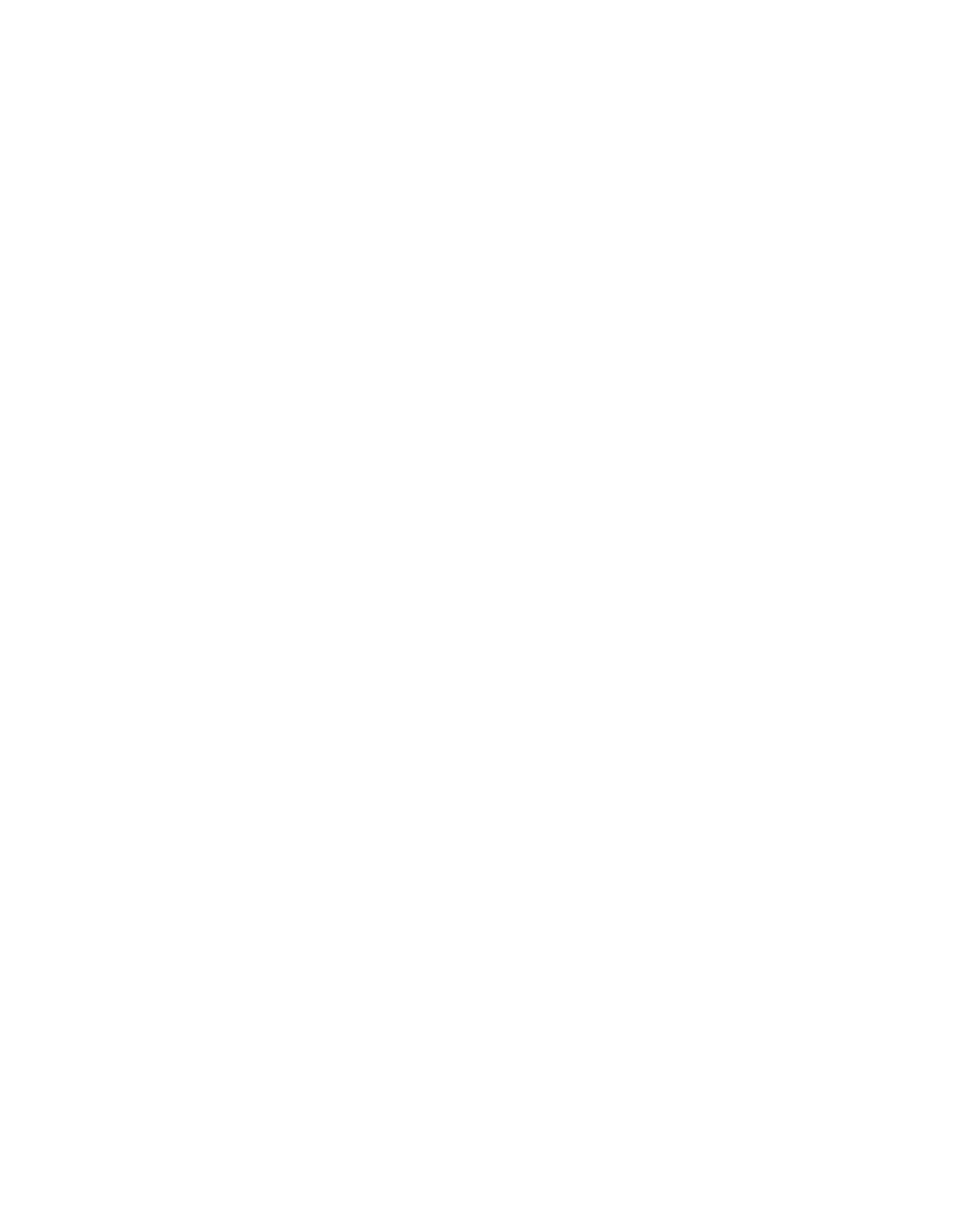## **Table of Contents**

| 1.0 |     |  |
|-----|-----|--|
|     | 1.1 |  |
|     | 1.2 |  |
| 2.0 |     |  |
|     | 2.1 |  |
|     | 2.2 |  |
|     | 2.3 |  |
|     | 2.4 |  |
| 3.0 |     |  |
|     | 3.1 |  |
|     | 3.2 |  |
|     | 3.3 |  |
|     | 3.4 |  |
|     | 3.5 |  |
|     | 3.6 |  |
|     |     |  |
| 4.0 |     |  |
|     | 4.1 |  |
|     | 4.2 |  |
|     | 4.3 |  |
|     | 4.4 |  |
|     | 4.5 |  |
|     | 4.6 |  |
|     | 4.7 |  |
| 5.0 |     |  |
|     | 5.1 |  |
|     | 5.2 |  |
|     | 5.3 |  |
|     | 5.4 |  |
|     | 5.5 |  |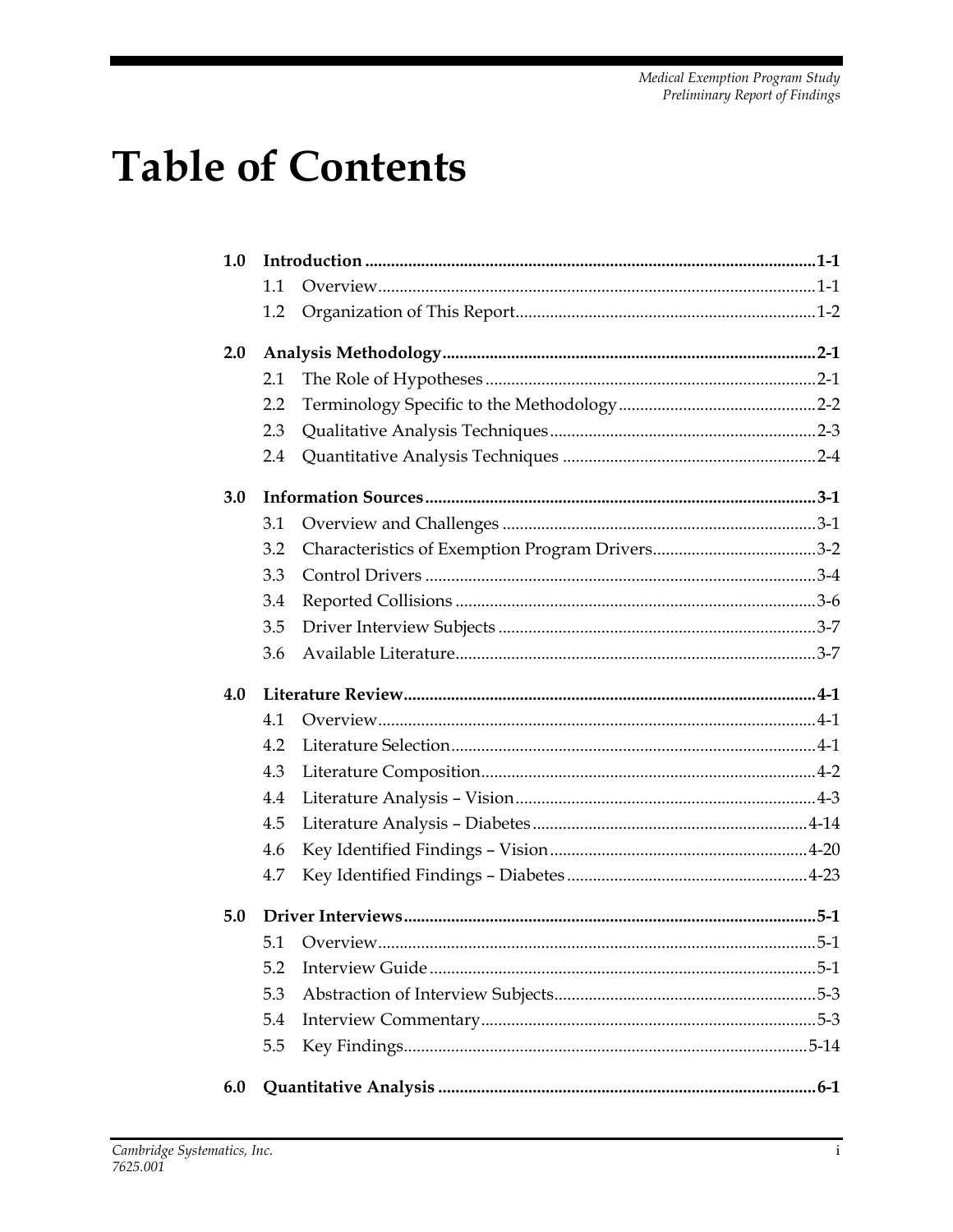|     | 6.1        |                                                                |  |
|-----|------------|----------------------------------------------------------------|--|
|     | 6.2        |                                                                |  |
|     | 6.3        |                                                                |  |
|     | 6.4        | Descriptive Characteristics of Program and Control Drivers 6-5 |  |
|     | 6.5        |                                                                |  |
|     | 6.6        |                                                                |  |
|     | 6.7        |                                                                |  |
| 7.0 | 7.1<br>7.2 | Recommendations for Continuous Program Improvement7-3          |  |
| A.  |            |                                                                |  |
|     |            |                                                                |  |
|     |            |                                                                |  |
| В.  |            |                                                                |  |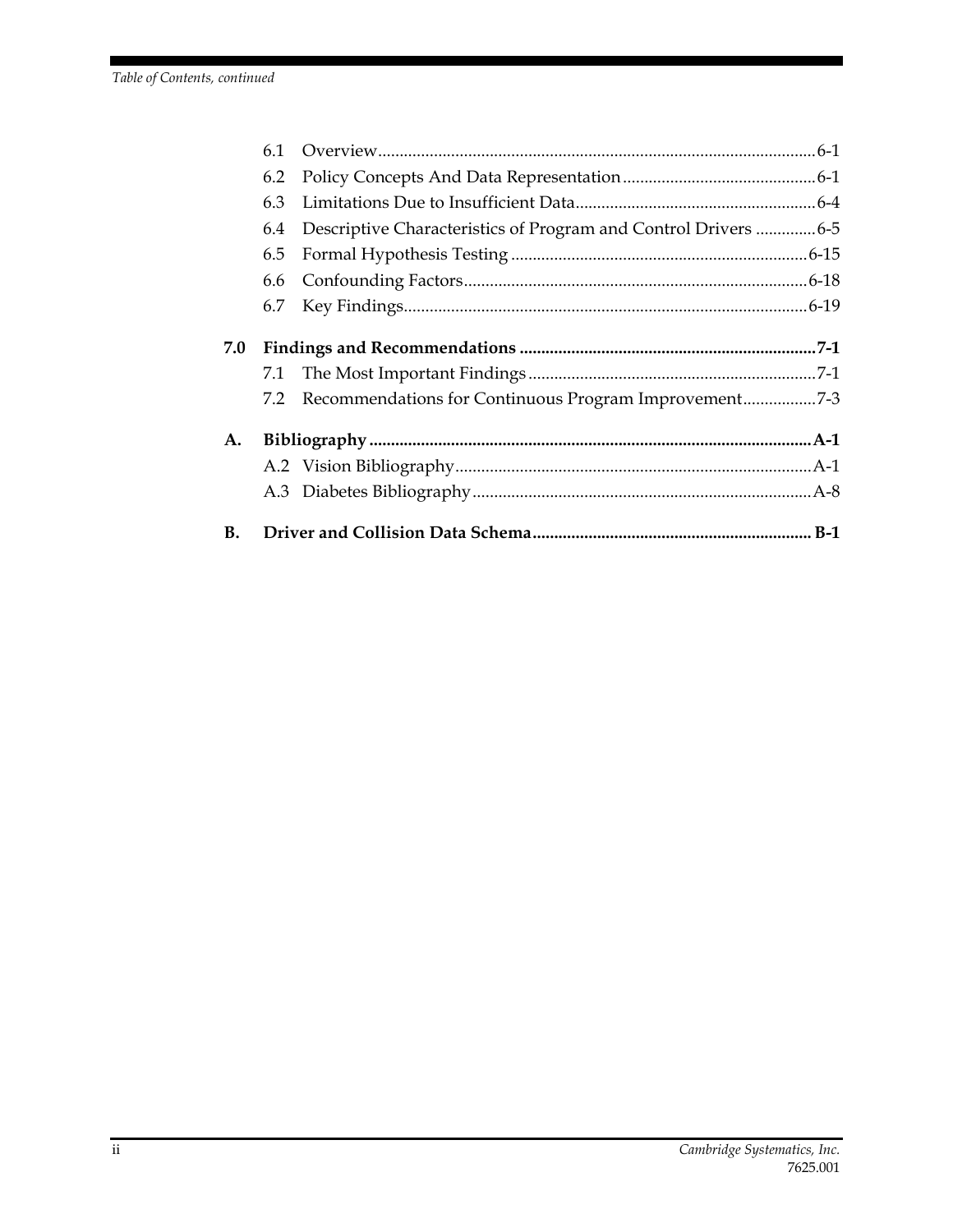## **List of Tables**

| Table 3.1 | Distribution of Program Drivers by Deficiency Category3-3                       |
|-----------|---------------------------------------------------------------------------------|
| Table 3.2 | Relative Frequency of Exempt and Control Drivers by Age and                     |
| Table 4.1 | Distribution of Vision Literature Publication Dates All References 4-2          |
| Table 4.2 | Distribution of Vision Literature Publication Dates Key References 4-2          |
| Table 4.3 | Distribution of Diabetes Literature Publication Dates All References. 4-3       |
| Table 4.4 | Distribution of Diabetes Literature Publication Dates Key References 4-3        |
| Table 5.1 |                                                                                 |
| Table 6.1 | Reported Collision Rates by Age for Program versus Control Drivers 6-6          |
| Table 6.2 | Distribution of Drivers and Reported Collisions by Geographic                   |
| Table 6.3 | Distribution of Drivers and Reported Collisions by Cause of Deficiency6-8       |
| Table 6.4 | Distribution of Reported Collisions by the Visual Acuity of the                 |
| Table 6.5 |                                                                                 |
| Table 6.6 |                                                                                 |
| Table 6.7 | Reported Collisions after Acceptance, by Driver Age 6-12                        |
| Table 6.8 |                                                                                 |
|           | Reported Collisions after Acceptance, By Deficiency 6-12                        |
| Table 6.9 | Reported Collisions after Acceptance by Visual Acuity6-13                       |
|           | Table 6.10 Reported Collisions after Acceptance, by Field of Vision 6-14        |
|           | Table 6.11 Comparison of Reported Collision Rates after Acceptance Date  6-14   |
|           | Table 6.12 Confidence Intervals for Program versus Control Group Membership,    |
|           | Table 6.13 Confidence Intervals for the Effect of Tightening the Definition for |
|           | Table 6.14 Confidence Intervals for the Effect of Relaxing the Definition for   |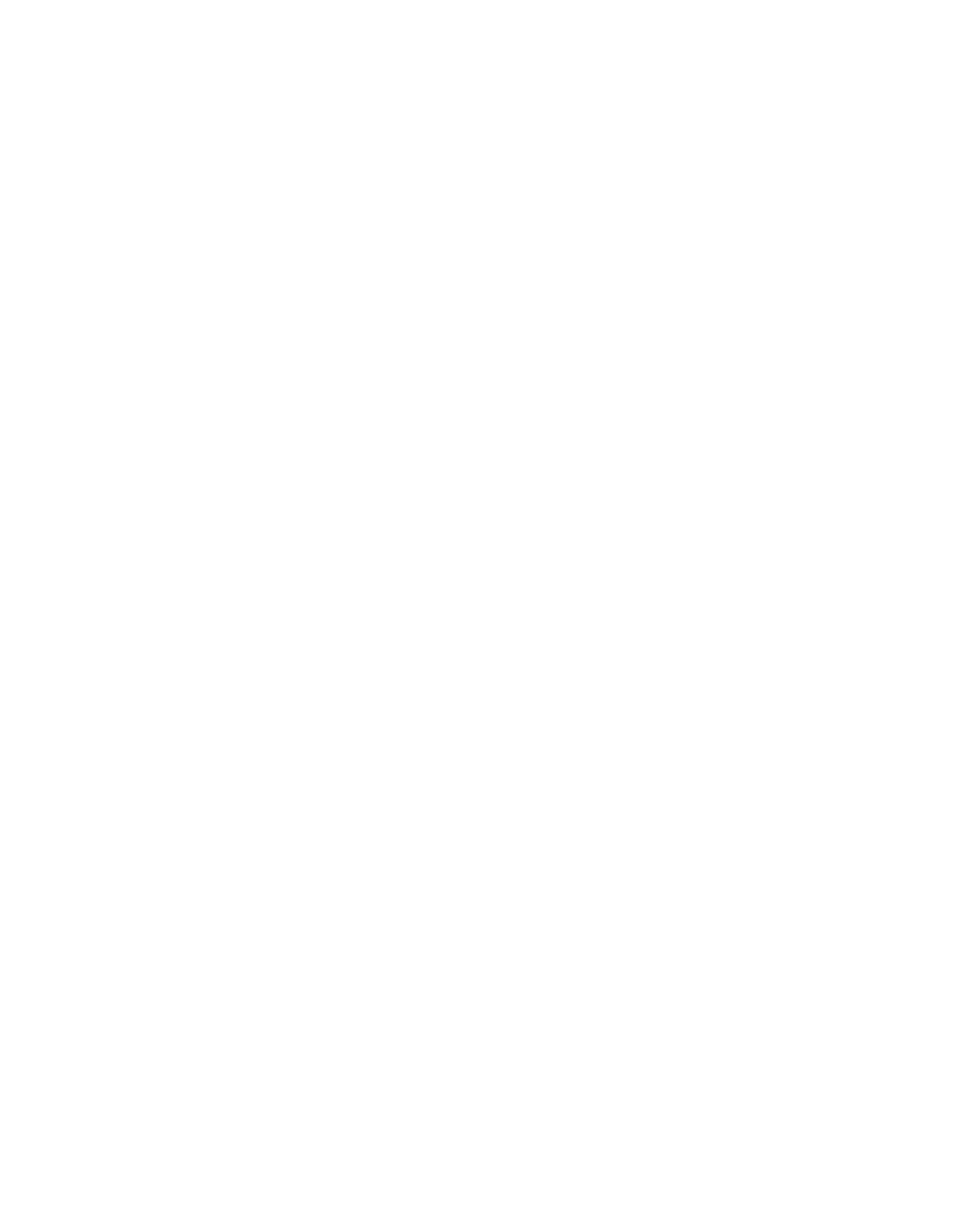## **List of Figures**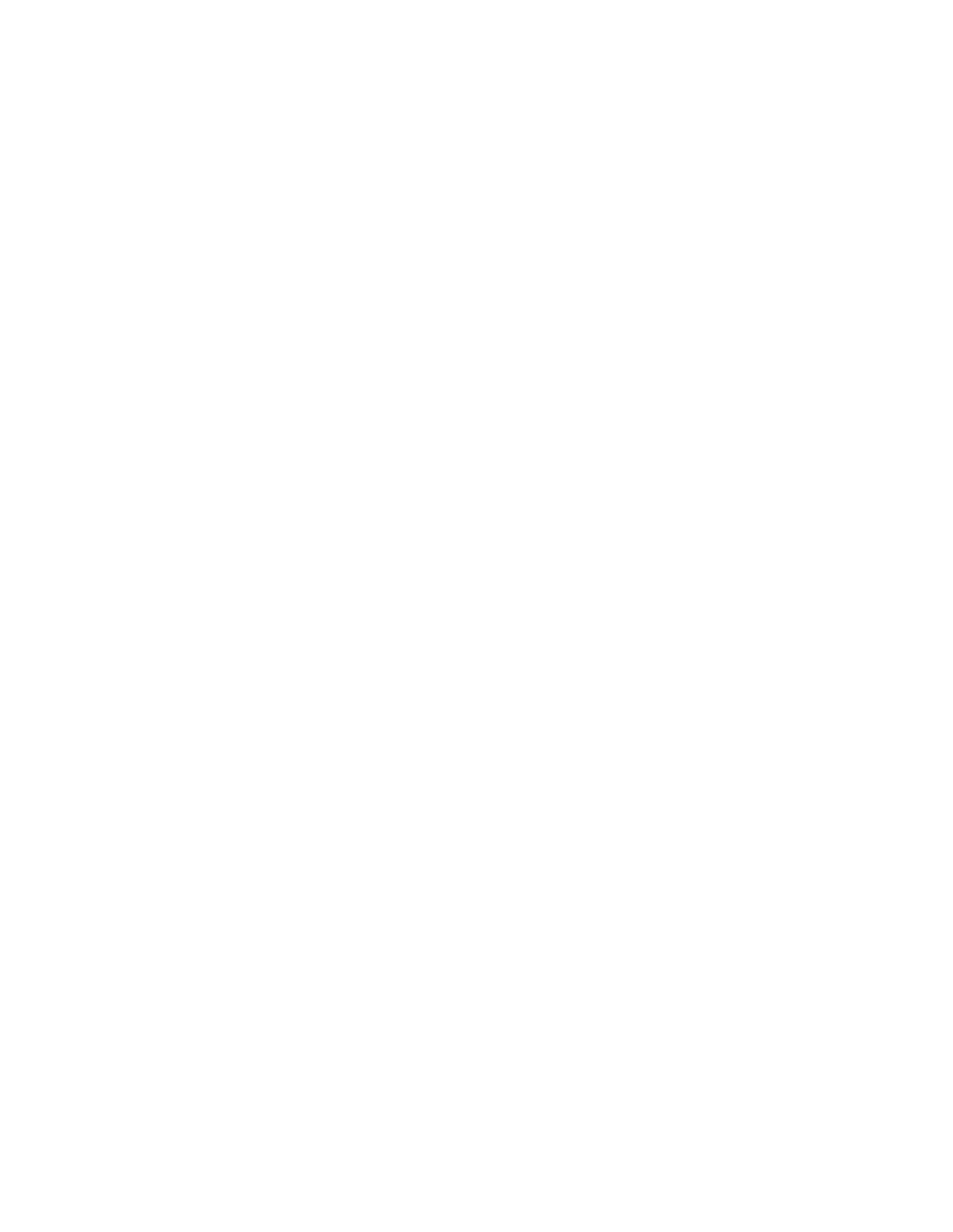## **1.0 Introduction**

## **1.1 OVERVIEW**

This Preliminary Report of Findings is the third deliverable in the Medical Exemption Program Study, being performed by Cambridge Systematics on behalf of the Federal Motor Carrier Safety Administration (FMCSA).

The primary mission of the FMCSA is to reduce collisions, injuries, and fatalities involving large trucks and buses. To this end, the FMCSA has established regulations and processes for licensing drivers operating commercial vehicles. Individual states perform the actual licensing. A portion of the licensing process involves a medical examination by a licensed physician. The results of the medical examination must be consistent with standard Federal regulations. The regulations, however, allow for exemptions to be granted on a case-by-case basis. Two of the areas where exemptions may be granted relate to vision impairment (the FMCSA Vision Exemption Program) and insulin-treated diabetes (the Federal Diabetes Exemption Program).

The goal of this project has been to provide process and outcome information regarding these exemption programs that will inform FMCSA policy and guide program improvements. To achieve this goal, Cambridge Systematics used multiple research techniques to review both exemption programs. These techniques included review of relevant literature, interviews of drivers in the Vision Exemption Program, and statistical analysis of reported collision data.

This document presents the project findings. The primary conclusion is that the Vision Exemption Program does not appear to be negatively impacting the safety of the nation's highways. Drivers in the program have lower reported annual collision volumes than a control set of the general commercial driver population and similar reported annual collision volumes compared to a control subset of general commercial vehicle drivers with no reported annual collisions between 2001 and 2003. Potential areas where portions of the program standards could be relaxed and other areas where portions of the program standards may need to be tightened have been identified. The conclusions, however, are not based on a statistically significant sample because of the program's limited size and strict acceptance criteria.

This report presents six recommendations to allow FMCSA to undertake a continuous improvement process for both the Vision and Diabetes Exemption Programs. These recommendations are described in Section 7.2. Implementation of some or all of these recommendations will enable the agency to continue to make informed decisions about the management of these programs.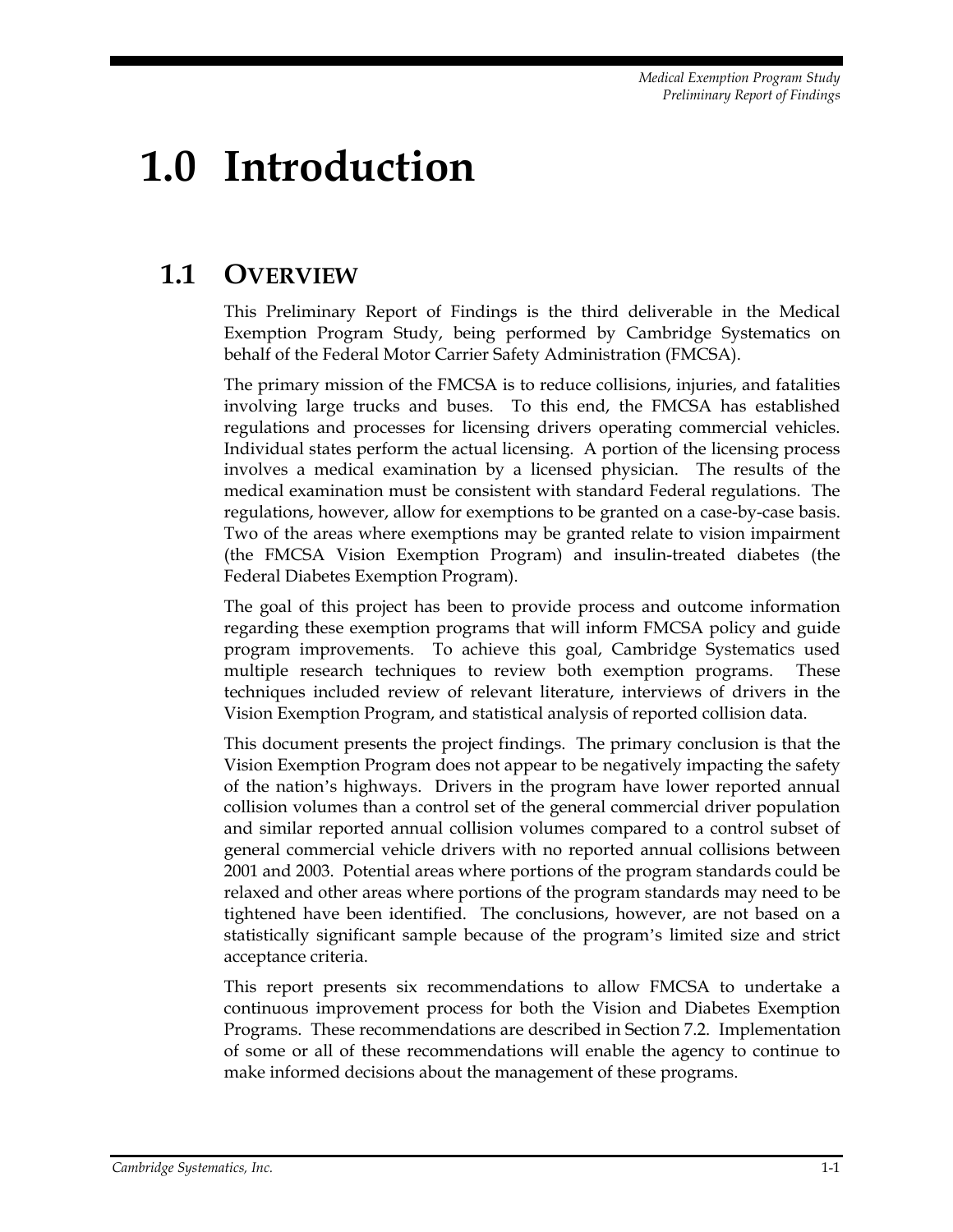## **1.2 ORGANIZATION OF THIS REPORT**

This document contains seven sections. These sections include:

- **Section 1.0, Introduction** Provides an overview of this report.
- **Section 2.0, Analysis Methodology** Describes the approach used to conduct both the qualitative and quantitative portions of this project.
- **Section 3.0, Information Sources** Describes the approach for obtaining information to support the analysis methodology.
- **Section 4.0, Literature Review** Presents the key findings of the scan of over 100 literature items related to vision and diabetes driving issues.
- **Section 5.0, Driver Interviews** Presents the key findings of the interviews of nine drivers currently enrolled in the Vision Exemption Program.
- **Section 6.0, Quantitative Analysis** Presents the key findings of the statistical analysis of program and control data, including both descriptive statistics and structured hypothesis testing.
- **Section 7.0, Findings and Recommendations** Summarizes the most important findings of the study and presents six recommendations for continuous program improvement.

In addition, the report contains two appendices:

- **Appendix A, Literature Sources** The bibliography of all sources identified by the project team for both the vision and diabetes literature reviews is presented.
- **Appendix B, Driver and Collision Data Schema** The input schema to the SAS statistical package for both driver information and collision information are presented.

These appendices are provided under separate cover in the Preliminary Report of Findings, but will be incorporated into the same bound version in the Final Report.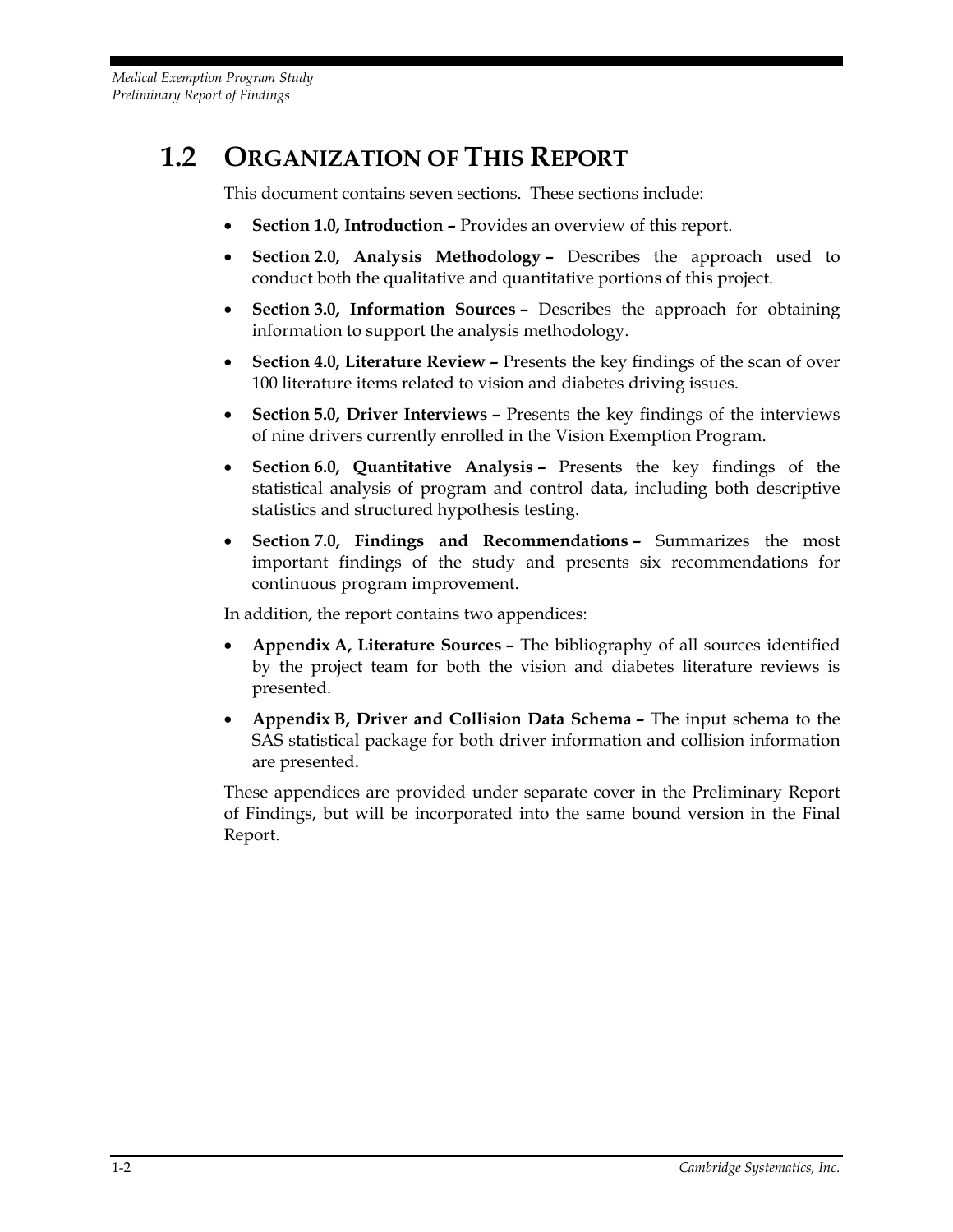## **2.0 Analysis Methodology**

## **2.1 THE ROLE OF HYPOTHESES**

A guiding principle of the project team's approach to analyzing the Vision and Diabetes Exemption Programs was that the analysis approach must be defined in advance of any actual analysis. Specifically, the analysis approach defines the current policy as a series of currently known facts and assumptions, and defines "evaluation" as an approach that challenges relevant components of the policy.

Hypotheses start out as broad statements which over time are refined into more detailed statements. The level of detail at which a hypothesis can be modeled, however, directly depends on the information available. To understand if the current program is the appropriate policy, researchers must be able to model not only the current assumptions, but also the assumptions which are necessary for various alternative policies.

The team's objective is to define hypotheses which model various shifts in both policy and underlying assumptions, and test these hypotheses in as many ways as practical. In the context of this study, "testing" involves four levels of complexity:

- Review of existing literature, to determine how previous research results correspond to the hypotheses;
- Interview of current program drivers, to gain an understanding of how the agency's customers view the hypotheses;
- Descriptive statistical analysis of collision data, to identify general trends in data and how these trends support (or do not support) the hypotheses; and
- Detailed statistical tests of collision data, to explore specific patterns of data and how the data patterns support (or do not support) the hypotheses.

The overall hypothesis used by the project team as a starting point is the following generic statement:

> **There are parts of the current policy which will appear to be too** *lenient***, and other parts of the policy which will appear to be too** *severe***.**

It is extremely important to establish a neutral hypothesis. Failure to define the project evaluation in neutral terms subjects the project to the risk of introducing bias into the process, and therefore the results. The challenge for the project team was to define the specific analyses in a manner that supports the generic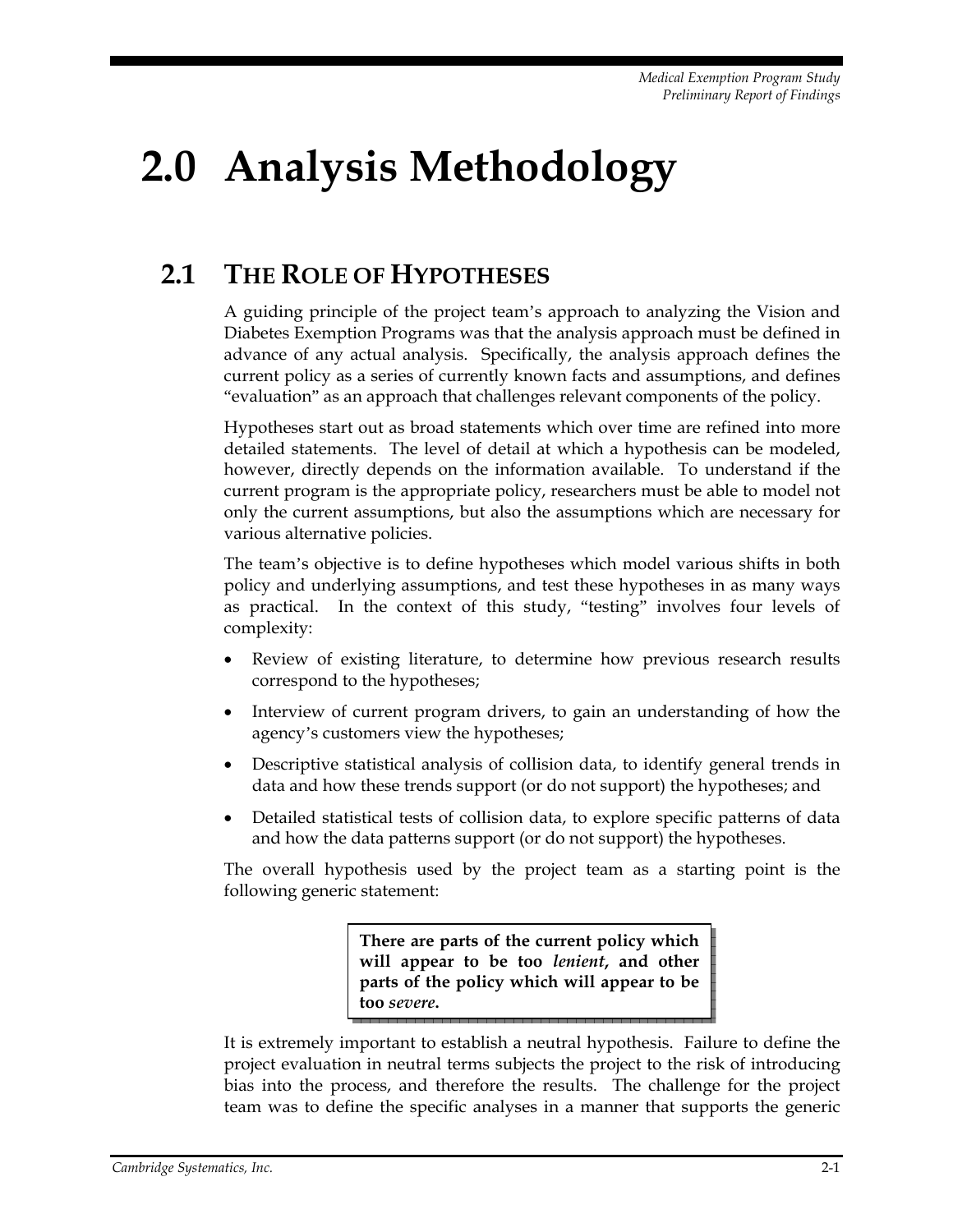statement. In all cases, the project team attempted to identify elements of current processes where "lenient" and "severe" could be defined.

## **2.2 TERMINOLOGY SPECIFIC TO THE METHODOLOGY**

Part of the assumption documentation process involved the development of specific terms with specific meanings and use of these terms by all members of the project team throughout the project.

Five terms will be used repeatedly throughout this report of findings. The terms and definitions are as follows:

#### **Program Driver**

A "program driver" is a licensed Interstate commercial vehicle driver who was accepted at any time in the Vision or Diabetes Exemption Program. The program driver may or may not be active in the program for quantitative analysis, but must be active in the program to qualify for consideration in the driver interview process.

#### **Control Driver**

A "control driver" is a licensed interstate commercial vehicle driver who had a driver inspection reported to the Motor Carrier Management Information System (MCMIS), and has never applied for the Vision or Diabetes Exemption Program. Approximately nine control drivers were randomly selected for each program driver, to support qualitative analysis of the form "Program Drivers have different outcomes than Control Drivers in terms of outcome X." Section 3.3 describes the control program in greater detail.

#### **Reported Collision**

A "reported collision" is a collision event for which information can be found in MCMIS. Participating state agencies transmit data about collisions to MCMIS via the SAFETYNET program. There is no assumption that all collisions in which a particular driver has been involved will be found in the MCMIS data set, nor any assumption about the driver's fault in the reported collision.

#### **Acceptance Date**

The "acceptance date" of a program driver is the date when the driver is first allowed to operate a commercial vehicle using their vision or diabetes exemption.

#### **Control Date**

Many of the hypotheses use a qualifier of "for  $X$  months before (or after) acceptance date." In order to use these hypotheses to compare program and control drivers, the project team used a single surrogate acceptance date for the control drivers. Without a fixed date, a bias could be introduced as different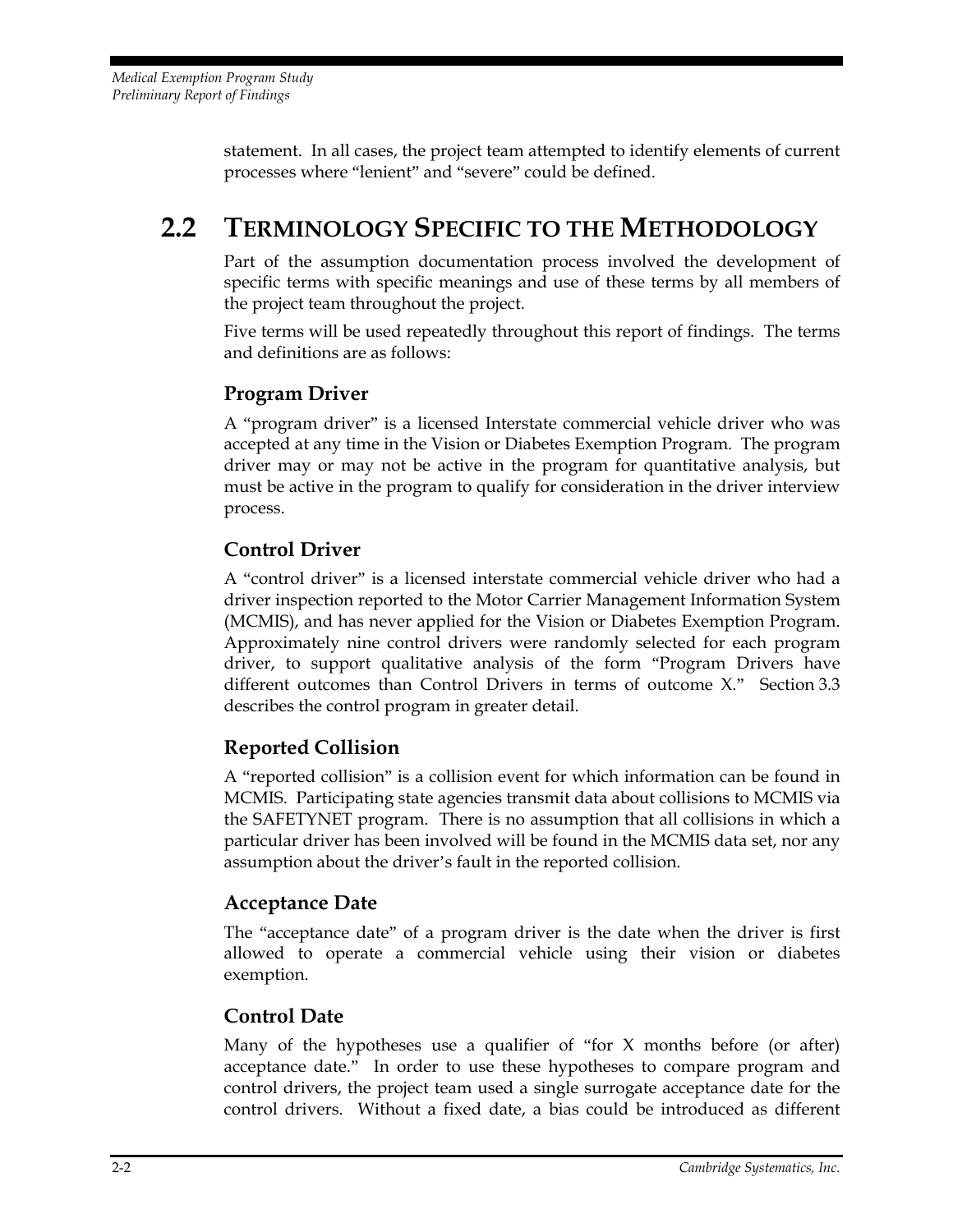*Medical Exemption Program Study Preliminary Report of Findings* 

control drivers could have different dates. After consultation with the FMCSA project manager, December 31, 2003 was chosen as the "control date" for all control drivers.

## **2.3 QUALITATIVE ANALYSIS TECHNIQUES**

The analysis approach balanced qualitative and quantitative analyses. Cambridge Systematics' research methodology divided the qualitative analysis into two parts. First, a detailed review of the existing literature concerning vision and diabetes issues for drivers was conducted. Second, drawing on the literature review, an interview guide was developed for use in structured interviews of a sample of current program drivers.

#### **Literature Review**

Cambridge Systematics conducted a review of relevant literature using a variety of publications. The results of the review provided direction for developing the interview guide for program drivers as well as for later qualitative review of available data.

The project team divided the literature review into the following tasks:

- **Current Bibliography** Cambridge Systematics requested the current set of scholarly articles which are used by FMCSA for the Vision and Diabetes Exemption Programs.
- **Development of Approach to Literature Topics** Cambridge Systematics used the current bibliography to determine an approach for reviewing the literature in this area. The approach involved an intensive search using both general search engines such as Google as well as specific medical literature search engines. The approach constructed a "tree" of key words and phrases from the existing literature.
- **Initial Literature Scan** Cambridge Systematics reviewed the current literature using the tree-based approach identified above. The results of the initial scan included a bibliography of all relevant articles and, when possible, article abstracts. These results were presented to FMCSA for prioritization, and are included as Appendix A of this report.
- **Detailed Literature Review** FMCSA staff selected approximately one-fifth of the initial literature for detailed review. Cambridge Systematics obtained full-text versions of each article and developed a summary of the key relevant findings. The results of this analysis can be found in Section 4.0 of this report.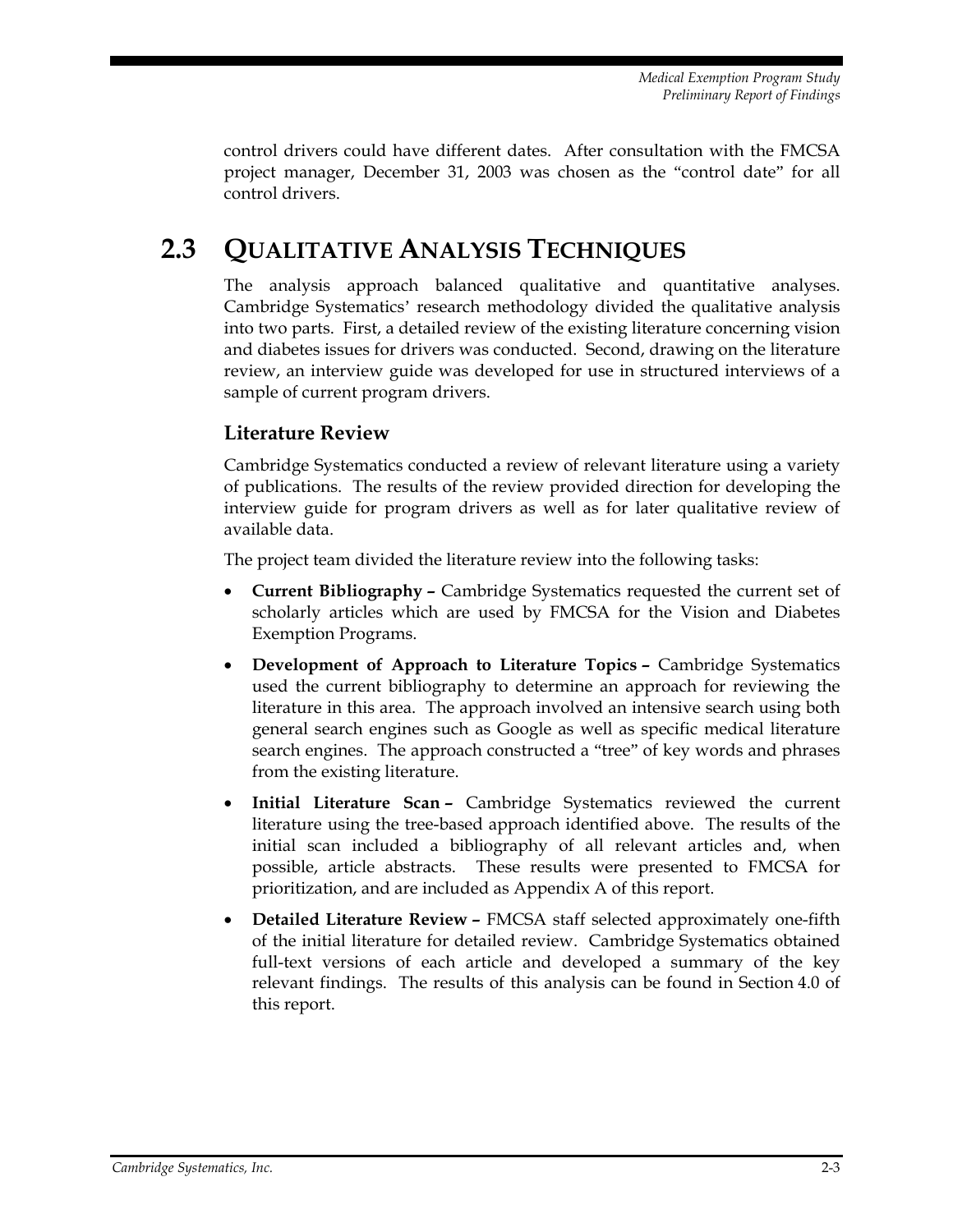#### **Driver Interviews**

Available data is important for establishing a quantitative base for the analysis. Additional qualitative information, however, is appropriate to help shape an evolving view of the true factors surrounding the success of the exemption program. Through the use of surveys of program drivers, it is expected that exemption process issues and concerns will be identified and assessed relative to their impact on the effectiveness of the exemption programs.

Based on the literature review and available data, Cambridge Systematics created a driver interview guide to be used in the structured interview process.

Nine telephone surveys of program drivers currently active in the Vision Exemption Program were performed. The participants were contacted by FMCSA staff by telephone and invited to participate, and only then were they contacted by Cambridge Systematics. The interviews were designed to last approximately 40 minutes. These surveys focused on the individual's assessment of waiver requirements; driving performance; issues or challenges related to their employment by their motor carrier employer; and issues regarding acceptance or resistance of their employment by fellow employees.

## **2.4 QUANTITATIVE ANALYSIS TECHNIQUES**

To address the quantitative aspects of the analysis, Cambridge Systematics developed an approach to analyze data about characteristics of program and control drivers as well as information about their reported collisions. The main statistical goal was to identify the level of confidence at which the presence or absence of a Vision Exemption Program is believed to have an effect on collision rates. Because of the small number of waivers for the diabetes program, the statistical analysis focused only on the vision program.

The effort was divided into several tasks, as follows:

- **Development of Initial Hypotheses** At the beginning of the project, Cambridge Systematics developed a technical memorandum outlining a preliminary approach to analyzing hypotheses about the Vision Exemption Program. The purpose of this memorandum was twofold:
	- To stimulate discussion regarding available data and its utility for the project; and
	- To highlight various assumptions which the Cambridge Systematics team had made about the process and the associated data, so that these assumptions could be adjusted as necessary by FMCSA staff.

The initial hypotheses were used as a starting point for acquisition of necessary available data, as described in Section 3.0 of this report.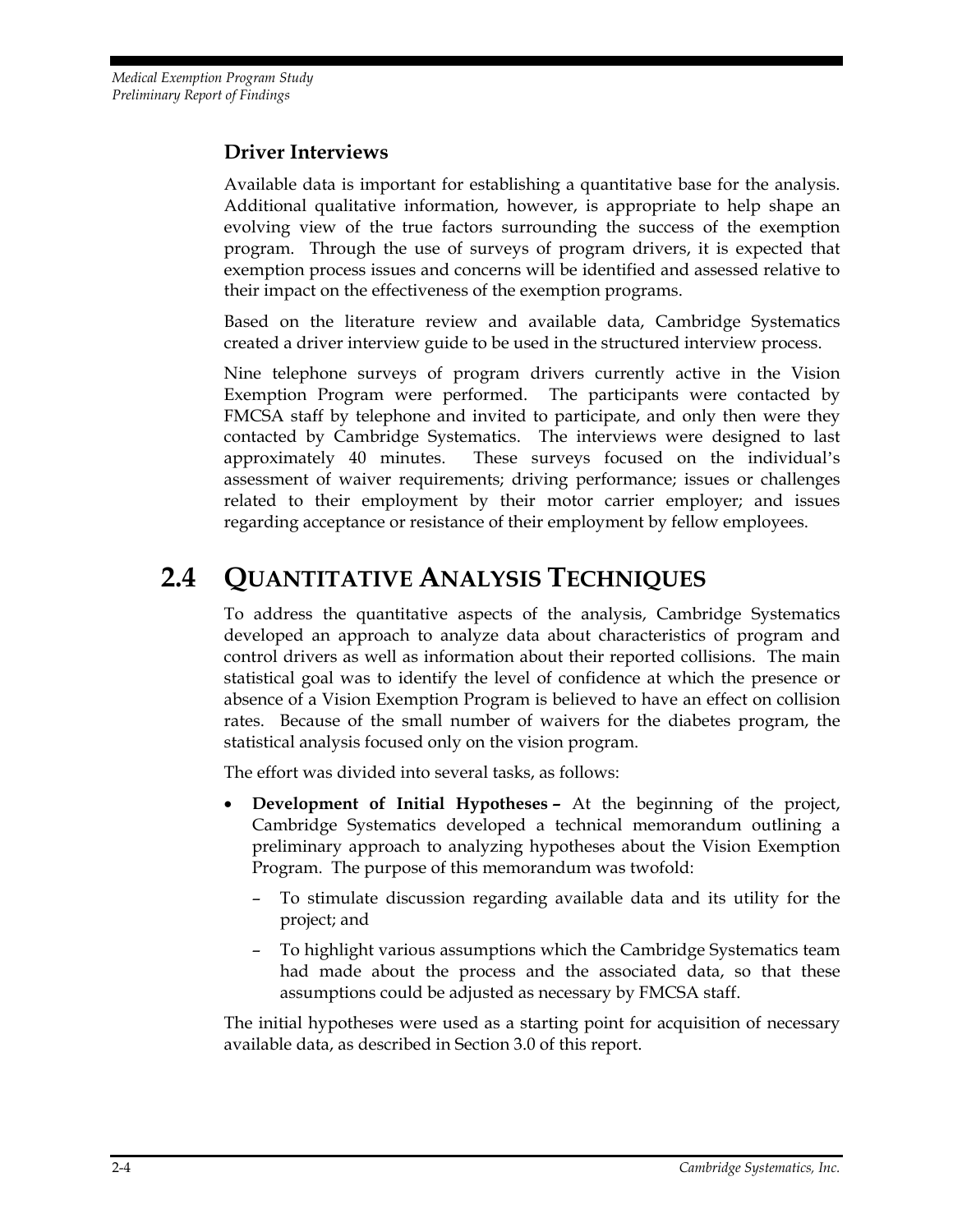• **Refinement of Detailed Hypotheses –** After the project team worked with FMCSA staff to determine the available data for the analysis, Cambridge Systematics developed four detailed sets of hypotheses for consideration. These hypotheses are explored in more detail in Section 6.2 of this report.

The general approach was to define policy choices as confidence in statistical results. Dependent variables were variations of collision events, such as "total number of collisions over X years" (a continuous variable) or "collision occurred within X months of a waiver request" (a discrete variable). Given the limited number of drivers, the hypotheses by necessity were relatively simple and focused on basic safety outcomes such as a fatality, injury, and bad driving record.

- **Analysis of Descriptive Statistics** Due to the small sample size, several aspects of the analysis could not be properly analyzed using only formal hypothesis tests. A battery of descriptive statistics was substituted to identify potential trends in the data. In these situations, a formal confidence interval could not be identified.
- **Formal Hypothesis Testing** A variety of techniques was used to analyze the variance in data while considering the four key hypotheses. The SAS statistical analysis package was used to execute the formal testing. Only the most relevant analysis results are presented in this report.

The result of these analyses is an estimate of the confidence based on the data that the Vision Exemption Program is impacting the rate of collisions. The greater the variance attributed by the statistical techniques to the participation in the exemption program, the greater the confidence in asserting that the exemption program is statistically significant.

Hypotheses are reported against a 95 percent confidence interval, following convention. Hypotheses for which a formal statistical test was available, but a 95th percentile confidence interval could not be obtained, are classified as rejected.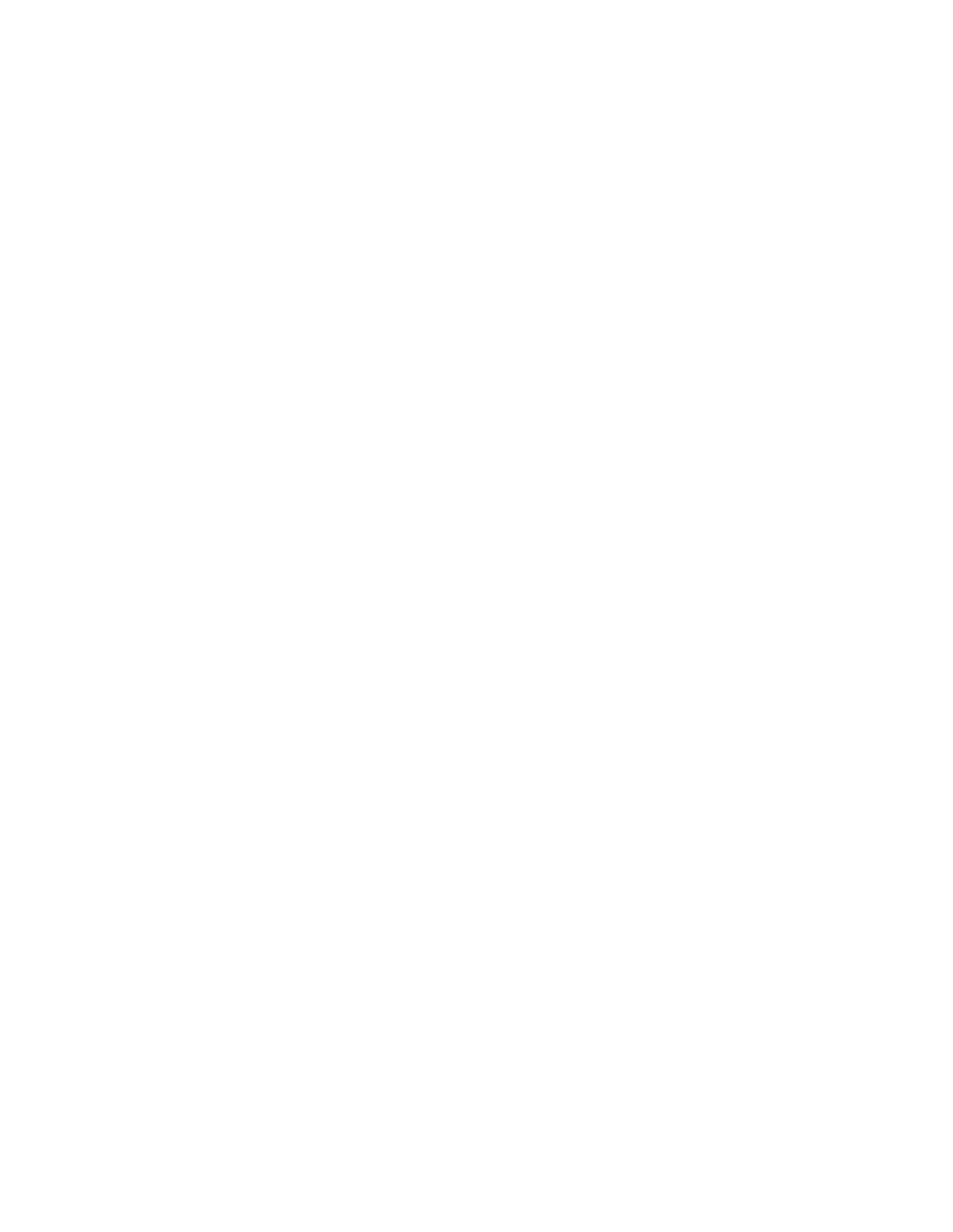## **3.0 Information Sources**

## **3.1 OVERVIEW AND CHALLENGES**

Obtaining the information needed to support the project was the subject of early analysis. The questions involved in this analysis were:

- What would be the appropriate information for a detailed analysis of the Vision and Diabetes Exemption Programs?
- What information could be obtained from existing data sources (as resources were not available for a new data collection effort)?
- Given available information, how should the information be obtained and structured to maximize the effectiveness of the project?

This section discusses the project team's decisions about gathering information for the project. While no issue threatened the success of the project, several issues did pose challenges. The key issues were as follows:

- **The Lack of a "Before" Analysis** Ideally, the program analysis would be a "before/after" analysis, where the characteristics of the system before the Vision and Diabetes Exemption Programs are compared to the current characteristics of the system. Unfortunately, no "before" analysis existed at a sufficient level of detail. The impact on the project was the establishment of the control data set as a method of comparing the program impacts versus the general population. *One key attribute of the methodology was the documentation of the program data as of the end of 2005 to enable before/after analyses of any future policy changes*.
- **The Need for Transcription and Compilation** The majority of data about characteristics of program drivers was not found in an electronic format due to resource constraints. The data is found in handwritten documents stored in each driver's physical program file. A major task for the project team was the transcription of over 50,000 data items into an electronic format, with the appropriate quality control measures. Data for each driver accepted in the program before December 1, 2005 has been transcribed into an Excel spreadsheet and provided to FMCSA to support future analyses.
- **Challenge of Imperfect Data** In several situations, the data available, while not missing, was inconsistent. This was especially true of information on drivers accepted in the first years of the program.

One of the major areas where data was not useful was in the mileage information for accepted drivers. The information provided by drivers in their applications and transcribed into electronic format was inconsistent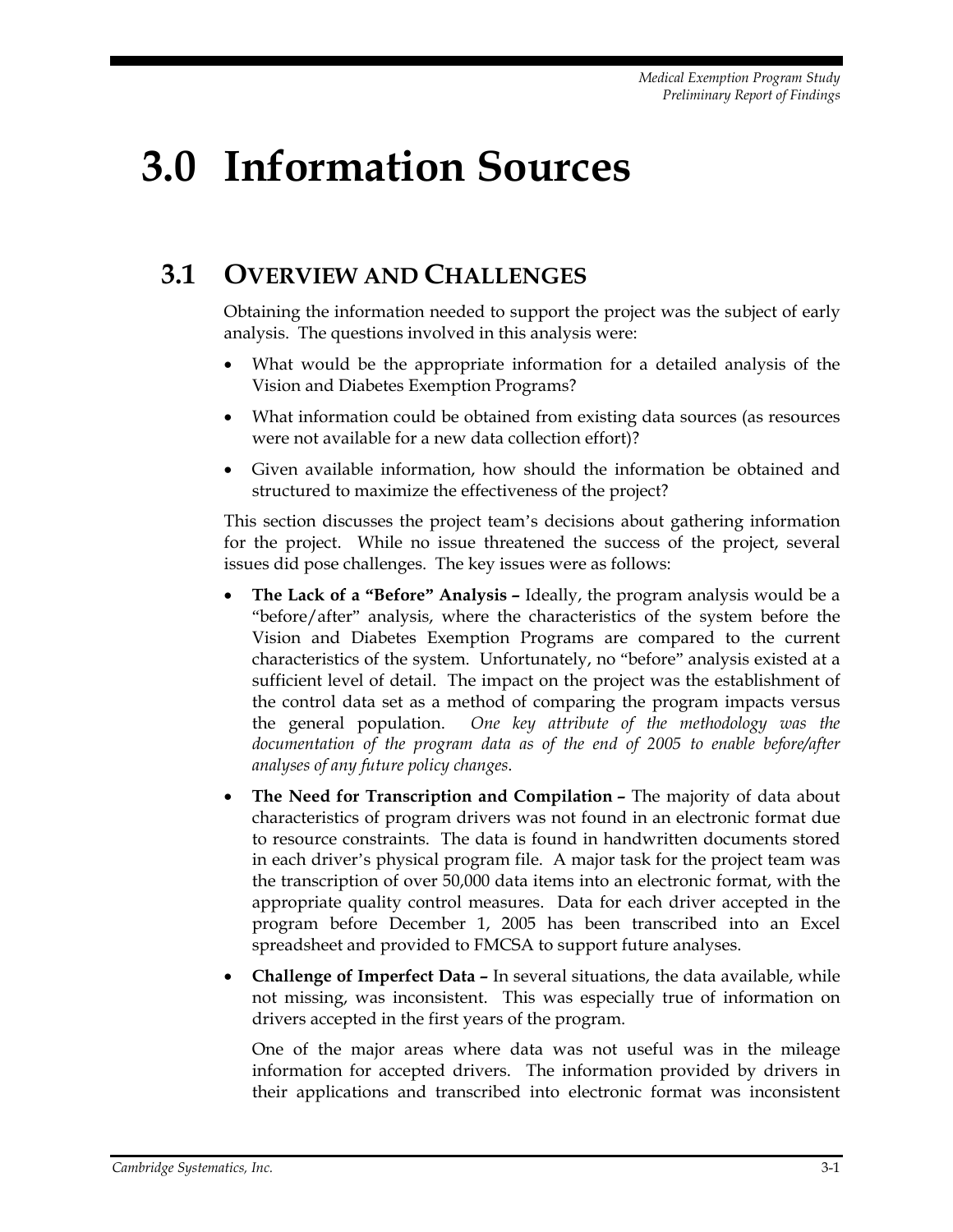across applications, and there were concerns about the accuracy of the information provided by the drivers. Inability to validate this data precluded the project team from using "reported collisions per 100,000 driving miles" as a dependent variable. This is a critical issue, and it is reflected in our overall program recommendations in Section 7.2 of this report.

• **Challenge of Small Data Set Size –** With only 1,155 drivers accepted in the Vision Exemption Program to date, stratification of drivers became extremely problematic. In several situations, representations of hypotheses had to be discarded from formal testing because the number of drivers in one or more categories would be much less than 100. In these situations, use of descriptive statistics was expanded to help understand relevant trends.

## **3.2 CHARACTERISTICS OF EXEMPTION PROGRAM DRIVERS**

The analysis only considers drivers who have been accepted in the Vision Exemption Program. This defines a data set of 1,155 drivers. The initial methodology was to consider drivers who were rejected in order to compare reported collision volumes prior to the application date of approved versus rejected drivers. However, the vision characteristics data for rejected drivers was of inconsistent quality and could not be utilized.

#### **General Characteristics of Program Drivers**

Three general categories were used to classify program drivers in preparation for the development of a control set:

- **Age** The driver's age as of December 1, 2005 was classified into a series of five-year bands. The median age of drivers accepted in the program was 52 years.
- **Gender** Male drivers composed an overwhelming percentage (over 98 percent) of drivers accepted in the program.
- **State of Residence** To account for potential issues introduced by the highway network on which a driver may be more likely to be driving, drivers' residence was captured. For categorization purposes, residence was assigned to the corresponding FMCSA region.

#### **Vision Characteristics of Program Drivers**

The vision characteristics of program drivers were transcribed from the paper exemption application summary forms into an Excel spreadsheet. These forms are originally generated by staff at MANILA, a contractor of FMCSA responsible for processing program applications. Vision deficiency information was checked for quality control purposes against the Federal Register entry for that driver.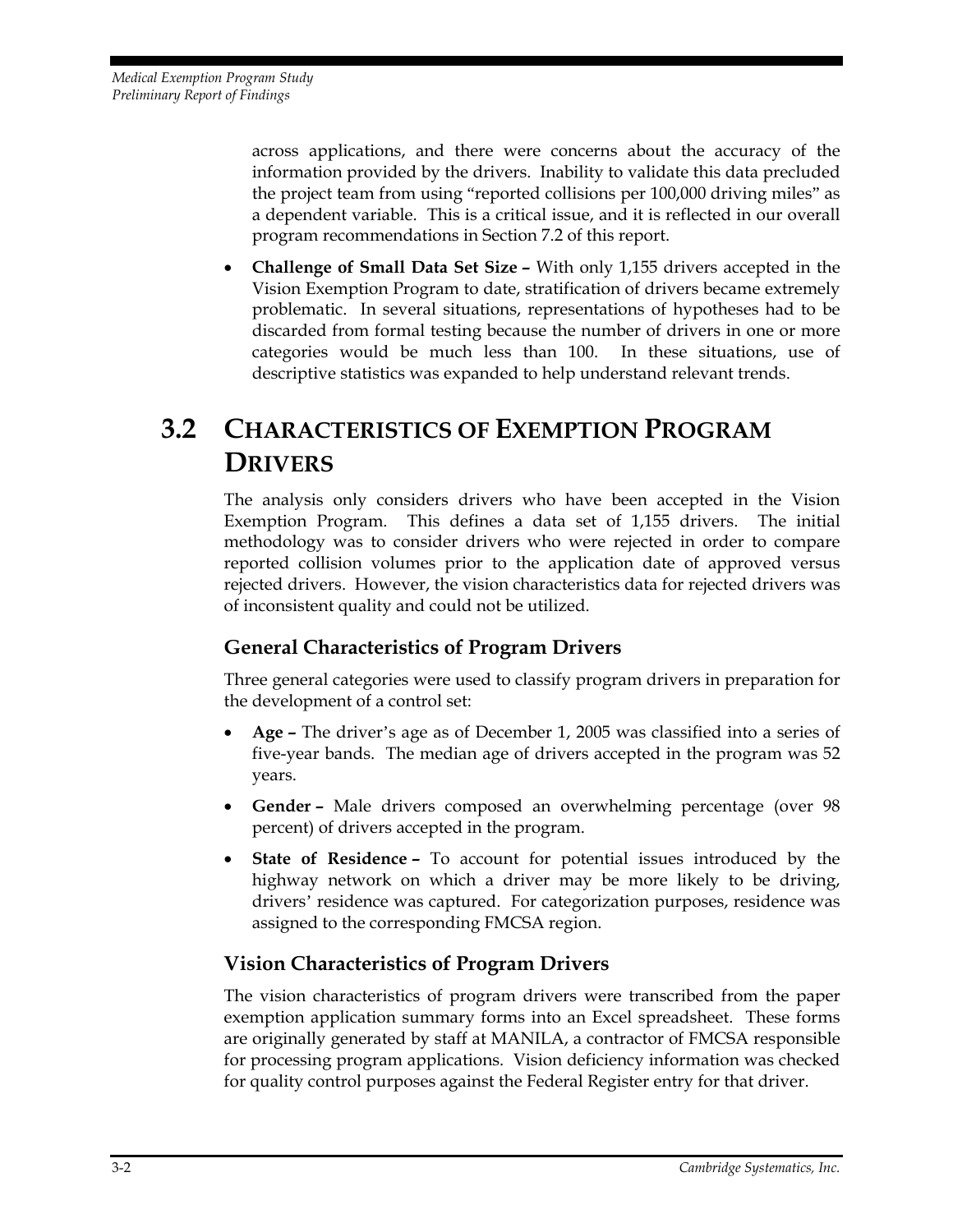Three sets of information were transcribed for each driver:

• **Deficiency and Cause –** One attribute of the handwritten exemption application summary forms is that "deficiency" and "cause" are often mixed. The project team transcribed any information in the relevant summary form fields. The information was then cross-referenced against the Federal Register entries for each driver.

At that point, the data was returned to FMCSA for review. The process for identifying deficiency and cause produced a number of individual "issues" which, if not categorized, would hamper any statistical analysis. Cambridge Systematics worked with FMCSA staff to peruse the data and categorize drivers based on input from FMCSA staff.

As a result, the drivers were placed in the following categories:

- Amblyopia (amblyopic drivers were by far the largest group, and it was decided that these drivers deserved their own category for analysis);
- Accident/Injury/Trauma;
- Congenital;
- Disease; and
- Unknown.

Table 3.1 provides the distribution of drivers across these categories.

#### **Table 3.1 Distribution of Program Drivers by Deficiency Category**

| <b>Deficiency Category</b> | <b>Number of Drivers</b> |
|----------------------------|--------------------------|
| Amblyopia                  | 506                      |
| Accident/Injury/Trauma     | 365                      |
| Congenital                 | 57                       |
| <b>Disease</b>             | 116                      |
| Unknown                    | 63                       |

• **Onset –** Onset was originally transcribed as the year in which the deficiency first occurred, in accordance with how it is captured on the paper summary forms. Once transcribed, onset was transformed into a more useful analysis variable: the number of years before acceptance that the deficiency occurred.

For some drivers, especially amblyopic drivers, values such as "birth" and "childhood" were transcribed. The project team worked with FMCSA staff to identify the appropriate onset date to use for these drivers.

• **Vision at Acceptance –** Vision information was captured in terms of rating (e.g., "20/80") for each eye and overall field of vision. Drivers who were legally blind (20/200 or worse) in one eye were identified as "blind" regardless of the actual rating provided.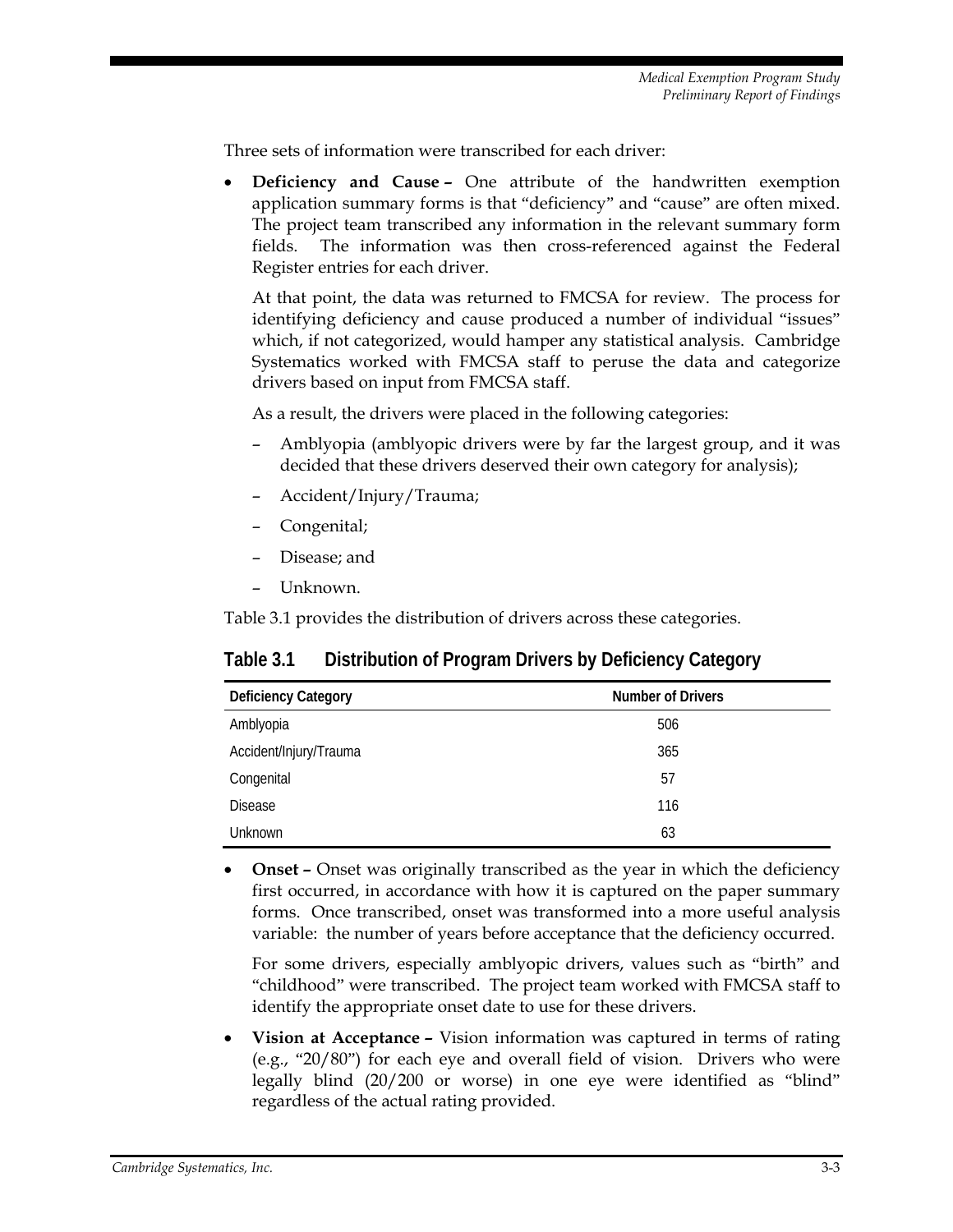### **Driving Characteristics**

This is an area where most information currently is not available. The information about miles/year on the written applications is not verifiable, and there is no detail which could estimate exposure to potential incidents (e.g., an Interstate rural commute versus nationwide driving versus heavy urban driving), day versus night, etc.

Type of vehicle driven is transcribed by MANILA. There are, however, a substantial amount of drivers (just under 10 percent) without information for this field. Furthermore, this information is not available for control drivers. Therefore, no reasonable hypotheses could be created with sufficient data for testing.

## **3.3 CONTROL DRIVERS**

#### **The Role of a Control Set**

A control driver is a licensed Interstate commercial vehicle driver who had a driver inspection reported to the MCMIS, and has never applied for the Vision or Diabetes Exemption Program. The control driver is needed to explore hypotheses such as "program drivers might be involved in more collisions than other drivers." To explore such a hypothesis, the methodology must properly identify what is meant by "other drivers."

#### **Identification of a Control Sample**

In an ideal situation, a control sample would be a set of drivers who had almost the same characteristics as the program drivers, with the exception of the driver's vision quality. The drivers would live in the same neighborhood, work for the same carrier, be of the same age, and drive the same routes at the same times of day.

Given the limitations of the available data, far less information could be used to identify a control set. The control set was built from the general characteristics of the program drivers.

The drivers used in the control set were sampled by FMCSA staff (and their onsite contractor staff) from available MCMIS driver inspection records. While not all licensed Interstate drivers will have a corresponding MCMIS inspection, for the purposes of our analysis this difference between the control set and the real world was deemed by FMCSA staff to be minimal.

The control drivers were sampled to provide a distribution equal to the program drivers in the following categories:

- **Age** The percentage of drivers in each five-year age band should be as close to identical as possible; and
- **Residence** The percentage of drivers residing in each FMCSA district should be as close to identical as possible.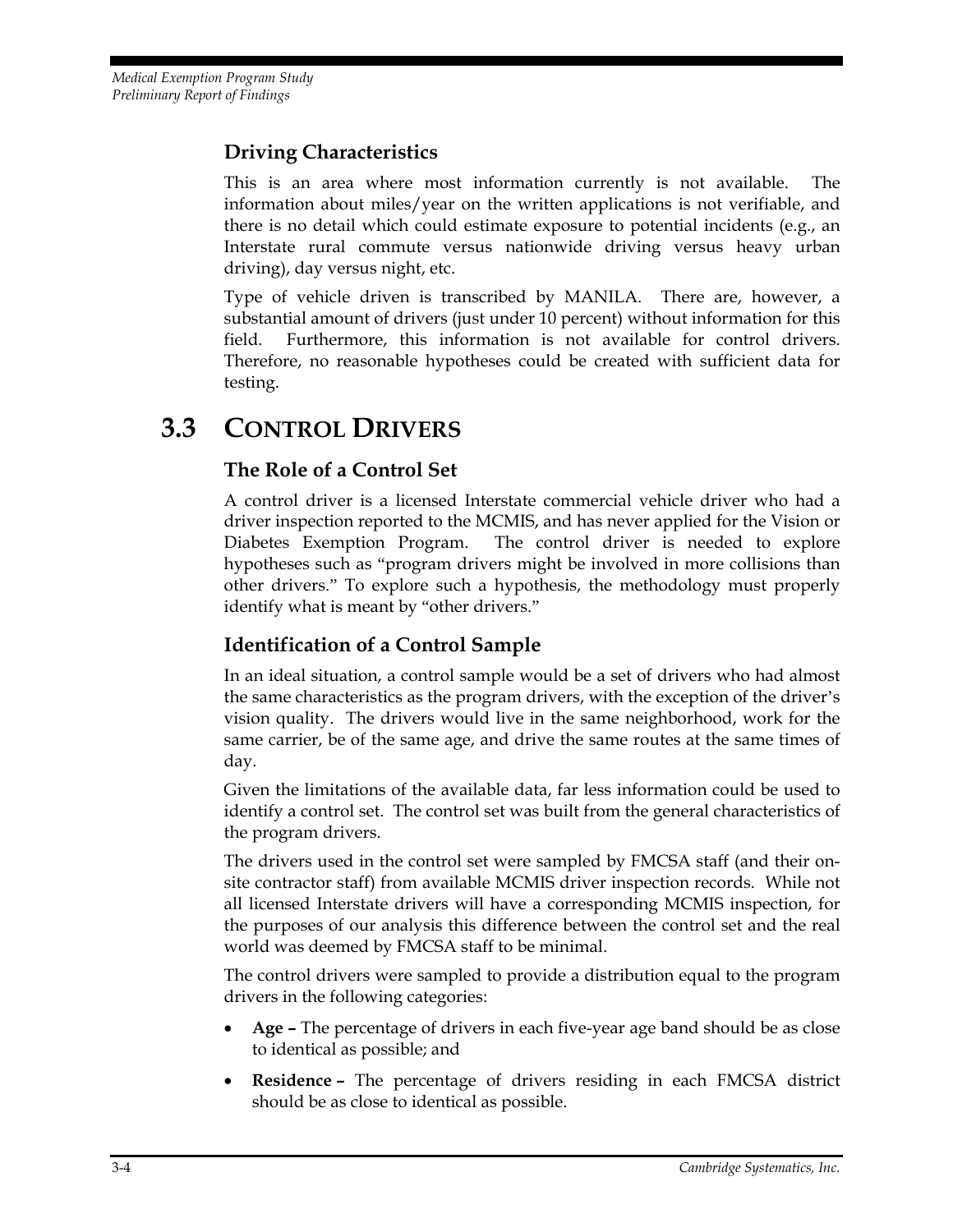Given the overwhelming percentage of male program drivers, only male drivers were considered for the control set.

To mitigate the lack of other information, the control set size was set at a multiple of the program driver set. The target was a control set of 10,000 drivers; with category rounding the actual number used was 9,829, or a ratio of 8.5 control drivers per program driver.

Table 3.2 illustrates the balance of the set of control drivers versus the set of program drivers ("exempt" drivers in the table).

|                |        | <b>Licensing Region</b> |        |         |        |         |        |         |        |         |
|----------------|--------|-------------------------|--------|---------|--------|---------|--------|---------|--------|---------|
| Age            | 3      |                         | 4      |         | 5      |         | 6      |         |        |         |
| Group          | Exempt | Control                 | Exempt | Control | Exempt | Control | Exempt | Control | Exempt | Control |
| 25 to 30       | 1.1%   | 1.0%                    | 0.0%   | 0.0%    | 2.6%   | 2.3%    | 1.3%   | 1.2%    | 2.5%   | 1.7%    |
| 31 to 35       | 3.2%   | 3.0%                    | 5.0%   | 4.0%    | 4.7%   | 4.5%    | 3.3%   | 3.1%    | 2.5%   | 3.2%    |
| 36 to 40       | 12.9%  | 12.2%                   | 8.6%   | 9.4%    | 7.3%   | 6.7%    | 7.5%   | 7.5%    | 8.3%   | 7.4%    |
| 41 to 45       | 16.1%  | 15.5%                   | 9.3%   | 9.7%    | 15.0%  | 14.7%   | 15.9%  | 15.3%   | 10.0%  | 10.7%   |
| 46 to 50       | 17.2%  | 18.2%                   | 20.7%  | 20.8%   | 18.2%  | 17.4%   | 15.1%  | 15.5%   | 18.3%  | 16.5%   |
| 51 to 55       | 17.2%  | 17.0%                   | 21.4%  | 21.0%   | 11.7%  | 12.8%   | 19.2%  | 18.4%   | 15.8%  | 16.8%   |
| 56 to 60       | 11.8%  | 12.2%                   | 15.7%  | 18.4%   | 19.0%  | 18.4%   | 16.7%  | 16.9%   | 20.8%  | 20.0%   |
| 61 to 65       | 15.1%  | 14.1%                   | 7.9%   | 8.5%    | 11.7%  | 12.3%   | 14.2%  | 14.6%   | 15.8%  | 16.2%   |
| 66 to 70       | 3.2%   | 4.5%                    | 7.1%   | 5.4%    | 7.7%   | 8.1%    | 3.8%   | 4.6%    | 3.3%   | 4.9%    |
| 71 or<br>older | 2.2%   | 2.0%                    | 4.3%   | 2.6%    | 2.2%   | 2.9%    | 2.9%   | 2.9%    | 2.5%   | 2.5%    |
| Total          | 100.0% | 100.0%                  | 100.0% | 100.0%  | 100.0% | 100.0%  | 100.0% | 100.0%  | 100.0% | 100.0%  |

**Table 3.2 Relative Frequency of Exempt and Control Drivers by Age and Residence** 

|                | <b>Licensing Region</b> |         |        |         |        |         |        |         |        |         |
|----------------|-------------------------|---------|--------|---------|--------|---------|--------|---------|--------|---------|
| Age            |                         | 7       | 8      |         |        | 9       |        | 10      |        | All     |
| Group          | Exempt                  | Control | Exempt | Control | Exempt | Control | Exempt | Control | Exempt | Control |
| 25 to 30       | 2.4%                    | 2.1%    | 5.2%   | 3.9%    | 1.7%   | 1.7%    | 2.9%   | 2.2%    | 2.0%   | 1.7%    |
| 31 to 35       | 1.2%                    | 1.3%    | 6.5%   | 7.4%    | 1.7%   | 1.9%    | 1.4%   | 2.2%    | 3.6%   | 3.6%    |
| 36 to 40       | 8.3%                    | 8.2%    | 5.2%   | 6.1%    | 5.1%   | 3.1%    | 8.7%   | 7.9%    | 8.0%   | 7.7%    |
| 41 to 45       | 8.3%                    | 6.8%    | 2.6%   | 3.8%    | 15.3%  | 15.1%   | 11.6%  | 10.9%   | 12.6%  | 12.4%   |
| 46 to 50       | 17.9%                   | 17.9%   | 13.0%  | 11.9%   | 18.6%  | 18.6%   | 15.9%  | 15.9%   | 17.3%  | 17.0%   |
| 51 to 55       | 14.3%                   | 15.1%   | 23.4%  | 21.8%   | 16.9%  | 18.8%   | 27.5%  | 26.1%   | 17.5%  | 17.5%   |
| 56 to 60       | 9.5%                    | 10.3%   | 15.6%  | 18.5%   | 18.6%  | 21.3%   | 13.0%  | 13.7%   | 16.5%  | 17.0%   |
| 61 to 65       | 20.2%                   | 19.7%   | 11.7%  | 12.5%   | 3.4%   | 5.9%    | 13.0%  | 14.4%   | 12.7%  | 13.3%   |
| 66 to 70       | 11.9%                   | 12.3%   | 13.0%  | 9.9%    | 6.8%   | 7.3%    | 4.3%   | 4.9%    | 6.4%   | 6.6%    |
| 71 or<br>older | 6.0%                    | 6.5%    | 3.9%   | 4.4%    | 11.9%  | 6.3%    | 1.4%   | 1.8%    | 3.5%   | 3.2%    |
| Total          | 100.0%                  | 100.0%  | 100.0% | 100.0%  | 100.0% | 100.0%  | 100.0% | 100.0%  | 100.0% | 100.0%  |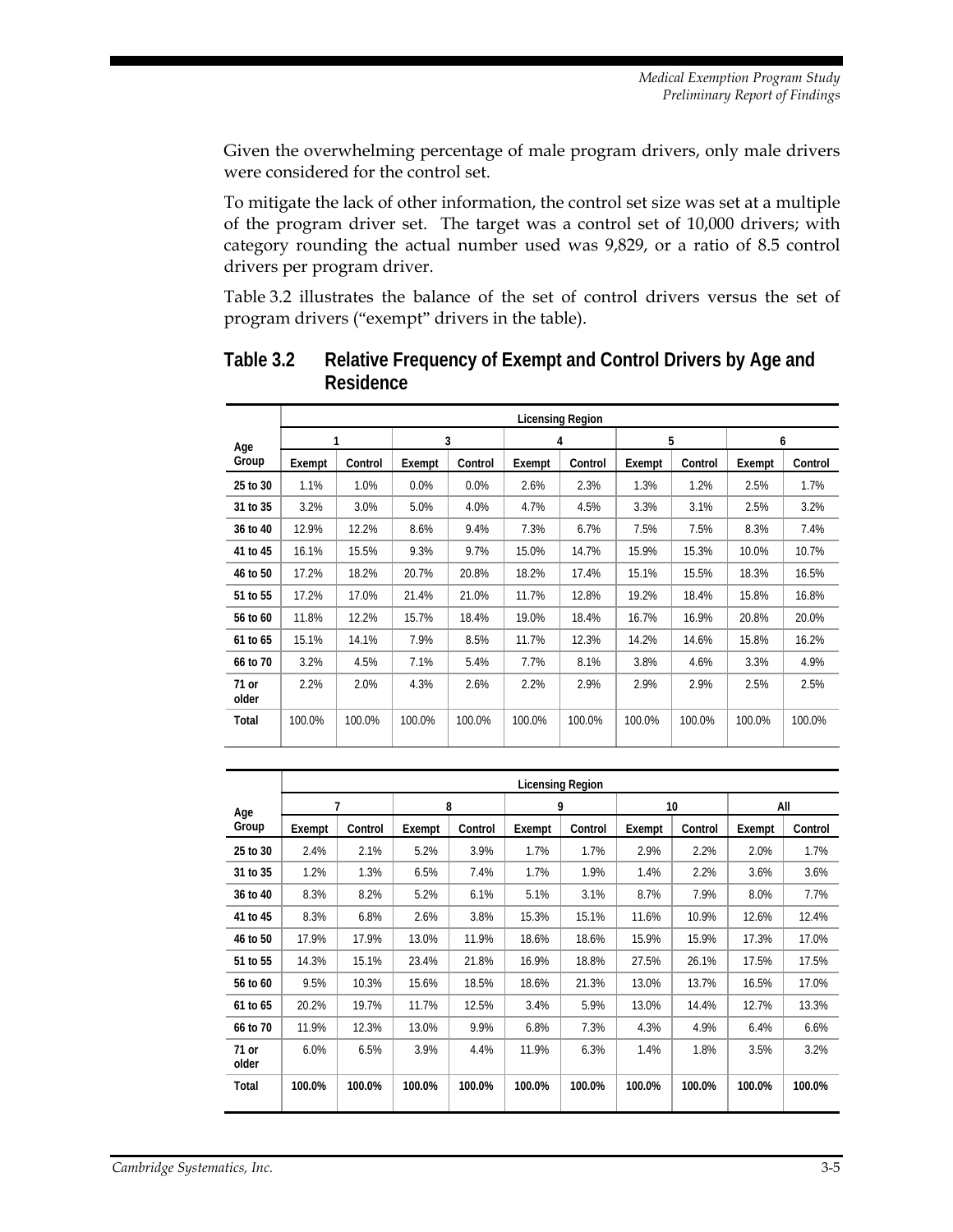## **3.4 REPORTED COLLISIONS**

One of the decisions faced early in the project was the source of information about reported collisions. There were three key issues involved in this analysis:

- The ability to request specific collision records for a particular driver, without violating policy constraints regarding privacy of identifiable data about an individual;
- The ability to obtain specific collision records in a timely fashion with minimal impact on FMCSA resources; and
- The ability to obtain the most information possible about each collision.

One option evaluated was to obtain reported crash information for each driver from the Commercial Driver License Information System (CDLIS). CDLIS would contain the most information about each collision. The distributed nature of the CDLIS data, however, would necessitate either a manual query for each driver or a request to each state for information. In either case, the resource requirements would be excessive. The combination of potential privacy issues for each jurisdiction and resource requirements made CDLIS an untenable source.

For project purposes, the project team was not attempting to evaluate collision cause or fault, simply participation. The working assumption, approved by FMCSA project staff, was that program drivers are no more or no less likely than control drivers to be involved in collisions fully caused by third parties. Therefore, adding collisions that were not the driver's fault to the volume totals would be uniform in nature for statistical purposes, and would be canceled out in any comparative analyses.

As a result of this assumption, the project team concluded that the data on reported collisions in MCMIS would be sufficient for the research needs. FMCSA staff, assisted by their on-site contractors, used the set of driver license identifiers obtained from both the program driver and control driver data sets, and returned information from MCMIS for each reported collision involving the driver. Due to the nature of the MCMIS data, several rounds of queries were needed to account for data quality issues. FMCSA was notified of any data records where the MCMIS collision data was inconsistent with the data transcribed from the Vision Exemption Program application summary forms, and each such record was evaluated on an individual basis. In the majority of situations, changes were made to the data set used for the project team's evaluation.

Because of the privacy issues surrounding use of this data, Cambridge Systematics' contract was amended to include the appropriate provisions of the Privacy Act of 1974. The FMCSA project manager was briefed on Cambridge Systematics' internal policies for maintenance of the security of the data. Upon conclusion of the project, all data will be removed from Cambridge Systematics' internal systems and returned to FMCSA for its use.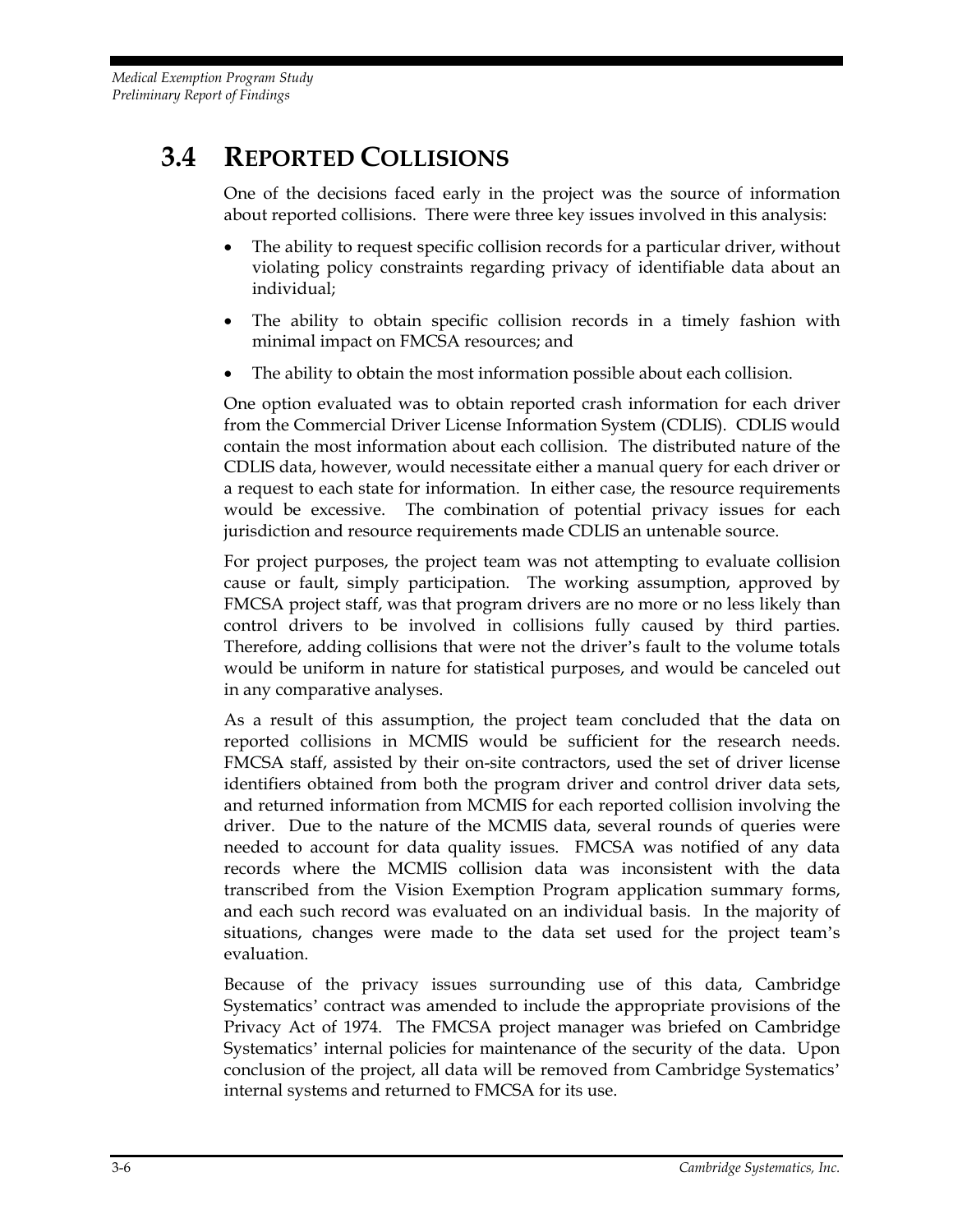## **3.5 DRIVER INTERVIEW SUBJECTS**

As part of the methodology, telephone interviews were conducted with nine commercial vehicle drivers currently enrolled in the Vision Exemption Program. FMCSA staff selected potential interview subjects at random from the roster of current active drivers in the Vision Exemption Program.

The project team requested that interview selections be made to maximize their diversity. To that extent, the selections reflected the following criteria:

- At least one driver from each of five decades of birth (1930s through 1970s);
- At least two drivers from each of the four time zones found in the Continental United States (excluding Alaska and Hawaii); and
- At least one driver from each of the deficiency categories that are not "unknown" in Table 3-1.

Drivers were selected at random, subject to the above constraints. To minimize potential driver concerns about the purpose of the interview, Cambridge Systematics requested that FMCSA staff contact each driver by telephone to obtain their permission to be interviewed.

### **3.6 AVAILABLE LITERATURE**

The final information source used for the project was the body of available literature. Literature known to FMCSA was obtained first. This included 42 items, most published before December 2000.

The project team developed search terms from an analysis of these articles. Search terms include key phrases, author names, journal names, deficiency and cause phrases, and outcome issues (example: "compensation").

The team used the search terms to find a broad set of potential articles. FMCSA staff reviewed the initial bibliography and directed the project team to review specific articles.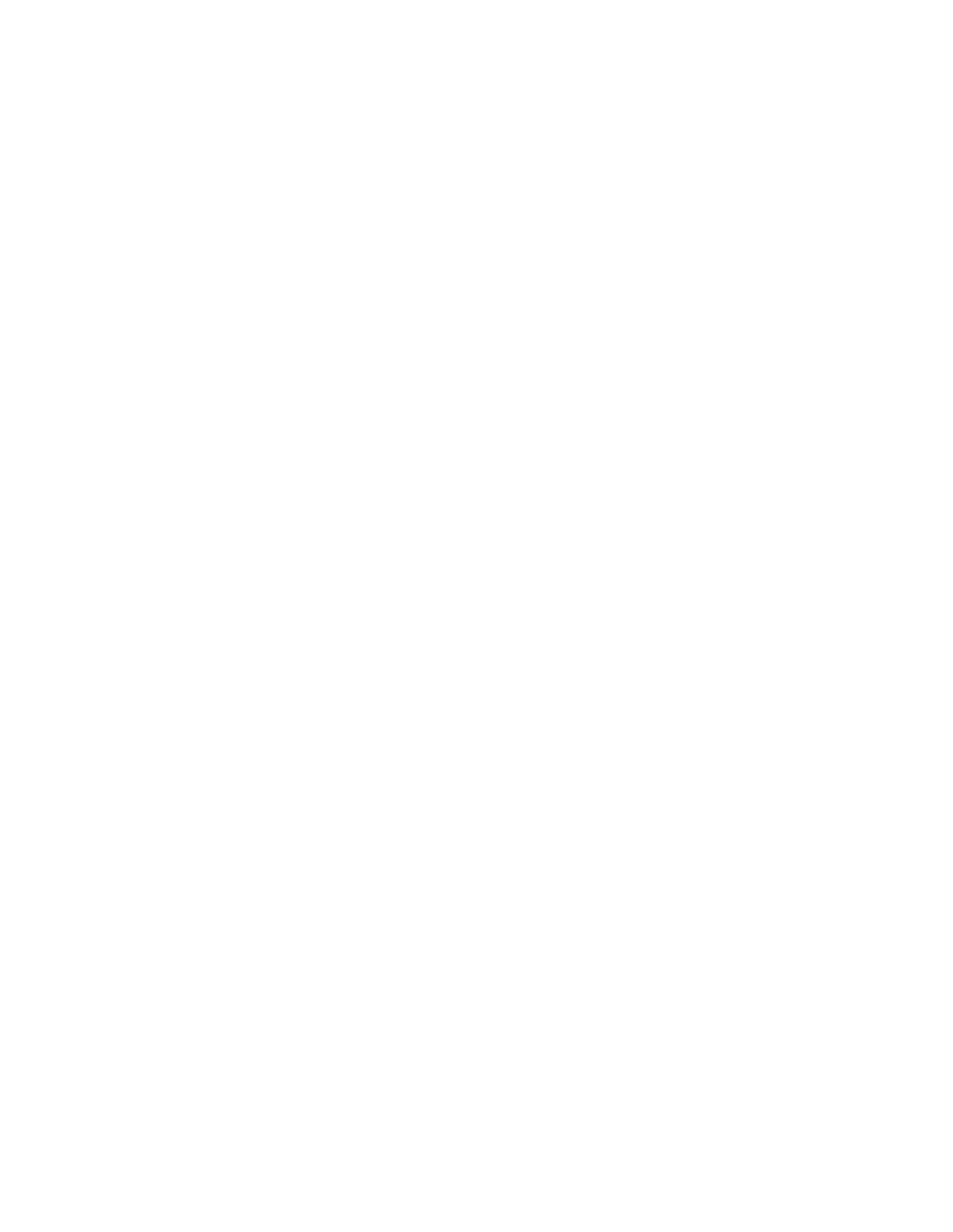## **4.0 Literature Review**

## **4.1 OVERVIEW**

As part of the qualitative analysis of issues regarding the Vision and Diabetes Exemption Programs, a detailed review of the current published scholarly literature was conducted. The literature review generated a bibliography of 160 articles. The full bibliography is found in Appendix A.

This section summarizes the literature review process, provides insight into over thirty-five of the most relevant articles, and summarizes the key findings found during the review process.

### **4.2 LITERATURE SELECTION**

Cambridge Systematics conducted a review of relevant literature, including both trade and scholarly publications. The results of the review provided direction for developing the interview guide for program drivers as well as for later qualitative review of available data.

The project team divided the literature review into the following tasks:

- **Current Bibliography** Cambridge Systematics requested the current set of scholarly articles which are used by FMCSA for the Vision and Diabetes Exemption Programs.
- **Development of Approach to Literature Topics** Cambridge Systematics used the current bibliography to determine an approach for reviewing the literature in this area. The approach involved an intensive search using both general search engines such as Google as well as specific medical literature search engines. The approach constructed a "tree" of key words and phrases from the existing literature.
- **Initial Literature Scan** Cambridge Systematics reviewed the current literature using the tree-based approach identified above. The results of the initial scan included a bibliography of all relevant articles and, when possible, article abstracts. These results were presented to FMCSA for prioritization.
- **Detailed Literature Review** FMCSA staff selected approximately one-fifth of the initial literature for detailed review. Cambridge Systematics obtained full-text versions of each article and developed a summary of the key relevant findings. The results of this analysis can be found in Section 4.4 of this report.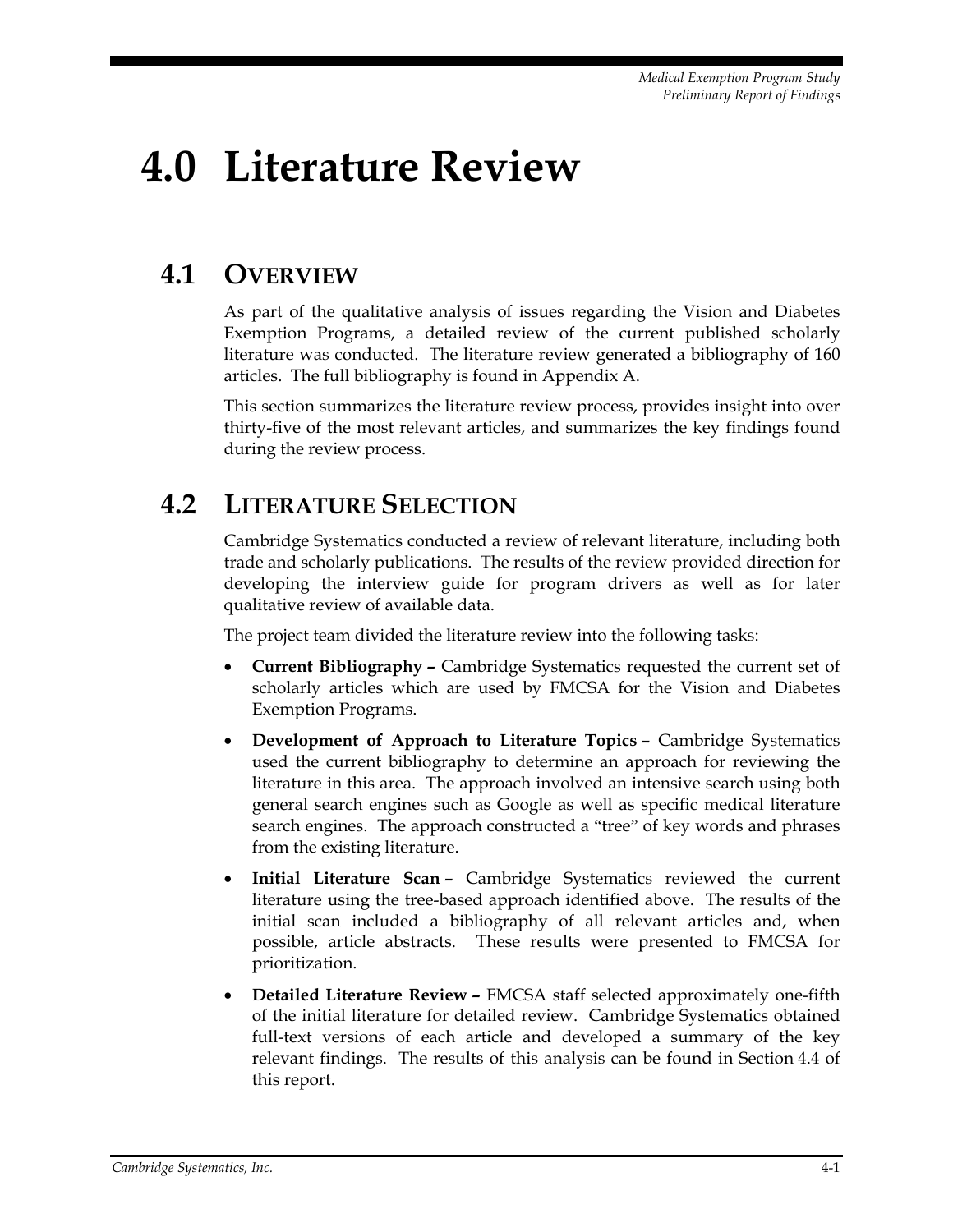## **4.3 LITERATURE COMPOSITION**

The literature review for the Vision Exemption Program produced 96 additional pieces of references covering the period between 1991 and 2006. Including the references provided by FMCSA, the total number of references is 112, excluding the Waiver Program Status reports. The list contains 96 peer-reviewed journal articles, 6 research reports, 4 conference/symposium papers, 5 editorial and professional communications, and 1 book. The distribution of publication dates for these references is given below as Table 4.1.

| <b>Year of Publication</b> | <b>Number of References</b> |
|----------------------------|-----------------------------|
| 1986 to 1990               | 2(2%)                       |
| 1991 to 1995               | 15 (13%)                    |
| 1996 to 1999               | 23 (21%)                    |
| 2000 to 2002               | 36 (32%)                    |
| 2003 or later              | 36 (32%)                    |
| Total                      | 112                         |

#### **Table 4.1 Distribution of Vision Literature Publication Dates**  *All References*

From the set of 96 new articles, the project team asked FMCSA staff to provide the bibliography and select articles of interest for further review. FMCSA staff provided a list of 21 references on which to focus the vision literature task. The list consisted of 18 peer-reviewed journal articles and three editorial comment letters. Table 4.2 provides the distribution of publication dates for the selected references.

#### **Table 4.2 Distribution of Vision Literature Publication Dates**  *Key References*

| <b>Year of Publication</b> | Number of References |
|----------------------------|----------------------|
| 1986 to 1990               | 2(10%)               |
| 1991 to 1995               | $2(10\%)$            |
| 1996 to 1999               | 2(10%)               |
| 2000 to 2002               | 7(33%)               |
| 2003 or later              | 8 (38%)              |
| <b>Total</b>               | 21                   |

The Diabetes Exemption Program literature review used the identical selection process. Using keywords that relate to driving and diabetic symptoms or conditions associated with diabetes, and limiting the time horizon to the last 10 years, medical and engineering indexes were searched. The effort resulted in 48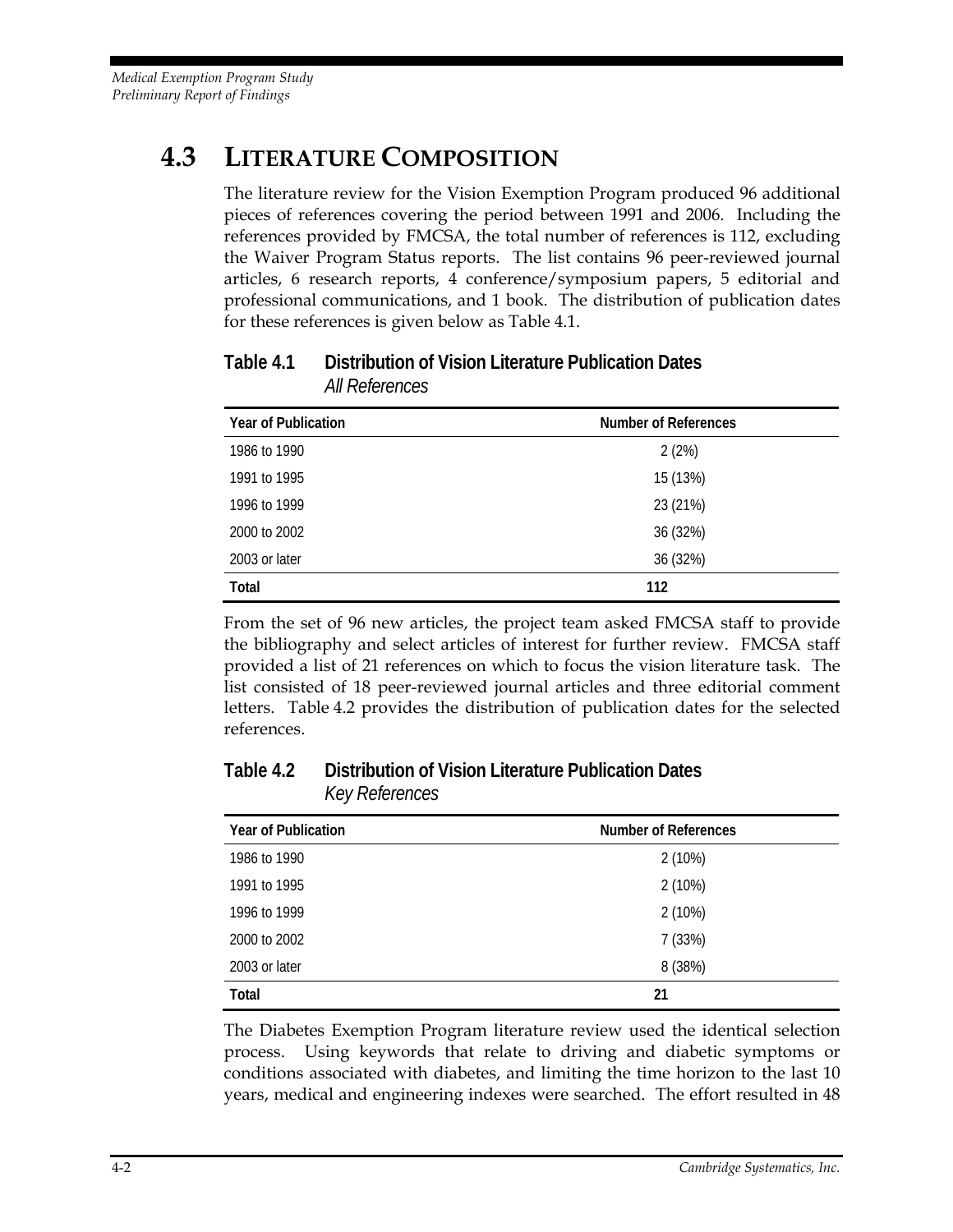*Medical Exemption Program Study Preliminary Report of Findings* 

pieces of references covering the years 1994 to 2006. The list comprised 39 peerreviewed journal articles, 8 editorial comment letters, and 1 research report. Seven of these items were published in either French or German; the references are included in Appendix A but the articles were not examined. The refined article set requested by FMCSA consisted of 11 references, 8 peer-reviewed journal articles and 3 editorial comment letters. Tables 4.3 and 4.4 summarize the distribution of diabetes articles by publication date.

| <b>Year of Publication</b> | <b>Number of References</b> |
|----------------------------|-----------------------------|
| 1986 to 1990               | $0(0\%)$                    |
| 1991 to 1995               | $5(10\%)$                   |
| 1996 to 1999               | 17 (35.5%)                  |
| 2000 to 2002               | 17 (35.5%)                  |
| 2003 or later              | 9(19%)                      |
| Total                      | 48                          |

#### **Table 4.3 Distribution of Diabetes Literature Publication Dates**  *All References*

#### **Table 4.4 Distribution of Diabetes Literature Publication Dates**  *Key References*

| <b>Year of Publication</b> | Number of References |
|----------------------------|----------------------|
| 1986 to 1990               | $0(0\%)$             |
| 1991 to 1995               | $0(0\%)$             |
| 1996 to 1999               | 2 (18%)              |
| 2000 to 2002               | 2 (18%)              |
| 2003 or later              | 7(64%)               |
| Total                      | 11                   |

### **4.4 LITERATURE ANALYSIS – VISION**

The references requested by the FMCSA can be grouped into four categories:

- General reviews:
- Studies of the impacts on driving of limited visual field;
- Studies of the impacts on driving of limited visual field due to certain diagnosis; and
- Studies of the impacts on driving of visual impairments due to diabetes.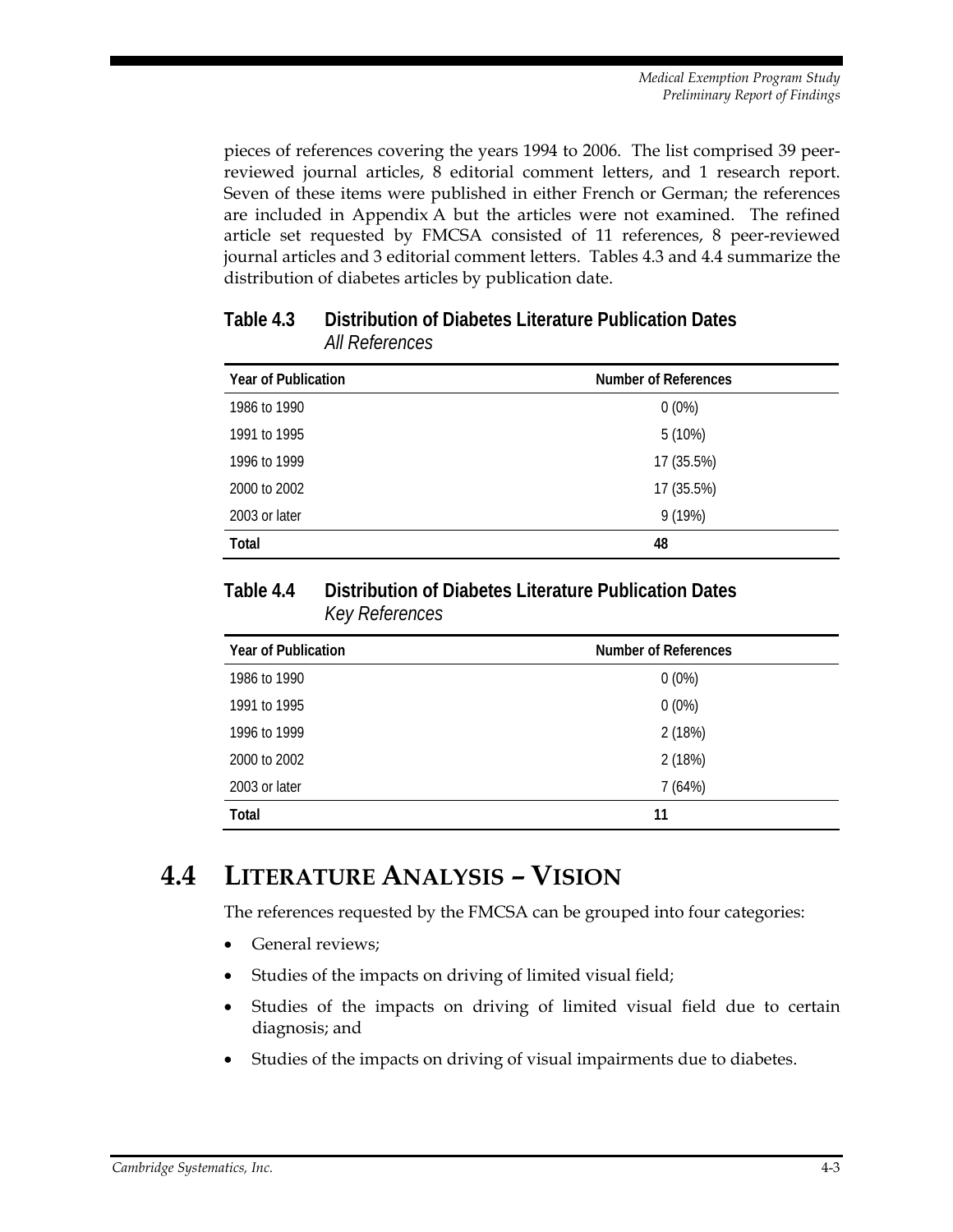The literature review for the vision program began with general studies such as reviews of literature and standards, and proceeded to studies that investigated relationships between driving and specific visual impairments. This section summarizes the key articles reviewed during the task.

#### **Effects of Vision for General Driving**

The fitness to drive and physical and sensory impairments has been a subject of numerous studies. One such study was conducted by **Galski et al. (1998)** who performed a multifactor ANOVA study to investigate whether certain driving conditions require different levels of driving skills and abilities and identify the relative demands of specific skill and ability. The analysis of ratings of professional driver evaluators and trainers revealed that certain scenarios required higher levels of skills and abilities. These included highway and city driving, heavy traffic, but not weather alone. Their findings indicated that inclement weather had significant interaction effects with traffic condition and road type. Moreover, the study suggested that higher levels of certain skills were required under these conditions, including scanning, attention and concentration, and information processing speed. Although the study did not offer specific findings on the needs of visual ability, consideration of the adverse effects of road, traffic, and weather conditions can be beneficial in assessing fitness to drive for commercial drivers who are unlikely to have the luxury of avoiding such adverse conditions.

In order to ensure that all drivers possess a certain level of physical and sensory fitness for meeting the demands of safe driving, all countries have established standards and medical review procedures to assess the degree of fitness to drive of driver license applicants and current drivers of passenger vehicles. Those standards and review procedures also are scrutinized in the literature. In their review of vision requirements for driving, **Casson and Racette (2000)** surveyed transportation authorities in Canada and the United States to identify and contrast the current standards and medical review procedures. Their results suggested that the standards in Canada were more consistent than those in the United States, and few of the standards in either country were evidence-based.

The study also contained of a review of the literature on visual function and driving. The study concluded that adequate contrast sensitivity was as important as, if not more important than, good visual acuity for driving and that there was little evidence to support a monocular standard for acuity, contrast sensitivity, or visual field. Although the study found evidence that the extent of a visual field defect is related to the ability to perform driving tasks, a relationship between the location of the visual field defect and fitness to drive was not clear. Compensating driving behavior of visually impaired or older drivers in order to avoid challenging driving conditions and developing adaptive strategies are suggested as possible reasons for such outcomes.

The relationship between visual acuity and driving performance has been evaluated by a number of authors. Some of the most influential work was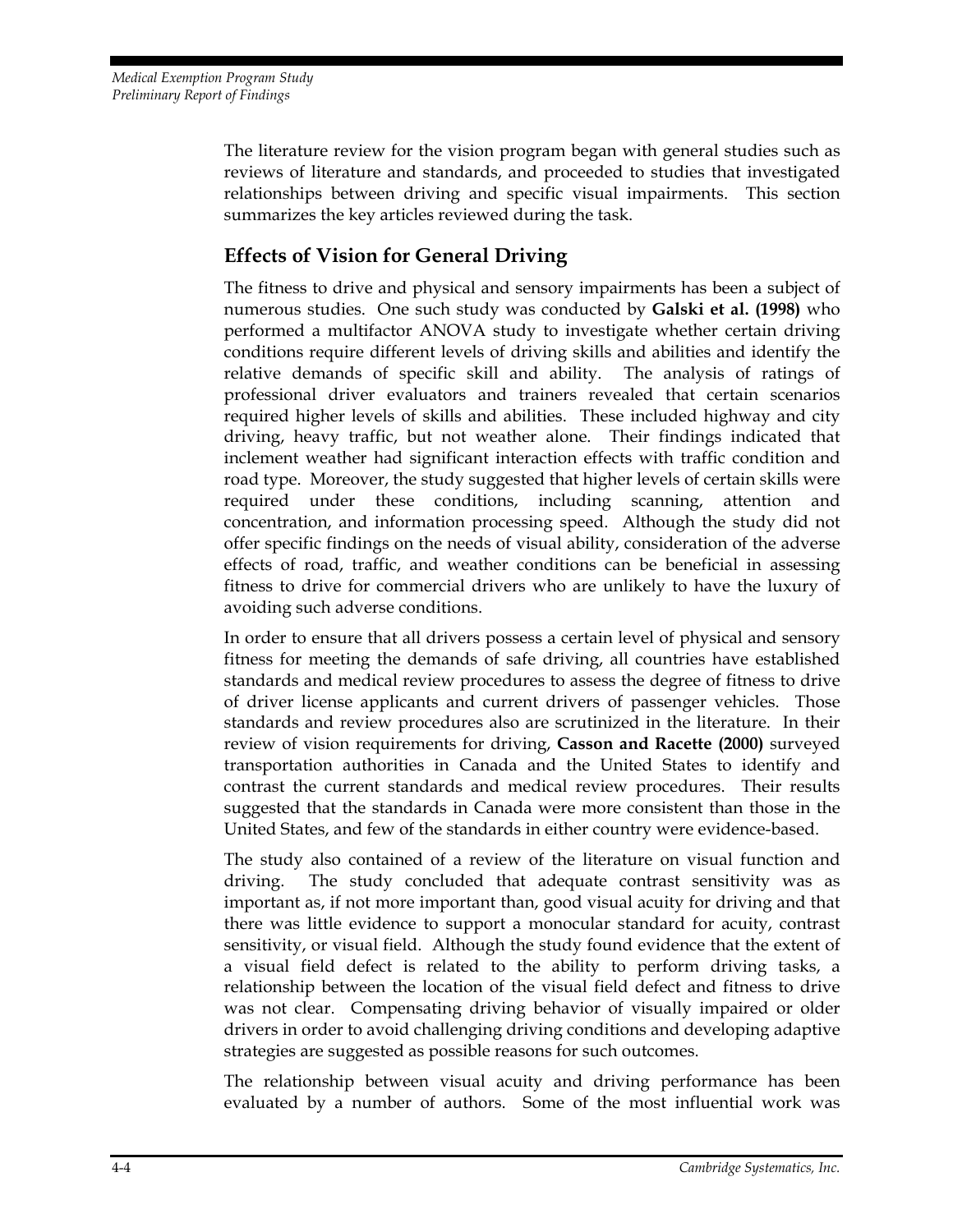performed by **Burg (1967, 1968)** and reanalyzed by **Hills and Burg (1977)**. The Burg studies analyzed data from 17,500 California drivers. These analyses indicated that for young and middle-aged drivers, there was no relationship between poor visual performance and crash rates. With respect to older drivers, visual acuity demonstrated significant relationships with crash rates. The authors noted, however, that despite statistical significance the magnitude of the correlation was low, and they cautioned that the relationships found should not be taken to conclude that poor vision must be a causal factor in automobile crashes.

The lack of evidence identifying a significant relationship between changes in visual functions and automobile crashes was emphasized by **Wilkinson (1998)**  who provided examples from the literature to highlight the absence of a cut-off criterion for visual acuity, peripheral visual field, and contrast sensitivity to be adopted for categorizing drivers into risk groups based on visual test scores. Based on the literature review, the study concluded that since visual acuity alone was a poor predictor of driving performance individuals with visual acuities less than 20/40 but better than 20/200 or those with a visual field less than 140 degrees should be judged individually, including an on-road test under the supervision of a qualified driving instructor or driving evaluator. Building on his work above, **Wilkinson (2003)** set forth criteria for possible adoption by each state's Department of Motor Vehicles or equivalent agency concerning visual functioning and driving with a non-commercial license.

The criteria suggested that acuity of 20/40 in one or both eyes, an uninterrupted visual field of 120 degrees, and absence of other conditions that may limit driving ability would qualify for an unrestricted non-commercial license. Restrictions would be imposed on individuals who have less acuity than 20/40 but not less than 20/70 with an uninterrupted visual field of 120 degrees and absence of other conditions that may limit driving ability. The criteria call for individual assessment, through both visual tests by an eye care professional and actual driving performance under the supervision of a qualified driving instructor or driving evaluator, for those having visual acuity of minimum of 20/ 200 and/or a visual field of minimum 20 degrees, and for those who were issued restricted driving license but wish to drive under no restriction.

**Jolly (2002)** provides results of on-road assessments of Australian drivers with different visual impairments and those who do not meet Austroads guidelines. The outcome of the study provided some evidence about the relationship between clinical standards and on-road performance. According to the current Austroads guidelines, visual fitness to drive is determined by the criteria in these four vision areas: visual fields, loss of vision in one eye, diplopia, and visual acuity.

Individuals are required to have a visual field of 120 degrees across the horizontal meridian of a Goldmann field test using an IV4e target. Those with quadrantanopia (loss of vision in the minimum of 25 percent of the visual field in one eye) are not allowed to drive. However, the study reported individuals with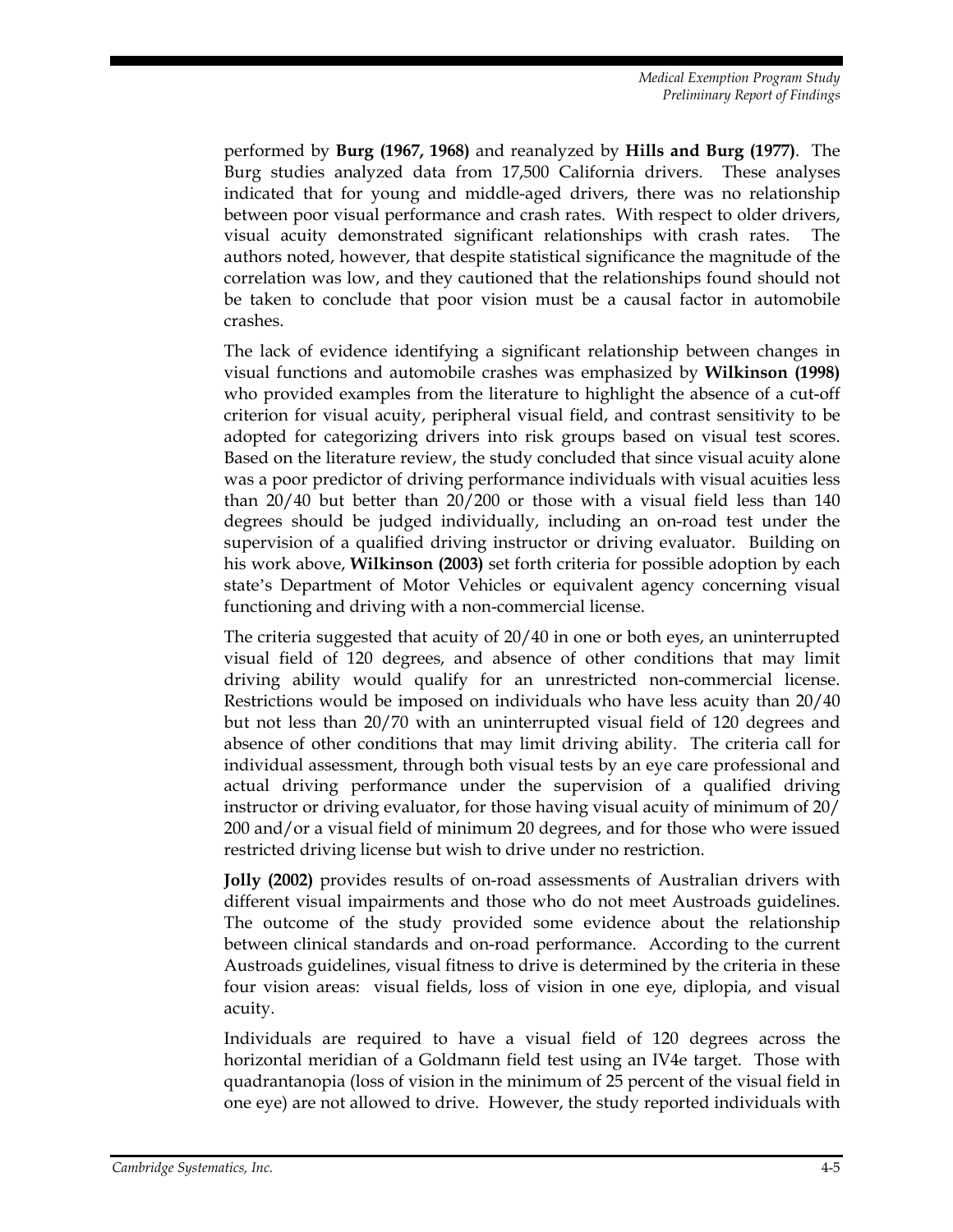120-degree horizontal visual field and a considerable loss of peripheral vision who do not fall into the definition of quadrantanopia. On-road tests showed that driving performance was adversely affected by the peripheral loss of vision. Two patients with hemianopia who were driving for more than five years were tested and the results indicated that they could drive at a reasonable standard and more interestingly, errors that were observed were made in opposite relation to the side of intact field (e.g., in the presence of a left hemianopia, the errors of judgment occurred at the right side of the vehicle). This suggested overcompensation to the detriment of the intact side. In both cases, driver performance showed a decrease in safe driving. However, it was concluded that individuals with sufficient intellectual capacity can be trained to adapt to the deficiencies and to learn to compensate for peripheral vision loss.

Individuals with a loss of vision in one eye tend to face and turn their body to position the operational eye to check the blind spot. The extra time taken to do this decreases the amount of time that information in front of the vehicle can be seen. It has been observed that use of convex mirrors in the rear view mirrors as well as mirrors to cover the blind spots of the vehicles eliminated the need to turn the head. It has been suggested that additional driving time and driver training are necessary to adapt to driving with monocular vision.

Individuals with diplopia are not permitted to drive and occlusion is suggested. Diplopic individuals have difficulty in judging distance especially when positioning the vehicle at intersections and when changing lanes, and problems with blind spots and seeing signs. Use of prisms is suggested as the most useful remedy to establish a single vision. The corrected visual acuity of 6/12 (20/40) was accepted as the threshold for minimum level of acuity for driving. The tests with 6/18 and 6/36 were conducted and unsafe driving behavior was observed. Based on the findings, the study pointed out the need to assess on-road performance of the dysfunctions set forth in the guidelines based on clinical criteria.

Furthermore, **Hodson (2002)** reported substantial differences in practical applications of the guidelines across Australia, suggested an alternative vision field test, and stressed the need for clearer and more consistent guidelines.

In order to assess the effectiveness and efficiency of the guidelines and medical standards, several studies with certain levels of statistical designs were conducted to evaluate the performance of drivers with visual dysfunction through on-road assessments and/or driving simulators. In such a study, **Racette and Casson (2005)** conducted an on-road driving assessment of 131 Canadian drivers having different levels of visual field loss; 13 hemianopics; 7 quadrantanopics; 25 monocular patients; 10 patients with moderate peripheral loss (less than 135 degrees of horizontal visual field measured at the midline); and 76 patients with mild peripheral losses (between 135 and 186 degrees of horizontal visual field). Subjects were tested in a test area composed of a mix of different road and traffic conditions and evaluated during a time period of approximately 50 minutes. The subjects were subsequently classified into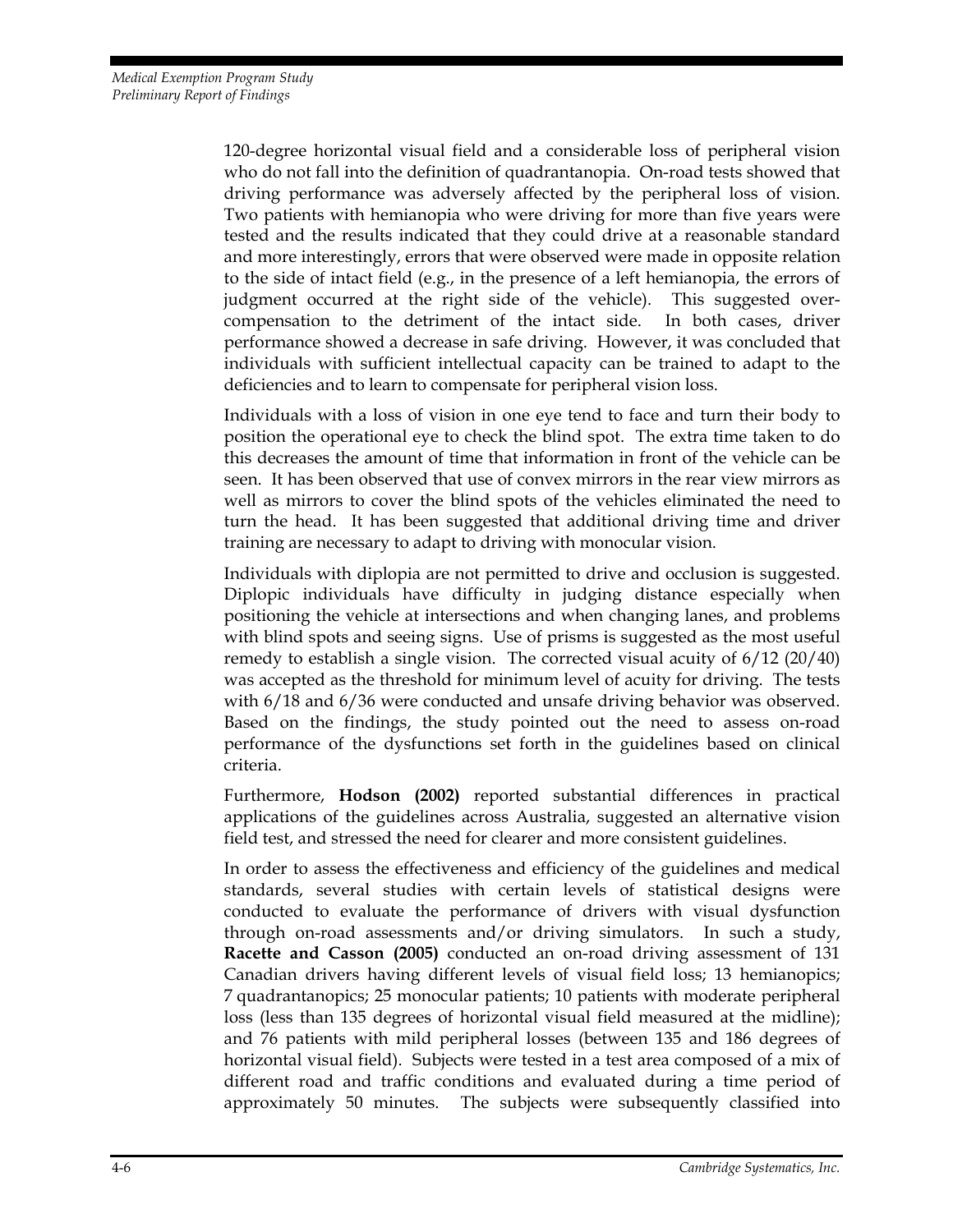different categories: Safe, Unsafe, and Unknown. Contrary to the general expectations, the findings suggested that the extent of visual field loss did not have a significant impact on driving performance. Hemianopia tended to have more negative impact on driving performance than quadrantanopia with a marginally significant result. Overall, the location of the visual loss (localized, diffuse, and monocular) was not significantly related to driving fitness. However, localized defects in the left hemifield and diffuse visual loss in the right hemifield seemed to be associated with driving impairments. A large percentage of monocular drivers proved to be safe drivers and the location of their deficit had no significant impact.

Another on-road driving assessment was conducted by **Bowers et al. (2005)** in which 28 current drivers who have limited peripheral vision were tested. The drivers with limited vertical and horizontal vision showed significantly poorer skills in speed matching when changing lanes and in maintaining lane position and keeping to the path of the curve when driving around curves, and they received significantly poorer ratings for anticipatory skills. Deficits in useful field of view (UFOV) performance and poorer contrast sensitivity scores were significantly correlated with overall driving performance as well as specific maneuver/skill combinations.

In Finland, **Lamble et al. (2002)** conducted a smaller scale on-road assessment study in which they tested five experienced and "safe" (more than 250,000 kilometers driven without a crash) drivers with central visual field restrictions but normal peripheral vision. The subjects were matched with drivers of equivalent experience, age, gender, and safety record, but having normal vision. The tests focused on car following under different road and traffic conditions. The results showed that there were no apparent differences between the drivers with central visual field restrictions and those with normal vision. The drivers with impaired vision were significantly slower, by 0.2 seconds, in detecting the onset of brake lights than the normal vision drivers. Their headway closure detection was 0.7 second slower than normal vision drivers, but this difference was not statistically significant in this small data.

Although the extent of visual field defects appears to be related to driving performance, particularly for maneuvers for which a wide field of vision is likely to be important, large individual differences were not uncommon in the on-road driving assessments. In spite of some impairment in car following (a central vision task), the results from such studies together with the clean record of drivers with central vision restrictions indicate that these drivers can be considered fit to drive. The results of the studies also demonstrated the lack of evidence to support the clinical criteria and test methods. Similar assessment methods with drivers with more restricted fields can determine the extent of the minimum field for safe driving. Moreover, individualized on-road assessments for patients with visual field defects are recommended in order to assess driving capabilities effectively.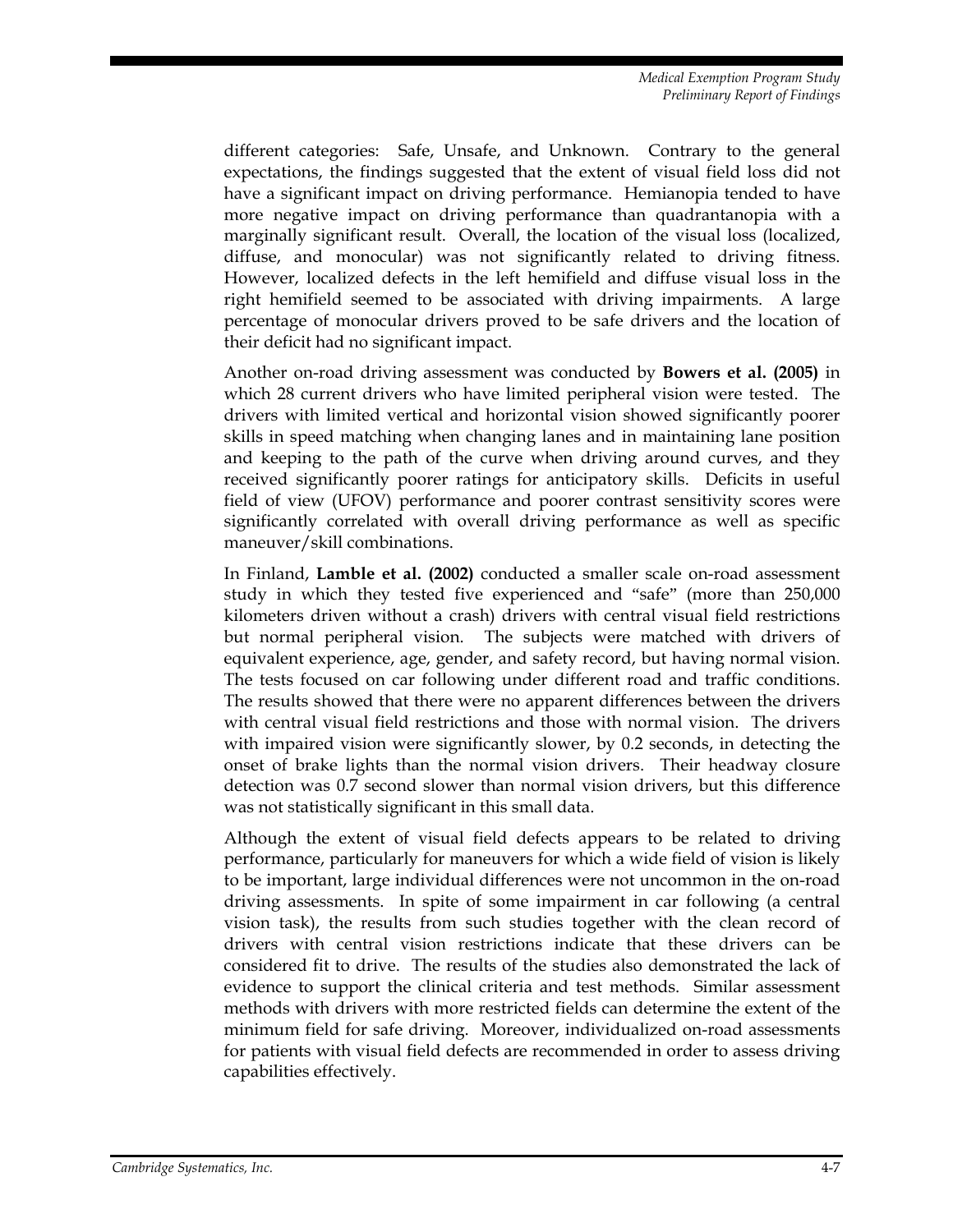The evidence on the positive effects of compensatory viewing behavior of drivers with visual impairments attracted the attention of several researchers who focused on the development of such behavior and its potential. **Coeckelbergh et al. (2001)** investigated the impacts of training for compensatory viewing behavior and practical fitness to drive. Fifty-one subjects with visual field defects due to ocular pathology were trained to use compensatory viewing. Practical fitness was assessed on the road as well as on the driver simulator. It was observed that compensatory viewing behavior and practical fitness to drive could be improved by training. The effect of visual field defect on viewing behavior and practical fitness to drive was analyzed separately for subjects with central or peripheral visual field defects. The results showed that none of the outcome measures differed between the central and peripheral visual field defect groups.

In another effort to demonstrate the effects of compensatory viewing behavior, the study by **Coeckelbergh et al. (2004)** of 100 participants with central and/or peripheral visual field defects caused by ocular pathology modeled the outcome of the driving test conducted by the Dutch driving license authority using the protocol for investigating practical fitness to drive. The predictive power of a model based on the current vision requirements for driving, including visual acuity and visual field, was significantly increased when taking compensatory viewing efficiency into account. The model was compared with another model which used traditional predictors such as visual attention, contrast sensitivity, and age, and produced identical prediction outcomes. One outcome of this study was, in contrast to general suggestions in the literature, that a smaller percentage of participants with central visual field defects (25 percent) or both central and peripheral visual field loss (29 percent) passed the driving test compared to 42 percent in the peripheral group and 64 percent in the mild visual defect group. The effect of diagnosis was not significant. Vision parameters varied within a category and showed large overlaps between categories. The predictive power of both models was low, indicating that solely relying on test results may produce misleading outcomes; as a result, one may deem legally unfit drivers as safe drivers or vice versa. The study recommends inclusion of more complex measurements and case-by-case assessments.

There are a considerable number of research papers and reports on the impacts of visual dysfunctions caused by certain medical conditions such as glaucoma, cataract, macular degeneration, monocular vision, diplopia, retinitis pigmentosa, and diabetes. Although there is some evidence that cause of the dysfunction is irrelevant to the driving performance, these studies offer important insight.

**Szlyk et al. (2005)** present the findings of a study in which 40 glaucoma patients were matched with 17 control subjects with equivalent driving experience, gender, and age. Their driving performance was assessed by an interactive driving simulator and their self-reported accident involvement is compared. Clinical vision data such as visual acuity, letter contrast sensitivity, and visual field also were collected. The study found that the number of accidents as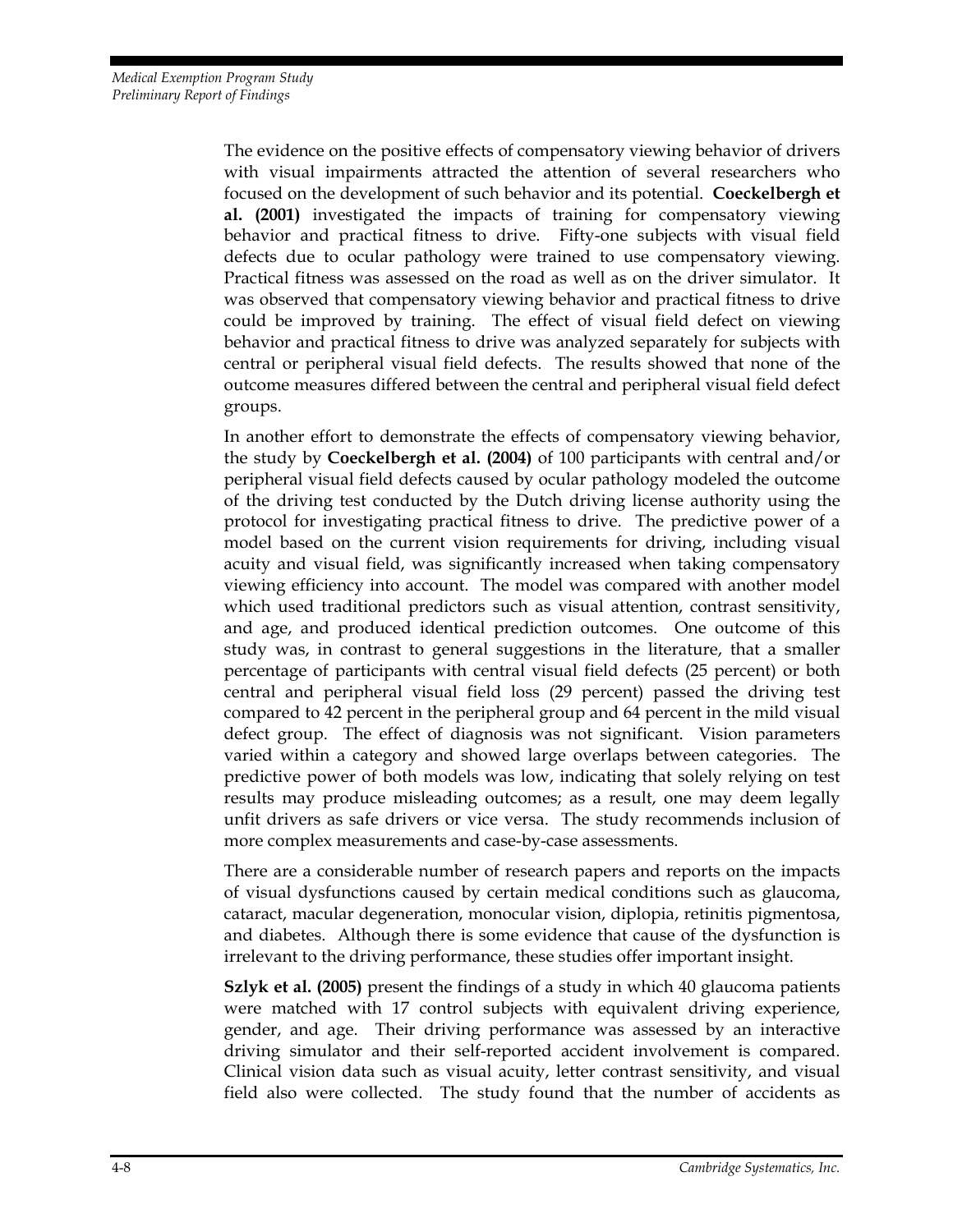measured on the driving simulator in the glaucoma group was significantly correlated with three Goldmann visual field measures: combined horizontal extent, total horizontal extent, and total peripheral extent. There were no statistically significant correlations between the driving performance of the glaucoma group and the visual acuity or contrast sensitivity measures. When compared with the control group, a significantly greater proportion of the glaucoma group reported having at least one real-world accident within the past five years.

Another study of glaucoma patients' involvement in accidents and driving avoidance is provided by **McGwin et al. (2004).** Two groups of subjects older than 50 (glaucoma, n=576 and control, n=117) were created by using data from university affiliated eye care practice centers, patient surveys, and police records of motor vehicle collision involvement. The findings suggested that patients with glaucoma were less likely to be involved in collisions than patients without glaucoma. There was no difference between the at-fault crash rates of the patients with glaucoma and those not having glaucoma. Patients with glaucoma had significantly higher levels of avoidance for driving at night, driving in fog, driving in the rain, driving during rush hour, driving on the highway, and high density driving. Although drivers with glaucoma were observed to avoid challenging driving conditions, the statistical analysis to predict crash involvement did not produce significant coefficients for a driving avoidance variable.

**Szlyk et al. (1992**) compared the driving performances of 21 subjects who were diagnosed with retinitis pigmentosa (RP) with 31 normally sighted control subjects who did not differ statistically from the RP subjects in age, gender, and driving experience. Driving performance was assessed by self-reported accident frequency and by an evaluation of performance on an interactive driving simulator. A significantly greater proportion of individuals had self-reported accidents in the RP group than in the normal group. Likewise, a significantly greater proportion of subjects with RP than normal subjects had accidents on the driving simulator. Logistic regression analyses indicated that binocular horizontal field extent and binocular field area significantly differentiated between those having no self-reported accidents and those subjects with RP having one or more self-reported accidents.

The effects of age related macular degeneration (ARMD) on driving were studied by **Szlyk et al. (1995)**. The study investigated the effects of age and central vision loss on driving skills of 10 subjects with age related macular degeneration compared to 11 healthy older and 29 young control subjects. The analysis included a battery of cognitive and visual tests, an interactive driving simulator, and an on-road driving test. Data were collected on the frequency of real-world accidents and convictions for traffic violations. The ARMD group demonstrated poorer performance on the driving simulator, including delayed braking response times to stop signs, slower speeds, and more of both lane boundary crossings and simulator accidents. The ARMD group also demonstrated poorer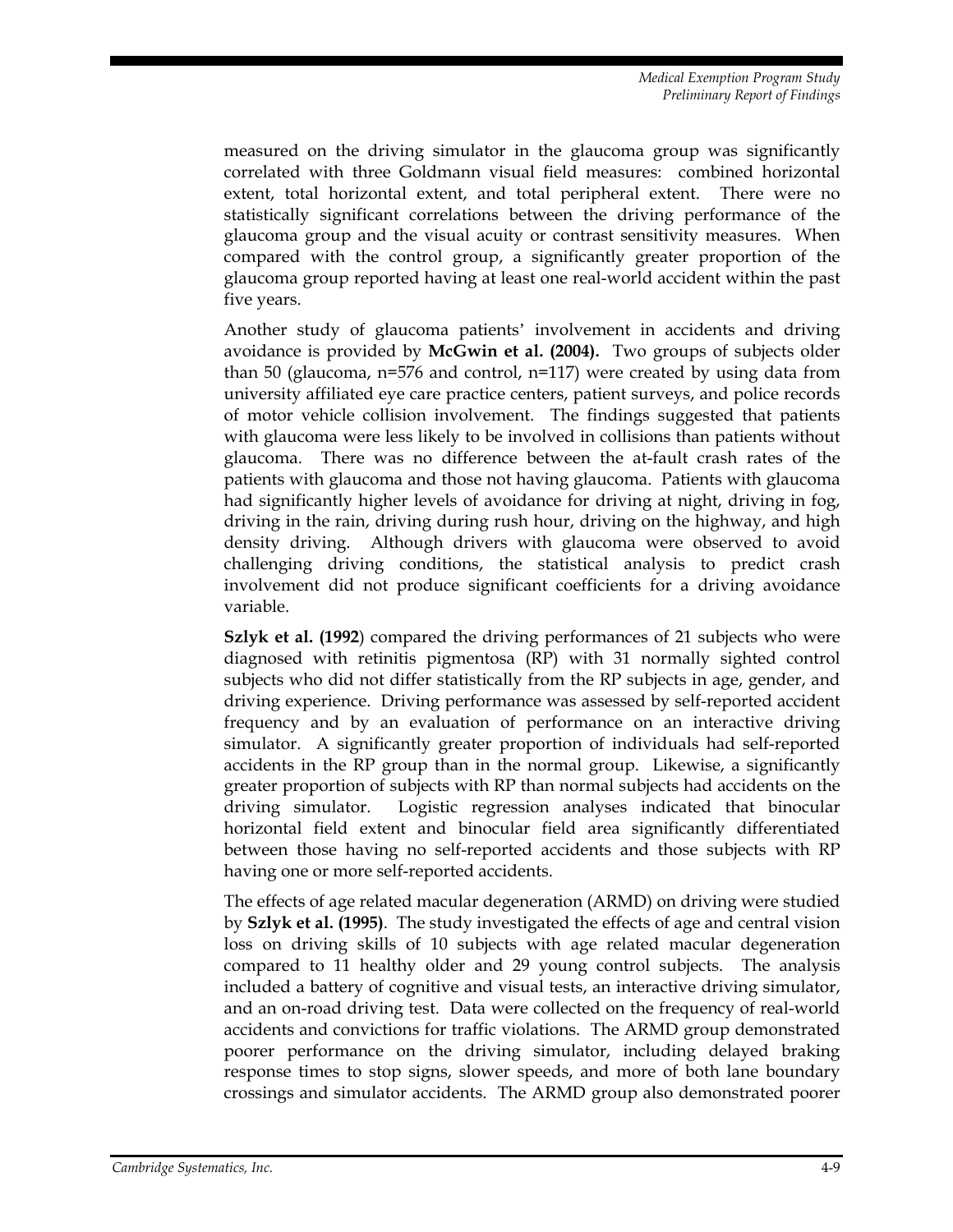overall on-road test performance, including having significantly more points deducted for driving too slowly and for not maintaining proper lane position. However, these effects on the simulator and the on-road test did not translate into an increased risk of real-world accidents for the age related macular degeneration group.

There was evidence of compensation in the ARMD group in four major areas: 1) not driving in unfamiliar areas; 2) traveling at slow speeds; 3) self-restricting their nighttime driving; and 4) taking fewer risks while driving (e.g., not changing lanes). There also was evidence of compensation in the older control group. Vision, simulator, and on-road test variables combined with subjective risk taking predicted self-reported real-world accidents in a logistic regression analysis. However, risk taking, rather than simulator or road-test performance, was the most significant predictor for both patients with ARMD and the control group.

Another medical condition that adversely affects driving performance is diabetes. Diabetic drivers' driving performance is affected not only by visual problems but other complications with which diabetes is associated. For years, the question of whether diabetic drivers have an increased accident risk has been considered. While some studies from the 1960s and 1970s reported a statistically significant increased crash risk for diabetic drivers, more recent studies found no difference or only a slight increase in the accident rate of diabetic drivers. These studies, however, examined the general diabetic population, not just individuals with diabetic retinopathy.

**Szlyk et al. (2004)** conducted a study which analyzed the effects of severity of retinopathy of diabetic patients and the laser scar grades on the simulated driving performance. Twenty-five licensed drivers with diabetic retinopathy (median age, 53 years; range, 34 to 72 years) completed clinical tests (visual acuity, letter contrast sensitivity, and Humphrey 30-2 visual fields) and structural examinations (retinal thickness analysis and fundus photograph grading of retinopathy and laser scarring). Driving performance was assessed with an interactive driving simulator and a driving history questionnaire. Objective retinal thickness measurements and the presence of laser scars were more often related to driving simulator performance than were traditional clinical vision measures and subjective retinopathy grades. Increased retinal thickness was significantly correlated with a higher frequency of simulator accidents and near accidents. Laser scar grades significantly correlated with steeper brake-response slopes, increased brake-pressure standard deviation (SD), and longer response times. Subjects with focal laser scars had significantly higher average brake-pedal pressure and brake-pressure SD than subjects without focal laser scars. Retinal thickness and laser scarring correlated with driving simulator performance in subjects with diabetic retinopathy.

It also was reported that subjects having one or more real-world accidents within the past five years had greater brake-pressure SD and steeper brake-response slopes than did subjects not reporting accidents. Logistic regression analyses in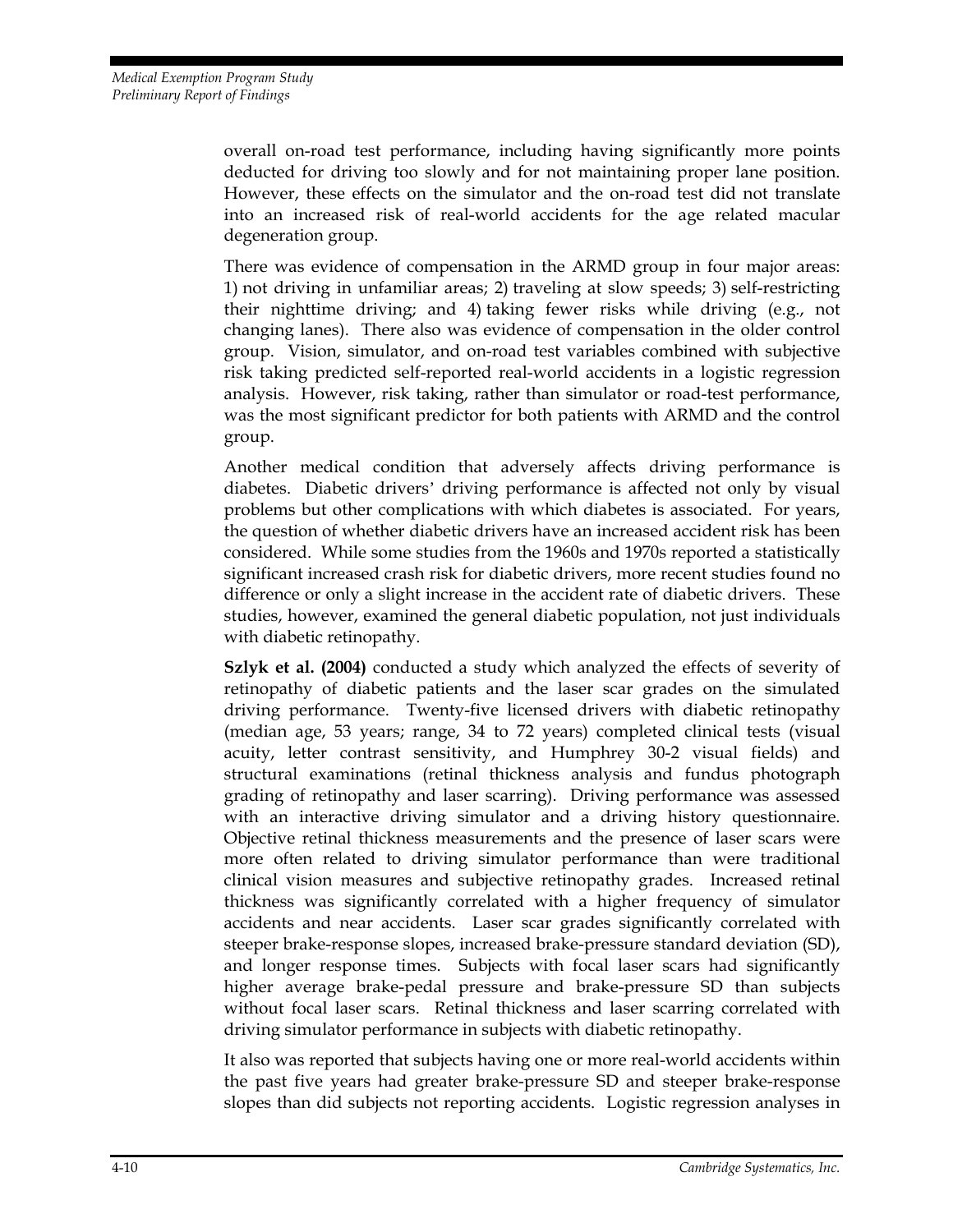the literature have found both brake-pressure SD and brake-response slope can be used to predict real-world accident involvement. However, preliminary data comparisons between diabetic subjects and age-matched controls indicated that the diabetic subjects drove more cautiously and at slower speeds, suggesting that they used compensation techniques. Compensatory behavior was reported numerously in the literature. Therefore, future research must examine the extent of compensation that drivers with varying retinopathy and laser scarring levels can achieve.

The final paper reviewed in this section analyzed the traffic safety benefits of cataract surgery for older adults. In a cohort study of 277 patients with cataract, aged 55 to 84 years at enrollment, **Owsley et al. (2002)** analyzed the impact of cataract surgery on the crash risk for older adults in the years following surgery, compared with that of older adults who have cataract but who elect to not have surgery. Police-reported motor vehicle crashes involving patients who elected to have surgery were compared with crashes of those who did not have surgery. Comparing the cataract surgery group (n=174) with the no surgery group (n= 103), the relative risk for crash involvement was 0.47, after adjusting for race and baseline visual acuity and contrast sensitivity. It was estimated that cataract surgery may reduce crashes an average rate of 4.74 crashes per million miles of travel for older adults with cataract.

### **Effects of Vision for Commercial Driving**

The majority of the studies investigated the associations between visual impairment and automobile driving rather than operation of heavy commercial vehicles.

Studies such as **McKnight, Shinar, and Hilbum (1985)** have reported a difference between the operation of heavy vehicles and the operation of personal vehicles in the amount of reliance placed on scanning the visual field. The observation of the total visual surroundings is considerably more difficult when driving a heavy commercial vehicle than when driving a personal vehicle. The inability of an operator to see vehicles immediately behind the heavy commercial vehicle makes the operator much more dependent on mirrors than is the operator of a car. Additionally, the heavy vehicle operator must be more aware of the gauges on the instrument panel. This combination of visual demands requires continual scanning of the near and distant fields of view. To successfully compensate for a reduced visual field, it is likely that the visually impaired driver, particularly the monocular driver, would necessarily make more head or eye movements, because the side-mounted mirrors of most heavy vehicles demand a turn of the head when looking toward the blind side.

The higher levels of visual and physical demands for safe operation of heavy vehicles, coupled with the severity of accidents involving heavy commercial vehicles, lead to more stringent requirements for commercial driver license applicants and drivers. The Federal regulation states that a person is physically qualified to drive a commercial motor vehicle if that person has distant visual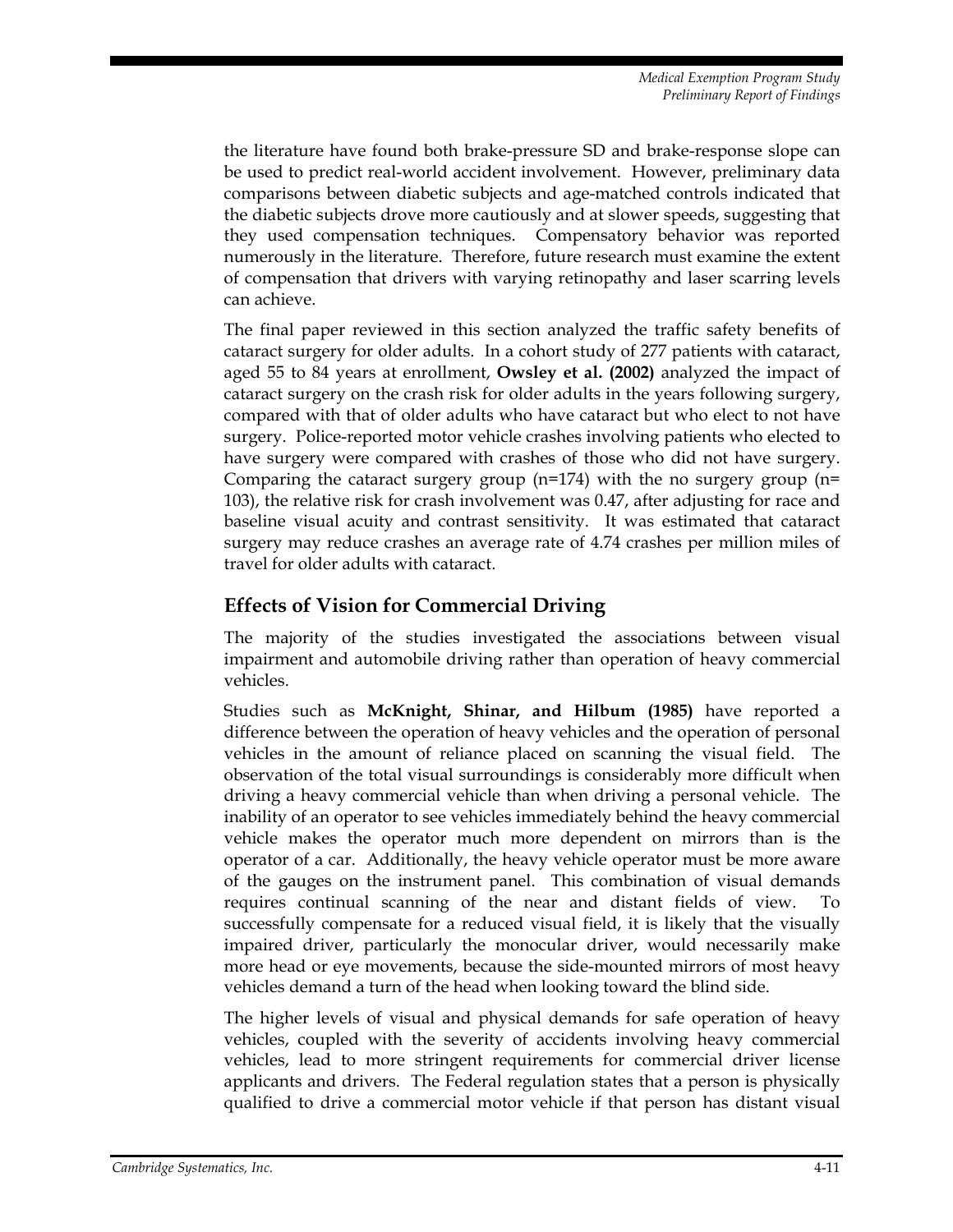acuity of at least 20/40 in each eye without corrective lenses or visual acuity separately corrected to 20/40 or better with corrective lenses; distant binocular acuity of at least 20/40 in both eyes with or without corrective lenses; field of vision of at least 70 degrees (horizontal) in each eye; and the ability to recognize the colors of traffic signals and devices showing standard red, green, and amber. Monocular individuals as well as those with different medical conditions such as diabetes requiring insulin also are prohibited from operating a commercial vehicle in the United States **(Owsley and McGwin, 1999)**.

In their review, **Owsley and McGwin (1999)** discussed the findings in the literature with a focus on visual impairment and driving performance of commercial drivers. They referred to the work by **McKnight et al. (1991),** one of the most frequently cited studies in the field. The authors measured the visual and driving performances of 40 monocular and 40 binocular commercial drivers and found no differences with respect to visual search, lane placement, clearance judgment, gap judgment, hazard detection, and information recognition. Static acuity in the sighted eye among monocular subjects did not differ significantly from static acuity scores obtained binocularly from the binocular driver group, and the two groups were comparable with respect to age, total years of driving experience, and mileage during the preceding year. Monocular drivers showed deficiencies in a number of clinical visual measures, but in general no differences were found between monocular and binocular drivers in tasks involving actual driving performance. The single exception was the finding that binocular drivers are first able to read road signs at significantly greater distances. The authors concluded that monocular drivers have some significant reductions in selected visual capabilities and in certain driving functions compared with binocular drivers. However, differences in the safety for most day-to-day driving functions were not apparent.

The question of whether monocular drivers should be granted commercial licenses is controversial. The term "monocular" is typically used quite broadly in the research literature on this topic and denotes drivers who have a total absence of function in one eye and additionally those who have visual function in one eye below the minimum level for commercial licensing.

**Sheedy et al. (1986)** conducted a small scale study in which they analyzed the functional advantages of binocularity in a group of occupational-type tasks under binocular ad monocular conditions. Thirteen subjects with normal (20/20) visual acuities and normal binocular vision were selected for the study. The tasks that were tested included: pointing the ends of straws protruding from a wooden object at random angles using a pointer with the preferred hand; needle threading by threading randomly placed beads at a given order; file card alphabetizing; grooved peg board test; reading task by using Bailey-Lovie reading charts; VDT letter counting where subjects were expected to count the number of letter Rs in a paragraph of randomly distributed nonsense words; and bean bag toss where subjects were expected to hit the targets marked by concentric scoring circles at given distances and positions. The study showed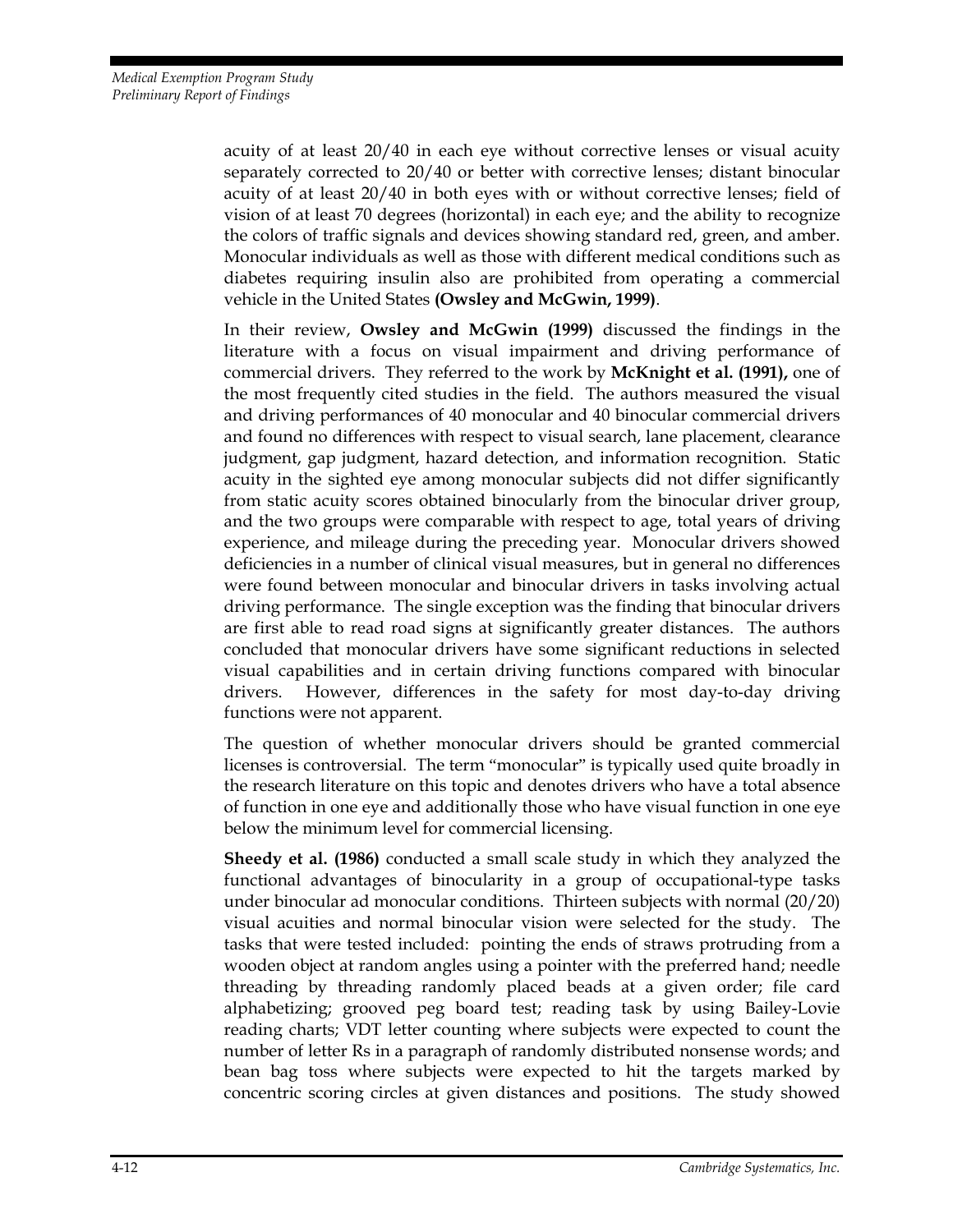that the first four tasks of the seven total tasks exhibited higher scores for binocular conditions. These tests were closely related with hand-eye coordination. The authors also tested whether monocular training has a positive impact on the performances. It was found that training improves both binocular and monocular performance. However, the length of the training period (five days) and the utilization of subjects with perfect visual health prevent distinct conclusions from being drawn. Possibly the test most closely related to driving, bean bag toss, did not have significantly different performance scores under binocular and monocular conditions.

**Keeney and Garvey (1981)** argued that monocular drivers should not be licensed to drive commercial vehicles, but at the time of their review, little empirical work had been conducted. Since that time, only a few studies have provided data to examine the question. **Laberge-Nadeau et al. (1996)** and **Dionne et al. (1995)** reported that commercial motor vehicle drivers with binocular vision problems (operationalized as no or poor stereoacuity) had more severe crashes (as measured by the total number of crash-related victims) than did those with normal stereoacuity, but their crash rate was not higher. **Maag et al. (1997)** reported that problems with binocular vision (assessed by stereoacuity) were associated with higher crashes per year among taxi drivers; however, severity of crashes, in terms of the number of victims, was not significant for the drivers with vision problems. Moreover, their models indicated that the driver's past record (number of crashes and demerit points in the previous year) was a significant predictor of the number of crashes. Age is associated significantly with the number and the severity of crashes with older drivers having a better record than the youngest group (30 years old or less).

A study in California by **Rogers and Janke (1992)** examined the two-year crash and conviction rates of 16,465 heavy vehicle operators, including a subgroup of 1,202 drivers who were visually impaired. Visually impaired drivers (those with 20/40 visual acuity or worse in the worse eye) had significantly more total crashes and convictions than did non-impaired drivers. Driving exposure did not differ in the two groups. However, the authors also reported that due to observed inconsistencies in reported mileage and accident involvement and absence of out-of-state accident reports for the control group who had considerable out-of-state mileage compared to visually impaired drivers who were not allowed to operate outside the State of California, the results were biased in favor of the control group. Therefore, their findings could not substantiate the Federal standard.

The report by the **Federal Highway Administration (FHWA) (1996)** analyzed crash rates of the 2,234 drivers in the previous Federal vision waiver program as of 1995, adjusted for self-reported miles traveled, compared to the crash rates of heavy trucks provided by the 1994 General Estimates System of the National Highway Traffic Safety Administration. The waiver group's crash rate was not higher than the national reference group, nor was the set of crashes considered more severe.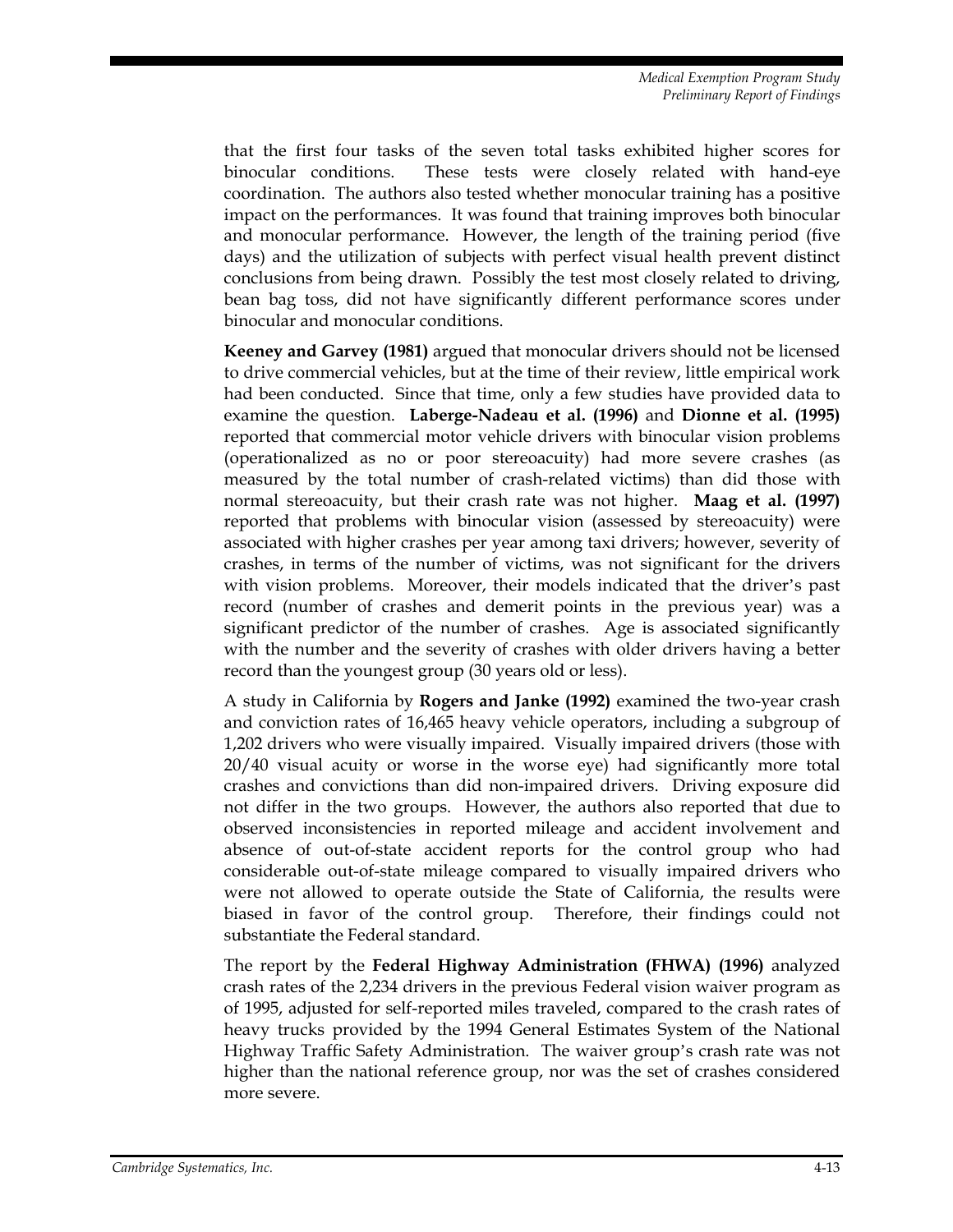# **4.5 LITERATURE ANALYSIS – DIABETES**

**Laberge-Nadeau et al. (1996)** studied the association between commercial motor vehicle drivers' medical conditions and crash severity. The severity of a crash was measured by the total number of victims (injured and dead). Non-linear regression models were estimated using Poisson and negative binomial distributions which incorporated information on drivers' characteristics, crash circumstances, and health status, in order to isolate the association between health status and crash severity. The medical conditions studied in this paper were diabetes mellitus (type 2, with no distinction between different treatments), coronary heart disease, hypertension (a diastolic pressure between 110 and 130 which is controlled by medication to be below 110), and binocular vision problems (non-stereoscopic vision: > 160 seconds or an acuity of at least 20/40 in the better eye and zero in the other). Drivers with multiple conditions were excluded.

The primary observations were the crashes of these drivers while driving a truck or a bus. The period considered in the study covered January 1985 through December 1990. A total of 542 truck crashes and 579 bus crashes were analyzed. The results show that crashes of truck drivers with binocular vision problems and bus drivers with hypertension are more severe than those of healthy drivers. No other medical condition considered in this study was significantly associated with crash severity. Other variables that also were found to be insignificant included age, time of day, permit class, the year, and trimester. Although the study found truck drivers with binocular vision problems and bus drivers with hypertension to be contributing factors to crash severity, the distinction of the party at fault was not made. Therefore, the findings of the study are not sufficient enough to generalize for purposes of deriving public policy decisions.

**Sagberg (2006)** investigated the relative crash involvement risk associated with diagnosed medical conditions, subjective symptoms, and the use of some medicines based on self-report questionnaires from 4,448 crash-involved Norwegian drivers. Relative risk for each health condition was estimated by comparing drivers with and without the condition, regarding the odds of being at fault for the crash. Odds ratios (OR) were adjusted for age and annual driving distance. The analyses identified the following significant risk factors: nonmedicated diabetes (OR=3.08); a history of myocardial infarction (OR=1.77); using glasses when driving (OR=1.26); myopia (OR=1.22); sleep onset insomnia (OR=1.87); frequent tiredness (OR=1.36); anxiety (OR=3.15); feeling depressed (OR=2.43); and taking antidepressants (OR=1.70). The finding for nonmedicated diabetes patients is somewhat contradictory to the results of the previous studies which usually find type 1 diabetes riskier and report lower odds ratios in the range of 1.3 to 2.6 (Vaa, 2003; Charlton et al. 2004). The study did not differentiate type 1 and 2 explicitly, rather it considered whether patients are under medication. Diabetes patients who were under medication did not have significant odds ratios. This was explained by the presumption that insulin treated patients were better able to control their condition.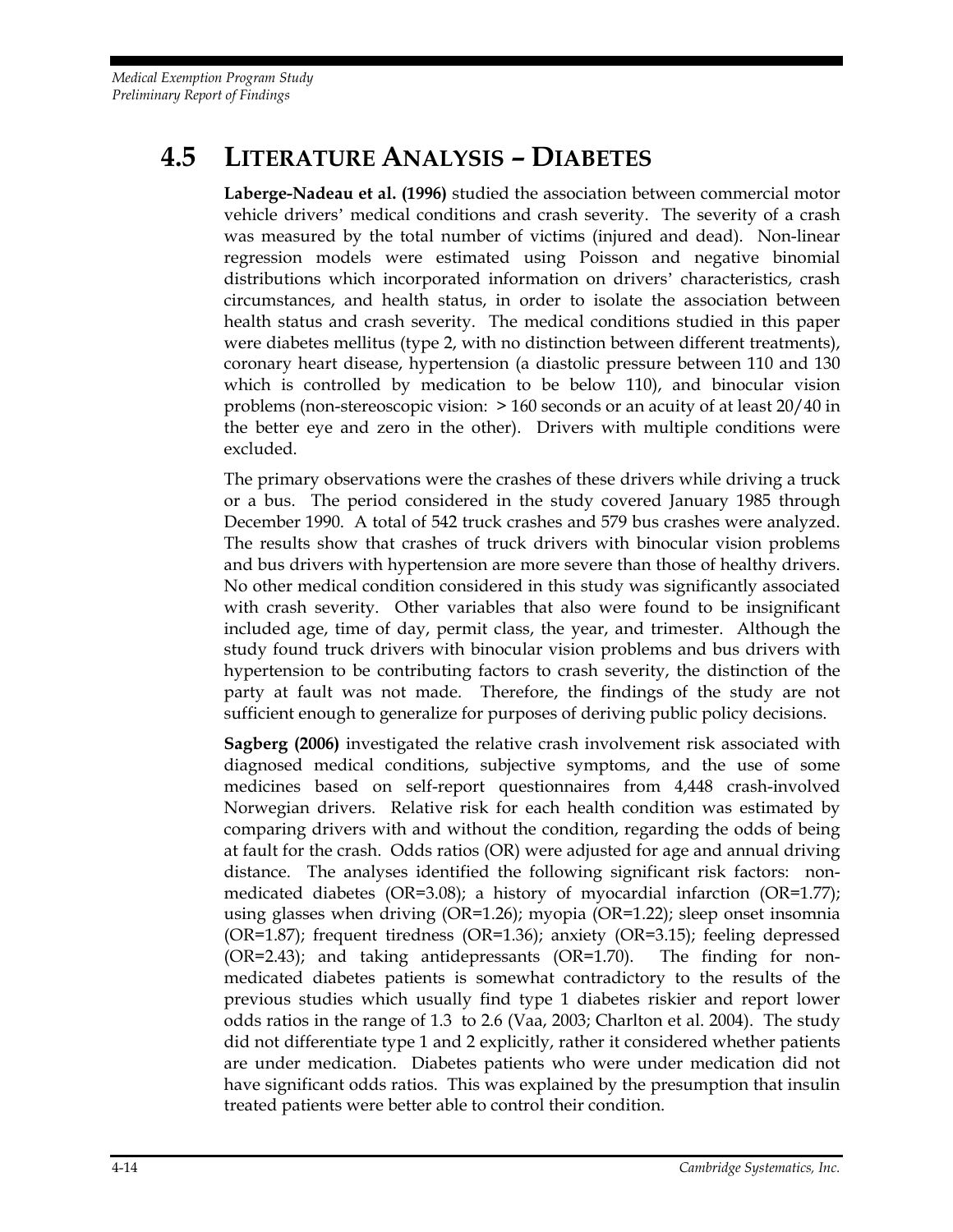Diabetes is recognized by most of the world's driving license issuing agencies as a prospective disability with respect to medical fitness to drive. Hypoglycemia (lower blood glucose levels than normal), a side effect of diabetes treatment, and the potential risk of imposing visual complications are behind this perception. Most countries impose restrictions on the commercial driver licenses of drivers who have diabetes. While there are no studies that clearly demonstrate that diabetic individuals using insulin have higher incidences of motor vehicle crashes, it is well documented that hypoglycemia leads to impairments in cognition and motor abilities at blood glucose levels around 3.6 mmol/l. A substantial amount of evidence exists that documents adverse impacts of hypoglycemia on skills that are crucial for driving. However, the analysis of national crash databases does not necessarily indicate higher crash involvement rates by drivers who have been diagnosed as diabetic. This result is widely associated with the compensatory behavior of the diabetic patients, including limiting their driving and tracking their condition closely. Furthermore, conducting well-designed studies is not free of challenges, which include underreporting of blood glucose levels for fear of losing driving privileges, reluctance to participate in surveys seeking detailed medical information, and underreporting of medical conditions in the crash reports.

**MacLeod (1999)** reports the findings of a study commissioned by the British Diabetic Association that examined and interpreted the available evidence of accident risk in insulin-treated diabetic patients after the introduction of new restrictions on driver licensing of people with insulin-treated diabetes. The report features an extensive search and assessment of the existing literature on diabetes and driving. The study concludes that increasing the driving restrictions on all insulin-treated diabetic drivers is unlikely to result in a significant improvement in road safety. Hypoglycemia is implicated in the etiology of a small number of road traffic accidents among insulin-treated patients but the total accident rate in this group does not consistently exceed the figure for non-diabetic drivers. Currently available scientific evidence at the time of the study could not support a blanket restriction of driving for insulin-treated diabetic patients. The study suggested that such restrictions should be undertaken under the light of more robust and definitive evidence.

**Cox et al. (2000)** evaluated the blood glucose (BG) levels at which driving was impaired, impairment was detected, and corrective action was taken by subjects, along with the mechanisms underlying these three issues. There were 37 adults with type 1 diabetes who drove a simulator during continuous euglycemia and progressive hypoglycemia. During testing, driving performance, electroencephalogram (EEG) for brain activity, and corrective behaviors (drinking a soda or discontinuing driving) were continually monitored, and BG, symptom perception, and judgment concerning impairment were assessed every five minutes. Mean  $\pm$  standard deviation euglycemia performance was used to quantify Z scores for performance in three hypoglycemic ranges (4.0–3.4, 3.3–2.8, and 2.8 mmol/l). During all three hypoglycemic BG ranges, driving was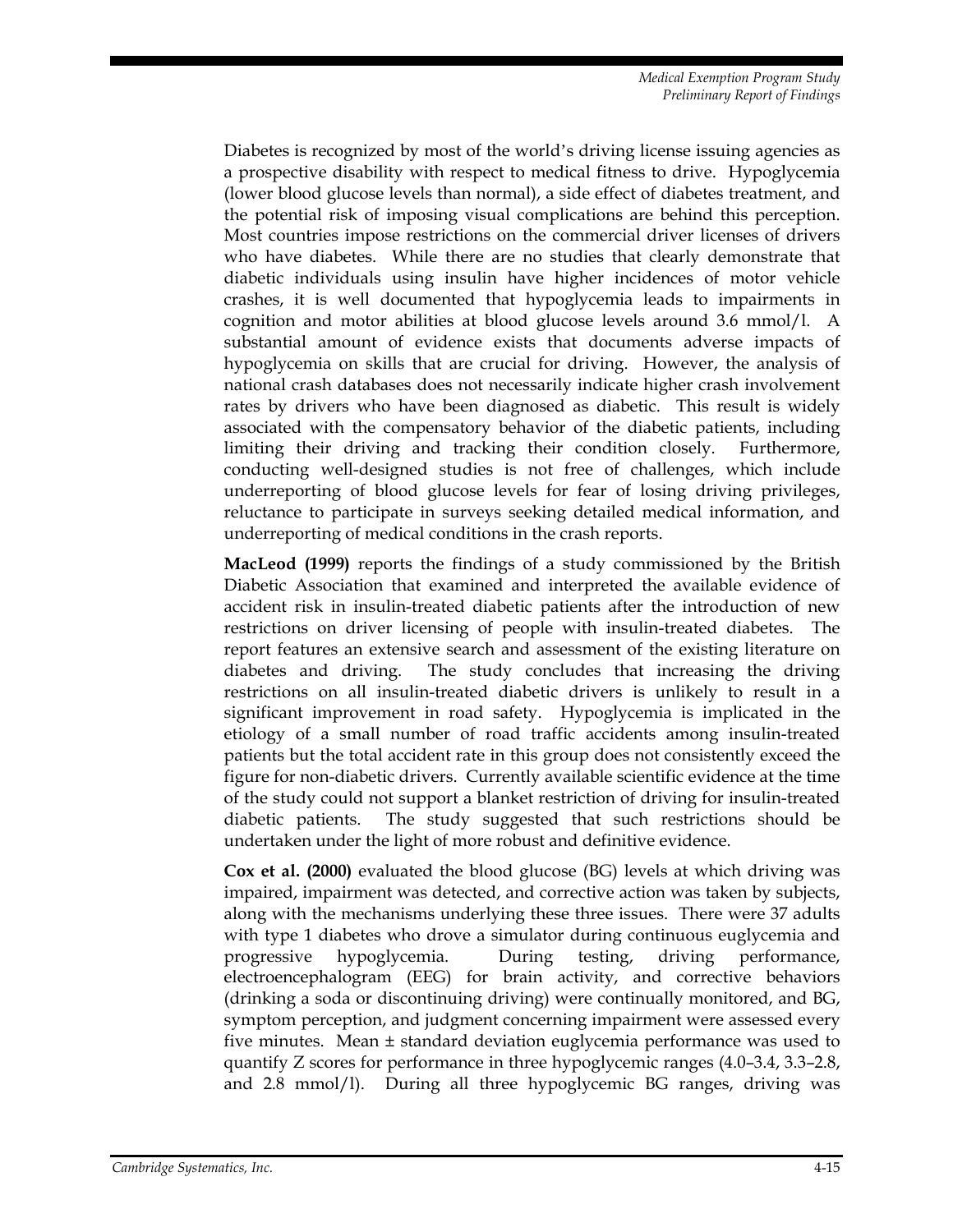significantly impaired, and subjects were aware of their impaired driving. However, corrective actions did not occur until BG was 2.8 mmol/l.

Driving impairment was related to increased neurogenic symptoms and increased theta-wave activity. Awareness of impaired driving was associated with neuroglycopenic symptoms, increased beta-wave activity, and awareness of hypoglycemia. Driving performance is significantly disrupted at relatively mild hypoglycemia, yet subjects demonstrated a hesitation to take corrective action. The longer treatment is delayed, the greater the neuroglycopenia (increased theta), which precludes corrective behaviors. The study suggested that patients should treat themselves while driving as soon as low BG and/or impaired driving is suspected and should not begin driving when their BG is in the 5.0–4.0 mmol/l range without prophylactic treatment.

The study's findings on the behavior of drivers during hypoglycemia indicate that treatment occurs at later stages and 45 percent of the time subjects reported that they resumed driving when their BG levels were between 2.8 to 2.0 mmol/l. These findings suggest the need for better awareness and training programs for diabetic drivers regarding hypoglycemia and driving; a program called BGAT (blood glucose awareness training) was cited as a example program in the study. The authors concluded that due to the method used (simulator) and sample size the direct relevance of these findings to actual driving risk was unclear, therefore relevance to driving privileges cannot be implied.

**Barry-Bianchi (2000),** in response to Cox et al. (2000), features her own experience on hypoglycemia and driving and presents a case of a conscientious diabetic patient. The author posed a number of methodological questions about the instructions given to the subjects and argued that since individual responses to hypoglycemia are idiosyncratic, assertion of general rules of practice (4-5 mmol/l) as suggested by Cox et al. 2000 should be avoided. Furthermore, the author suggested further research on habitual behavior formation during driving and recognition of hypoglycemia (for example, does familiarity with road and traffic conditions increase the propensity of ignoring hypoglycemia), determining the BG levels that severely impair driving, and driving experience recollection.

**Cox et al. (2003)** investigated whether diabetes is associated with increased risk of driving. Data was collected by anonymous questionnaires concerning diabetes and driving collected from patients on routine visits to diabetes specialty clinics in seven U.S. and four European cities. Consecutive adults with type 1 diabetes, type 2 diabetes, and non-diabetic spouse control subjects (n=341, 332, and 363, respectively) participated in the study. According to the study, type 1 diabetic drivers reported significantly more crashes, moving violations, episodes of hypoglycemic stupor, required assistance, and mild hypoglycemia while driving as compared with type 2 diabetic drivers or spouse control subjects (*P <* 0.01– 0.001). Type 2 diabetic drivers had driving mishap rates similar to non-diabetic spouses, and the use of insulin or oral agents for treatment had no effect on the occurrence of driving mishaps. Crashes among type 1 diabetic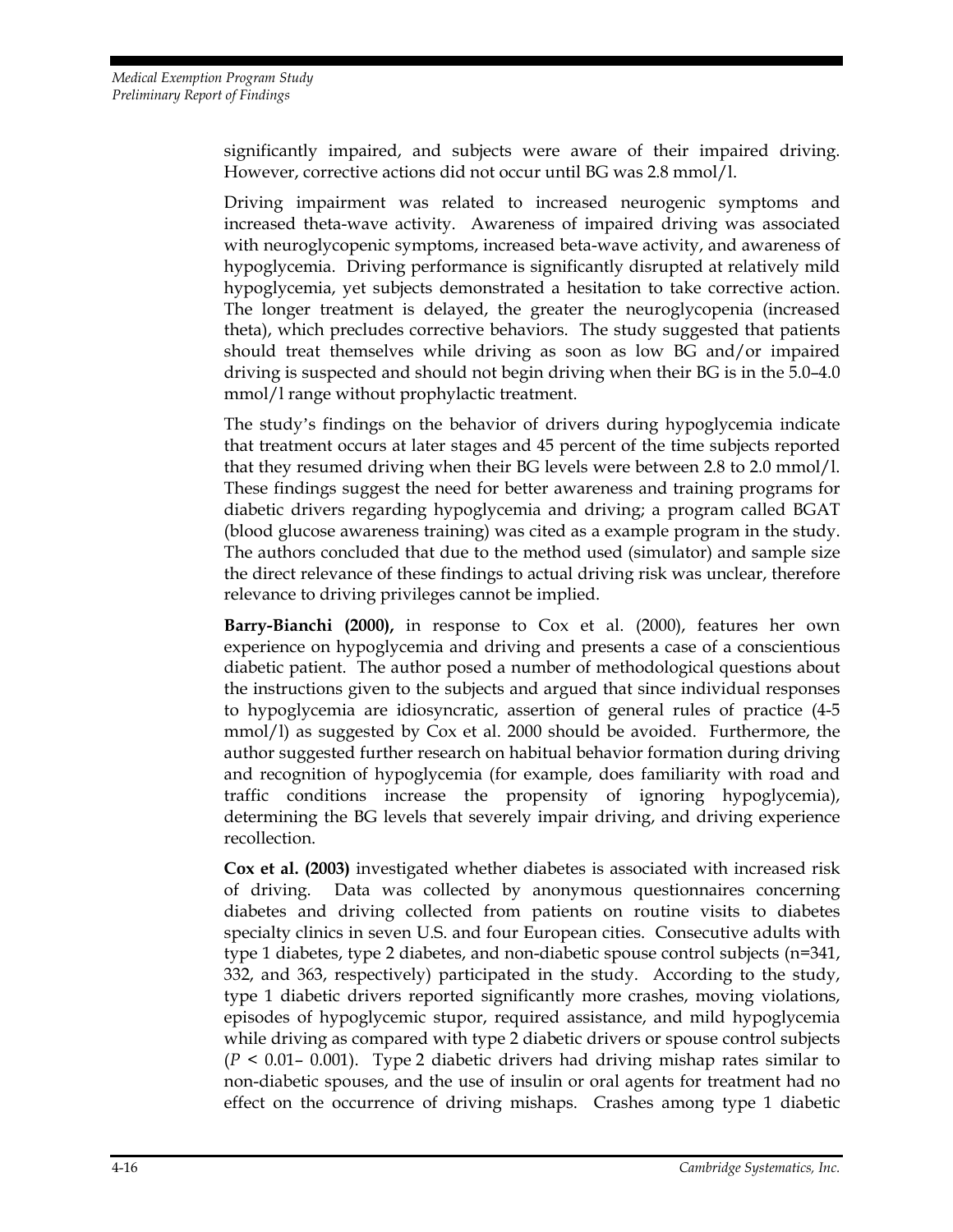drivers were associated with more frequent episodes of hypoglycemic stupor while driving, less frequent blood glucose monitoring before driving, and the use of insulin injection therapy as compared with pump therapy. One-half of the type 1 diabetic drivers and three-quarters of the type 2 diabetic drivers had never discussed hypoglycemia and driving with their physicians.

The findings of the study highlight the importance of awareness of risks associated with driving with hypoglycemia, frequent self-monitoring blood glucose levels, and method of insulin delivery. The study also draws attention to possible positive impacts of a training program on blood glucose awareness training (BGAT) designed to assist patients in anticipating, preventing, detecting, and treating hypoglycemia. The authors also state that the findings of the study are not adequate to support a decision to restrict driving of individuals with type 1 diabetes since they were able to find other contributing medical factors for some subjects in the type 1 group such as attention deficit/hyperactivity, sleep apnea, or alcohol abuse.

In response to Cox et al. (2003), **Adams (2003)** stresses the methodological issues that can create biases towards distinct differences between type 1 and type 2 and spouse groups. These include age difference in type 1 and type 2 groups although Cox et al. co-varied age in their study. Adams suggests that age differences should not be dismissed. The self-reported nature of the study and absence of any form of follow-up also were cited as possible sources of weakness in the data collection. The author, while pointing out possible flaws in any single mode of inquiry (questionnaire, performance testing, simulation, and epidemiological investigation), calls for the need to develop a framework of fairness to competently set reasonable standards for traffic safety across disease conditions.

**Grvaeling et al. (2004)** present the findings of the survey study that queried 202 drivers with insulin-treated diabetes in Edinburgh, UK. Participants were asked about their employment, driving habits, awareness of hypoglycemia, experience of hypoglycemia in general, experience of hypoglycemia while driving and any associated accidents, blood glucose testing in relation to driving, and selftreatment of hypoglycemia while driving. Participants rated their hypoglycemia awareness using a validated scale from 1 (always aware) to 7 (never aware); ratings of 3 or higher were considered to indicate impaired awareness.

The results of the study suggested that the licensing authority (commonly referred to as the "DVLA") and motor insurance company had been informed by almost all participants. Sixty-four participants (31.7 percent) had experienced hypoglycemia while driving. A minimum blood glucose level of 4.0 mmol/l or higher was considered necessary for driving by 151 drivers (74.8 percent), and 176 (87.1 percent) reported always keeping a carbohydrate in their vehicle. However, 77 (38.1 percent) reported never carrying a glucose meter when driving, and 121 (59.9 percent) reported that they never test blood glucose before driving or test only if symptomatic of hypoglycemia. Most participants (89 percent) would stop driving to treat hypoglycemia and would not resume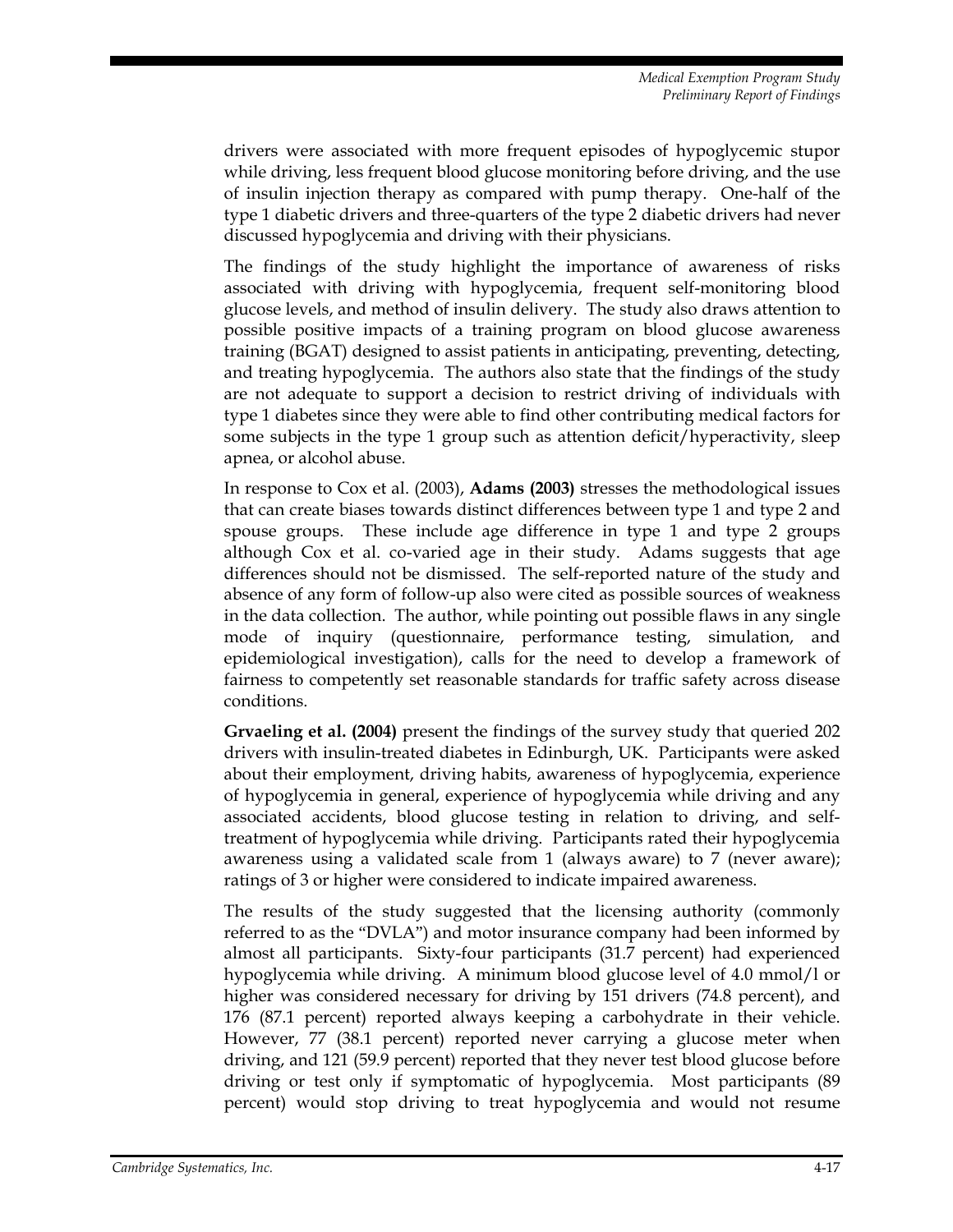driving immediately, although only 28 (13.9 percent) would wait longer than 30 minutes. The study found perfect compliance with statutory requirements to inform the licensing authority and motor vehicle insurer and adequate knowledge of the minimum safe blood glucose level for driving. However, experience of hypoglycemia while driving was reported by nearly a third of drivers, and most drivers rely on symptoms to detect hypoglycemia while driving and seldom test blood glucose before driving. These findings suggest the importance of patient education which should emphasize the role of blood glucose monitoring in relation to driving and highlight the potential deterioration in driving performance when blood glucose falls below 4.0 mmol/l.

**Gilbey (2004),** in response to an inquiry for a case-scenario, provides detailed descriptions of legislation for different groups of vehicles in the UK where using the vehicle classification scheme consistent across Europe. Group 1 vehicles include motor cars and motorcycles. Group 2 vehicles include large lorries (trucks, category c) and buses (category D). Diabetic patients on diet may drive Group 2 vehicles unless other problems prevent them (e.g., retinopathy). Patients on oral treatment must notify the DVLA but may continue driving subject to the same proviso and provided there are no significant problems with hypoglycemia. Patients on insulin may not hold a Group 2 license, except a small number of drivers having "grandfather rights." Diabetic patients on insulin must notify the DVLA when insulin is started. They may continue to drive Group 1 vehicles subject to a medical report each time their license is renewed (every one to three years). The medical report includes a self-assessment of their management and the stability of their diabetes, their vulnerability to hypoglycemic episodes during waking hours, their vision, and their ability to manage the controls of a car (e.g., neuropathy, peripheral vascular disease). This report is commissioned by the DVLA from the patients' medical team.

A recent European Directive re-classified vehicles in C1 and D1 as Group 2, thus making these drivers subject to the more stringent medical regulations applying to Group 2 and, initially, denying all insulin-treated diabetic patients the right to drive these vehicles. Interestingly, "volunteer" drivers of D1 vehicles (e.g., for charities, church groups) were exempted from this restriction and allowed to continue driving these vehicles for this purpose only. Following extensive consultations, the rules were revised to allow some insulin-treated diabetic patients to apply for or retain their C1 (not D1) licenses under "exceptional circumstances" if they could demonstrate:

- Good care of their diabetes, including regular glucose monitoring;
- A good understanding of the risks of hypoglycemia at the wheel and the strategies necessary to avoid it; and
- No significant ongoing problem with hypoglycemia, and in particular no loss of warning of hypoglycemia (which would in fact preclude their driving any vehicle, if permanent).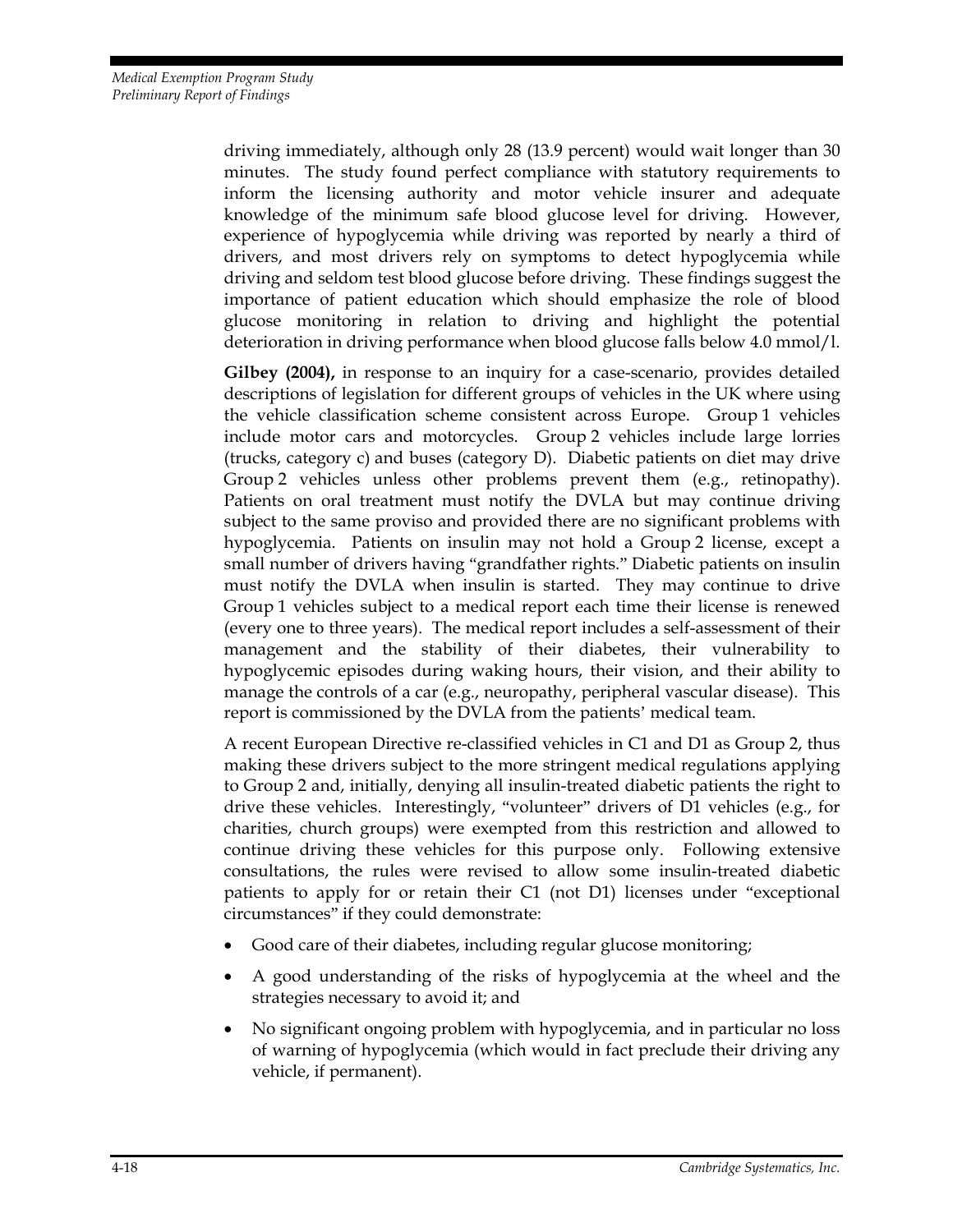This approach requires an annual review by a Consultant Diabetologist specifically for this purpose and implies a responsibility for the whole diabetic team to impart the education necessary to achieve this "exceptional" state. Insulin-treated patients are still not allowed to drive D1 vehicles, except under the "volunteer" driver exemptions noted above.

**Diamond et al. (2005)** present results of analysis of five type 1 diabetes patients who were involved in motor vehicle crashes due to severe hypoglycemia (plasma glucose values less than 2.5 mmol/l.). None of the patients suffered from poor acuity. The motor vehicle accident involving patient 1 may have been related to fat hypertrophy at injection sites. Failure to rotate insulin injection sites may result in a localized anabolic effect of insulin on subcutaneous fat cells leading to a potential "depot" for insulin storage. Erratic insulin release may have led to the hypoglycemic event. Patient 2 was known to suffer from longstanding, poorly compliant coeliac disease with malabsorption. Patient 3 drove a 17-ton truck. On the day of his accident, he was unexpectedly called out to work an unrostered shift and failed to consume sufficient carbohydrate. Patient 4 missed his lunch on the day of the accident, despite having administered his long acting insulin that morning. Patient 5 suffered from suboptimal, glycaemia control with infrequent self-monitoring of blood glucose and poor clinic attendance. The accident occurred mid-morning before his usual snacking.

These results imply that adequate self-monitoring of BG levels is extremely critical in prevention of hypoglycemia during driving. Hypoglycemic events are common in type 1 diabetes; occurrence of asymptomatic hypoglycemia twice a week and severe disabling hypoglycemia once a year are common in patients with type 1 diabetes. The author refers to data from the Diabetes Control and Complications Trial that suggest that individuals treated with intensive insulin regimens experienced a three-fold increased risk of severe hypoglycemia than those treated with standard therapy (Diabetes Control and Complications Trial Research Group, 1993) to emphasize the significance of the risks associated with hypoglycemia and driving. The following list features factors contributing to hypoglycemia in type 1 diabetes patients:

- Increased insulin due to over dosage, ill timing, wrong type, or erratic absorption (injection sites with fat hypertrophy);
- Decreased glucose delivery due to missed meals or snacks, malabsorption (e.g., coeliac disease);
- Decreased endogenous glucose production due to alcohol ingestion, acute liver disease;
- Increased glucose utilization during exercise;
- Increased insulin sensitivity following prolonged exercise, significant weight loss, improved glycemia control, use of insulin sensitizers (metformin, angiotensin converting enzyme inhibitors);
- Decreased insulin clearance due to progressive renal disease;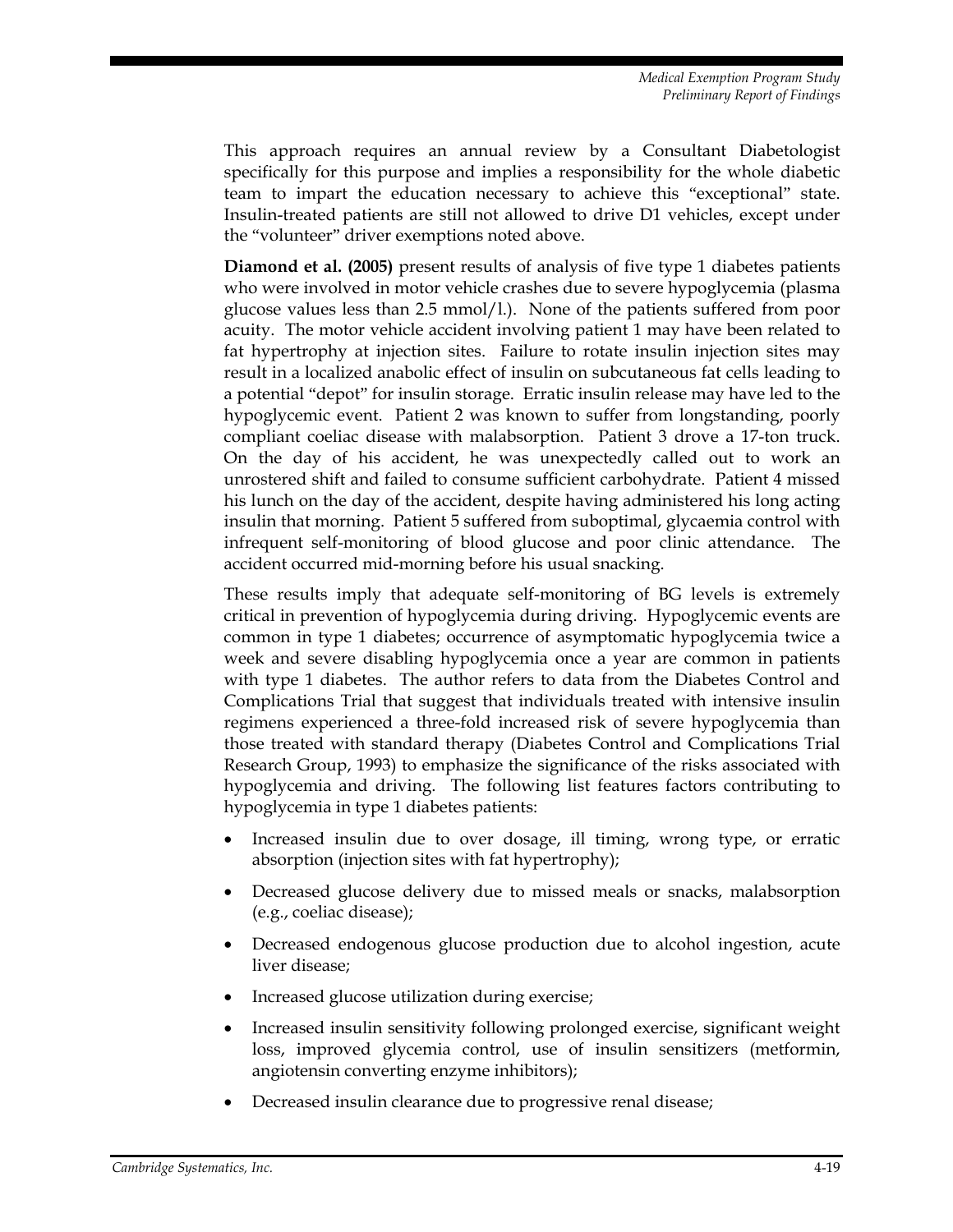- Defective glucose counter regulation due to autonomic neuropathy, glucocorticoid deficiency (adrenal failure or hypopituitarism), aggressive glycemic therapy; and
- Infrequent self monitoring, psychological disorders (e.g., malingering and anorexia).

The study emphasizes the lack of well controlled studies or consensus that confirm or dispute more frequent driving mishaps of individuals treated with insulin compared to non-diabetic drivers. The authors point to Australian Driver Licensing Authorities guidelines for general practitioners in managing diabetic drivers. Practitioners are entrusted with a responsibility to alert and educate individuals with diabetes to the potential hazards of hypoglycemia that may occur during driving. The guidelines also emphasize the importance of preventive action and adherence to the law.

**Tauveron et al. (2006)** present an insightful case study in which the dog of a type 1 patient with hypoglycemia unawareness was able to detect its owner's hypoglycemic episodes especially during driving. The authors also refer to other two studies that confirm the ability of dogs to detect hypoglycemia and present two hypotheses on the mechanism of detection that currently are under study. Pets specifically trained to detect hypoglycemia could be of substantial help to diabetic patients, especially those with hypoglycemia unawareness.

# **4.6 KEY IDENTIFIED FINDINGS – VISION**

The studies in the current scientific literature for vision deficiencies vary considerably in the design and techniques of measuring visual deficiency and driving performance. Collectively these studies provide direction for further research in developing procedures and policies to assess visual deficiencies, driving performance, and licensing of the visually impaired.

The list below summarizes the detailed findings presented in this section into a set of *Key Points* that may have significant implications for interpreting statistical results as well as for guiding general FMCSA research and policy.

- Visual field loss (deficits in the Useful Field of Vision) is a significant factor in safe driving (Szlyk et al.,1992; Bowers et al., 2005; Szlyk et al., 2005);
- Peripheral vision loss is more critical than central vision loss (Jolly, 2002; Lamble et al., 2002); however, Coeckelbergh et al. (2001) had not found any differences;
- Crash rates for visually impaired drivers were not found to be higher than for the non-impaired drivers (Dionne et al., 1995; FHWA, 1996);
- It is likely that age can confound the observed associations between visual impairment and driving (Burg, 1967 and 1968; Hills and Burg, 1977; Maag et al., 1997; Owsley and McGwin, 1999);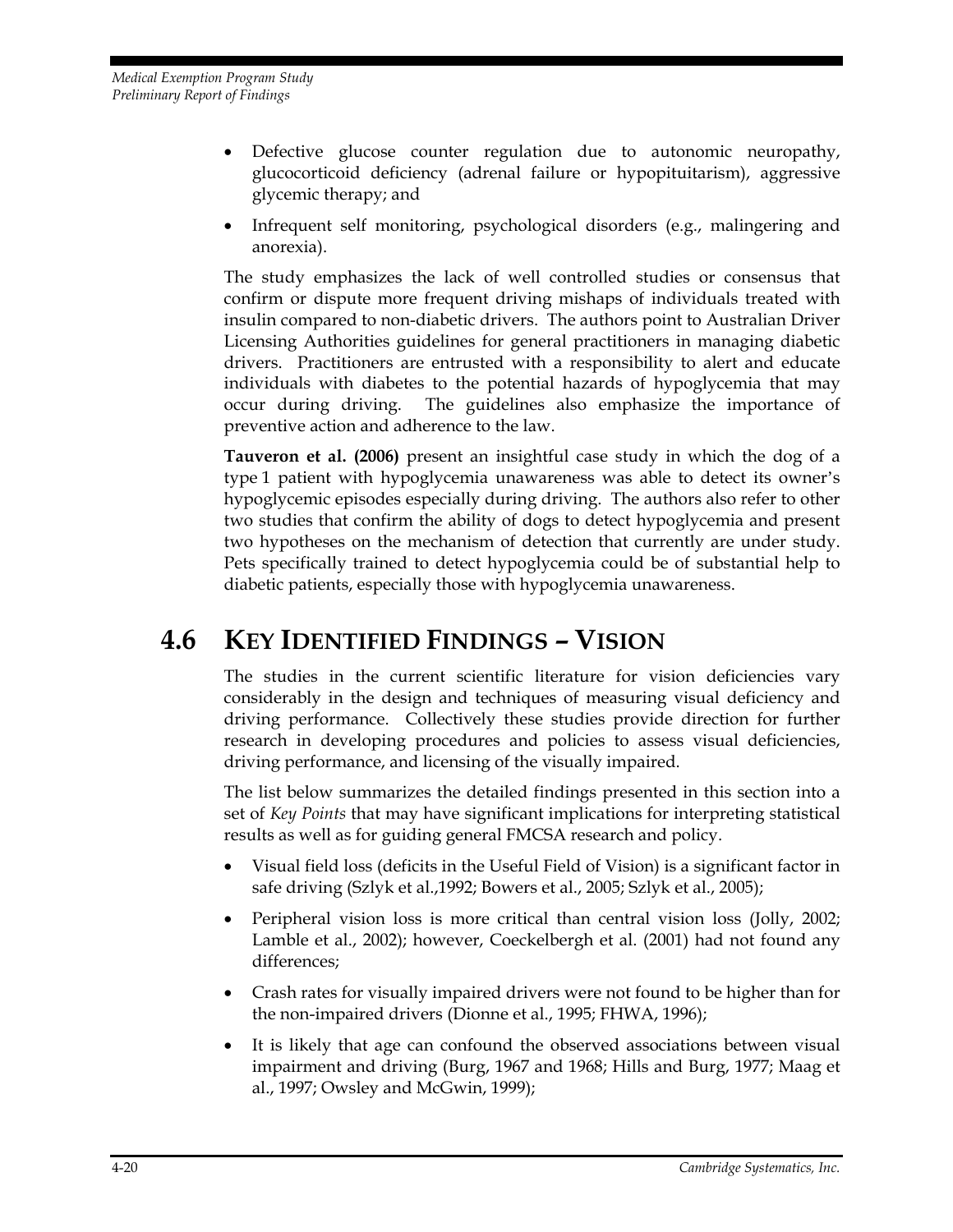- Compensatory viewing behavior is developed in order to mitigate the visual loss (Szlyk et al., 1995; Jolly, 2002; Szlyk et al., 2004);
- Compensatory viewing however, may confound the observed associations between visual impairment and driving (Jolly, 2002; Lamble et al., 2002; Coeckelbergh et al., 2004);
- Compensatory viewing is a significant predictor of on-road driving test outcome in the existence of other clinical measures such as visual acuity and visual field (Coeckelbergh et al., 2004);
- Poor driving simulator performance does not necessarily imply poor on-road performance due to avoidance and compensatory viewing behavior (Szlyk et al., 1995);
- Compensatory viewing and practical fitness to drive can be improved by training (Coeckelbergh et al., 2001);
- Drivers with visual defects tend to avoid challenging driving conditions; however, driving avoidance variable was not found to be significant in an accident prediction model (McGwin et al., 2004);
- Diagnosis category of visual field loss is not significant (Coeckelbergh et al., 2004);
- Monocular performance can be improved by experience and training (Sheedy et al., 1986);
- Monocular commercial drivers did not have significant differences in the performance of tasks involving safe driving (McKnight et al.,1991);
- Location of visual loss is not significant (Jolly, 2002; Racette and Casson, 2005);
- More errors were observed at intact-vision side of the vehicle due to compensation effort for hemianopic drivers. Intact side was more neglected than the deficient side (Jolly, 2002);
- Hemianopia in the left eye is critical (Racette and Casson, 2005);
- Diffused loss of visual field in the right eye is critical (Racette and Casson, 2005);
- Case-by-case assessment is highly recommended (Jolly, 2002; Wilkinson, 1998 and 2003; Coeckelbergh et al., 2004); and
- Retinal thickness and focal laser scars are correlated with poorer driving simulator performance indicators that are associated with self-reported accident involvement (Szlyk et al., 2004).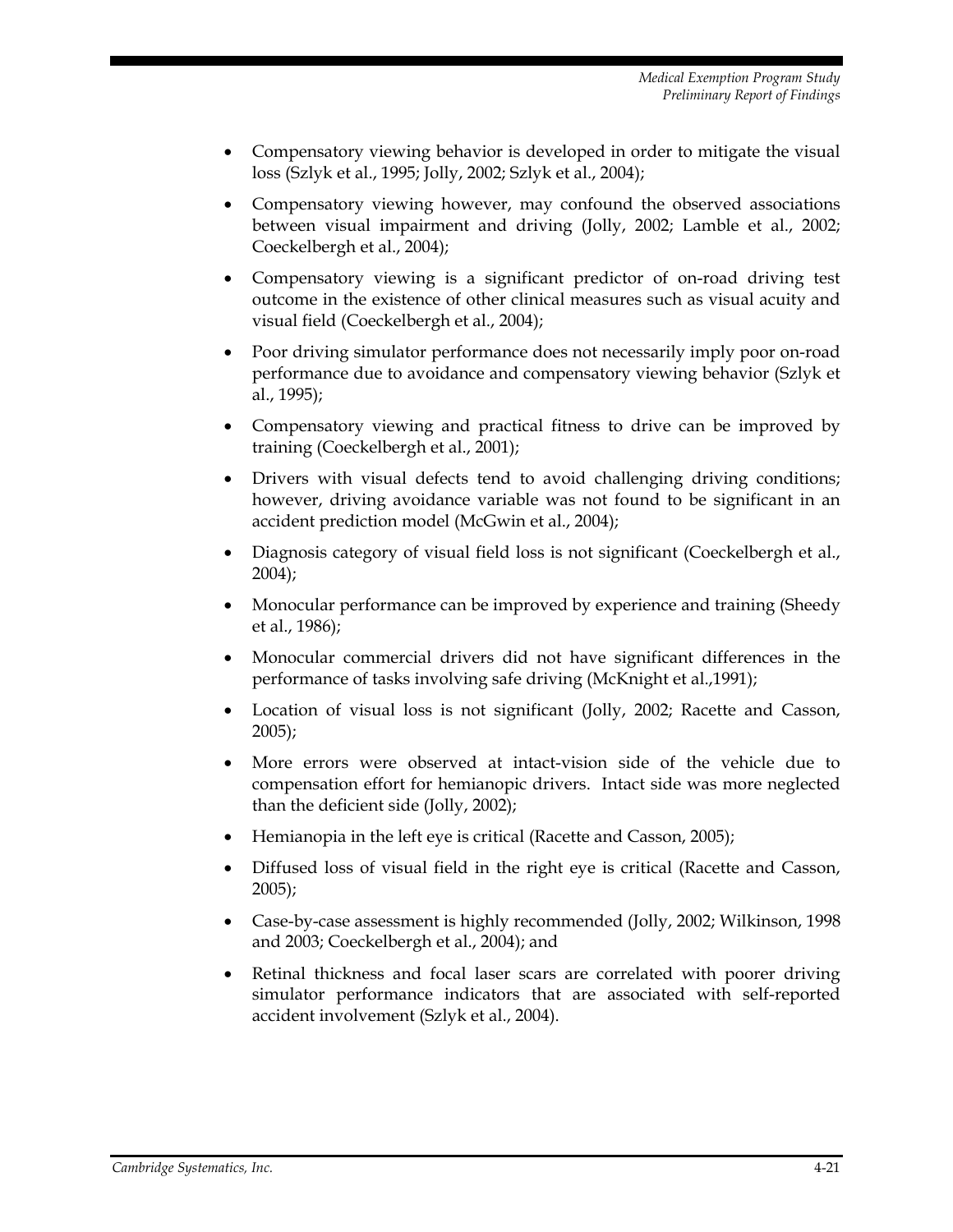*Medical Exemption Program Study Preliminary Report of Findings* 

#### **Issues and Challenges**

Almost all of the studies examined in the area of vision deficiencies illustrate similar challenges in the design, implementation, and patterns of their findings. The challenges can be summarized in three categories.

#### *Confounding Factors*

Confounding effect is observed when a factor that is not controlled statistically or by the study design obscures the effect of treatment. Examples of such factors impacting the field of vision and driving are age, driving exposure, and compensating behavior. Vision impairment is more prevalent in older drivers who also are more likely to have deficiencies in their motor abilities and less likely to resist fatigue. Moreover, crash rates increase with age. Driving exposure and driving environment also are important factors since experienced drivers are less likely to be involved in crashes and more likely to avert and/or avoid challenging driving conditions.

It is well recognized that visually impaired drivers develop effective compensatory strategies to accommodate their impairments. Therefore, relying on medical test scores and ignoring actual driving performance can easily obscure the treatment effect under study. A well-designed study should incorporate, but not be limited to, driver age, driver exposure (miles driven per year), driver experience (number of years of driving), and existence of compensatory behavior (onset of the impairment) in the design phase.

#### *Outcome Definitions*

Traffic safety factor has numerous indicators, including crashes, violations, crash and/or violation rates per miles driven, performance in on-road tests and driving simulations, and self-reported incidence involvement rates and other habits. Since the relationship between these outcomes is not clearly established, making comparisons across different studies becomes tenuous. Therefore, caution is needed when reporting similarities or dissimilarities among different studies measuring different outcomes or even similar outcomes from different sources, such as self-reported crashes and state records.

#### *Impairment Definitions*

Another source of possible inconsistencies when comparing studies is how visual defect is measured. Incorrect reports of the presence or absence of an eye condition can alter the crash involvement rates. Visual function is generally categorized using certain thresholds in order to designate subjects as impaired or unimpaired. Inconsistencies in these thresholds, which are not uncommon, may introduce difficulties in comparing studies. Researchers should provide clear reasons for defining impairment levels and preferably select thresholds that have been commonly accepted in previous studies.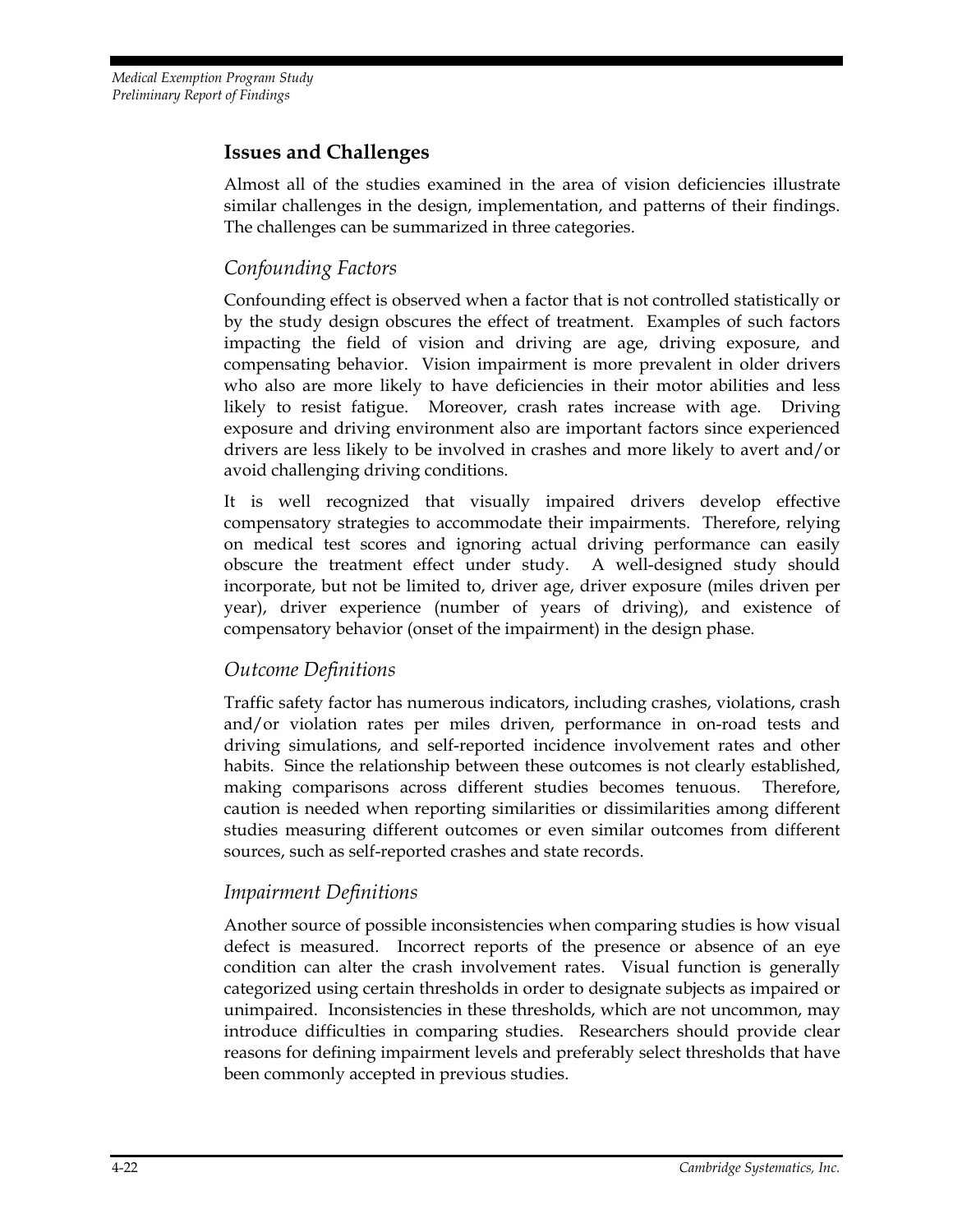# **4.7 KEY IDENTIFIED FINDINGS – DIABETES**

Type 1 diabetic drivers are at increased risk for driving mishaps, but type 2 diabetic drivers, even on insulin, appear not to be at a higher risk than nondiabetic individuals. Clinical and treatment factors appear to increase risk, e.g., more frequent hypoglycemia while driving, method of insulin delivery, and infrequent self-testing before driving. Physicians should be encouraged to talk to their type 1 diabetic patients about hypoglycemia and driving.

It also is implied that licensing rules might affect driving risks in a positive way: European drivers on insulin who are required to renew their license at regular intervals reported fewer episodes of significant hypoglycemia while driving than U.S. drivers who do not renew their license at similar intervals. More studies are needed to answer questions about the fairness of including insulin-treated type 2 diabetic patients in the same risk category as type 1 patients for licensing purposes.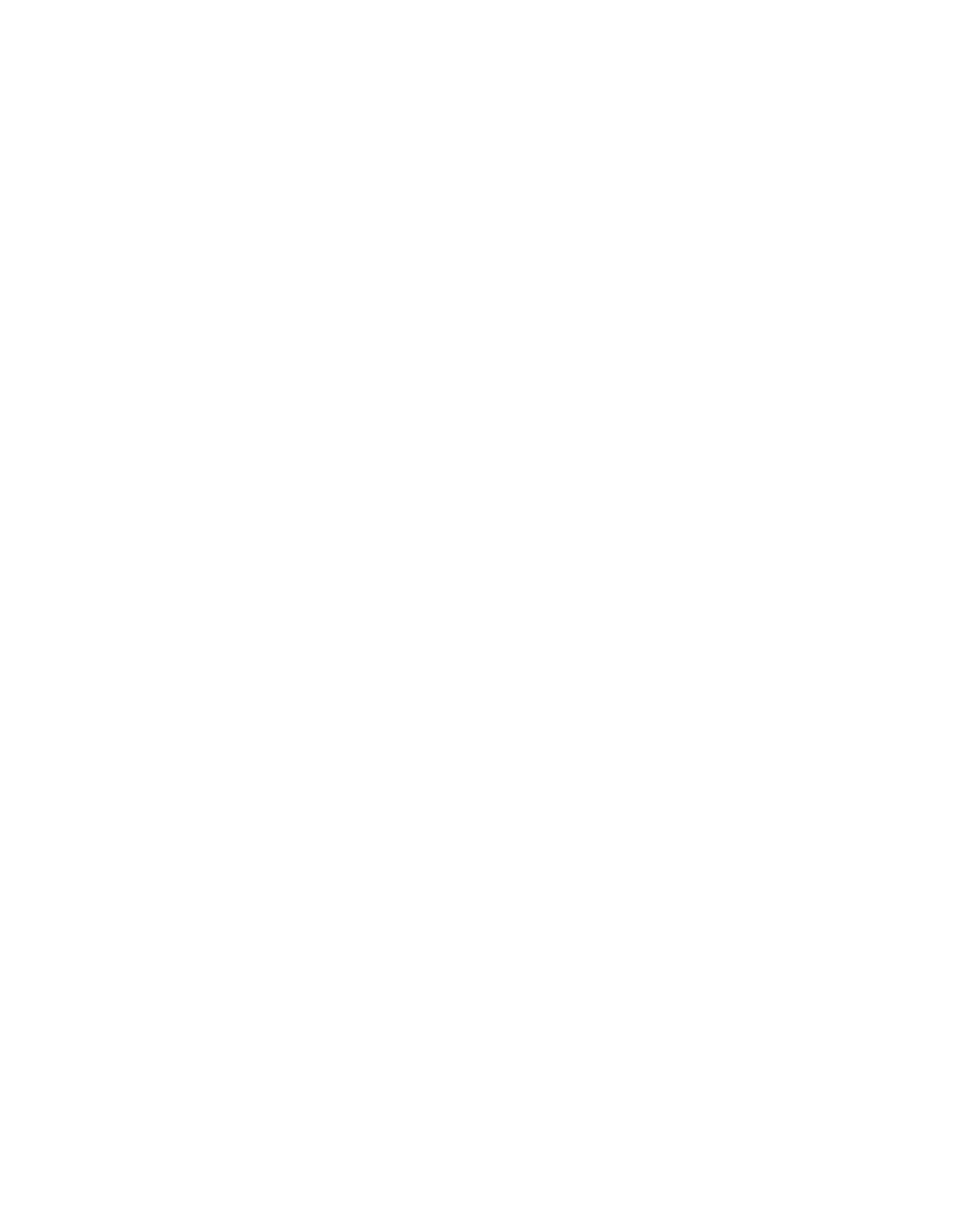# **5.0 Driver Interviews**

# **5.1 OVERVIEW**

Interviews with current drivers about their experiences with the Vision Exemption Program were a key component of the research methodology. The interviews focused on driving issues, but also addressed the drivers' views of the overall FMCSA exemption process.

Nine drivers were interviewed by telephone. To reduce the potential bias of any particular interview, two actions were proactively taken:

- A detailed interview questionnaire was jointly developed by Cambridge Systematics and FMCSA staff; and
- Each telephone interview was conducted by the same member of Cambridge Systematics' staff.

This section describes the interview process, summarizes the responses of each interviewee, and identifies key findings.

## **5.2 INTERVIEW GUIDE**

The interview process used a structured interview guide, developed jointly by Cambridge Systematics and FMCSA staff. At the start of each interview, the interviewer provided an overview of the study and the reason for the interview. In the interview, the driver was asked general background questions, questions about their medical condition, questions about the overall FMCSA exemption process, and questions about potential process improvements.

The full set of questions follows.

#### **Background**

- 1. What type of company do you represent (e.g., for-hire motor carrier, private motor carrier, owner/operator)?
- 2. Are you a member of any special interest groups within the motor carrier community (e.g., motor coach, intermodal, hazardous materials hauler)?
- 3. What type of vehicle do you typically operate?
- 4. Do you operate interstate or intrastate?
- 5. How many years of driving experience do you have (both overall and commercial)?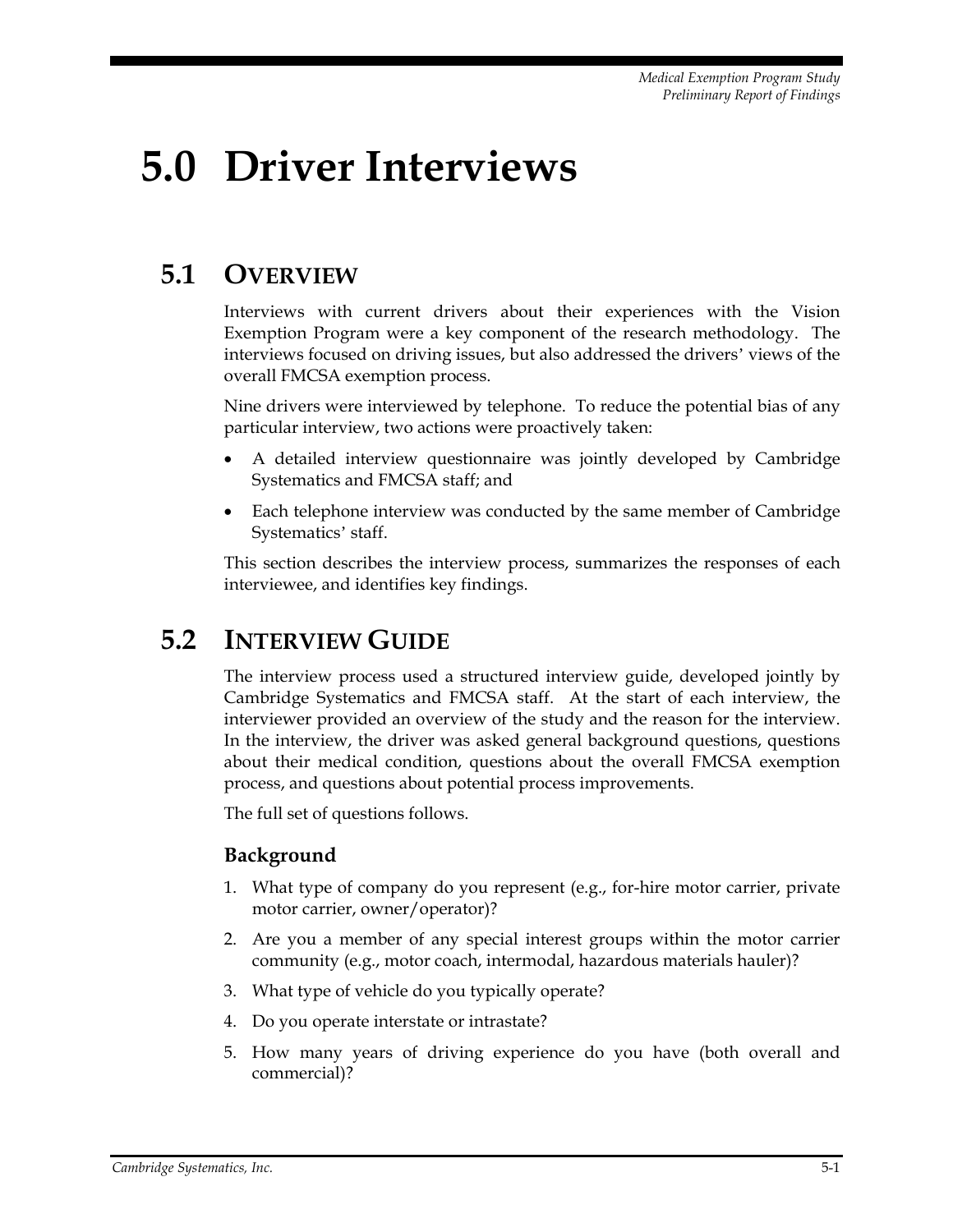- 6. What are the hours during which you typically operate your commercial vehicle?
- 7. Do you normally operate during adverse weather conditions?

## **Medical Condition**

- 8. Please identify the medical condition that causes your visual deficiency.
- 9. Please indicate the eye in which you have a vision deficiency.
- 10. How long have you had this deficiency?
- 11. Have you undergone any medical procedures to attempt to correct the deficiency?
- 12. Are you required to wear any corrective lenses?
- 13. How does the deficiency affect your driving?
- 14. Are there any apparent differences when operating a commercial vehicle versus operating a non-commercial vehicle?

## **Exemption Application Process**

- 15. How were you made aware that a Federal vision exemption exists?
- 16. Once you were aware, what means did you use to obtain an application package?
- 17. Did you find this means to be satisfactory?
- 18. Did the application package outline the required information to be submitted in a format that was easy to understand?
- 19. Once you submitted your application, did you receive timely responses to your submissions? If no, what timeframe do you feel is acceptable?
- 20. Did you submit questions to the Federal vision program related to your application? If so, did you receive timely responses? Were the responses provided adequate in providing you the information that you needed?
- 21. As a participant in the Federal vision program, do you believe that this affects how safely you operate a commercial motor vehicle? If yes, in what way?
- 22. During your visual exam required by FMCSA for the exemption application, did your ophthalmologist/optometrist discuss with you what impact your visual deficiency has on your ability to drive a CMV safely?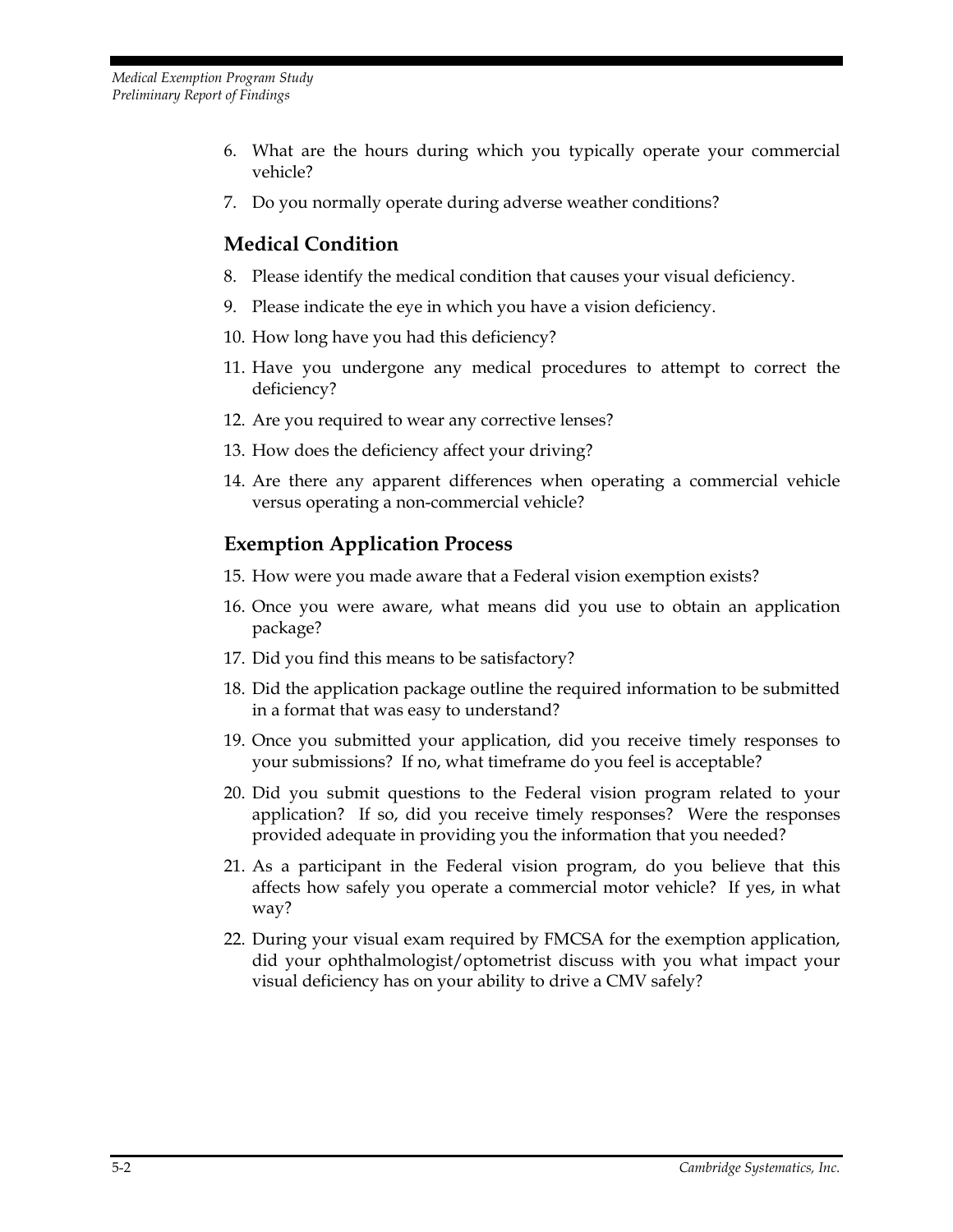#### **Potential Process Improvements**

- 23. What would you consider to be the biggest challenge that you face as an operator with a vision deficiency? (If appropriate) How could FMCSA play a role in helping to solve this issue?
- 24. Do you feel that means of getting information related to medical exemptions is well distributed in the trucking industry? If not, what improvements could be made?
- 25. What aspects of the current Federal vision program do you like?
- 26. What aspects of the current Federal vision program do you dislike?
- 27. What steps could FMCSA take to improve the overall process?
- 28. If FMCSA made it possible to apply, obtain application status, and submit questions electronically at our web site, would you use this service?

## **5.3 ABSTRACTION OF INTERVIEW SUBJECTS**

To protect the privacy of the drivers who volunteered for this project, we will refer to them as "Driver 1" through "Driver 9." The summary characteristics of the drivers who volunteered for the interview process are shown in Table 5.1.

| Driver Identifier   | Year of Birth | State of<br>Residence | <b>Vision Deficiency</b>    |  |  |
|---------------------|---------------|-----------------------|-----------------------------|--|--|
| Driver 1            | Early 1950s   | СT                    | <b>Macular Degeneration</b> |  |  |
| Driver <sub>2</sub> | Early 1970s   | GА                    | Scar                        |  |  |
| Driver <sub>3</sub> | Late $1960s$  | ID                    | <b>Blindness</b>            |  |  |
| Driver 4            | Early 1940s   | КS                    | <b>Prosthesis</b>           |  |  |
| Driver 5            | Late $1940s$  | 0 <sub>R</sub>        | Amblyopia                   |  |  |
| Driver 6            | Late 1930s    | UT                    | <b>Macular Degeneration</b> |  |  |
| Driver <sub>7</sub> | Early 1960s   | WA                    | Scar                        |  |  |
| Driver <sub>8</sub> | Early 1940s   | TХ                    | <b>Strabismus</b>           |  |  |
| Driver 9            | Late 1950s    | FL                    | <b>Blindness</b>            |  |  |

**Table 5.1 Characteristics of Interviewed Drivers** 

# **5.4 INTERVIEW COMMENTARY**

## **Driver 1**

Driver 1 is a male driver born in the early 1950s, currently residing in Connecticut. He is a for-hire driver who currently is laid off; is in school to obtain a CDL Class A license; and is not a member of any special interest groups.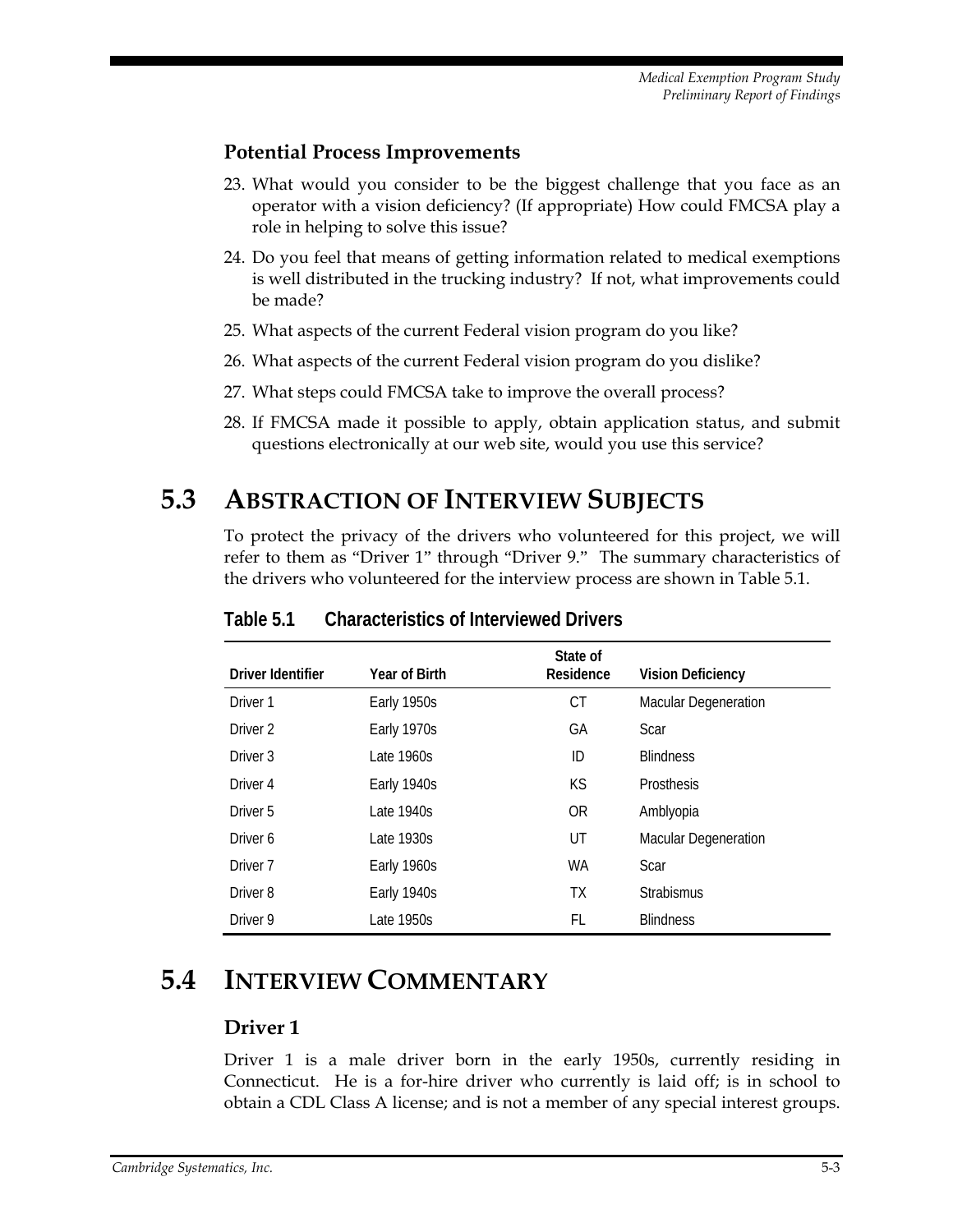Driver 1 primarily operates fuel oil and box trucks in the Northeast United States, near his Connecticut residence. Driver 1 has been operating a vehicle since 1968, and started operating a commercial vehicle in 1970 as a member of the military. Driver 1's operating times vary widely based on the needs of his employer. Given his driving patterns, Driver 1 routinely operates during snow and sleet.

Driver 1 entered the Vision Exemption Program due to a diagnosis of macular degeneration in his right eye. He claims to have "good vision"; however, he cannot read fine print with his right eye. Driver 1 has had the deficiency since 1990, and the deficiency currently cannot be corrected. Driver 1 indicated that he can drive a car without lenses, but the law requires him to drive a truck with lenses.

Driver 1 stated that he believe that the deficiency does not affect his driving.

Driver 1 indicated that after he reported for his DOT physical to obtain his medical certification from the State of Connecticut, he was told he could not drive a truck. The Connecticut DMV informed him that he could apply for the waiver. Driver 1 called FMCSA which sent the application through the mail. During his required physical examination, Driver 1's physician did not discuss the impact of his deficiency on his driving.

Driver 1 indicated that he repeatedly mailed the requested information to FMCSA, but received multiple requests for supplemental information. Driver 1 stated that he "had to re-take the tests and there was a lot of paperwork" and indicated that he found the process to be cumbersome.

During the interview, Driver 1 commented that the process is cumbersome because "these people just want to keep themselves employed."

Driver 1 indicated that he "called a couple of times and didn't get anyone" and left a message. He "couldn't wait around all day" for a response, so a message was left for him to return the call. The cycle repeated itself until he was able to connect with someone. He indicated that he would like to see a two hour window for return calls.

Driver 1 stated that being a participant in the Federal vision program does not affect how safely he operates a commercial motor vehicle, and that being a member of the program may result in negative reaction from potential employers.

Driver 1 stated that the amount of paperwork involved "is a big challenge." He considered the program to be too complicated and said that as long as a driver has 20/40 vision in the best eye, there should be no need to participate in the program.

Driver 1 had the most negative feelings about the Vision Exemption Program of any participant. He stated that he was told he needed to see an eye doctor to obtain a report, he saw an optometrist, and he did everything he was instructed to do, yet FMCSA requested more information indicating what he provided was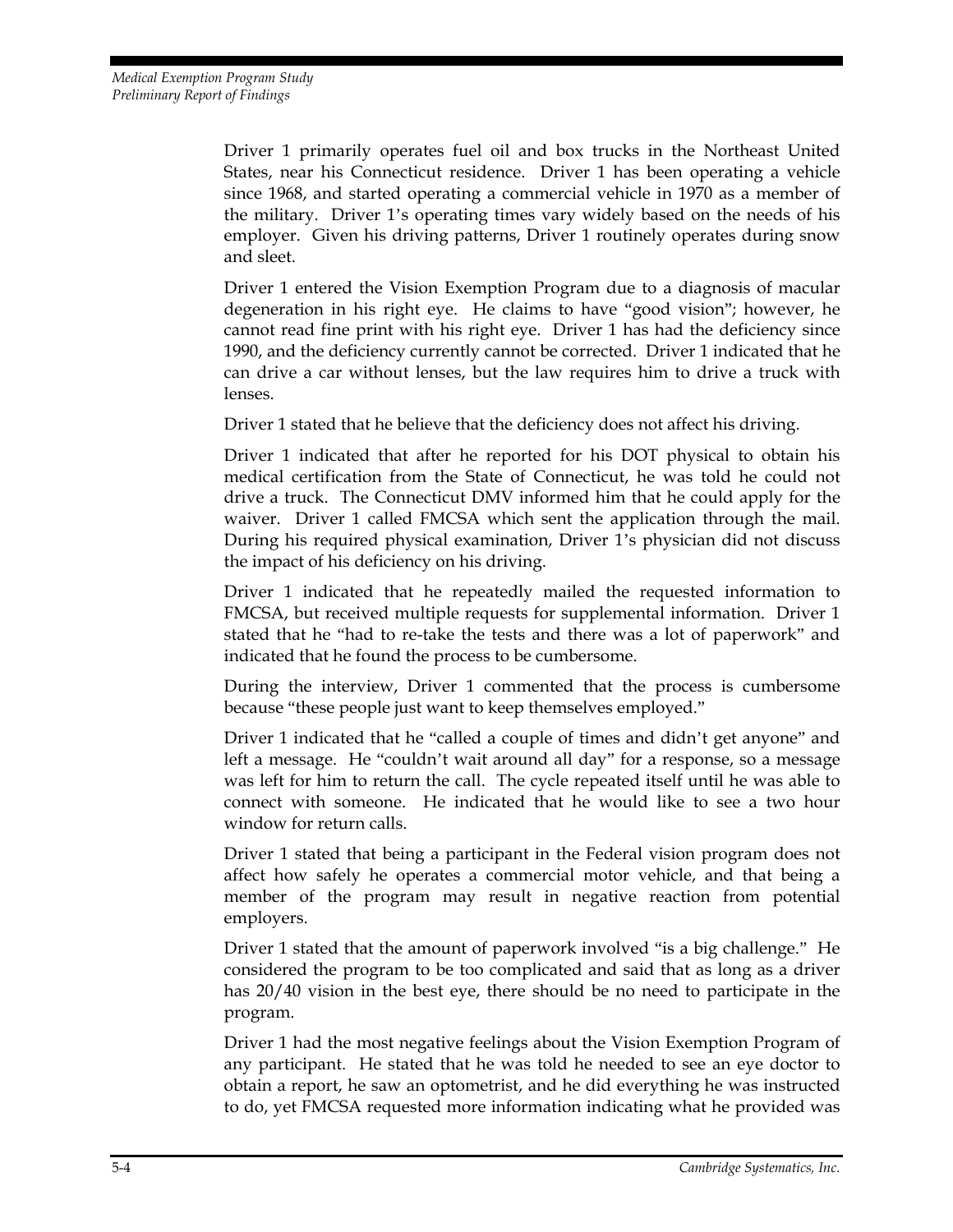insufficient and additional information was required. Driver 1 indicated that some of the information requested by FMCSA is too vague and that "they don't specify until it is too late."

Driver 1 stated that the tests involved to fulfill the application requirements were costly, especially for someone without medical insurance.

### **Driver 2**

Driver 2 is a male driver born in the early 1970s, residing in Georgia. Driver 2 works for a small number of private carriers operating electric line and bucket trucks, and does not belong to any special interest groups. Driver 2 currently operates only in the State of Georgia, within approximately a 40 mile radius from his place of employment.

Driver 2 has been driving for 15 years and driving a commercial vehicle for over nine years. The majority of his driving is during the daytime. He often drives in rain or in solar glare conditions.

Driver 2 has been legally blind in his right eye since childhood. He indicated that as a child the eye "turned in" and that while growing up it "turned up"; he later developed double vision. He underwent muscle surgery to correct the double vision; however, vision in the eye is still poor.

Driver 2 is not required to wear any corrective lenses, and stated that the deficiency does not affect his driving of either a commercial or a non-commercial vehicle.

Driver 2 had a restriction on his CDL. When he renewed his CDL, as a result of a clerical error, the restriction was left off his license. Driver 2 returned to the facility in an attempt to correct the error and was told that once the restriction is removed it cannot be reinstituted. At this point he was informed that in order to drive a commercial vehicle he would need to participate in the Vision Exemption Program.

Driver 2 requested his application by telephone. He indicated that the process took eight months; he needed to call "all over the place" before the package was sent. One setback was the expiration of his CDL before he received his waiver.. As a result, he was forced to "drop down from CDL" to a regular license so that he could get the waiver. He believed that he probably could have avoided the drop-down if the application process had been faster.

Driver 2 described the application process as "aggravating," and indicated that there were instances when he believed FMCSA was being too stringent. Even though he had the help of his employer, he found the process to be time consuming. Driver 2 indicated that there was "too much nitpicking" and indicated that there was one instance when clarification was requested because of a misspelling of one word.

Driver 2 indicated that responses from FMCSA were not timely.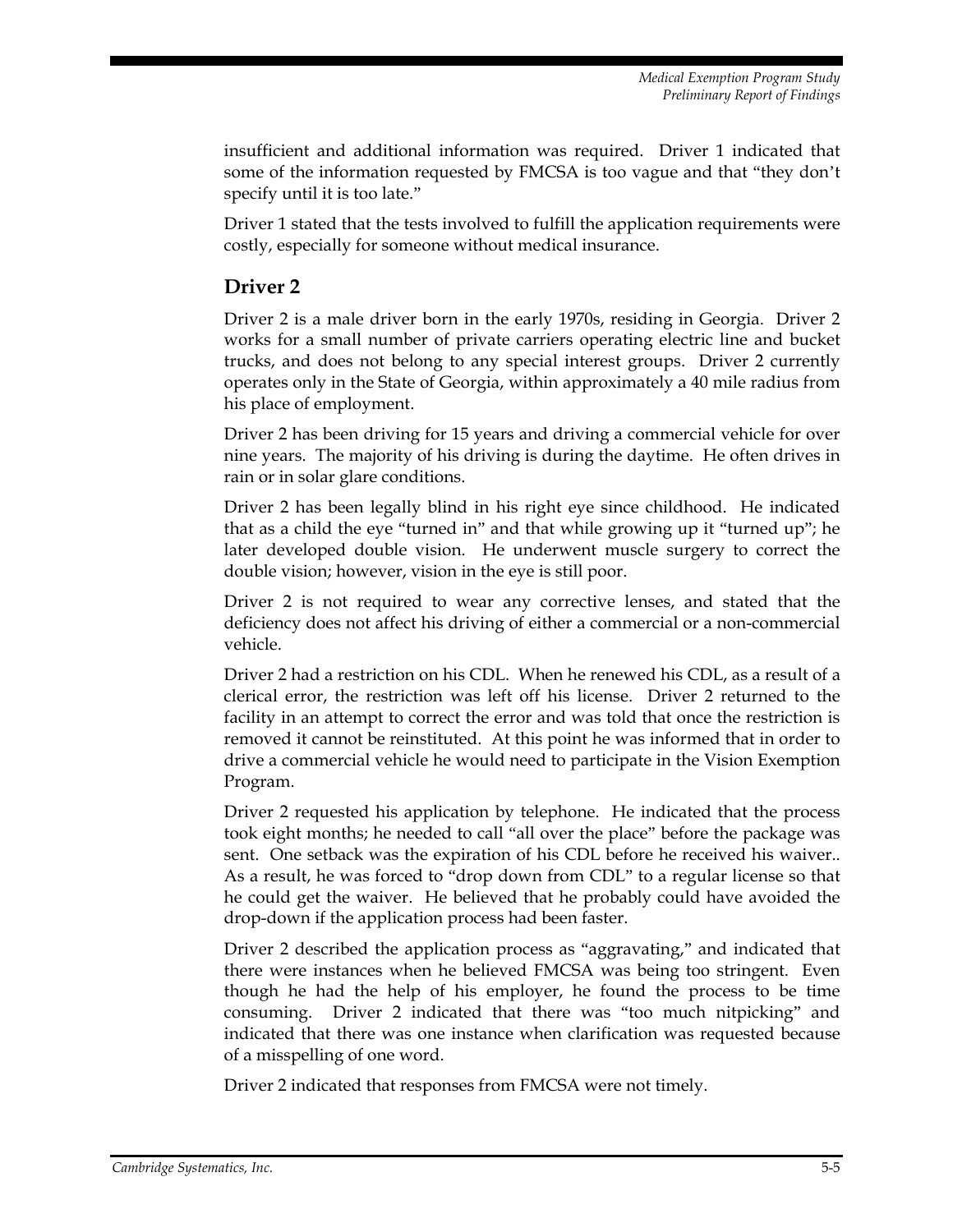Driver 2 does not believe that program participation affects how safely he operates a commercial motor vehicle. Driver 2 indicated that his doctor stated that his condition would not affect his ability to drive.

Driver 2 said that the program is not well publicized, and that "FMCSA needs to do something." In fact, he was not aware that the program existed; he learned about it because of the clerical error at the DMV.

Driver 2 stated that shortening the turnaround time was a key need, and that the ability to apply, obtain application status, and submit questions electronically at an FMCSA web site would "speed things up."

#### **Driver 3**

Driver 3 is a male for-hire driver born in the late 1960s who currently resides in Idaho. He operates both tractor-trailers and dump trucks in interstate commerce.

Driver 3 has 18 years of overall driving experience and 14 years of commercial driving experience. He drives mostly during the day, but sometimes at night. He drives through a wide variety of adverse weather conditions.

Driver 3 is blind in his left eye due to a shotgun accident at age 14. He wears a prosthetic in his left eye socket. He has had this deficiency for over 20 years. No corrective lens is required for his right eye. Driver 3 believes that the deficiency does not affect his driving. He said that he does not miss the eye. Driver 3 stated that he has never had an accident while driving a vehicle.

A previous employer helped Driver 3 with the application process. He never received the waiver, however, while working for his previous employer. Driver 3 called and requested the application and it was mailed to him. He said that the application was easy to understand. One issue he faced was a language barrier, and an interpreter was needed.

Driver 3 did not believe that that being a participant in the Federal vision program affects how safely he operates a commercial motor vehicle. On the other hand, he stated that he takes extra precaution to make certain mirrors are in place.

Driver 3 stated that during the vision exam, he "passed everything and was cleared."

As Driver 3's native language is not English, he experiences difficulty when receiving information from FMCSA. He stated a desire that information be made clearer or that access to an interpreter could be provided.

Driver 3 stated that the process to receive the waiver is too long; in his case it was almost a year and without it he could not work.

## **Driver 4**

Driver 4 is a male driver born in the early 1940s who lives in Kansas. Driver 4 works for a private carrier, and is not a member of any special interest groups.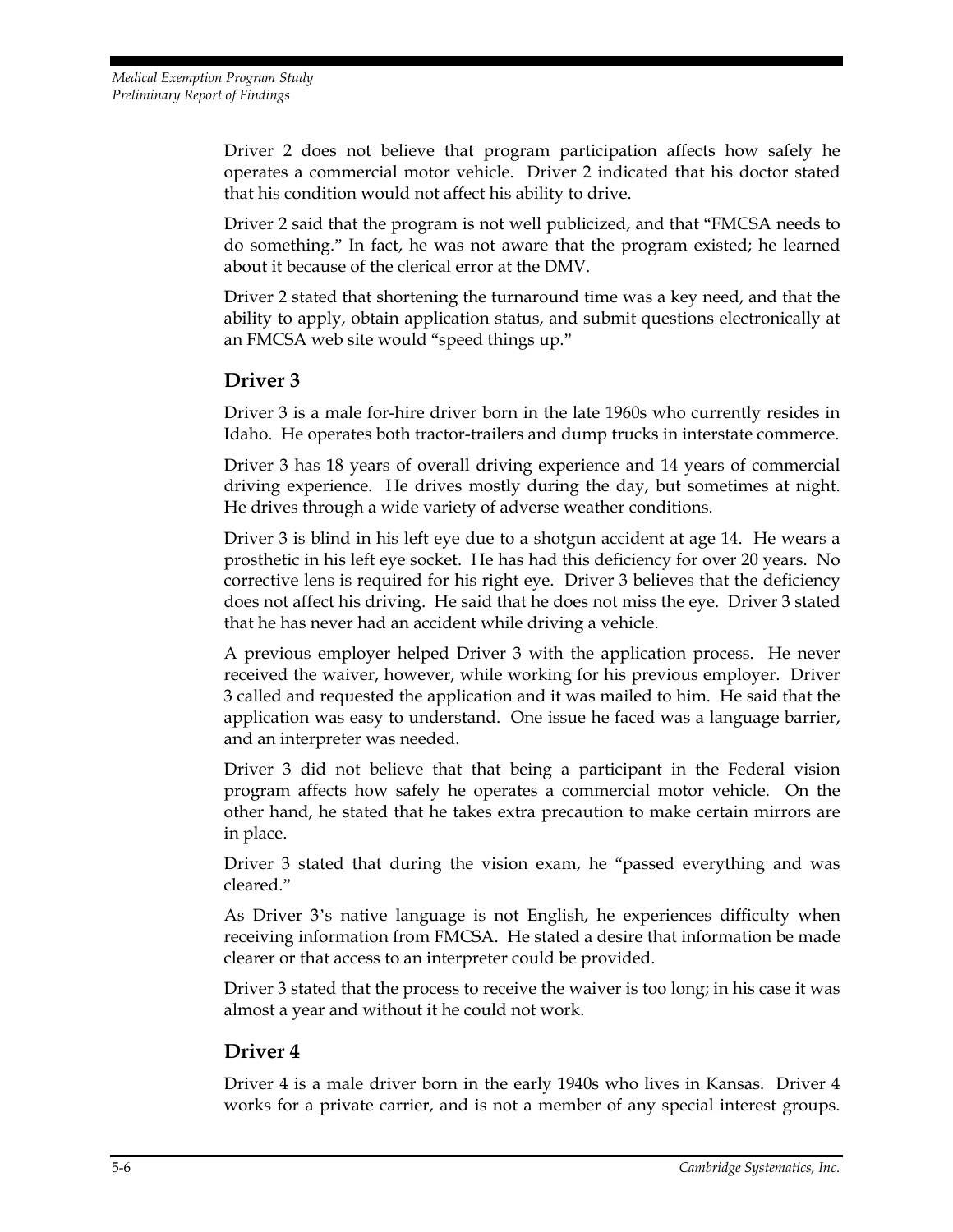Driver 4 primarily operates a straight truck and operates in Kansas, Arkansas, Oklahoma, and Missouri.

Driver 4 has been driving for over 50 years, but has been driving commercially for only six years. He drives a combination of day and night shifts, including a mixture of adverse weather conditions.

Driver 4's condition is the result of being stabbed in the left eye 34 years ago. While he underwent medical treatment to correct his injury, it was not successful. He has a prosthesis in his left eye and wears glasses, mostly for reading.

Driver 4 states that the deficiency does not affect his driving, and reports no apparent differences in operation of commercial versus passenger vehicles.

Driver 4 was informed of the exemption program during his DOT-required physical, but the physician did not specifically discuss the impact of his deficiency on his driving. Driver 4 called the number provided by the physician and the information was mailed to him. He found the process satisfactory, and reported the application package was clear regarding requirements to be fulfilled.

Driver 4 reported the process was about seven months, and indicated he would have preferred a few weeks although he understands requirements must be met and confirmed.

As a participant in the Federal vision program, Driver 4 said he is more careful since losing his eye knowing he is not 100 percent. He compensates for his deficiency by being extra careful, not switching lanes as often, using a safe following distance, and using his mirrors. Driver 4 states that his biggest challenge is making sure he can see all around the vehicles, and he uses mirrors to his advantage.

Driver 4 believes the program is not well publicized and relies heavily on word of mouth. He recommended distributing information to physician offices.

Driver 4 likes the program as it allows him to continue to earn a living. He considers the program to be "fair." He suggests improving the program by reducing turnaround time for the application approval. Specifically, time off the road relates directly to lost wages to operators, making prompt approval a huge benefit.

Driver 4 said he would definitely access program information from a FMCSA web site.

#### **Driver 5**

Driver 5 is a male driver born in the late 1940s, residing in Oregon. Driver 5 works for a private motor carrier and typically operates single-axle trailers and box trucks. Driver 5 is classified as an interstate operator because he crosses the State line, but he does not travel far into neighboring states.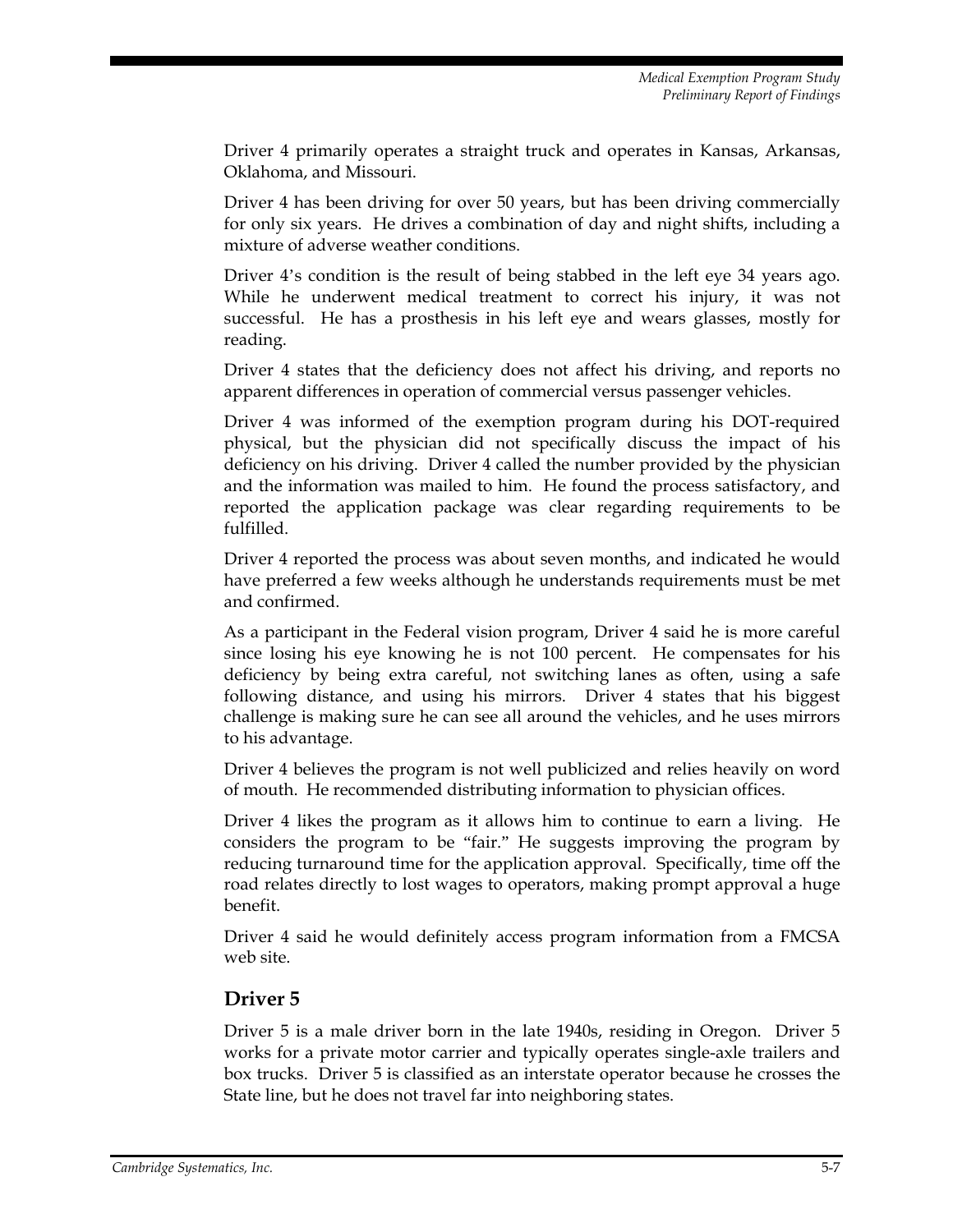Driver 5 has been driving since 1967, and started driving commercially "sometime in the mid 1970s to early 1980s." He operates strictly during the daytime, and often faces adverse weather conditions, including snow, rain, sleet, and high winds.

Driver 5 suffers from Amblyopia in his left eye. He was diagnosed in the "mid 1980s or early 1990s." The eye was damaged in a fight while he was in elementary school. He can see road signs with his left eye, but is not able to read them.

Driver 5 was diagnosed too late to correct the condition surgically, but he does not wear corrective lenses. He reported that the optometrist talked about the eyesight but not specific to driving.

Driver 5 indicated that the condition does not seem to have any effect on his driving. He did indicate that he pays more attention to his surroundings when driving. He added that each driver must consider other drivers around their vehicle and act accordingly.

Driver 5 states that he operates both commercial and non-commercial vehicles in the same manner. He spends more time operating commercial vehicles and acknowledges driving slower than when he drives a car.

Driver 5 does not specifically remember learning about the Vision Exemption Program, but he said it was a word-of-mouth exchange after he was told he could no longer operate in Oregon. He was told to contact FMCSA, which he did. He requested the application from FMCSA, and the package was mailed to him. He found the process to be satisfactory.

Driver 5 stated the most difficult part of the process is obtaining the license information (driving record) in Oregon as the information provided by the DMV is "not really official" which caused some problems with FMCSA. He provided FMCSA with the DMV's phone number and FMCSA was able to obtain the necessary information.

Driver 5 indicated that notification of information that is needed is too close to the expiration date; if notified in a more timely manner, the applicant has more time to gather the required information.

Driver 5 said that being a participant in the Vision Exemption Program makes him more alert as an operator. He expressed concern about receiving traffic tickets or other violations that could jeopardize his participation in the program. Driver 5 stated it was important to use caution and not make any mistakes rather than take shortcuts and find yourself "kicked out of the program." He makes certain his equipment is in good shape and plans his routes to avoid heavy traffic as much as possible, which makes operation easier and simpler. These are factors that he also takes into consideration when driving a car. He does not consider his vision condition, however, to be an additional challenge.

Driver 5 does not believe information regarding waivers is as readily available as it should be. He indicated that he meets commercial drivers with conditions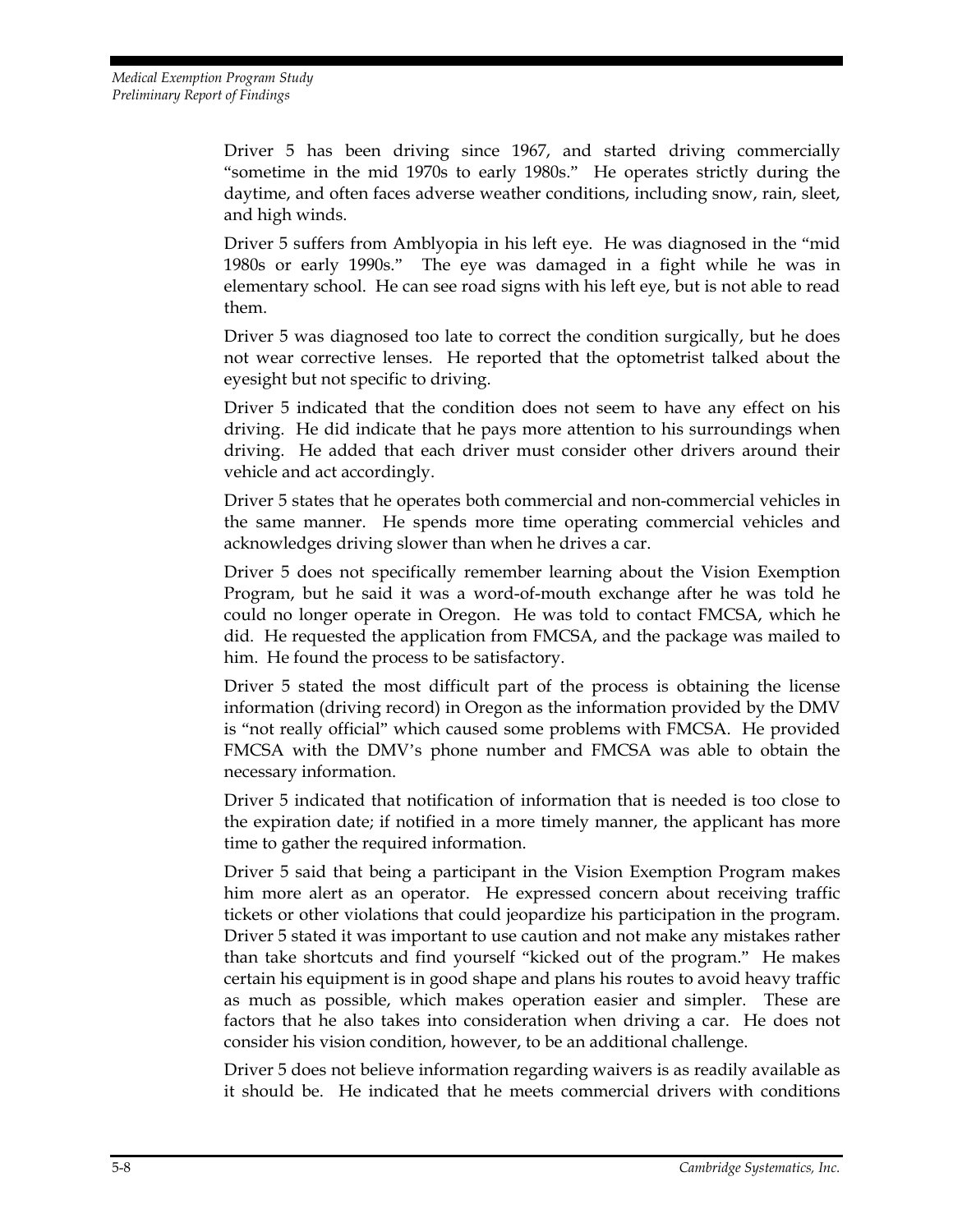similar to his and they do not have a waiver; he sees a lot of drivers who do not have a waiver wearing eye patches. He indicated that he "just happened to find out" about the program. Doctors should be made aware of the program, he suggested. Additionally, he suggested the program be publicized in trucker journals, magazines, the Internet, and other sources of information.

Driver 5 likes the program because it allows him to have a job.

Driver 5 pointed to the two year basis of the waiver and recommends that it be extended to four years as the cost of the application process is significant. He stressed that both driver license and HAZMAT credentials are good for eight years. Companies often hold HAZMAT safety classes and classes pertaining to Federal laws and log books, yet there is no continuing education pertaining to vision issues.

Driver 5 expressed that the program should be administered on a case by case basis. He also is frustrated with the repetitive nature of some of the questions he was asked during the application process, the same questions that are asked by the DMV.

Driver 5 suggested limiting the length of time an operator may have a waiver. In some cases of diminishing sight operators should not be licensed. *(Note that this statement conflicts directly with his statement that the waiver should be four years.)* Driver 5 was in favor of a web site for the vision program where participants could submit information electronically.

#### **Driver 6**

Driver 6 is a male driver born in the late 1930s who resides in Utah. Driver 6 works for a for-hire motor carrier. At one time he was a member of the Teamsters, but has since retired from that organization. He operates a tractor and three trailers in interstate commerce.

Driver 6 began driving in 1956. He currently drives during the day and at times at night. He drives through a variety of adverse weather conditions.

Driver 6's condition is referred to as a "vein occlusion." In 2001, a blood vein behind his retina broke as a result of high blood pressure. He underwent surgery to attempt to repair the vein, but it did not sufficiently restore his vision. He was told he would likely experience this occlusion again, but to date it has not recurred.

Driver 6's condition is in his right eye. While the condition did not affect his peripheral vision (left-to-right) his short range vision requires bifocals for correction. Driver 6 wears corrective lenses for his left eye but there is no corrective lens for his deficient right eye.

Driver 6 reported that he must be careful as his depth perception is approximately six or seven feet. Beyond this limit he "relies on his brain" to perceive what is close and not close. He has driven for two years with a medical waiver for this condition and has had no accidents. Additionally, he reported difficulty when driving at night when glare conditions on the windshield are prevalent.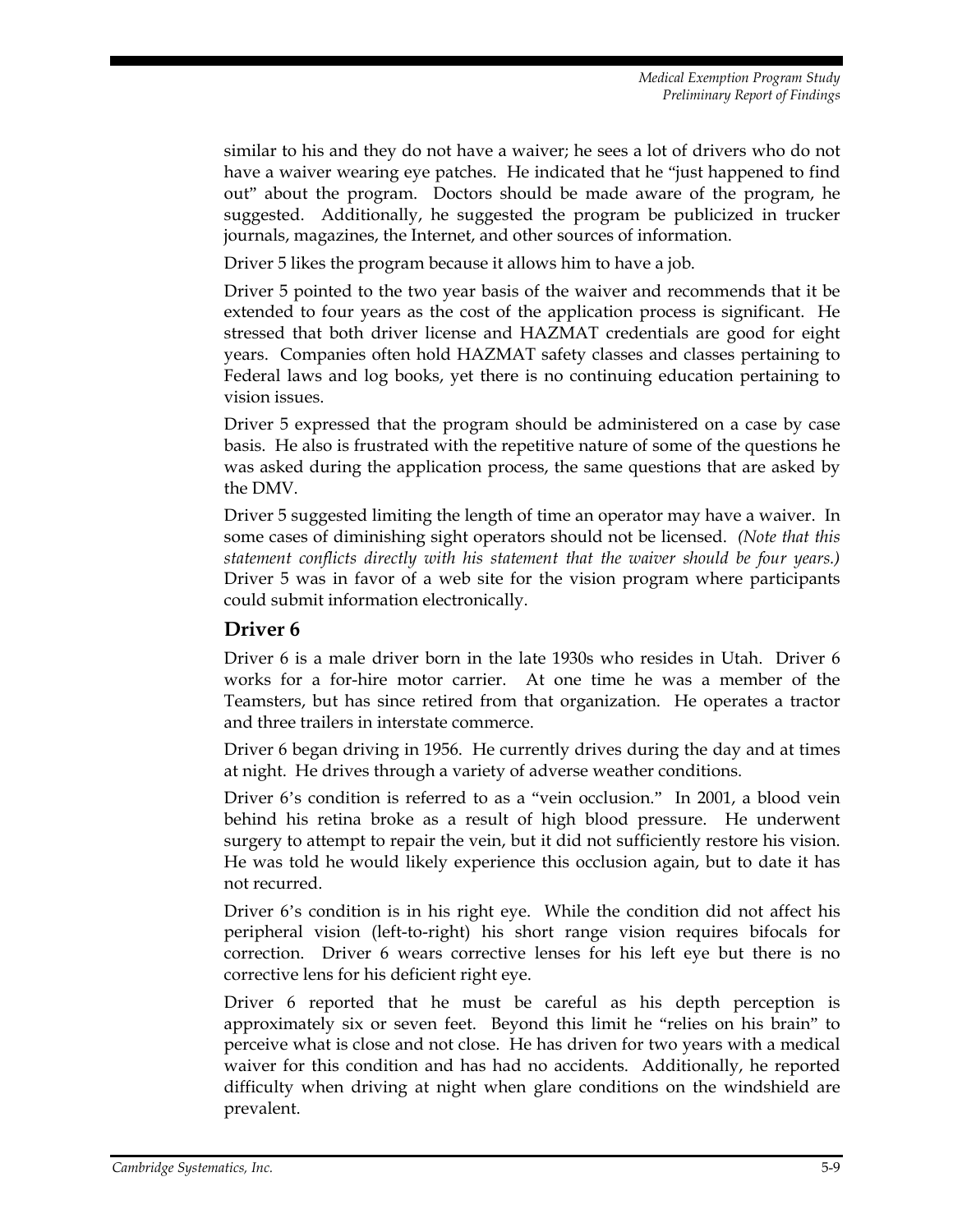Driver 6 reported a long consultation with his physician who gave him a field of vision test, among a number of tests. His physician explained that his visual depth perception is only six feet and beyond that distance, his brain "would take over."

Driver 6 reported little difference between operating non-commercial equipment and commercial equipment. He did note an increased field of vision in a commercial vehicle cab because of the added height.

Driver 6 learned of the Vision Exemption Program from an employee in the CDL division of the Utah DMV. A colleague and friend was the first in Utah to receive the exemption and he helped Driver 6 through the process.

Driver 6 said the process was very easy. He called FMCSA and the waiver application was mailed within a week. The process was approximately 10 months to complete (he noted that this was quite lengthy). Overall, however, he was pleased with the exemption program.

The information packet was easy to understand; however, he reported it was difficult to gather all of the supporting documentation. For example, he needed to locate a number of safety directors at previous employers, but the companies were out of business.

Driver 6 found the questions to be self-explanatory, requiring no further clarification. He did receive a timely response to his application and suggested approximately 30 days would be an acceptable timeframe to ensure applicants do not lose their livelihood (house and income) during the waiting period. He added that "the person applying can usually drive so why prolong the down time." He added that if all information required by the application is submitted the process should not be prolonged.

Driver 6 said he thinks about his participation in the vision program all of the time as he absolutely cannot receive a ticket or be involved in an accident. He is very cautious. He also reports being much more aware of traffic ahead, not swerving, and getting in a lane and staying in that lane without switching. He added that his vehicle is equipped with "a lot" of mirrors which is very helpful. He stated that many carriers do not have the mirror on the fender, and that few provide the mirror that allows a driver to see straight down the vehicle's right door.

Driver 6 acknowledges additional responsibility for being a defensive driver and making certain he is in a position that avoids problems such as other vehicles being too close. He also makes concerted efforts to avoid sudden stops.

When his condition was first identified, Driver 6 was not proactively given any information regarding exemption options by his employer. Once he inquired about exemptions, he was assisted. Additionally, Driver 6 expressed discontent for the current revocation process in which the driver's license is taken immediately without the driver knowing about the alternatives to obtaining a waiver.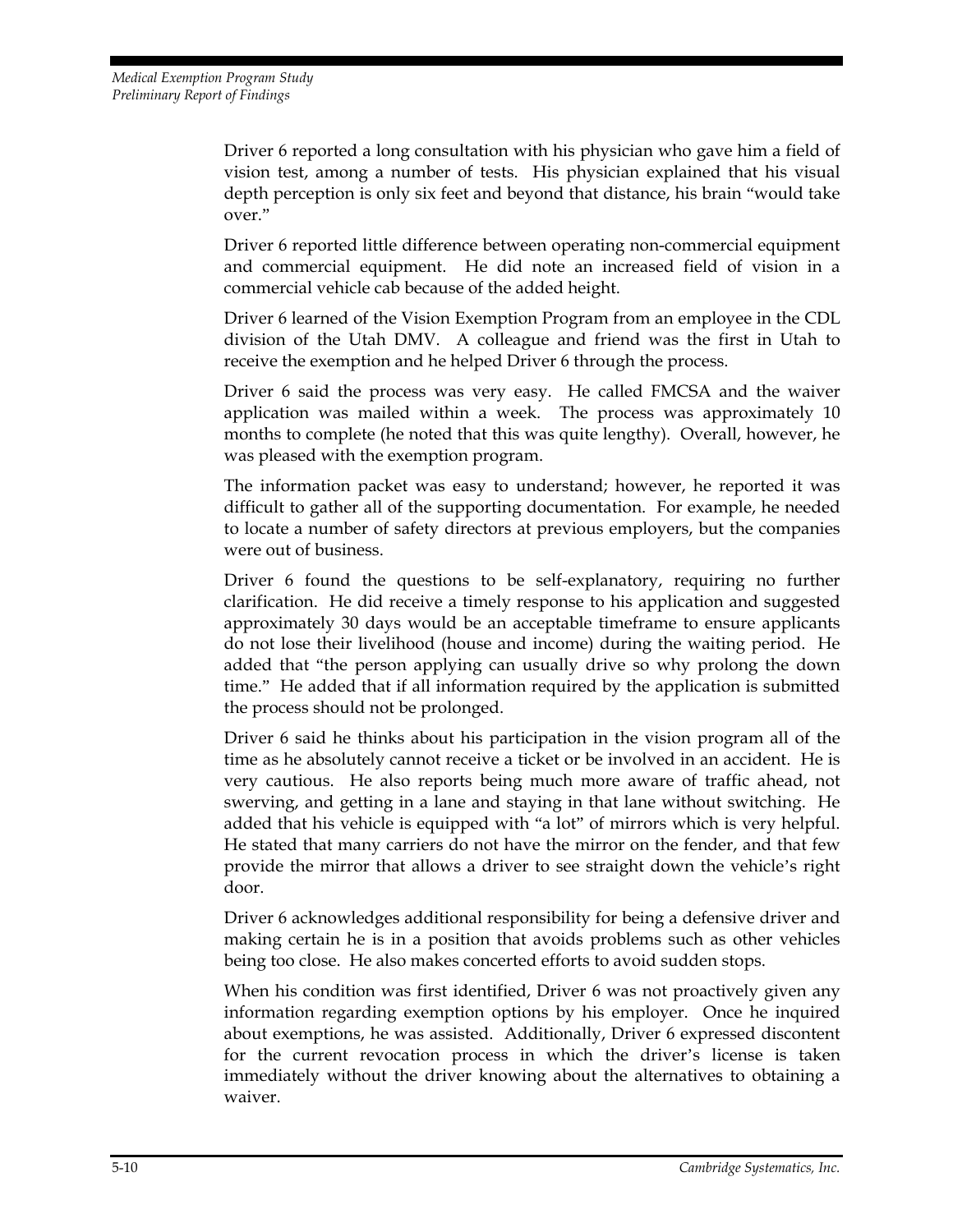Driver 6 believes the vision program is "wonderful" as he can make a living again. The program also informs the employer that there is a problem requiring accommodation and understanding.

Driver 6 reported no discontentedness with the program. Additionally, he offered that the program representatives told him exactly what he needed to do for reinstatement of his license, and upon his compliance, they did everything they said they would do to help him receive his license.

According to Driver 6, decreasing turnaround time for processing the application would improve the program. He found some requests redundant and recommended reducing the paperwork. Driver 6 reported he would definitely access the application via the Internet as it would "make the process very fast."

#### **Driver 7**

Driver 7 is a male driver born in the early 1960s who lives in Washington and works for a private motor carrier operating a tractor-trailer on an interstate basis.

Driver 7 has 20 years of driving experience for both commercial and noncommercial vehicles. Most of his current driving is at night; he rarely drives during the day. He often operates during adverse weather conditions.

Driver 7 has an eye scar after being hit in the left eye with a baseball approximately thirty years ago. The condition cannot be corrected, but he is not required to wear corrective lenses.

Driver 7 indicated that his condition does not affect his ability to drive either a commercial or a non-commercial vehicle.

The Vision Exemption Program was brought to Driver 7's attention about four years ago by a friend who saw the information in a newspaper in Louisiana and sent the clipping to him. Driver 7 acquired the application via a phone call; he then passed it on to his company. The company compliance/safety officer helped him with the application process.

Driver 7 indicated that he faced many hurdles in obtaining his complete driving history (all hours spent driving were required). He needed a year and a half to pull all the necessary information together. Responses from FMCSA, however, were timely and more than adequate.

Driver 7 believes that being a participant in the Federal vision program affects how safely he operates a commercial motor vehicle. He is very careful about pretrip planning and making certain that equipment and paperwork are in order. Driver 7 indicated that he is careful to avoid receiving traffic tickets for fear of being expelled from the program.

Driver 7 indicated that at the time of his application he had been driving for about 15 to 20 years, but only in intrastate commerce, because he did not know about the exemption program.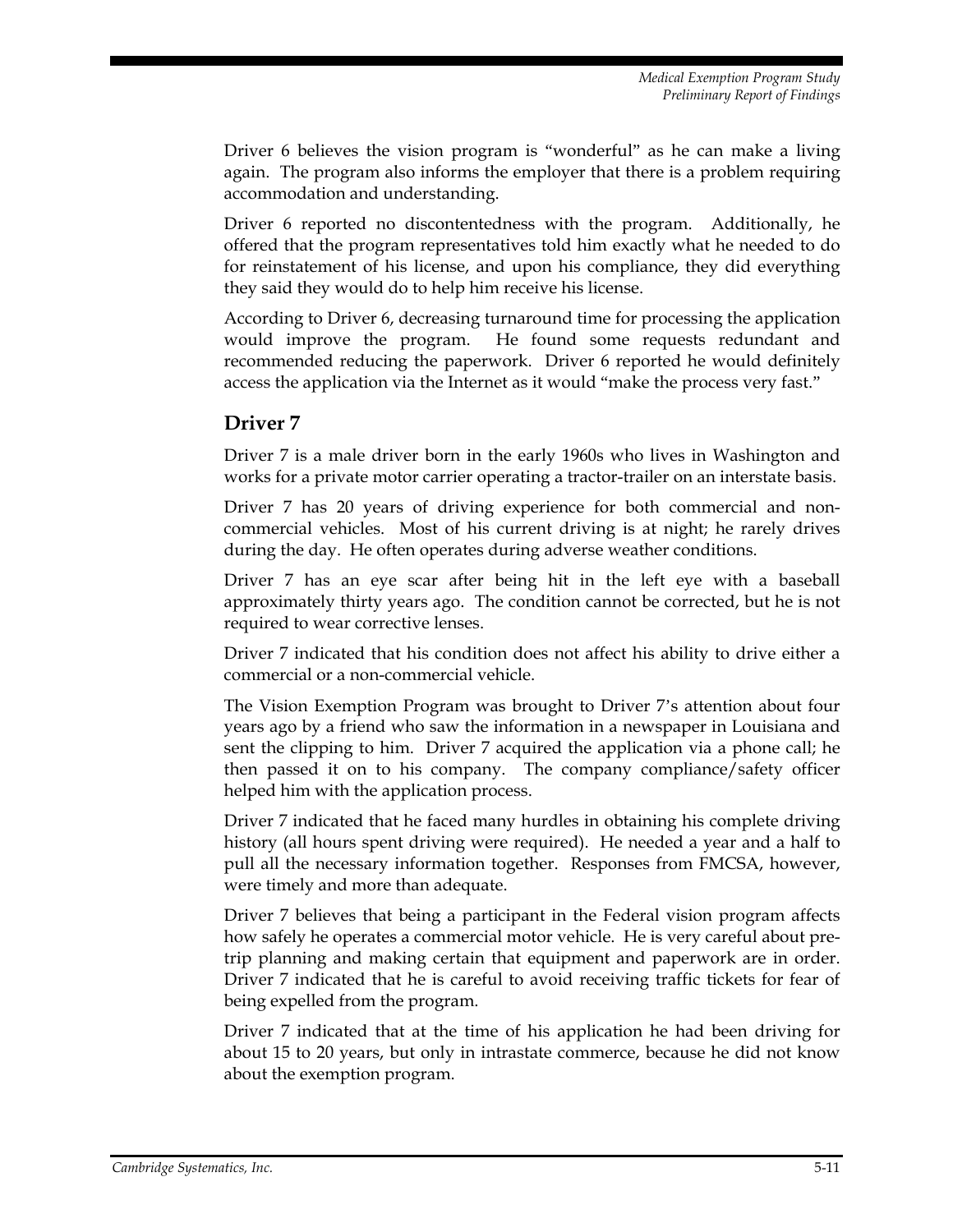As a driver with a vision deficiency, Driver 7 stated that making certain all mirrors are in their proper place and getting "a lot of rest" before a trip were important factors. He also emphasized being aware of other drivers, who may not be paying attention or are not courteous to trucks.

Driver 7 was pleased with how FMCSA disseminates information related to medical exemptions; information is well distributed to the trucking industry. He believed that requiring the yearly physical and eye exam is "a good thing."

Driver 7 does not own a computer, so he would not take advantage of a FMCSA web site for the Vision Exemption Program. He is, however, pleased with the current program.

#### **Driver 8**

Driver 8 is a male driver born in the early 1940s who resides in Texas. Driver 8 currently operates as an owner-operator pulling camper trailers leased to a larger company. He operates a pick-up truck with a bumper pull and fifth-wheel recreational vehicles. He operates in interstate operations, including Canada.

Driver 8 has been driving for over 45 years, commercially for over 40 years. He primarily operates during daylight hours, and prefers driving in early mornings. He operates under all weather conditions.

Driver 8 was born cross-eyed; after a series of surgeries when he was 12 to 22 months old he was left with vision in only his left eye. He does wear corrective lenses. Since he had driven in intrastate operations for nearly 40 years when he was examined, the physician understood the purpose behind the examination.

Driver 8 stated that since he has had vision in one eye almost since birth, he cannot provide any insight on what it would be like to drive with full vision. He indicated that he believes that he has slightly more depth perception problems than other drivers when he uses mirrors for backing up. However, he considers himself to be as good as any other driver.

When Driver 8 worked for a previous employer, his goal was to obtain a DOT physical and a CDL. He learned that he did not need a CDL because he was operating a vehicle less than 26,000 pounds. A clerk at the Texas State Driver's License Authority told him about the exemption program, and provided the number to call for an application.

The application was sent to him along with instructions. Driver 8 found the process to be time consuming and cumbersome, but he also stated that he understands and agrees with the reasons behind the process.

Driver 8 said that the application package outlined the required information in a format that was easy to understand. In his opinion, a same-day walk-in process should be available. He did indicate that responses from FMCSA to questions he had submitted were provided in a timely manner and were acceptable.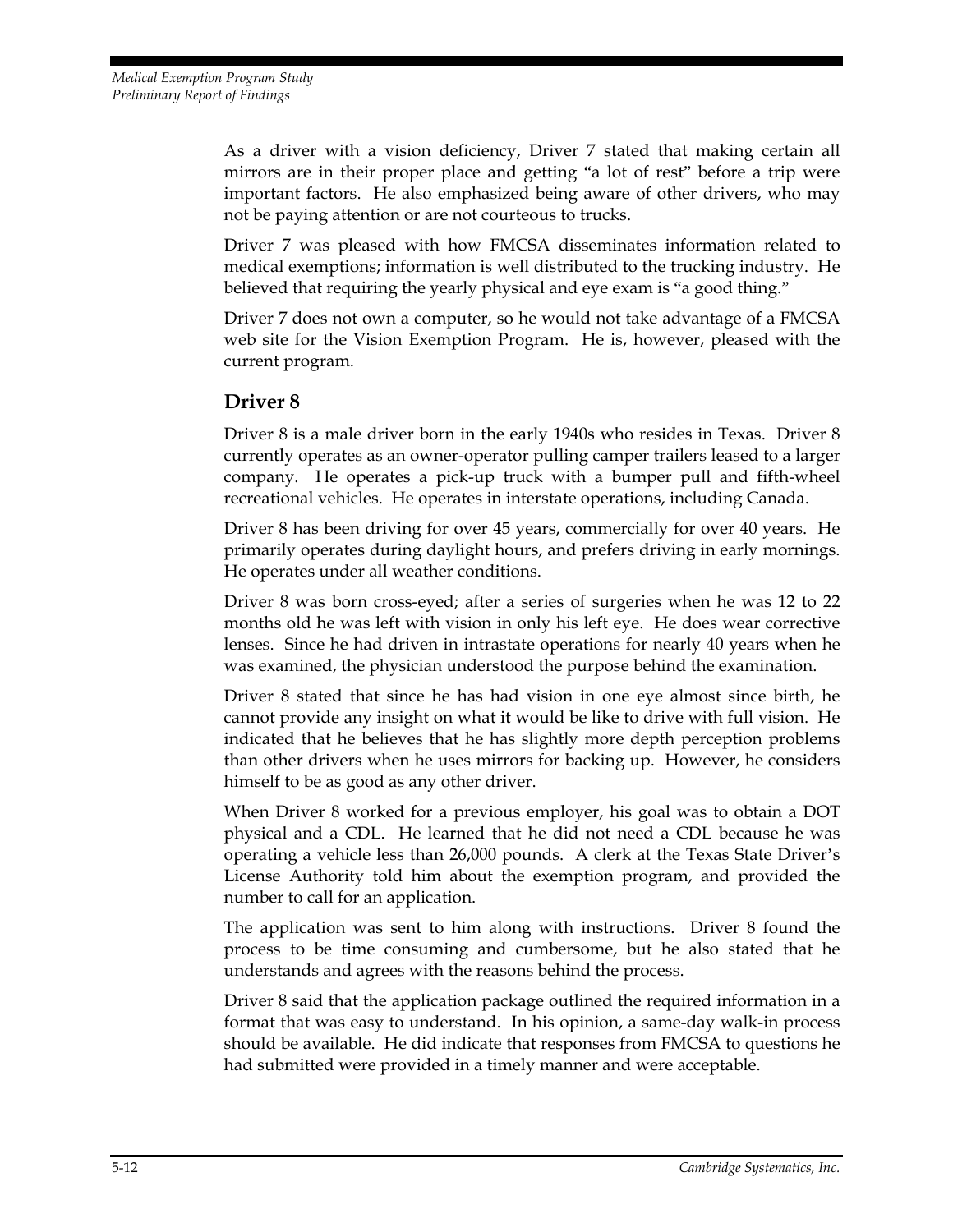Driver 8 believes that he has extra awareness as a result of participation in the program. His biggest challenges are peripheral vision and depth perception; he is aware of both issues and has taken actions to overcome them.

Driver 8 indicated that the program is not well publicized. He said he attended a wedding a few months ago and met a driver with similar vision problems who was operating only on an intrastate basis because he could not pass the DOT physical. The man's employer wanted him to operate in other states. Driver 8 informed the driver about the Vision Exemption Program. Subsequently, the driver applied for and was granted a waiver. Driver 8 also pointed out that had he talked to a different clerk in Texas, he might not have heard about the program.

Driver 8 believes that FMCSA needs to take steps to make people more aware of the opportunities available through the vision program. He said that those who do not pass the DOT physical consider it "as a wall" but it does not need to be.

Driver 8 would not use any on-line functionality provided by FMCSA.

#### **Driver 9**

Driver 9 is a male driver born in the late 1950s, residing in Florida. He is currently employed by a private motor carrier, driver 9 currently does not belong to any special interest groups. Driver 9 mostly drives dump trucks hauling construction materials. Overall, driver 9 has been driving for over 30 years, with approximately 25 years of experience operating commercial vehicles. Driver 9 mostly operates during daylight hours, as a result of his geographic location, he typically faces rainy conditions as well as solar glare.

Driver 9 lost sight in his right eye in his early teens as a result of being hit in the eye with a ball. He has never undergone any medical procedures to correct the problem as the condition was deemed uncorrectable. Driver 9 only currently wears corrective lenses for reading. Driver 9 indicated that his condition does not have any effect on his driving, particularly since he has never known what it is to drive without the condition, he also pointed out that there were no apparent differences to him when driving a passenger vehicle versus a commercial vehicle. He did however indicated that he tries to do everything in his power to ensure that he does not lose his waiver and that the program keeps him focused on being a safe driver.

Driver 9 became aware of the program after he had trouble passing the DOT physical as a result of his vision deficiency. The waiver program was brought to his attention by one of his physicians. He researched the program and actively sought out information on the program. Driver 9 contacted several of the motor carrier agencies in the State of Florida until he was finally able to get in touch with someone who could provide him with information on the program. Once he received the correct information on the program he contacted FMCSA by telephone and an application was mailed to him.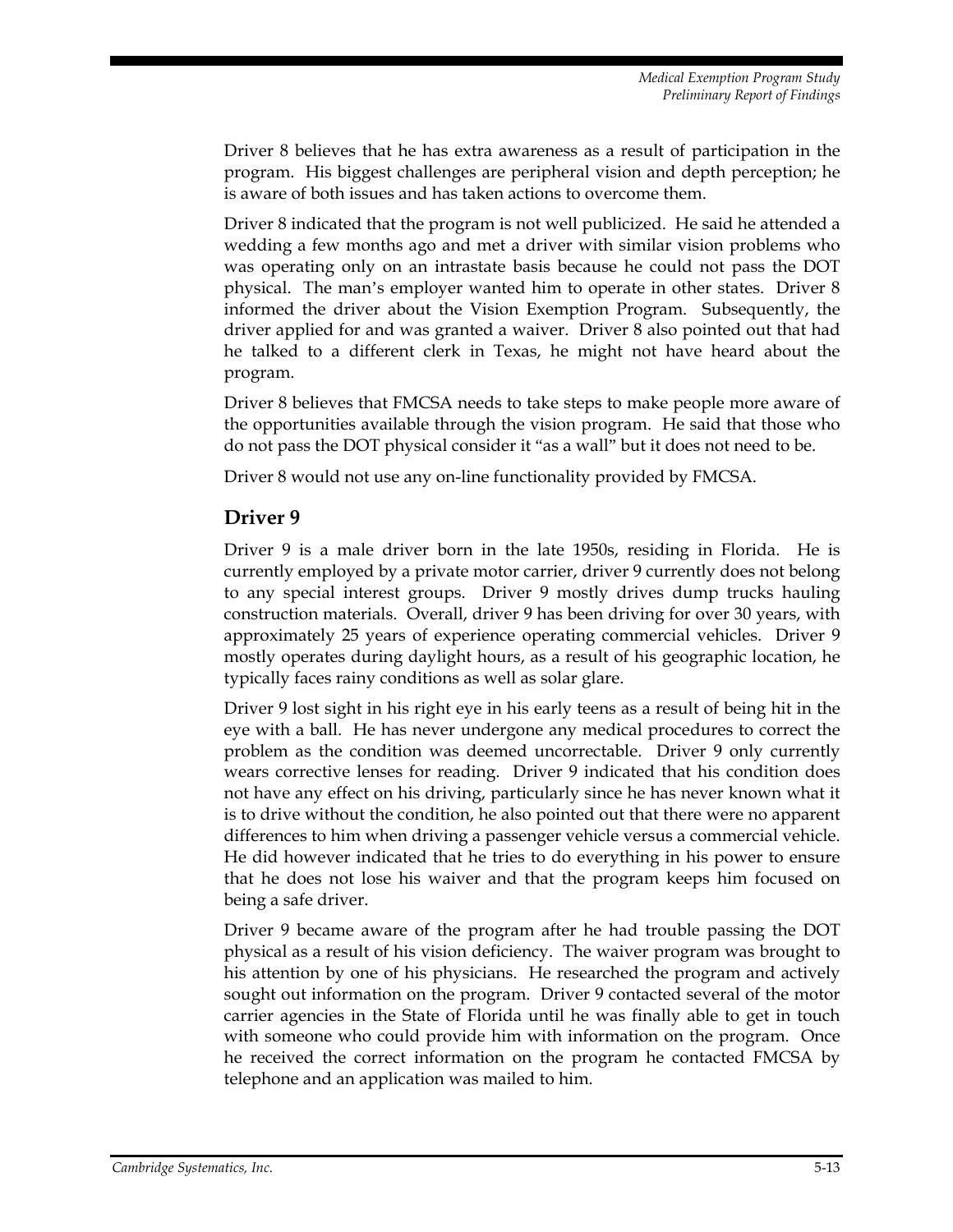Driver 9 indicated that obtaining the initial application, once he got the proper contact information was very easy, however once he got further into the process and was required to provide supplemental documentation, the process quickly became very cumbersome. Driver 9 indicated that FMCSA needs to be more specific in terms of what is needed from the applicant, he indicated that his application was held up because he was submitting incorrect information in terms of the type of vision test that was required of him, neither he nor his physician could figure out what was required by FMCSA from the requests they were being sent. He also indicated that the entire process took about six months, he felt that in his case the process could have been a lot quicker, if FMCSA provided specific guidelines on the type of vision test that was required. He also indicated that the ideal turnaround time would be about six to eight weeks, but stated he does understand why an application of this nature can take as long as six months to process.

In terms of areas of improvement, Driver 9 indicated that the program needs to be more publicized, he only became aware of the program after expressing his frustrations to his doctor when he failed his DOT physical year after year. Even after finding out that such a program exists, it still took some legwork on his part to get in contact with the right people in the State of Florida who could provide him with the phone number to call and receive an application. He indicated that FMCSA could perhaps create an informational pamphlet that maybe doctors that administer DOT physicals could have at their offices. In terms of web enabling the application process, he indicated that it might speed things up and make things easier and perhaps even improve the lines of communication between FMCSA and the applicant, however he indicated that he personally did not have a computer.

# **5.5 KEY FINDINGS**

The feedback received from interviewed drivers about the Vision Exemption Program was mostly positive. Most of the criticism was constructive in nature about the process, most notably about the lack of publicity and the long turnaround time. Only one interviewee expressed that the program should be completely abolished.

More than half of the interviewees have had their vision deficiency condition since childhood, but there was no significant difference uncovered between those who were born with the condition or developed it at an early age and those who developed the condition later in life.

When asked directly, most drivers said that their condition did not affect their driving. On the other hand, several interviewees indicated that program participation made them more aware of their driving and caused them to take additional steps, such as enhanced pre-trip planning, to ensure that they were operating under the safest of conditions.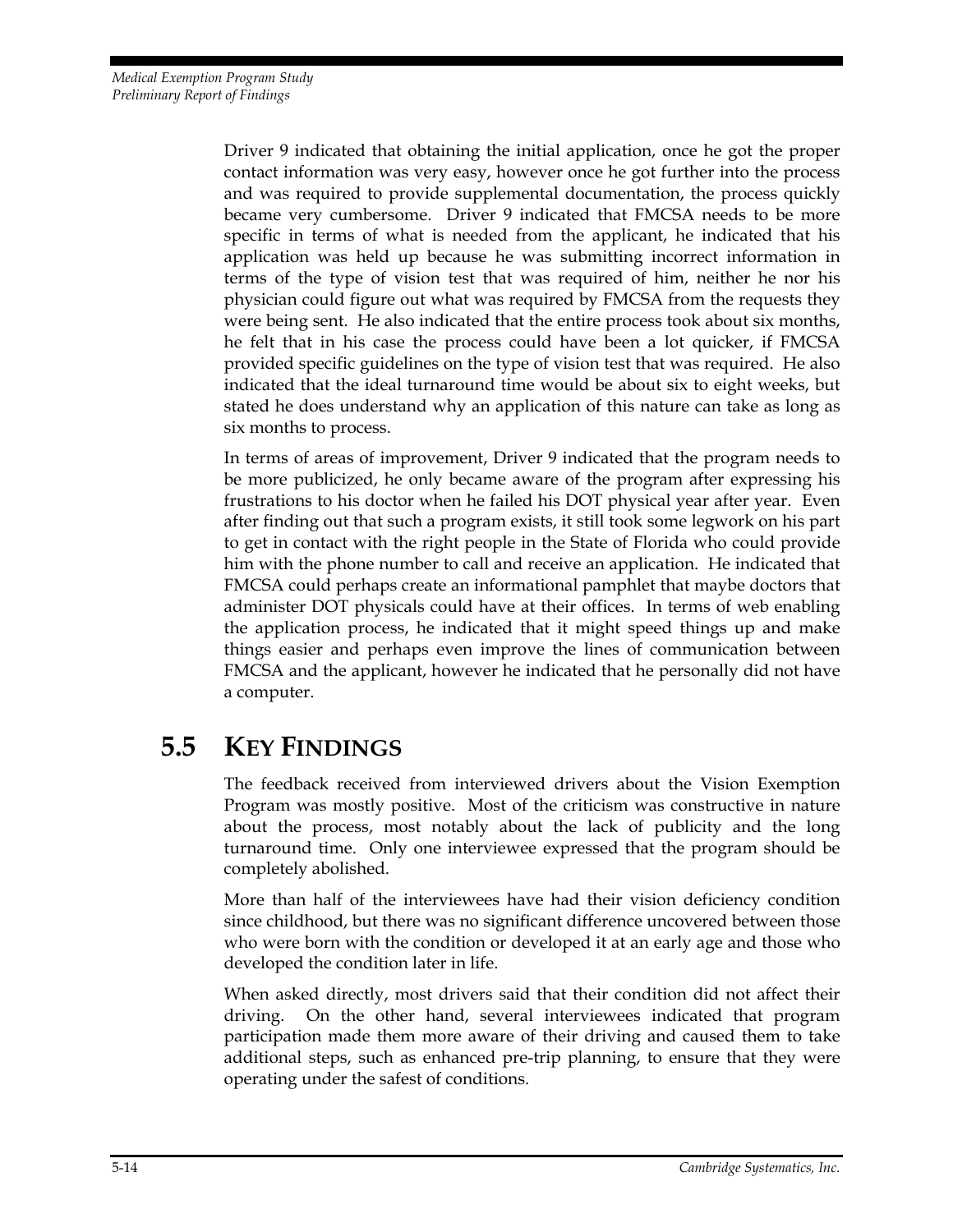In terms of the overall program, almost everyone interviewed indicated that one of the biggest issues with the program was the application turnaround time. While some indicated that they understood the reasons behind the long turnaround time, nonetheless they believed that steps should be taken to speed up the process. In one case, a driver's CDL expired while he waited for his application to be approved.

The other significant issue raised consistently by the interviewees was the relative obscurity of the program. The drivers indicated that the program was not well publicized throughout the industry. Most of the interviewees learned about the program by happenstance. One interviewee commented that FMCSA needs to take steps to ensure that an individual who fails the DOT physical as a result of a vision problem is aware that the failure is not the end of their livelihood. Education is needed to raise awareness of the procedures in place that will allow these drivers to continue to operate in interstate commerce (in some cases, the program will allow drivers to *begin* interstate operations). Another interviewee also indicated that it is important to better educate state agency staff about the program.

One final issue implied by the interview results is that vision standards may not be adequately enforced by states. One driver mentioned a driver "wearing an eye patch" and indicated that the driver was engaged in interstate operations. While anecdotal, such comments should stimulate follow-up by FMCSA staff to ensure that state agencies understand all of the issues regarding vision qualification.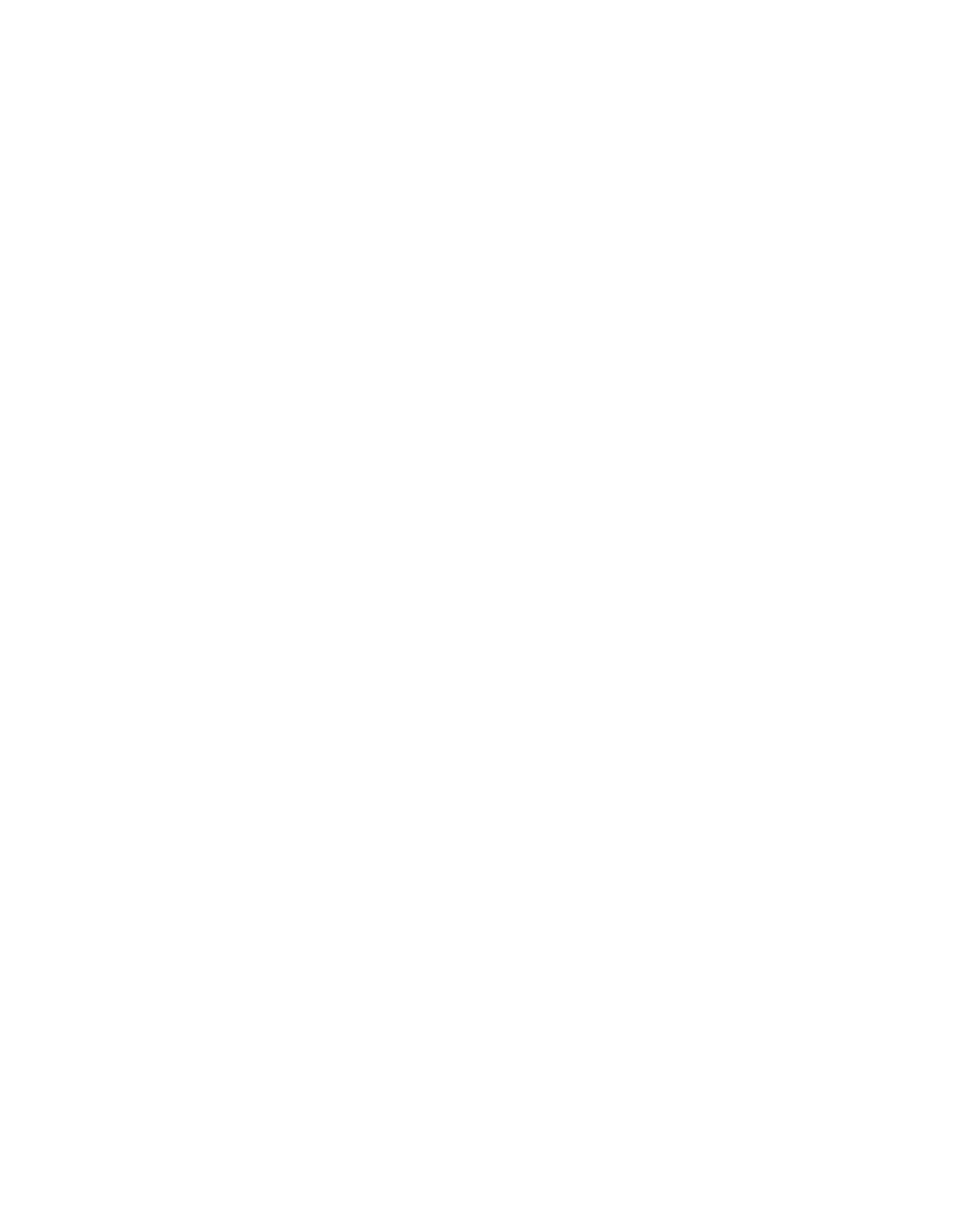# **6.0 Quantitative Analysis**

# **6.1 OVERVIEW**

The quantitative analysis portion of the Medical Exemption Program Study considers the policies in place for acceptance into the program as well as continued participation in the program. The analysis considers each of the key elements of the current policy and defines tests for both tightening and relaxing these policy elements.

The purpose of quantitative analysis and hypothesis testing is to determine what, if any, impact the Vision Exemption Program has on crash rates and safety in general. To this end, the project team developed an analysis framework shown in Figure 6.1. The analysis framework involves the following three key components:

- Identify broad policy concepts in consultation with FMCSA;
- Define the policy concepts in terms of the data at hand; and
- Identify specific hypotheses that can be tested subject to the availability of sufficient data.

#### **Figure 6.1 Overview of the Quantitative Analysis Framework**



## **6.2 POLICY CONCEPTS AND DATA REPRESENTATION**

In consultation with FMCSA, Cambridge Systematics identified four broad sets of policy concepts for evaluation using descriptive and/or statistical testing:

- Drivers with a vision deficiency are **"less safe"** than other drivers;
- For drivers who appear to **"have been safer in the past,"** the impact of their vision deficiency is negligible;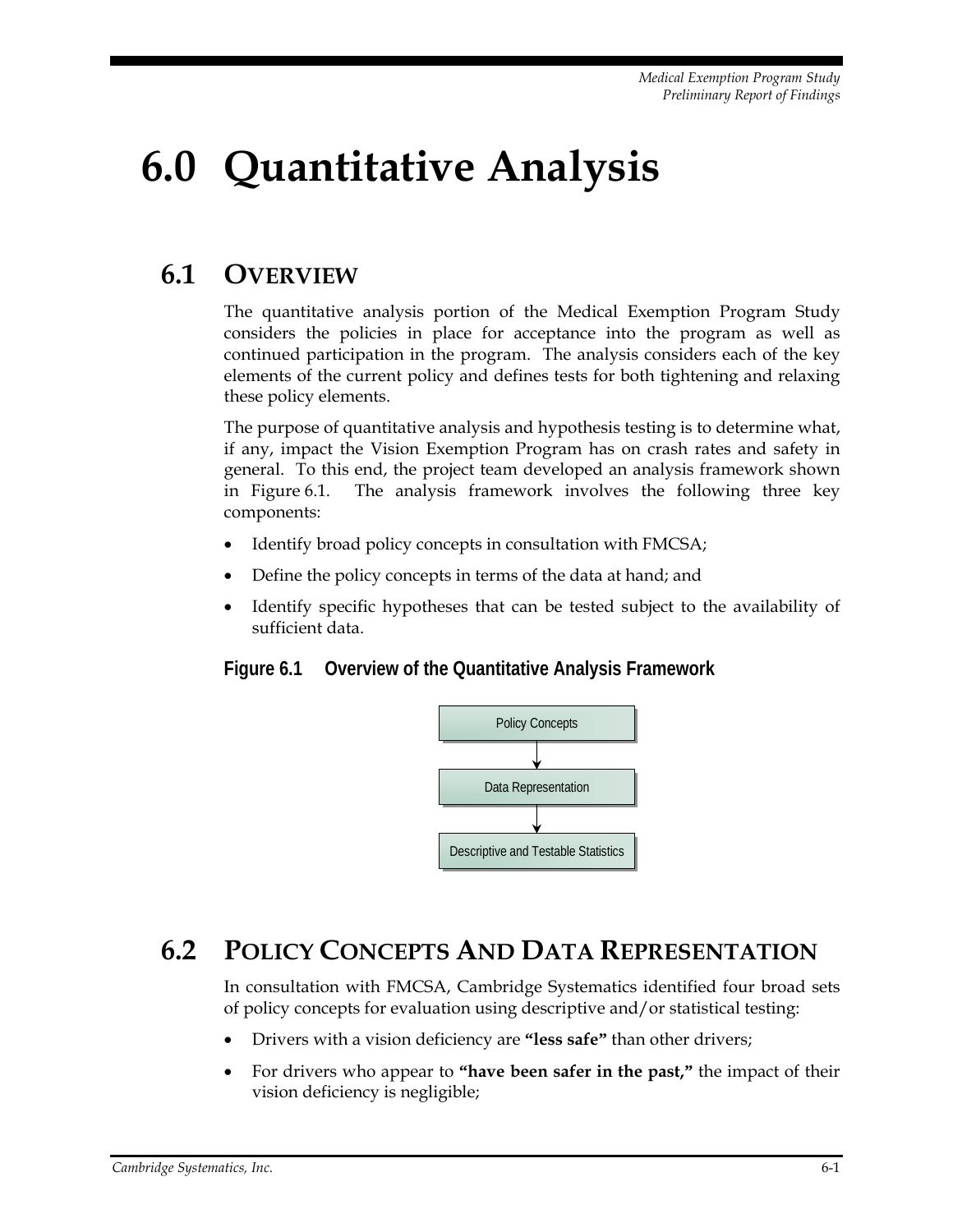- Not all **"types of vision deficiency"** have equal impact on driver safety; and
- (To a lesser extent) The impact of a vision deficiency is affected by **"other factors"** reviewed during the exemption process and logged in the MANILA driver checklist.

The sections that follow discuss how each of these policy concepts will be defined and represented using the available data and also the specific hypotheses that will be formulated and tested.

#### **"Less Safe"**

The intent here is to quantify the safety level of a driver and to define a "metric" that would help define what is meant by "less safe" and "more safe." Variations of these definitions will then be used as proxies for quantifying the estimated safety of a driver after program acceptance (or for the control set, after the control date).

Possible characterizations for "less safe" could include:1

- More fatal crashes;
- More injury or fatal crashes;
- More tow-away, injury, or fatal crashes;
- More crashes and severe moving violations; and
- More crashes and violations of any kind.

Discussions with FMCSA staff indicated that the first two items are considered to be the key factors. Nonetheless, all characterizations were explored.

Unfortunately, the project team was unable to obtain violation data for the control set of drivers, and only the number of violations for the three years prior to acceptance for exempt drivers.

Therefore, three policy alternatives were proposed:

• Current policy:

<u>.</u>

- Within the program: Crashes of tow-away or greater severity plus severe moving violations;
- In comparison with the control set: Crashes of tow-away or greater severity;

<sup>&</sup>lt;sup>1</sup> The current definition of safety for program acceptance includes a combination of the last three bullet points.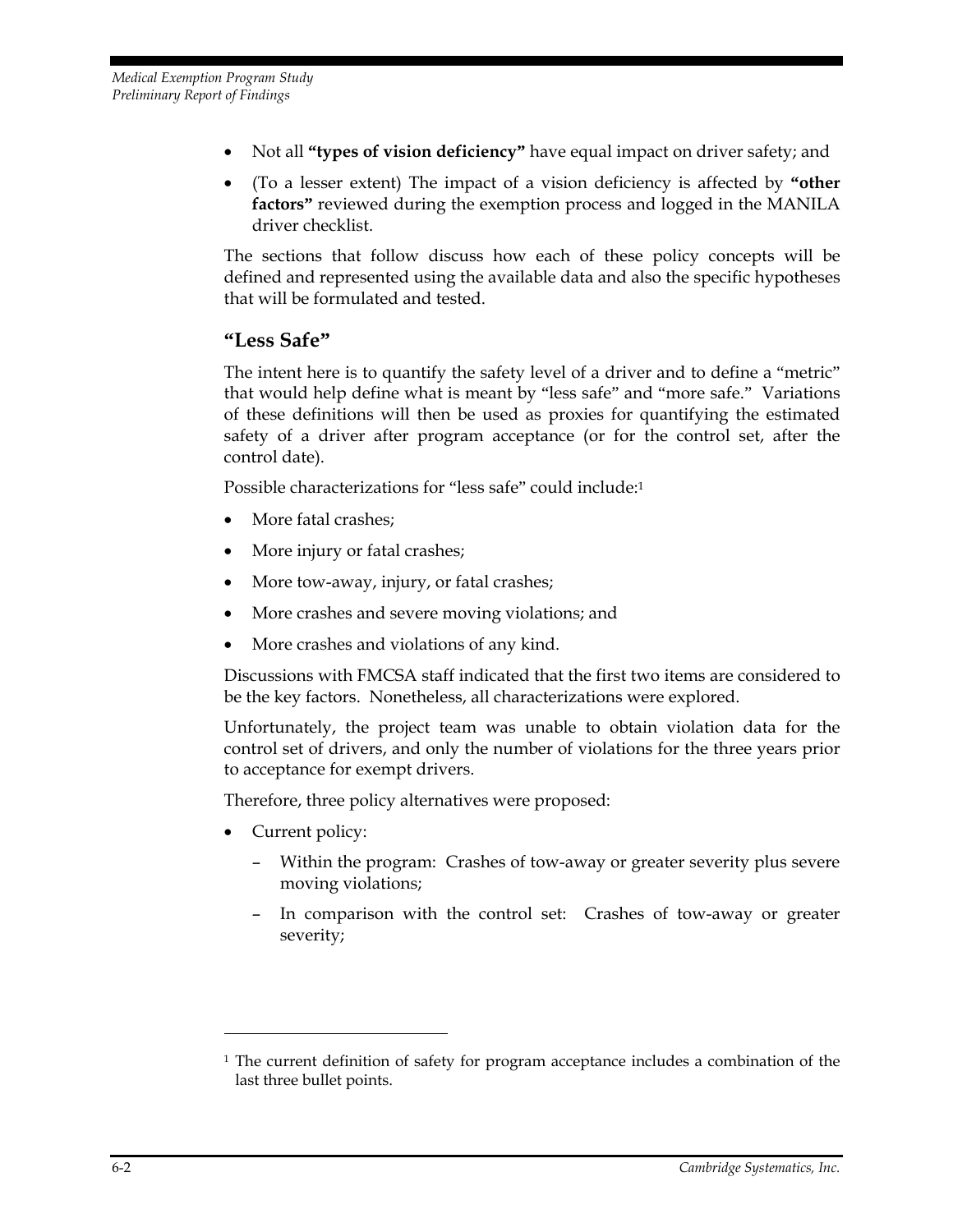- Less restrictive policy: Injury and fatal crashes only; and
- More restrictive policy (within the program only): All crashes plus all violations.

#### **"Safer in the Past"**

The idea of "past safety" is important because past safety is a key factor for admitting drivers into the program. Varying the policy on past safety may have different impacts on the observed future safety (e.g., the "less safe" notion above).

Quantifying the past safety record of a driver will require the identification of not just the severity of the accidents but also the duration over which these occurred.

A general framework for quantifying the safety record of a driver includes the following dimensions:

- Less than *C* crashes;
- Of severity level *S* or worse;
- In a *Y* year-period; and
- Ending at time *T*.

The current acceptance criteria are:

- Less than one crash (no crashes at all);
- Of *basic* severity level;
- In a *three*-year period; and
- Ending at the *acceptance date*.

Changing the values of the parameters listed above will form different policies that can be tested. Both more lenient and more restrictive policy definitions will be considered.

- An example of a more lenient alternative to the current policy would be "less than one basic crash in a two-year period ending at the date of acceptance."
- Another more lenient alternative to the current policy would be "less than one injury crash in a five-year period ending at the date of acceptance."
- A more restrictive alternative to the current policy would be "less than one basic crash in a four-year period ending at the date of acceptance."
- An even more restrictive alternative to the current policy would be "less than one basic crash in a five-year period ending at the date of acceptance."

Note that for the control set, there is no "acceptance date" available. Therefore, a hypothetical acceptance date of December 31, 2003 has been assumed. This assumption will allow the comparison of crash rates before and after the "acceptance date."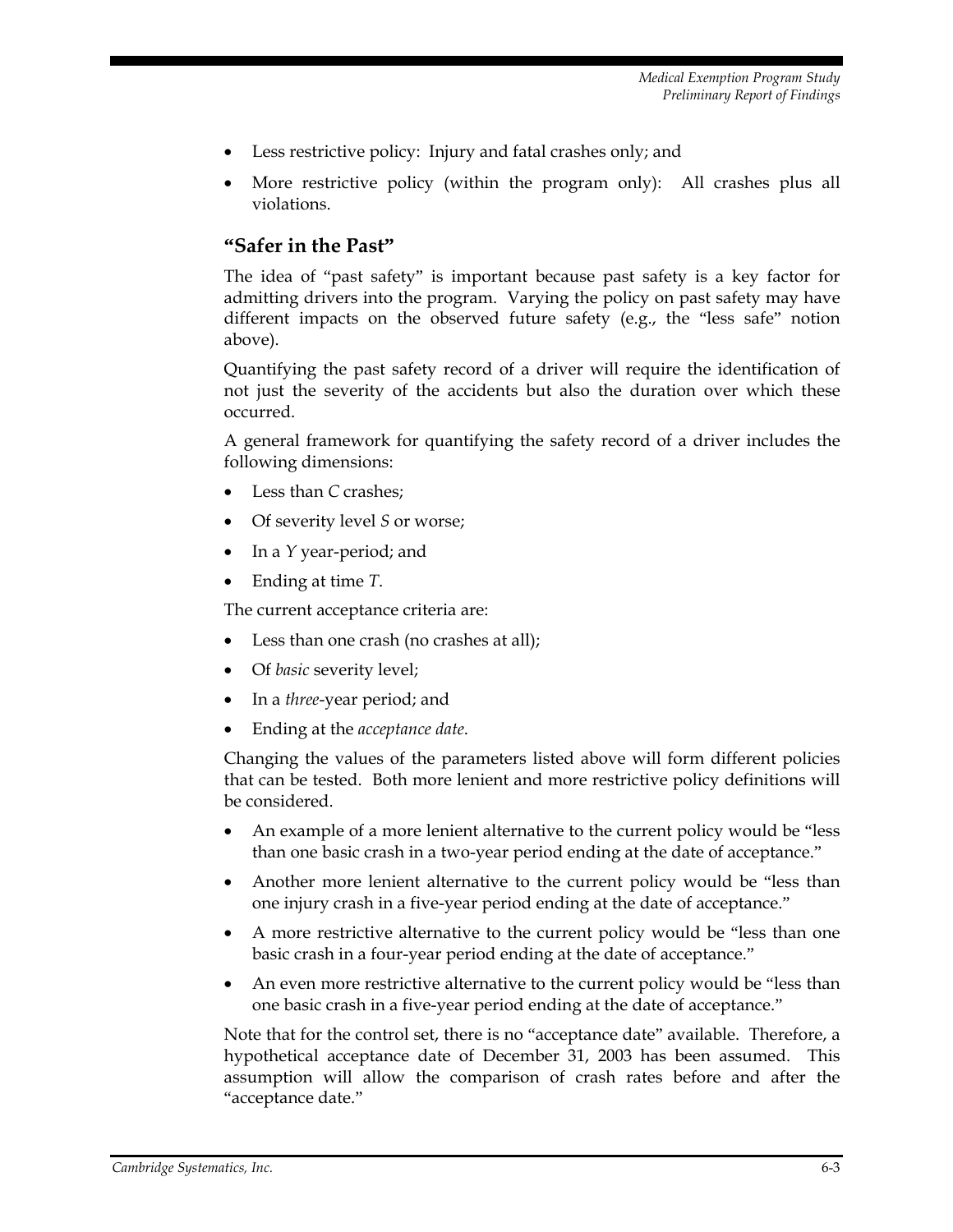## **"Types of Vision Deficiency"**

The intent here is to identify logical "groups" of vision deficiencies to evaluate the impacts on safety. The approach for categorizing vision deficiency is described earlier in this report, in Section 3.2. To reiterate the approach, each program driver was categorized into one of the following categories of deficiency:

- Amblyopia (amblyopic drivers were by far the largest group, and it was decided that these drivers deserved their own category for analysis);
- Accident/Injury/Trauma;
- Congenital;
- Disease; and
- Unknown.

In addition, drivers were identified as either "blind" in one eye, or not.

## **"Other Factors" Reviewed in the Application**

In addition to the vision deficiencies, other important factors available from the application summaries were used for statistical testing after controlling for factors such as age and geography.

The key factors included in the analysis were:

- Onset of deficiency;
- Eye with deficiency (right, left or both); and
- Field of vision.

After consultation with FMCSA staff, other factors on the application were discarded from the analysis.

# **6.3 LIMITATIONS DUE TO INSUFFICIENT DATA**

Unfortunately, certain hypotheses of interest to FMCSA cannot be directly tested strictly within the set of exempt drivers. These hypotheses generally involve testing relaxation of current FMCSA policy. Because the policy has not varied significantly over the life of the program, the ability to consider drivers admitted using relaxed standards is impossible.

The team's approach for these hypotheses was to test the behavior of the control set. While not ideal, the observed results of control drivers under various policies provided insights into trends which can reasonably be expected to occur if FMCSA policies are relaxed.

One example is the question: "Are there any rejected exemption applicants who could have been allowed in the program?"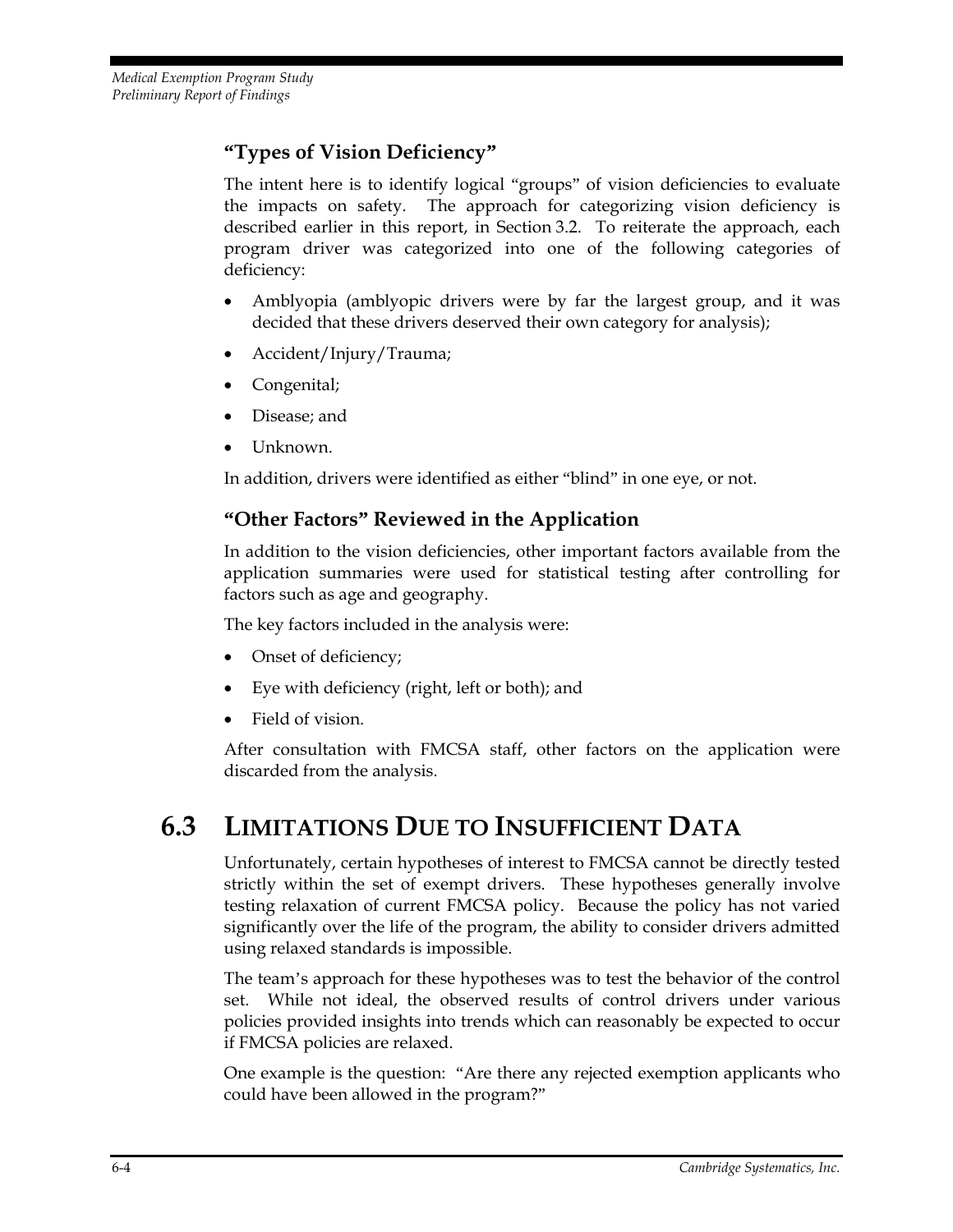This question cannot be tested statistically because there is no information on the rejected applicants. All the transcribed summaries belong to those applicants who have been approved, as the data quality issues for the applications of rejected applicants were substantial enough to prevent them from being used.

Even if information were available, however, rejected applicants are no longer driving. Therefore, it is not known how they would have performed after acceptance.

A second example is the question: "Can the requirement for duration of 'safe driving' be reduced from three years to two years or even one year? Can it be changed to allow drivers with one contributing accident in the last five years, even if the accident was two years ago?"

This question cannot be directly tested because all the drivers currently in the program have been accepted after demonstrating a three-year safety record. Therefore, it is not possible to directly test the relative safety records of drivers who have remained crash-free for three years versus those who have remained crash-free for a shorter period of time. However, this type of question can be indirectly addressed using a set of control drivers.

# **6.4 DESCRIPTIVE CHARACTERISTICS OF PROGRAM AND CONTROL DRIVERS**

In this section, results of descriptive statistical analysis of the components of the policy concepts described above will be reviewed. The discussion begins with a review of information about the general characteristics of the drivers.

## **Driver Characteristics**

#### *Driver Age*

The first question that the project team attempted to answer referred to driver age: "Does the age of a driver, combined with the driver's program status, affect the volume of crashes in which the driver is involved?"

The age of the driver was defined to be the age on June 15, 2006. Age of program drivers is categorized into bands of five years. The median age of program drivers is 52 years of age, and the distribution (as shown in Figure 6.2) of the five-year age bands between 41 and 65 is evenly balanced. By definition, the control group exhibits the same age characteristics.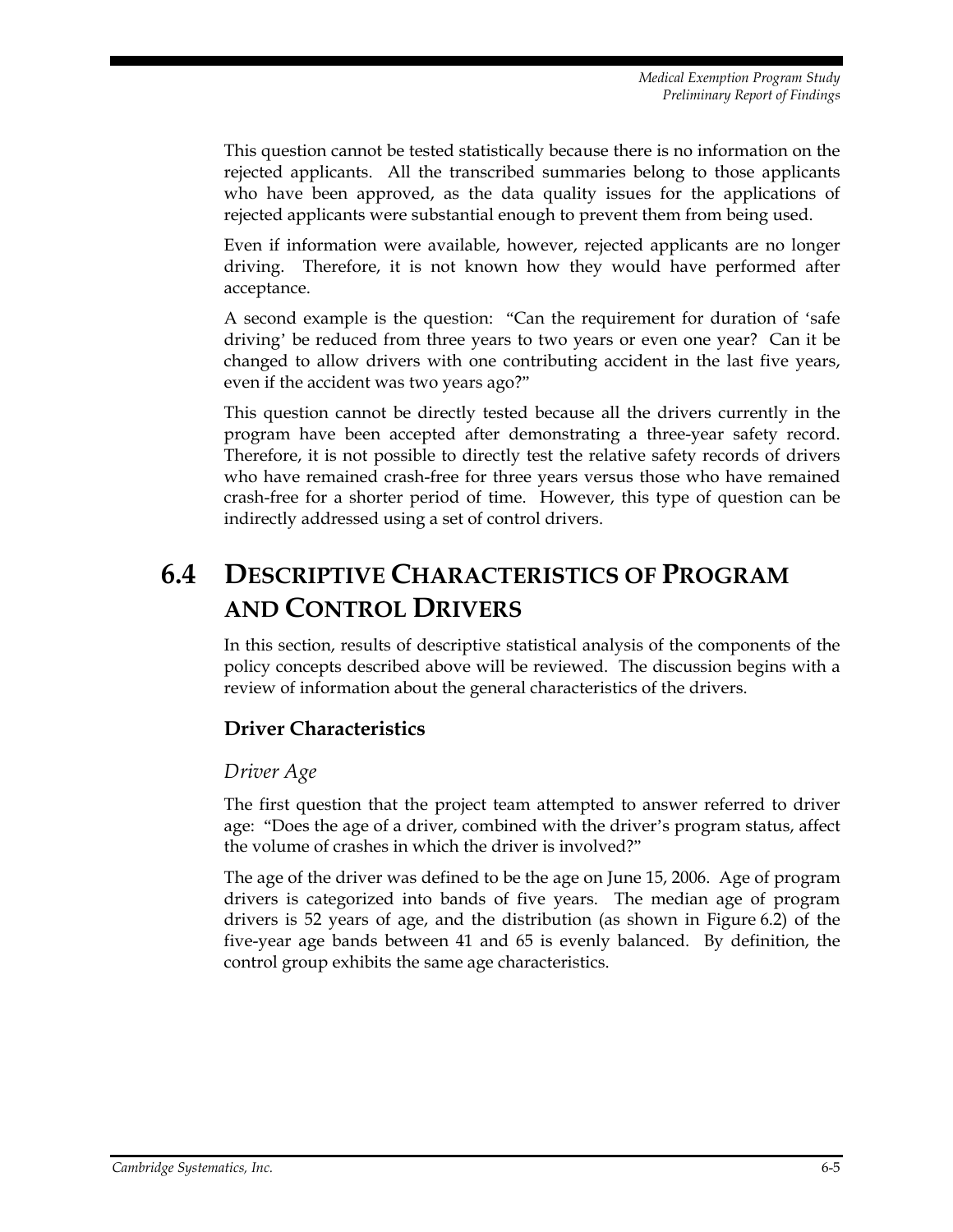

## **Figure 6.2 Age Distribution of Program Drivers**

Table 6.1 below shows that the collision rates from January 1995 to May 2006 for program versus control drivers vary substantially with respect to driver age.

|             | <b>Average Fatal Collisions</b> |                           | <b>Average Injury Collisions</b> |                           | <b>Average Tow-Aways</b>  |                           | <b>Average Collisions</b><br>of Any Kind |                           |                                  |
|-------------|---------------------------------|---------------------------|----------------------------------|---------------------------|---------------------------|---------------------------|------------------------------------------|---------------------------|----------------------------------|
| Age Group   | Program<br><b>Drivers</b>       | Control<br><b>Drivers</b> | Program<br><b>Drivers</b>        | Control<br><b>Drivers</b> | Program<br><b>Drivers</b> | Control<br><b>Drivers</b> | Program<br><b>Drivers</b>                | Control<br><b>Drivers</b> | <b>Difference</b><br>$(C - P)/C$ |
| 25 to 30    | 0.00                            | 0.01                      | 0.00                             | 0.07                      | 0.13                      | 0.13                      | 0.13                                     | 0.21                      | 38.1%                            |
| 31 to 35    | 0.00                            | 0.01                      | 0.00                             | 0.12                      | 0.02                      | 0.27                      | 0.02                                     | 0.40                      | 95.0%                            |
| 36 to 40    | 0.00                            | 0.01                      | 0.07                             | 0.15                      | 0.05                      | 0.25                      | 0.12                                     | 0.41                      | 70.7%                            |
| 41 to 45    | 0.00                            | 0.01                      | 0.05                             | 0.12                      | 0.12                      | 0.23                      | 0.17                                     | 0.36                      | 52.8%                            |
| 46 to 50    | 0.00                            | 0.01                      | 0.05                             | 0.13                      | 0.08                      | 0.23                      | 0.12                                     | 0.37                      | 67.6%                            |
| 51 to 55    | 0.00                            | 0.01                      | 0.06                             | 0.14                      | 0.13                      | 0.24                      | 0.20                                     | 0.39                      | 48.7%                            |
| 56 to 60    | 0.01                            | 0.01                      | 0.06                             | 0.13                      | 0.16                      | 0.24                      | 0.23                                     | 0.38                      | 39.5%                            |
| 61 to 65    | 0.00                            | 0.01                      | 0.05                             | 0.14                      | 0.13                      | 0.23                      | 0.18                                     | 0.39                      | 53.8%                            |
| 66 to 70    | 0.01                            | 0.01                      | 0.07                             | 0.11                      | 0.14                      | 0.26                      | 0.22                                     | 0.38                      | 42.1%                            |
| 71 or older | 0.03                            | 0.01                      | 0.08                             | 0.15                      | 0.18                      | 0.25                      | 0.28                                     | 0.41                      | 31.7%                            |
| All         | 0.00                            | 0.01                      | 0.05                             | 0.13                      | 0.12                      | 0.24                      | 0.17                                     | 0.38                      | 55.3%                            |

**Table 6.1 Reported Collision Rates by Age for Program versus Control Drivers** 

In every age band, the control drivers had at least 30 percent more collisions per driver than the program drivers. Furthermore, for control drivers, the distribution of collisions per driver was reasonably uniform across age, while for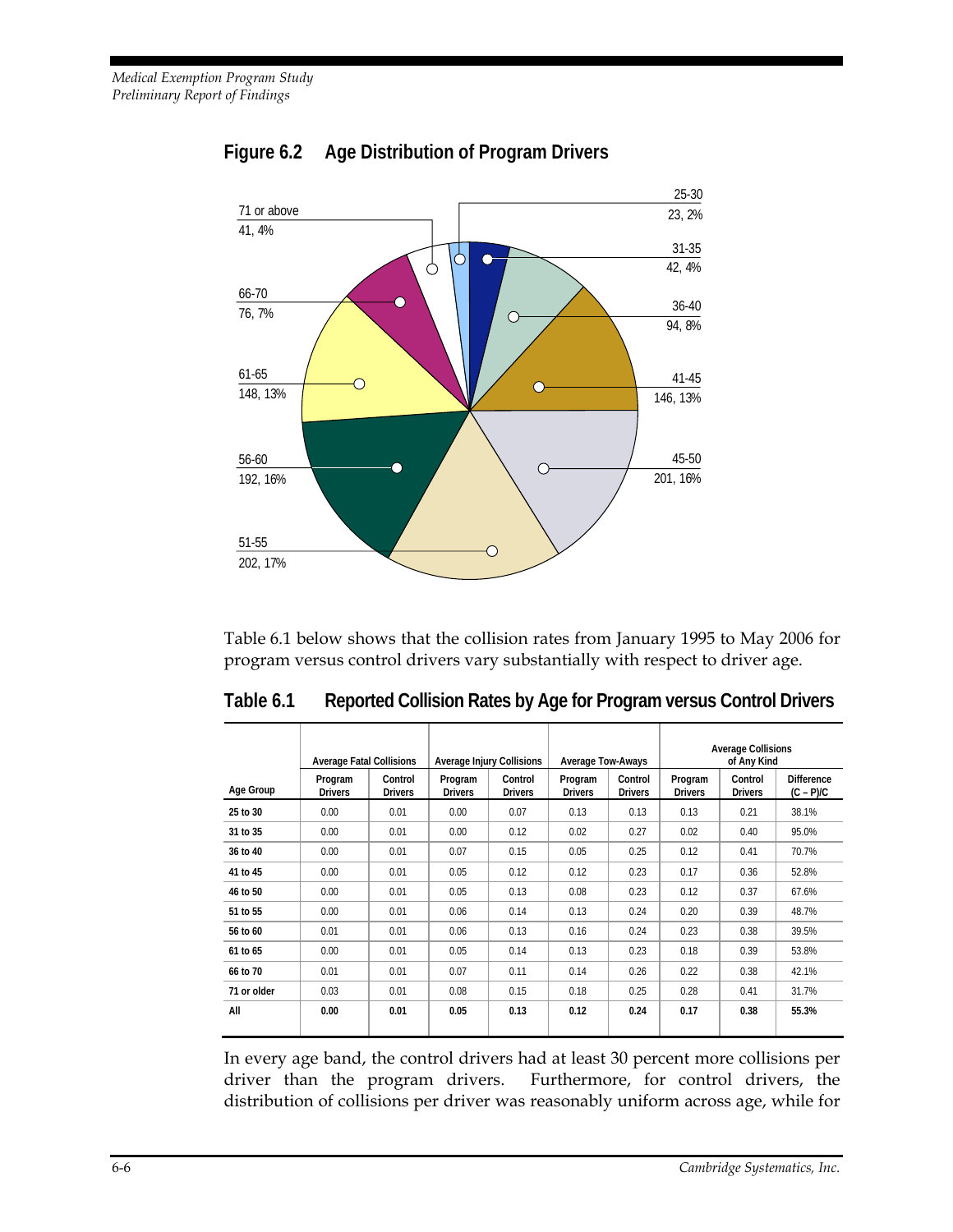the program drivers, an age over the median showed a trend towards higher tow-away rates. One confounding factor here, however, is the possibility that older drivers have higher reported collision rates.

The age of onset (as well as the related factor of the number of years since onset) of the deficiency was not studied in depth. An analysis of onset period showed a substantial similarity to the age of the driver, due to the number of amblyopic and monocular drivers whose deficiency onset was at birth or in early childhood. Furthermore, for over 400 program drivers, no onset period was given in the Federal Register documentation.

#### *Driver Residency*

Table 6.2 considers the geographic region in which the program driver resides. The columns compare the percentage of drivers living in the region versus the percentage of reported collisions for drivers living in the region. The region definitions and names are derived from the standard MCMIS regions.

| Region           | <b>Drivers</b> | Percentage | <b>Collisions</b> | Percentage |
|------------------|----------------|------------|-------------------|------------|
| <b>Northeast</b> | 94             | 8.1%       | 6                 | 3.8%       |
| East Central     | 141            | 12.1%      | 18                | 11.5%      |
| Southeast        | 279            | 23.9%      | 36                | 22.9%      |
| <b>Midwest</b>   | 239            | 20.5%      | 26                | 16.6%      |
| South            | 120            | 10.3%      | 29                | 18.5%      |
| Mid-Central      | 84             | 7.2%       | 3                 | 1.9%       |
| Central North    | 78             | 6.7%       | 15                | 9.6%       |
| Southwest        | 60             | 5.2%       | 14                | 8.9%       |
| <b>Northwest</b> | 70             | 6.0%       | 10                | 6.4%       |
| <b>Totals</b>    | 1,165          | 100.0%     | 157               | 100.0%     |

#### **Table 6.2 Distribution of Drivers and Reported Collisions by Geographic Region of Residence**

The very small sample size of collisions in the Northeast and Mid-Central regions precludes any rigorous comparison of percentages. The Southern region appears to have a disproportionate amount of reported collisions, but no association can be discerned when tested statistically.

#### *Cause of Vision Deficiency*

The analysis described in Section 3.2 to categorize vision deficiency was expanded to develop subcategories for drivers who are or were not blind in one eye. This additional category raises the total number of categories to nine.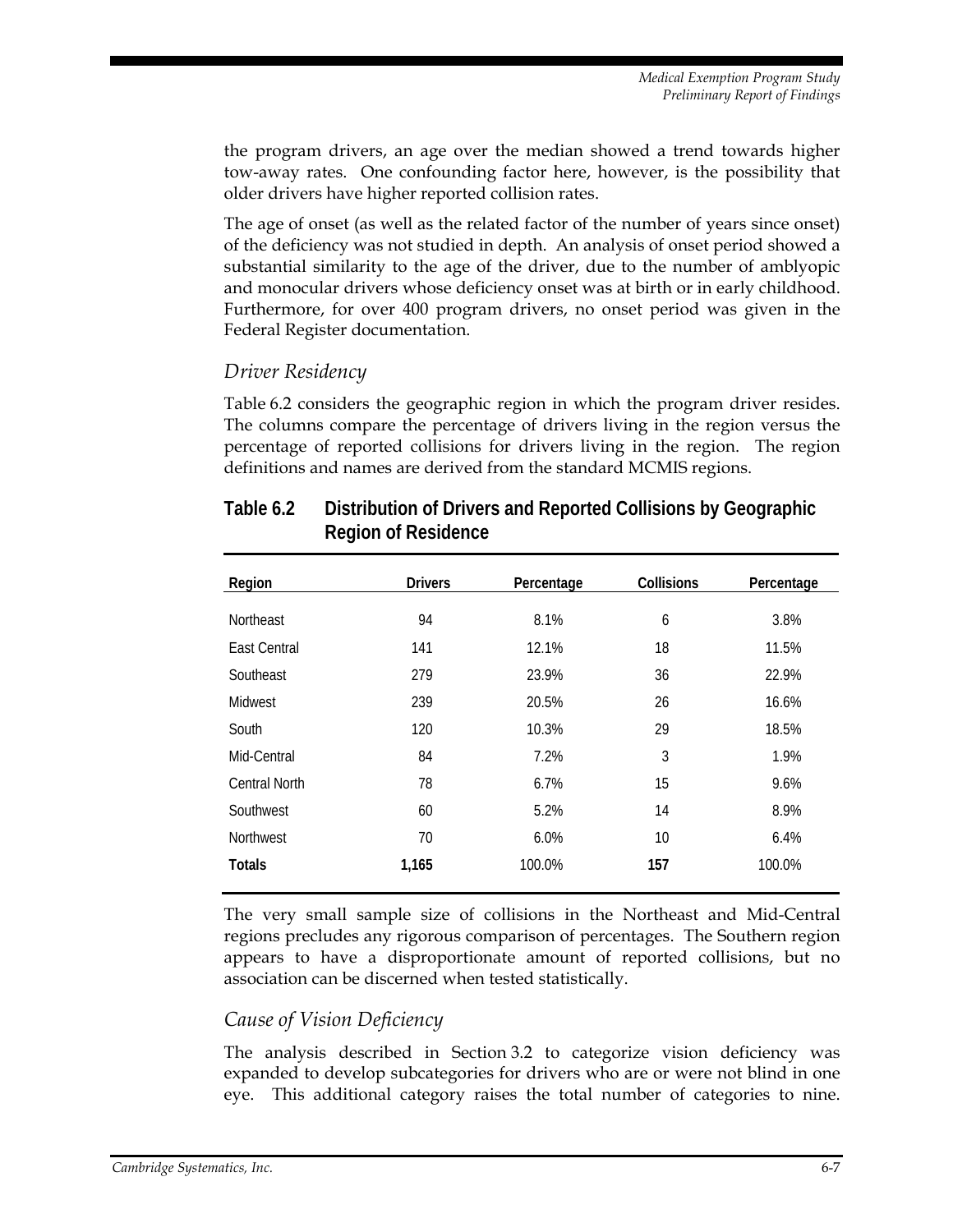Table 6.3 illustrates the distribution of drivers across these nine categories. Note that "AIT" refers to "Accident/Injury/Trauma." The table shows the number and percentage of drivers in each category and the distribution of reported collisions across the same nine categories. The two sets of percentages are very similar, with the difference in percentage caused primarily by the small sample size. No discernible association can be identified to link vision deficiency with reported collision rate.

| Deficiency              | <b>Drivers</b> | Percentage | <b>Collisions</b> | Percentage |
|-------------------------|----------------|------------|-------------------|------------|
|                         |                |            |                   |            |
| Other                   | 73             | 6.3%       | 15                | 9.6%       |
| Amblyopia               | 506            | 43.8%      | 66                | 42.0%      |
| Blind-AIT               | 194            | 16.8%      | 29                | 18.5%      |
| <b>Blind-Congenital</b> | 5              | 0.4%       | $\mathbf 0$       | 0.0%       |
| <b>Blind-Disease</b>    | 10             | 0.9%       | 1                 | 0.6%       |
| Blind-Unknown           | 54             | 4.7%       | 7                 | 4.5%       |
| General-AIT             | 170            | 14.7%      | 16                | 10.2%      |
| General-Congenital      | 53             | 4.6%       | 10                | 6.4%       |
| General-Disease         | 90             | 7.8%       | 13                | 8.3%       |
| Total                   | 1,155          | 100.0%     | 157               | 100.0%     |

#### **Table 6.3 Distribution of Drivers and Reported Collisions by Cause of Deficiency**

#### *Acuity of Deficient Eye*

For each program driver, the driver's level of visual acuity in the deficient eye was transcribed from the program application summary. Table 6.4 attributes reported collisions to categories of driver's visual acuity. Collisions are further segregated into fatal, injury, and tow-away.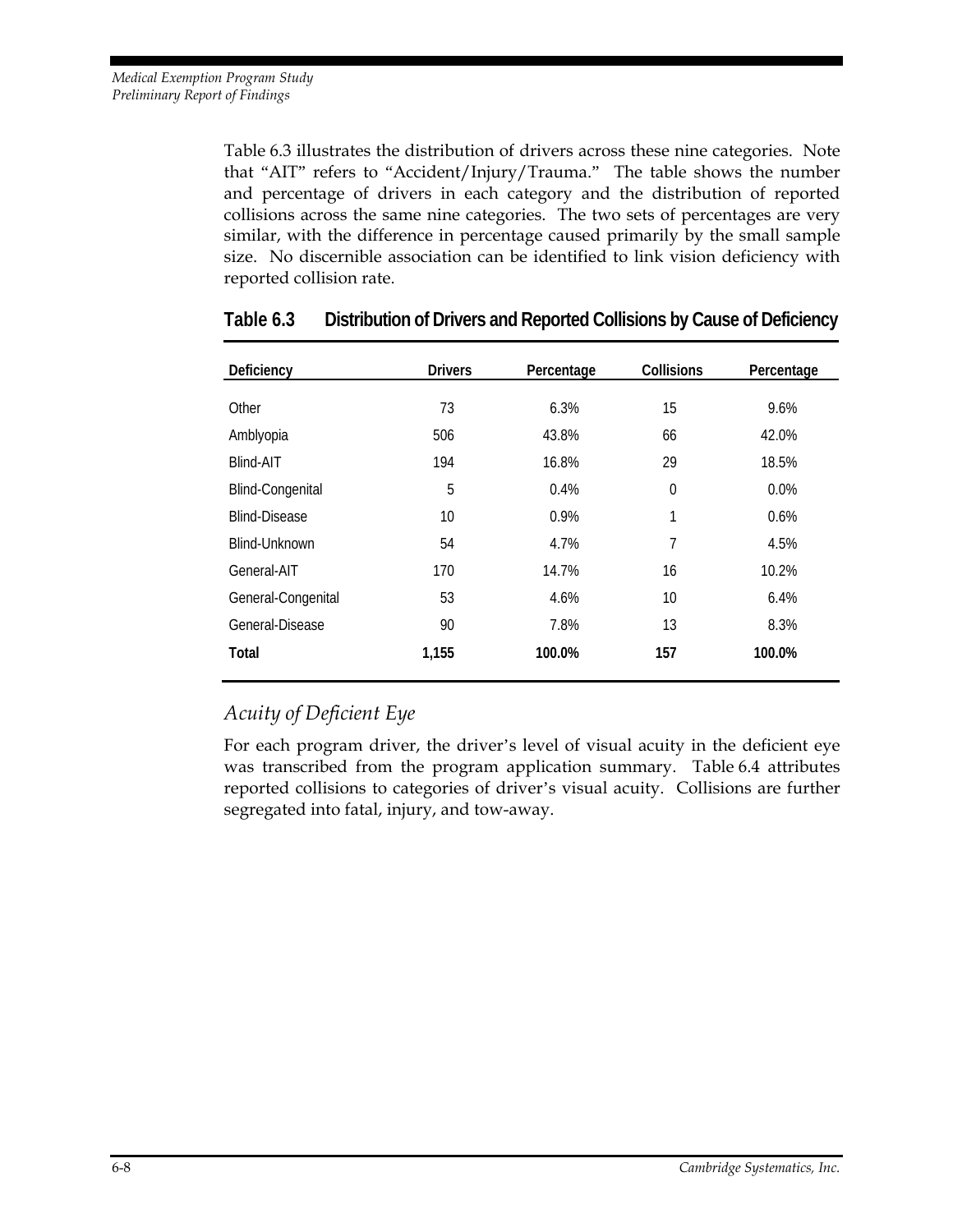|                                     |                | <b>Fatal Collisions</b> |                | <b>Injury Collisions</b> |             | Tow-Aways          |          | <b>All Collisions</b> |
|-------------------------------------|----------------|-------------------------|----------------|--------------------------|-------------|--------------------|----------|-----------------------|
| Acuity of<br>Deficient Eye          | N              | Mean Per<br>Person      | N              | Mean Per<br>Person       | N           | Mean Per<br>Person | N        | Mean Per<br>Person    |
| 20/40 or Better                     | 0              | 0.00                    | 0              | 0.00                     | $\Omega$    | 0.00               | $\Omega$ | 0.00                  |
| 20/41 to 20/50                      | 0              | 0.00                    | 1              | 0.02                     | 6           | 0.15               | 7        | 0.17                  |
| 20/51 to 20/70                      | 0              | 0.00                    | 5              | 0.05                     | 10          | 0.09               | 15       | 0.14                  |
| 20/71 to 20/100                     | 0              | 0.00                    | $\overline{2}$ | 0.02                     | 6           | 0.06               | 8        | 0.07                  |
| 20/101 to 20/199                    | $\overline{0}$ | 0.00                    | $\overline{2}$ | 0.12                     | 3           | 0.18               | 5        | 0.29                  |
| Peripheral Vision<br>Only           | 0              | 0.00                    | 0              | 0.00                     | $\mathbf 0$ | 0.00               | $\Omega$ | 0.00                  |
| Legally Blind (20/<br>200 or worse) | 4              | 0.01                    | 40             | 0.07                     | 70          | 0.13               | 114      | 0.21                  |
| <b>Blind</b>                        | $\Omega$       | 0.00                    | 5              | 0.03                     | 21          | 0.13               | 26       | 0.17                  |
| <b>NA</b>                           | 0              | 0.00                    | 5              | 0.06                     | 9           | 0.10               | 14       | 0.16                  |
| Unknown                             | 0              | 0.00                    | $\Omega$       | 0.00                     | $\Omega$    | 0.00               | $\Omega$ | 0.00                  |

#### **Table 6.4 Distribution of Reported Collisions by the Visual Acuity of the Deficient Eye**

All four collisions resulting in a fatality involved drivers who were legally blind in one eye. Drivers who are legally blind in one eye account for 23 percent of the program drivers. While the data might suggest an association between fatal crashes and blind drivers that is stronger than for other program drivers, the very small sample size (four data points) precludes any conclusions.

The data suggests that drivers with vision acuity of 20/101 or worse have a higher incidence of reported collisions (0.17-0.29 per driver) than those drivers with acuity of 20/100 or better (0.14 to 0.17 per driver). However, this result is cautionary, and further oversight of drivers with lesser acuity is recommended. A larger sample size would support a cross-tabulation against duration since onset that could yield more solid results.

#### **Reported Collisions Prior to Acceptance Date**

The next set of descriptive statistics considers driver acceptance date (and the corresponding "control date" of December 1, 2003 for control drivers) and how reported collision distribution varies over time from the acceptance date. The analysis covers a maximum of five years (when data is available) on either side of the acceptance date.

Table 6.5 presents the average number of reported collisions for durations of one to five years before the acceptance date. For program drivers, the number for one to five years before acceptance is non-zero because the MCMIS data includes all collisions, including those for which the driver was not explicitly identified as at fault.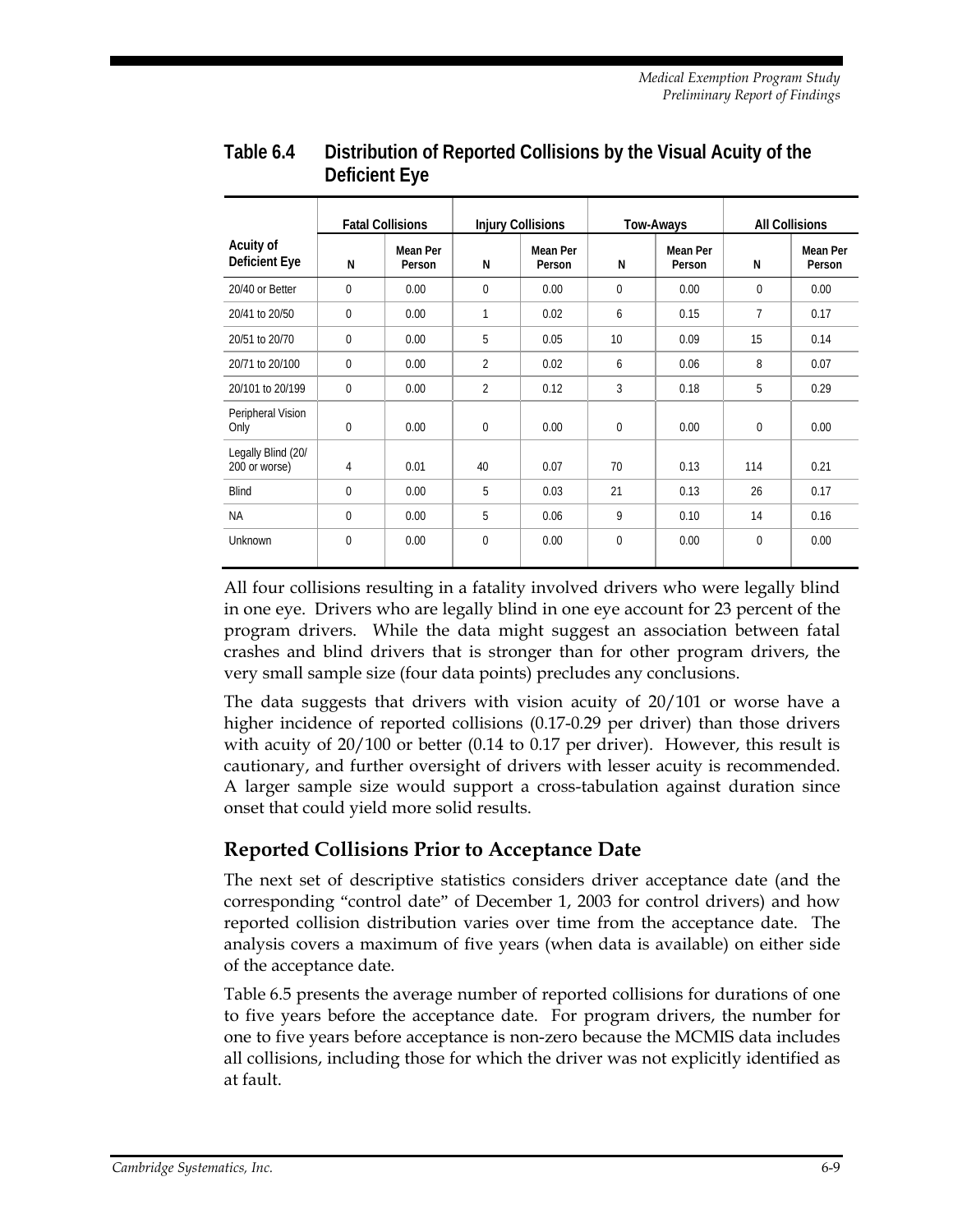|                                                   |       | Program Drivers,<br>$N = 1.155$ |       | <b>Control Set Drivers,</b><br>$N = 9.758$ |
|---------------------------------------------------|-------|---------------------------------|-------|--------------------------------------------|
| Variable                                          | Mean  | <b>Sum</b>                      | Mean  | Sum                                        |
| Fatal Collisions - One year before acceptance     | 0.001 | 1                               | 0.002 | 18                                         |
| Injury Collisions - One year before acceptance    | 0.004 | 5                               | 0.019 | 183                                        |
| Tow Away - One year before acceptance             | 0.009 | 10                              | 0.034 | 332                                        |
| Fatal Collisions - Two years before acceptance    | 0.002 | $\overline{2}$                  | 0.002 | 22                                         |
| Injury Collisions - Two years before acceptance   | 0.006 | 7                               | 0.031 | 298                                        |
| Tow Away - Two years before acceptance            | 0.015 | 17                              | 0.056 | 543                                        |
| Fatal Collisions - Three years before acceptance  | 0.003 | 3                               | 0.003 | 28                                         |
| Injury Collisions - Three years before acceptance | 0.010 | 12                              | 0.043 | 424                                        |
| Tow Away - Three years before acceptance          | 0.023 | 27                              | 0.079 | 770                                        |
| Fatal Collisions - Four years before acceptance   | 0.003 | 3                               | 0.004 | 42                                         |
| Injury Collisions - Four years before acceptance  | 0.013 | 15                              | 0.054 | 530                                        |
| Tow Away - Four years before acceptance           | 0.031 | 36                              | 0.099 | 966                                        |
| Fatal Collisions - Five years before acceptance   | 0.003 | $\overline{3}$                  | 0.005 | 47                                         |
| Injury Collisions – Five years before acceptance  | 0.019 | 22                              | 0.067 | 649                                        |
| Tow Away – Five years before acceptance           | 0.042 | 48                              | 0.118 | 1.153                                      |

**Table 6.5 Reported Collisions Prior to Acceptance Date** 

While the mean number of fatal crashes is consistent between the program and control drivers, the data show a consistent and substantial difference for injury and tow-away crashes at all durations. The control set drivers are involved in a far greater number of reported collisions, over three times as many of both injury and tow-away collisions at each year of the progression.

The results could be construed as "self-selecting." By definition, drivers accepted in the program were not expected to have reported collisions in the three years prior to acceptance. The fact that there are reported collisions can be attributed to differences between MCMIS and CDLIS data (i.e., MCMIS counts all collisions and contains fewer collision attributes, CDLIS counts "at fault" collisions but contains additional attributes), and the fact that the acceptance criteria consider only "at fault" collisions.

Overall, the data show that program drivers are "more safe" than the population of general drivers represented by the control set. The implication is that "drivers who are safe generally stay safe." This is a key outcome, because it supports policy concepts that would allow a driver one "at fault" collision in a five-year period before acceptance, even if it is in one of the three preceding years.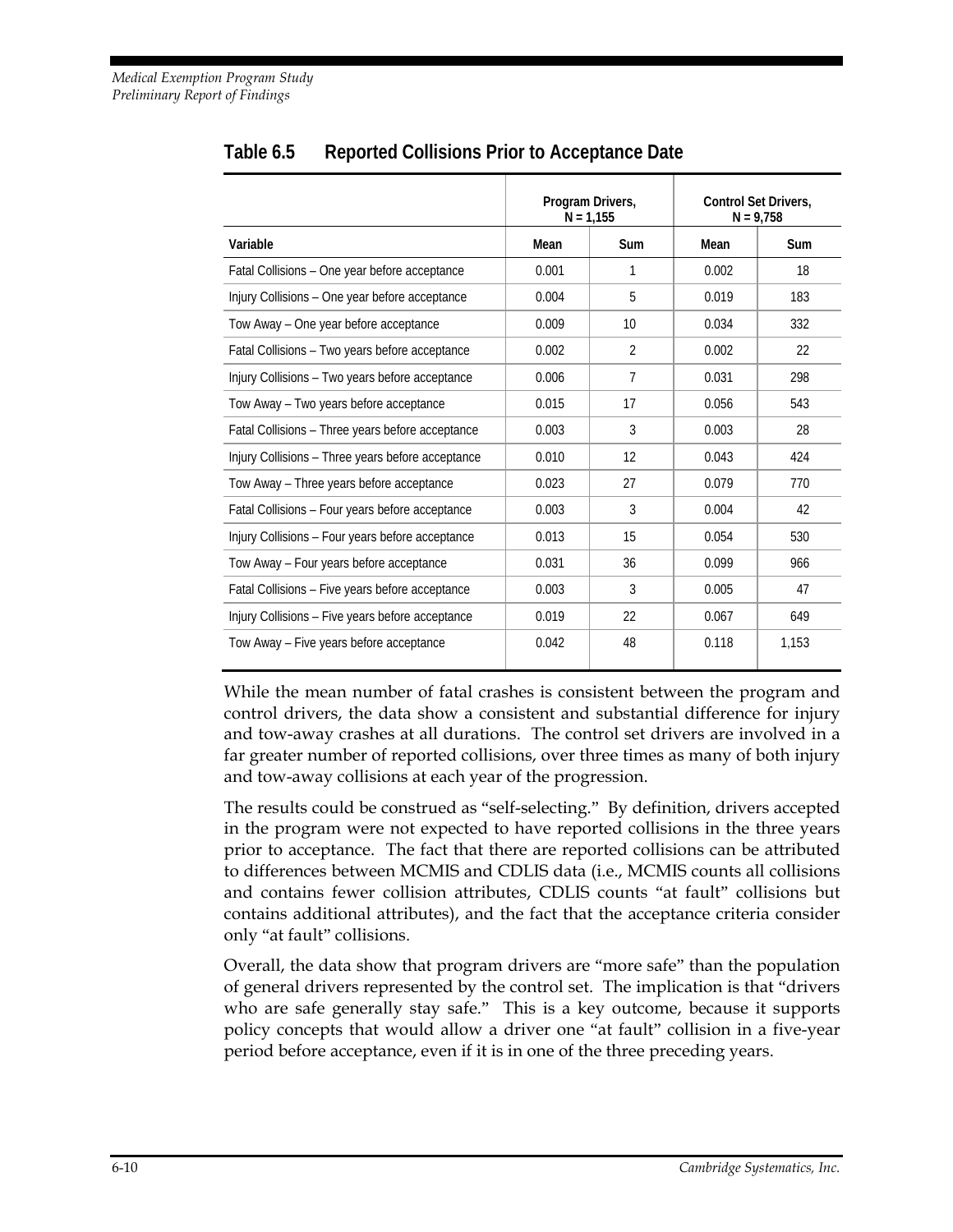#### **Reported Collisions after Acceptance Date**

#### *Total Reported Collisions*

Table 6.6 presents the average number of reported collisions for durations of one to two years after the acceptance date. In contrast to Table 6.5 that covers five years, this table covers two years, since the control set acceptance date was set at December 31, 2003.

|                                                |       | Program Drivers,<br>$N = 1.155$ | <b>Control Set Drivers.</b><br>$N = 9.758$ |     |
|------------------------------------------------|-------|---------------------------------|--------------------------------------------|-----|
| Variable                                       | Mean  | Sum                             | Mean                                       | Sum |
| Fatal Collisions - One year after acceptance   | 0.000 | $\Omega$                        | 0.001                                      | 11  |
| Injury Collisions - One year after acceptance  | 0.008 | 9                               | 0.014                                      | 137 |
| Tow Away - One year after acceptance           | 0.017 | 20                              | 0.028                                      | 275 |
| Fatal Collisions – Two years after acceptance  | 0.000 | $\Omega$                        | 0.003                                      | 27  |
| Injury Collisions - Two years after acceptance | 0.016 | 18                              | 0.027                                      | 262 |
| Tow Away - Two years after acceptance          | 0.033 | 38                              | 0.054                                      | 527 |

#### **Table 6.6 Reported Collisions after Acceptance Date**

Similar to the "before acceptance date" findings, control drivers are involved in more reported collisions than program drivers, but the ratio of collisions between control and program drivers has diminished substantially, to a ratio of approximately 3:2 (from 3:1 prior to acceptance).

The project team believes, but cannot prove, that this is an exposure phenomenon. Prior to acceptance, program applicants are only able to drive on an intrastate basis. Once drivers gain interstate driving privileges, it is plausible that their driving will increase.

In the absence of detailed driving volume data for program drivers, conclusions cannot be drawn about the basis for the changed collision ratio.

#### *Reported Collisions by Age*

Table 6.7 considers the reported collisions after acceptance, stratified by the current age of the driver. Excluding the small sample size for program drivers under 36 and over 71, the results are consistent between program and control drivers. Control drivers under 55 have similar reported collision rates to the program drivers, while control drivers over 55 have higher reported collision rates.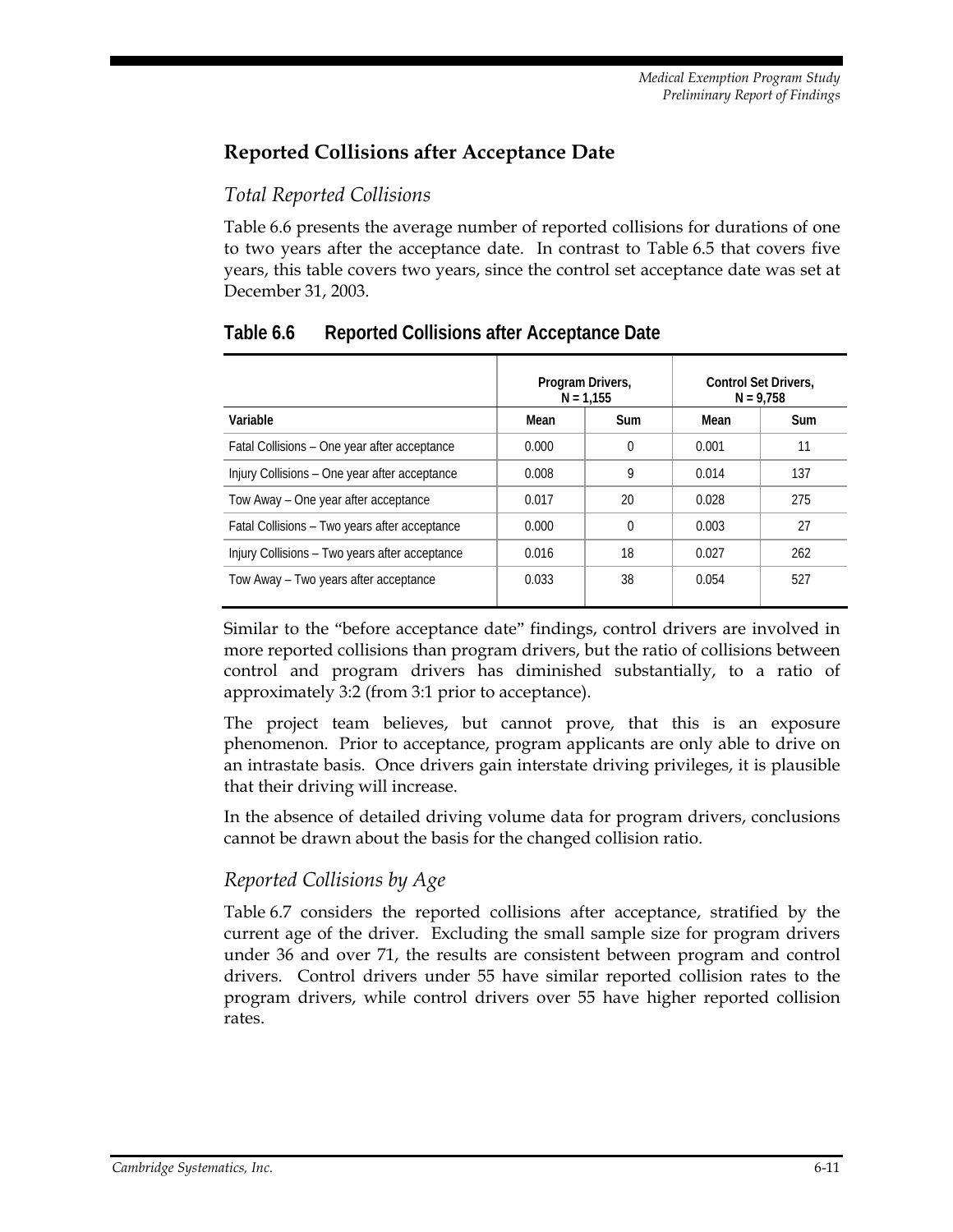|                  | Average Fatal<br><b>Collisions</b> |                                  | Average Injury            | <b>Collisions</b>                |                           | <b>Average Tow-</b><br>Aways     | Average Fatal<br><b>Injury</b> |                                  | Average All<br>Collisions |                                  |
|------------------|------------------------------------|----------------------------------|---------------------------|----------------------------------|---------------------------|----------------------------------|--------------------------------|----------------------------------|---------------------------|----------------------------------|
| Age<br>Group     | Program<br><b>Drivers</b>          | Control<br>Set<br><b>Drivers</b> | Program<br><b>Drivers</b> | Control<br>Set<br><b>Drivers</b> | Program<br><b>Drivers</b> | Control<br>Set<br><b>Drivers</b> | Program<br><b>Drivers</b>      | Control<br>Set<br><b>Drivers</b> | Program<br><b>Drivers</b> | Control<br>Set<br><b>Drivers</b> |
| 25 to 30         | 0.00                               | 0.01                             | 0.00                      | 0.01                             | 0.00                      | 0.02                             | 0.00                           | 0.02                             | 0.00                      | 0.04                             |
| 31 to 35         | 0.00                               | 0.00                             | 0.00                      | 0.04                             | 0.00                      | 0.08                             | 0.00                           | 0.05                             | 0.00                      | 0.13                             |
| 36 to 40         | 0.00                               | 0.01                             | 0.04                      | 0.03                             | 0.04                      | 0.06                             | 0.04                           | 0.03                             | 0.09                      | 0.09                             |
| 41 to 45         | 0.00                               | 0.00                             | 0.01                      | 0.02                             | 0.05                      | 0.06                             | 0.01                           | 0.02                             | 0.06                      | 0.08                             |
| 46 to 50         | 0.00                               | 0.00                             | 0.03                      | 0.03                             | 0.05                      | 0.06                             | 0.03                           | 0.04                             | 0.08                      | 0.09                             |
| 51 to 55         | 0.00                               | 0.00                             | 0.03                      | 0.03                             | 0.07                      | 0.07                             | 0.03                           | 0.03                             | 0.10                      | 0.10                             |
| 56 to 60         | 0.00                               | 0.00                             | 0.02                      | 0.03                             | 0.07                      | 0.06                             | 0.02                           | 0.03                             | 0.08                      | 0.08                             |
| 61 to 65         | 0.00                               | 0.00                             | 0.02                      | 0.03                             | 0.05                      | 0.06                             | 0.02                           | 0.04                             | 0.07                      | 0.10                             |
| 66 to 70         | 0.00                               | 0.00                             | 0.01                      | 0.03                             | 0.05                      | 0.07                             | 0.01                           | 0.03                             | 0.07                      | 0.10                             |
| $71$ or<br>Older | 0.00                               | 0.00                             | 0.00                      | 0.03                             | 0.03                      | 0.06                             | 0.00                           | 0.03                             | 0.03                      | 0.09                             |
| All              | 0.00                               | 0.00                             | 0.02                      | 0.03                             | 0.05                      | 0.06                             | 0.02                           | 0.03                             | 0.07                      | 0.09                             |

**Table 6.7 Reported Collisions after Acceptance, by Driver Age** 

#### *Reported Collisions by Deficiency*

Table 6.8 considers reported collisions for program drivers after acceptance based on their vision deficiency. Note that fatal collisions are omitted, as no fatal collision has been reported for a program driver after acceptance.

**Table 6.8 Reported Collisions after Acceptance, By Deficiency** 

|                         | <b>Average Injury Collisions</b> |                        |          | <b>Average Tow-Aways</b> | <b>Average All Collisions</b> |                        |
|-------------------------|----------------------------------|------------------------|----------|--------------------------|-------------------------------|------------------------|
| Deficiency              | N                                | <b>Mean Per Person</b> | N        | Mean Per Person          | N                             | <b>Mean Per Person</b> |
| Other                   |                                  | 0.02                   | 3        | 0.05                     | 4                             | 0.06                   |
| Amblyopia               | 15                               | 0.03                   | 27       | 0.05                     | 42                            | 0.08                   |
| <b>Blind-AIT</b>        | 3                                | 0.02                   | 14       | 0.07                     | 17                            | 0.09                   |
| <b>Blind-Congenital</b> | $\Omega$                         | 0.00                   | $\Omega$ | 0.00                     | $\mathbf{0}$                  | 0.00                   |
| <b>Blind-Disease</b>    | $\theta$                         | 0.00                   | $\Omega$ | 0.00                     | $\mathbf{0}$                  | 0.00                   |
| Blind-Unknown           | 4                                | 0.02                   | 4        | 0.08                     | 5                             | 0.10                   |
| General-AIT             | $\Omega$                         | 0.00                   | 3        | 0.02                     | 3                             | 0.02                   |
| General-Congenital      | 3                                | 0.06                   | 4        | 0.08                     | 7                             | 0.14                   |
| General-Disease         | $\overline{2}$                   | 0.02                   | 5        | 0.05                     | 7                             | 0.07                   |
| All                     | 25                               | 0.02                   | 60       | 0.05                     | 85                            | 0.07                   |
|                         |                                  |                        |          |                          |                               |                        |

Three categories include the most number of program drivers: Amblyopia (506 drivers), Blind-AIT (194 drivers), and General-AIT (170 drivers). The General-AIT category has only three reported collisions, a far lower incidence than the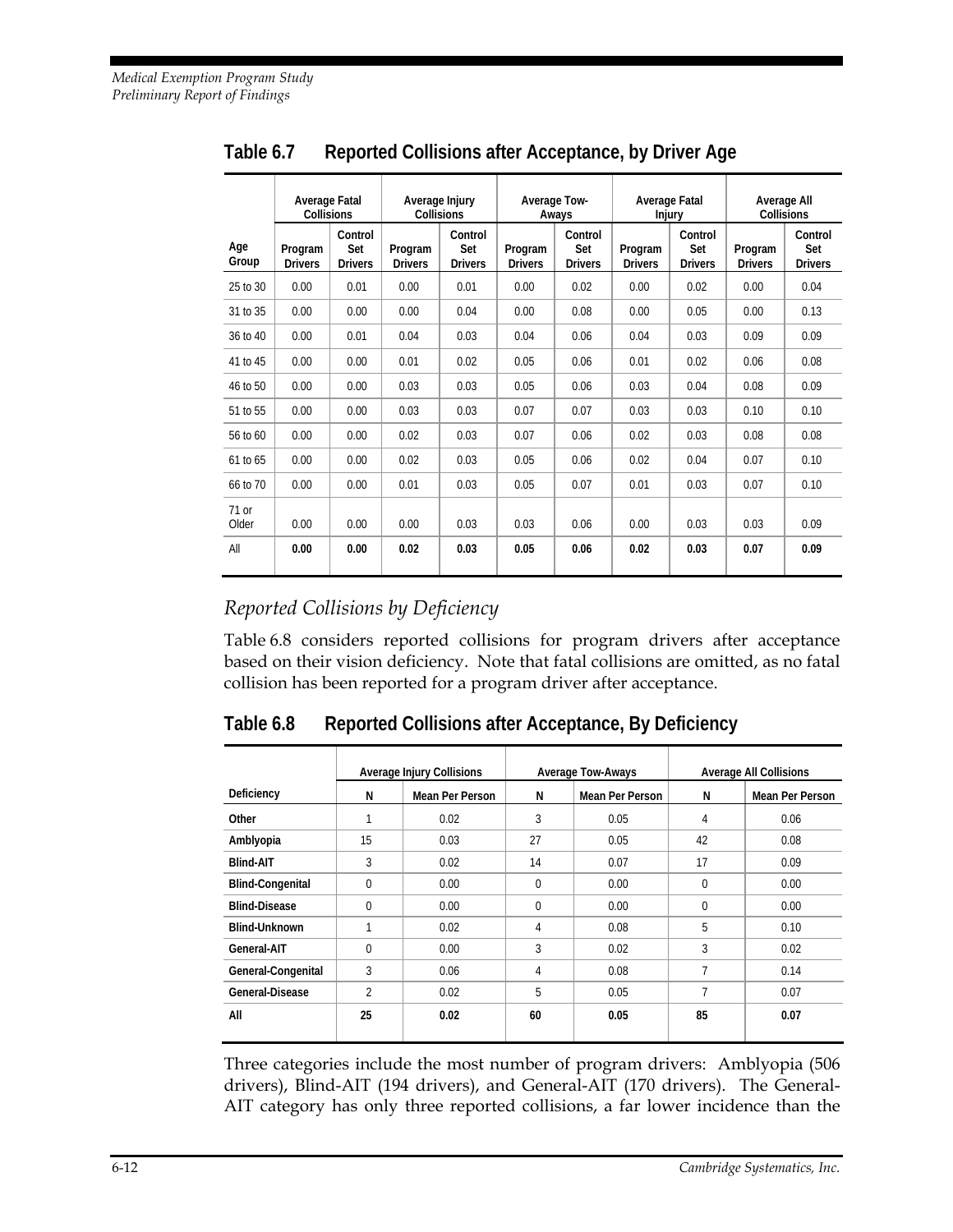Amblyopia and Blind-AIT categories. Although care must be taken in drawing conclusions around small samples, this result appears to be an anomaly. Furthermore, the collision rate for amblyopic and blind-AIT drivers (0.08 to 0.09) is nearly identical to that of the control set (0.09). The "unknown" category contains drivers for whom insufficient information was available in the Federal Register information for FMCSA staff to reach a determination about categorization.

#### *Reported Collisions by Visual Acuity and Field of Vision*

Tables 6.9 and 6.10 present the distribution of reported collisions based on the visual acuity of the deficient eye and the field of vision of the driver, respectively. In both circumstances, the cells for which there is sufficient sample size show rates close to the reported control set mean of 0.09, and no concrete association can be identified.

The drivers with vision of 20/101 to 20/199 (Table 6.9), however, show a comparatively high rate. The sample size (three reported collisions) is extremely small, but the higher rate value is consistent with the data in Table 6.4. Consequently, this result should be considered in any future policy decisions.

|                                | Average Injury Collisions |                    | <b>Average Tow-Aways</b> |                    |                | <b>Average All Collisions</b> |
|--------------------------------|---------------------------|--------------------|--------------------------|--------------------|----------------|-------------------------------|
| <b>Acuity of Deficient Eye</b> | N                         | Mean Per<br>Person | N                        | Mean Per<br>Person | N              | Mean Per<br>Person            |
| 20/40 or Better                | 0                         | 0.00               | $\theta$                 | 0.00               | $\theta$       | 0.00                          |
| 20/41 to 20/50                 | 0                         | 0.00               | $\overline{2}$           | 0.05               | $\overline{2}$ | 0.05                          |
| 20/51 to 20/70                 | 4                         | 0.04               | 6                        | 0.06               | 10             | 0.09                          |
| 20/71 to 20/100                | 1                         | 0.01               | 4                        | 0.04               | 5              | 0.05                          |
| 20/101 to 20/199               | 1                         | 0.06               | $\overline{2}$           | 0.12               | 3              | 0.18                          |
| Peripheral Vision Only         | 0                         | 0.00               | $\theta$                 | 0.00               | $\theta$       | 0.00                          |
| <b>Legally Blind</b>           | 14                        | 0.03               | 24                       | 0.04               | 38             | 0.07                          |
| <b>Blind</b>                   | 3                         | 0.02               | 15                       | 0.10               | 18             | 0.11                          |
| <b>NA</b>                      | 1                         | 0.01               | 3                        | 0.03               | 4              | 0.04                          |
| Unknown                        | 0                         | 0.00               | $\theta$                 | 0.00               | $\Omega$       | 0.00                          |

**Table 6.9 Reported Collisions after Acceptance by Visual Acuity**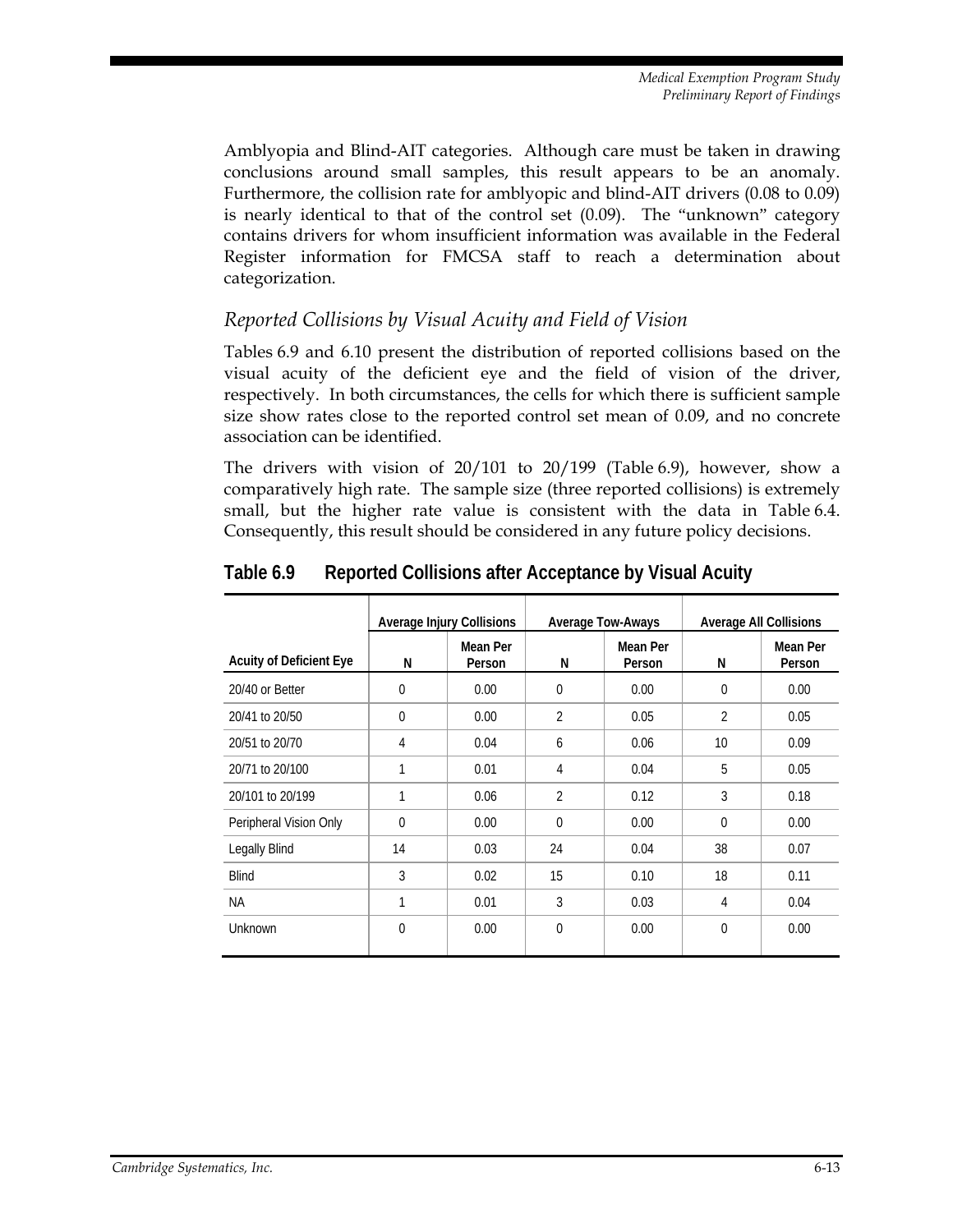|                                 |              | <b>Average Injury Collisions</b> | <b>Average Tow-Aways</b> |                           | Average Collisions of Any Kind |                    |
|---------------------------------|--------------|----------------------------------|--------------------------|---------------------------|--------------------------------|--------------------|
| <b>Field of Vision</b>          | N            | Mean Per<br>Person               | N                        | <b>Mean Per</b><br>Person | N                              | Mean Per<br>Person |
| 0 to 60                         | $\mathbf{0}$ | 0.00                             | $\mathbf 0$              | 0.00                      | 0                              | 0.00               |
| 61 to 70                        | $\mathbf{0}$ | 0.00                             | $\Omega$                 | 0.00                      | $\mathbf 0$                    | 0.00               |
| 71 to 80                        | 1            | 0.04                             | 2                        | 0.08                      | 3                              | 0.13               |
| 81 to 90                        | $\mathbf{0}$ | 0.00                             | 0                        | 0.00                      | $\mathbf 0$                    | 0.00               |
| 91 to 100                       | $\Omega$     | 0.00                             | 1                        | 0.03                      | 1                              | 0.03               |
| 101 to 110                      | 5            | 0.02                             | 15                       | 0.06                      | 20                             | 0.07               |
| 111 to 120                      | 11           | 0.04                             | 18                       | 0.06                      | 29                             | 0.10               |
| 121 or More                     | 1            | 0.01                             | 1                        | 0.01                      | $\overline{2}$                 | 0.02               |
| <b>Blind/Substandard Vision</b> | $\mathbf 0$  | 0.00                             | 1                        | 0.11                      | 1                              | 0.11               |
| Unknown                         | 7            | 0.02                             | 22                       | 0.06                      | 29                             | 0.07               |

**Table 6.10 Reported Collisions after Acceptance, by Field of Vision** 

#### **The Sub-Control Set: Control Drivers with No Reported Collisions during 2001 to 2003**

To this point, the entire set of program drivers has been compared against the entire set of control drivers. In the following analysis, the control drivers will be constrained to a subset of those drivers with no reported collisions during the three years ending on the "control date" of December 31, 2003. Table 6.11 presents the reported collisions after the acceptance/control dates, comparing the program set versus components of the control set.

|                          |                                 | <b>Control Set Drivers</b><br>(Classifed by Number of Collisions 2001 to 2003) |                                          |                   |  |  |
|--------------------------|---------------------------------|--------------------------------------------------------------------------------|------------------------------------------|-------------------|--|--|
| <b>Type of Collision</b> | 1,126 Program<br><b>Drivers</b> | 8,392 Drivers with No<br>Collisions                                            | 826 Drivers with 1+<br><b>Collisions</b> | All 9.758 Drivers |  |  |
| <b>Fatal Only</b>        | 0.000                           | 0.003                                                                          | 0.002                                    | 0.003             |  |  |
| Injury Only              | 0.021                           | 0.029                                                                          | 0.040                                    | 0.030             |  |  |
| Tow Away Only            | 0.052                           | 0.058                                                                          | 0.088                                    | 0.060             |  |  |
| Fatal plus Injury        | 0.021                           | 0.032                                                                          | 0.042                                    | 0.033             |  |  |
| All                      | 0.072                           | 0.089                                                                          | 0.131                                    | 0.093             |  |  |

**Table 6.11 Comparison of Reported Collision Rates after Acceptance Date** 

There is little difference in reported collision rate between the program and control sets. This is in contrast to the results of Table 6.6 which showed a ratio of reported collisions between control and program drivers of 3:2. This result lends credence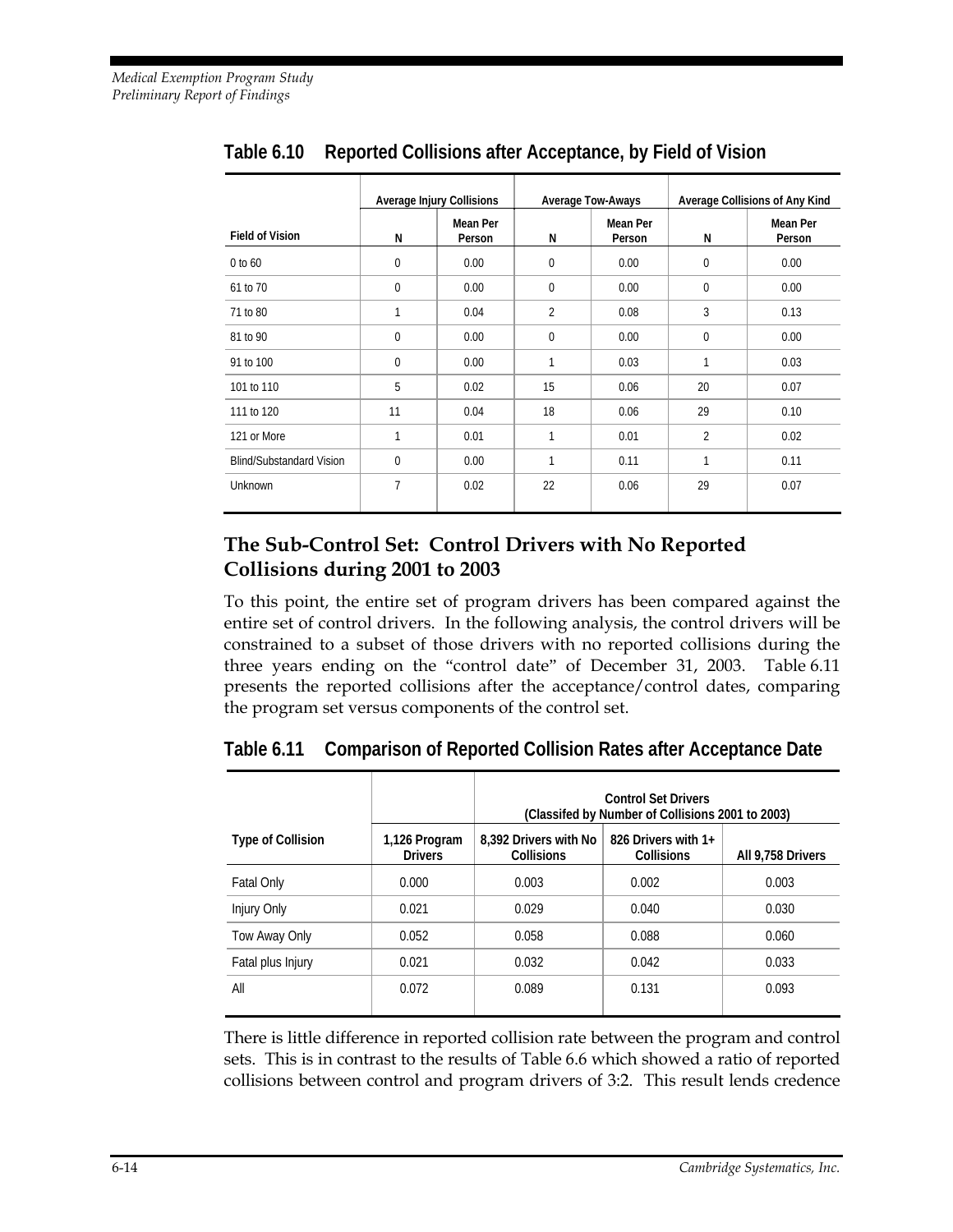to the assertion that "safe drivers are going to continue to be safe drivers," which is one of the key policy concepts for the Vision Exemption Program.

## **6.5 FORMAL HYPOTHESIS TESTING**

The previous section summarized the differences in crash rates for various groups of drivers. The overarching objective of the hypothesis testing task is to identify whether these differences are systematic or are the result of random occurrence. To this end, several hypotheses had been formulated and tested.

The major hypothesis comprises the following statement:

**Program drivers are no "less safe" than control set drivers.**

To quantify this concept, several variations of the definition of "less safe" can be used, as described in Section 6.1. Specifically:

- Program drivers, on average, have no more fatal crashes per driver than the control set drivers;
- Program drivers, on average, have no more injury crashes per driver than the control set drivers;
- Program drivers, on average, have no more fatal or injury crashes per driver than the control set drivers;
- Program drivers, on average, have no more tow-aways per driver than the control set drivers;
- Program drivers, on average, have no more crashes (of any kind) per driver than the control set drivers; and
- Variations of the above, but adding the phrase "when controlling for the set of explanatory factors S," where S is any set of variables found in both the control set and the program set.

Because of the limitations of the control set, only age and geography of residence can be controlled in these analyses.

#### **Control Set versus Program Set Membership**

The test producing the most positive results involved the simple test of whether membership in the control set (1 if true, 0 if false) resulted in an increased likelihood of having a greater number of reported collisions. The analysis constrained the sample by controlling for the age of the driver, a variable which appeared from the descriptive statistics to have some potential effect. The analysis did not control explicitly for the geographic region of the driver, as the descriptive statistics did not show a relevant pattern to consider.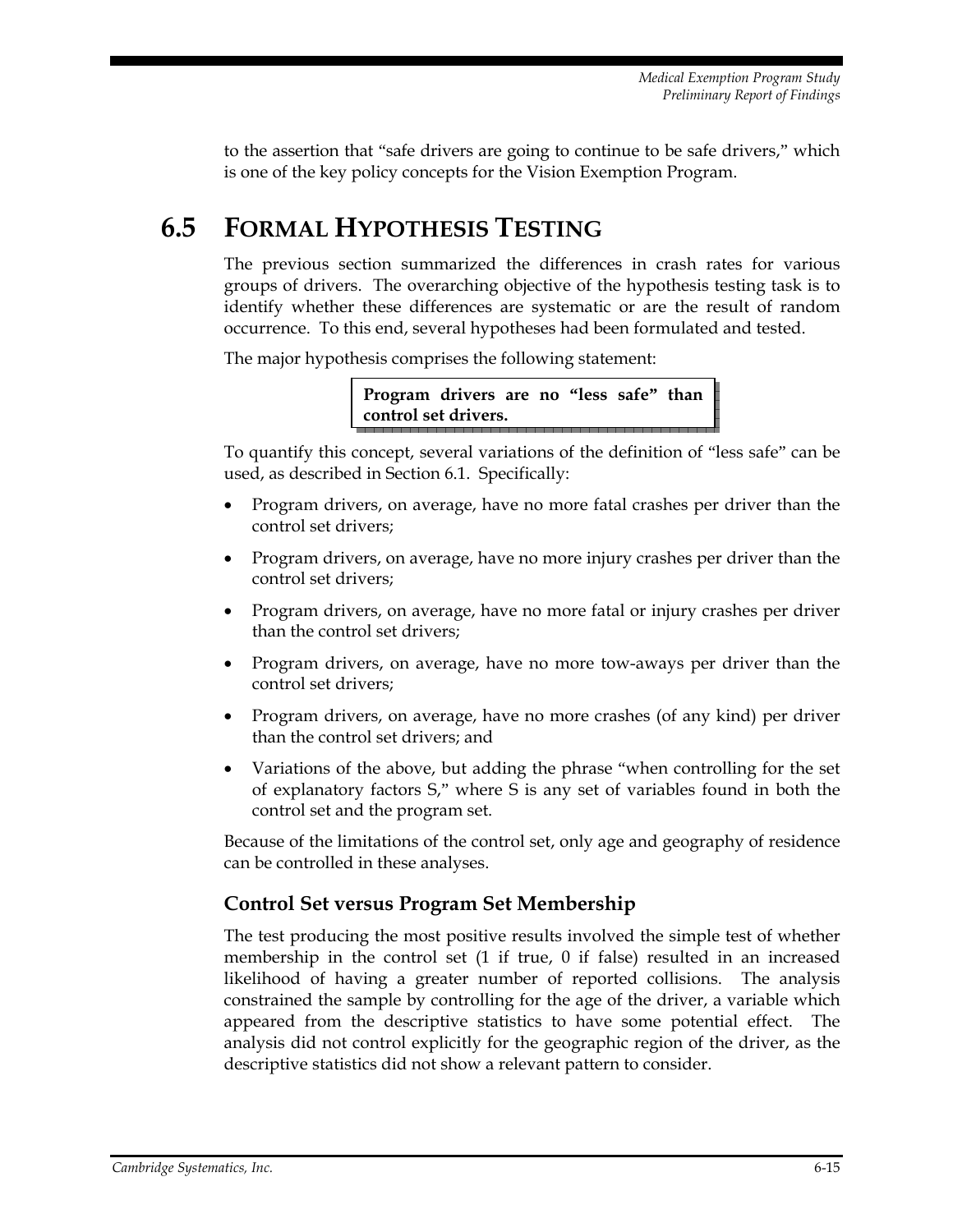The analysis was constructed as a linear regression. The category bands for age were reduced to a smaller set of five bands (18 to 35, 36 to 45, 46 to 55, 56 to 65, and 66+) to eliminate the outlier categories at both extremes. Membership in the appropriate set of five bands was represented as a group of four dummy variables.

Table 6.12 summarizes the results of the analysis for the different combinations of types of collision. The incidence of tow-away collisions did not appear to be affected by the data set to which the driver belonged, once age was controlled. This behavior also had a diluting effect on the significance of the total set of reported collisions.

| <b>Type of Collision</b> | <b>Control Set</b><br><b>Parameter Value</b> | <b>Control Set</b><br>t value | Confidence<br>Interval |
|--------------------------|----------------------------------------------|-------------------------------|------------------------|
| Fatal Only               | 0.00288                                      | 1.83                          | 93.2%                  |
| Injury Only              | 0.00831                                      | 1.55                          | 87.9%                  |
| Tow-Away Only            | 0.00494                                      | 0.63                          | 47.2%                  |
| Fatal plus Injury        | 0.01122                                      | 1.94                          | 94.4%                  |
| All Collisions           | 0.01732                                      | 1.41                          | 84.1%                  |

#### **Table 6.12 Confidence Intervals for Program versus Control Group Membership, Controlling for Driver Age**

"As depicted in Table 6.12, the control set parameter value is systematically positive for all types of collisions. This indicates that controlling for age and location of residence, control set drivers on an average have *more* collisions (of any type) than the program drivers. The parameter value for fatal plus injury collisions implies that, after controlling for age, the control set drivers, on an average, have 0.011 crashes per driver more than their program counterparts.

Because the parameter value is merely a statistical estimate, the t-value is used as a measure of the significance of this estimate. Mathematically, the t-value is simply the ratio of the parameter value and its standard deviation. The higher the t-value the greater the confidence in the parameter value. The level of confidence is quantified by the confidence interval, presented in the last column. A t-value of 1.645 is generally used as a thumb rule for determining the significance of the parameter. This value corresponds to a confidence level of 90 percent. As indicated by the table, the t-values for the Fatal and Injury collisions are both greater than 1.645 and therefore indicate that the corresponding parameters are statistically significant."

Fatal and injury collisions, both individually and especially together, produced strong results. The confidence interval for fatal plus injury collisions is marginally less than would typically be expected for a "significant" result, but in the context of the overall formal hypothesis testing, the result is far more significant than any other.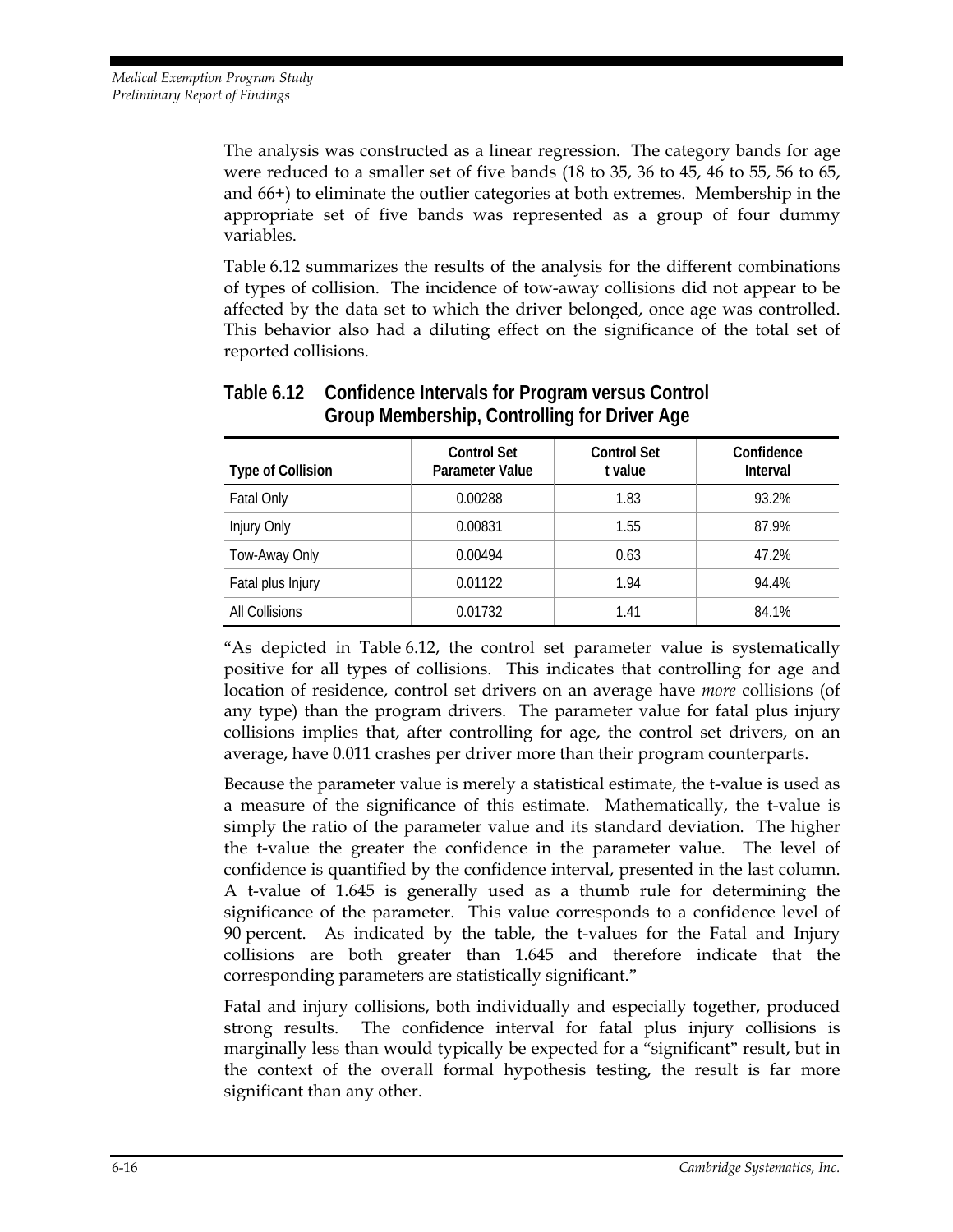These results are important, as they confirm the impact of the descriptive statistics which show higher reported collision rates for most aspects of control set drivers.

#### **Tightening and Relaxing Admission Restrictions Using the Control Set as a Proxy**

The next set of regression tests explored changes to the policy for the number of years which a driver must not have had a reported collision. Tests included both a tightening of the standard (from three years to four years) and a relaxation of the standard (from three years to two years), and considered the effect of controlling for these attributes on the number of reported collisions after acceptance.

Because the control data set should have no drivers with an at-fault crash in the third year before acceptance and therefore only a minimal number of reported crashes where the driver can be assumed to not have been at fault, the control set data was used to test this phenomenon. The assumption is that this was a valid use of the control set given the results of Table 6.11, which illustrates that drivers with no crashes for a three-year period before acceptance, regardless of the set to which they belong, show the same general shape of increases in reported crashes over time.

Table 6.13 presents the results of comparing the three-year measurement to the two-year measurement (tightening policy); Table 6.14 presents the results of comparing the three-year measurement to the four-year measurement (relaxing policy).

| <b>Type of Collision</b> | <b>Tightening</b><br>Parameter Value | t value                                     | Confidence Interval |  |  |  |
|--------------------------|--------------------------------------|---------------------------------------------|---------------------|--|--|--|
| <b>Fatal Only</b>        |                                      | Only one data point, no analysis conducted. |                     |  |  |  |
| Injury Only              | $-0.0090$                            | $-0.28$                                     | 21.8%               |  |  |  |
| Tow-Away Only            | 0.2120                               | 0.68                                        | 50.0%               |  |  |  |
| Fatal plus Injury        | 0.0037                               | 0.17                                        | 13.4%               |  |  |  |
| All Collisions           | 0.0296                               | 0.62                                        | 47.7%               |  |  |  |

**Table 6.13 Confidence Intervals for the Effect of Tightening the Definition for Acceptance**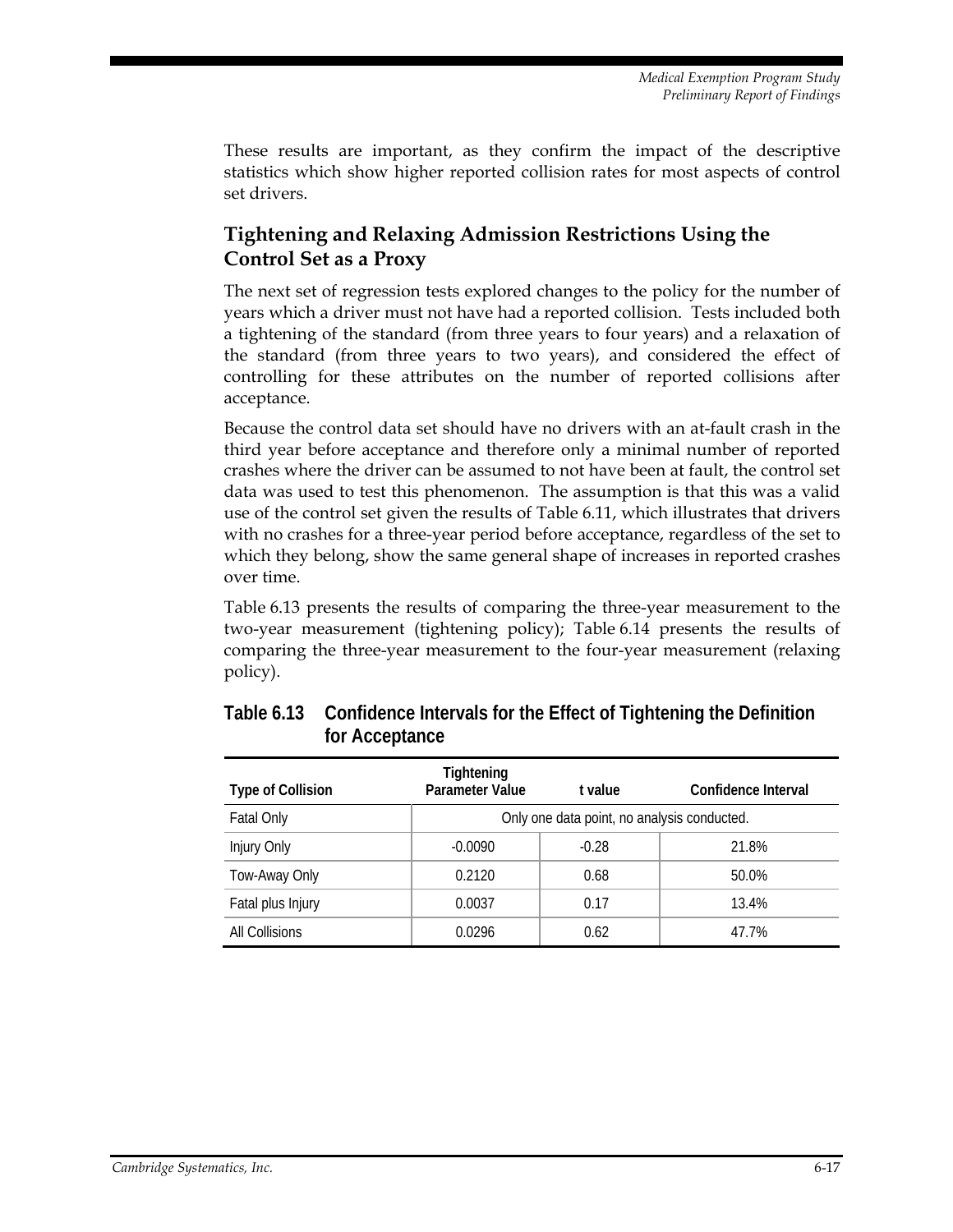| <b>Type of Collision</b> | Relaxing<br><b>Parameter Value</b>          | t value | Confidence Interval |
|--------------------------|---------------------------------------------|---------|---------------------|
| <b>Fatal Only</b>        | Only one data point, no analysis conducted. |         |                     |
| Injury Only              | 0.0006                                      | 0.02    | 1.4%                |
| Tow-Away Only            | 0.0398                                      | 1.13    | 74.1%               |
| Fatal plus Injury        | 0.0164                                      | 0.67    | 49.8%               |
| All Collisions           | 0.0770                                      | 1.44    | 85.2%               |

#### **Table 6.14 Confidence Intervals for the Effect of Relaxing the Definition for Acceptance**

The results from these analyses are not significant, although the relaxing parameter for all collisions is encouraging. Even with a sample of nearly 10,000 drivers, there are not enough drivers which fit the profile to be either included or excluded from a changed policy. It is possible that increasing the number of drivers in the control set would provide enough data to allow a more significant set of results, especially for evaluating the "relaxing" policy.

In addition to the hypotheses discussed above, differences between crash rates of various groups of program drivers also were tested. Specifically, these tests determined whether the crash rates of program drivers were influenced by any of the following key vision-related attributes:

- Field of vision;
- Visual acuity;
- Vision deficiency; and
- Onset of deficiency

Due to the small sample of crashes for the program drivers, especially after acceptance, these tests did not indicate any significant differences in crash rates for various groups of program drivers. Therefore, these results have not been summarized in this section, but are available upon request.

### **6.6 CONFOUNDING FACTORS**

The quantitative analysis presented above can identify only potential relationships. It was not possible to confidently identify factors that contribute to differences in reported collision volumes, aside from whether the driver resides in the program or control set.

There are a number of factors which confound the ability to perform a more complete quantitative analysis. The key factors which play a role are described below.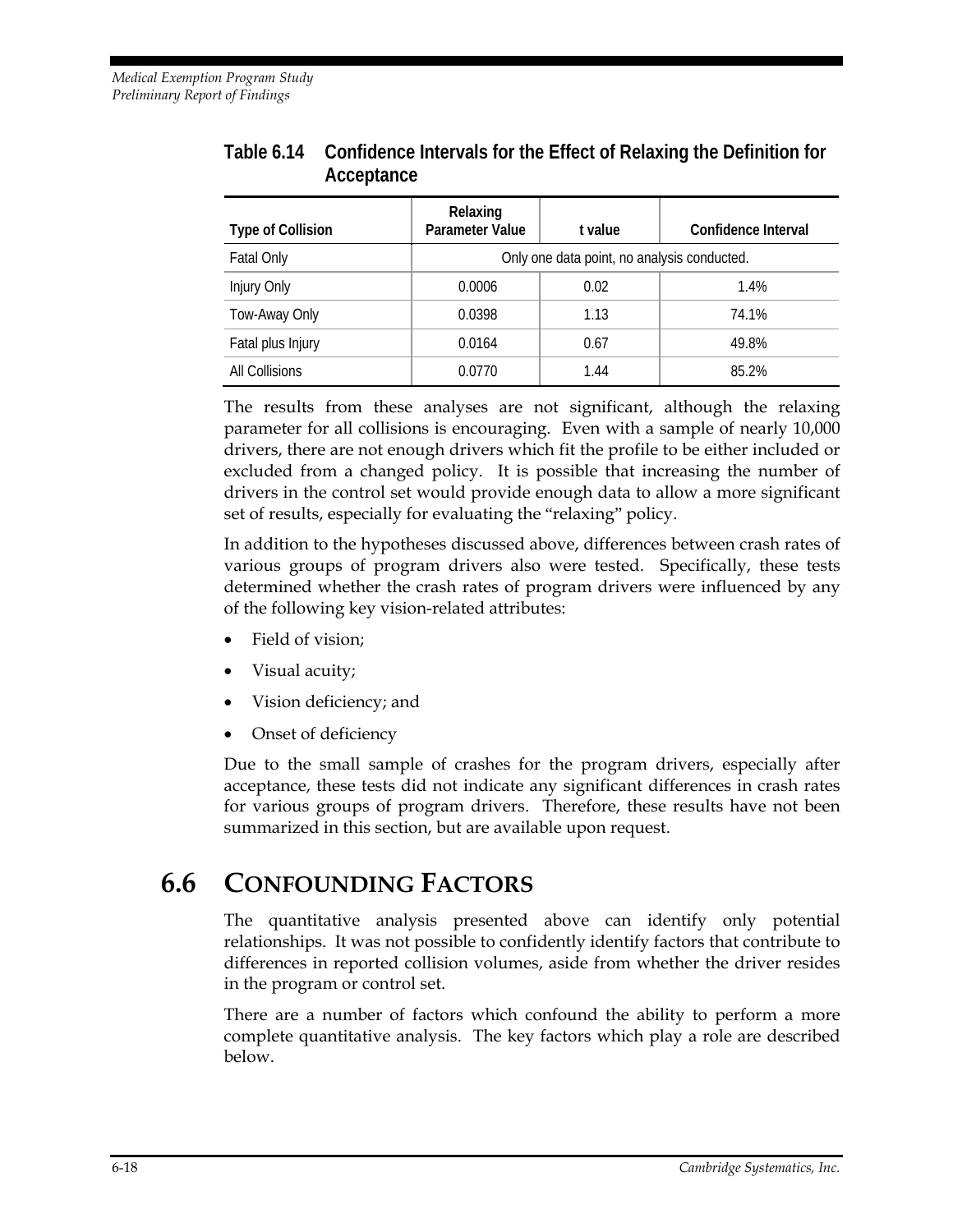#### **Volume versus Rate Information**

The information available does not include any information about miles or hours driven. Without this information, it is not possible to address any hypotheses which speculate that while the control set drivers have higher reported collision volumes, they would not be higher if normalized by a metric such as "miles driven."

#### **Sample Size**

At 1,155 drivers, the program driver data set is small. With only 60 reported collisions after acceptance across all 1,155 drivers, the sample size of the outcome variable is extremely small. At a sample size of 60, the allocation of one additional collision causes a substantial shift in the percentages for whichever driver categories have the additional collision. Although an attempt was made to address the issue by over-sampling the control set at a ration of 8.5 to 1, issues still exist when trying to analyze program driver behavior.

#### **Previous Driving Experience**

This factor is linked with the rate factor above. Several drivers interviewed in Section 5.0 reported significant experience driving intrastate vehicles. Another driver, while older in age and onset of his medical condition, had been driving commercial vehicles for only six years. The current data for program drivers has insufficient information on previous driving experience to be useful in modeling that experience as a variable in the analysis.

## **6.7 KEY FINDINGS**

The quantitative analysis yielded several key findings:

#### **Program Drivers do not Generate Higher Reported Collision Volumes after Acceptance**

One of the key questions under consideration was whether program drivers, after being accepted into the Vision Exemption Program, generated a higher number of reported collisions (thus being "unsafe"). It was found that program drivers do not generate higher collision volumes after acceptance. In fact, Table 6.12 indicates that the exact opposite scenario exists, in that program participation results in a lower number of reported collisions after acceptance.

Program drivers have lower reported collision volumes year after year (from five years before acceptance to two years after acceptance) compared to the overall control set. When compared to a subset of the control set that also had no reported collisions in the three years ending December 31, 2003, program drivers still exhibited a lower observed volume of reported collisions in the two years following that date.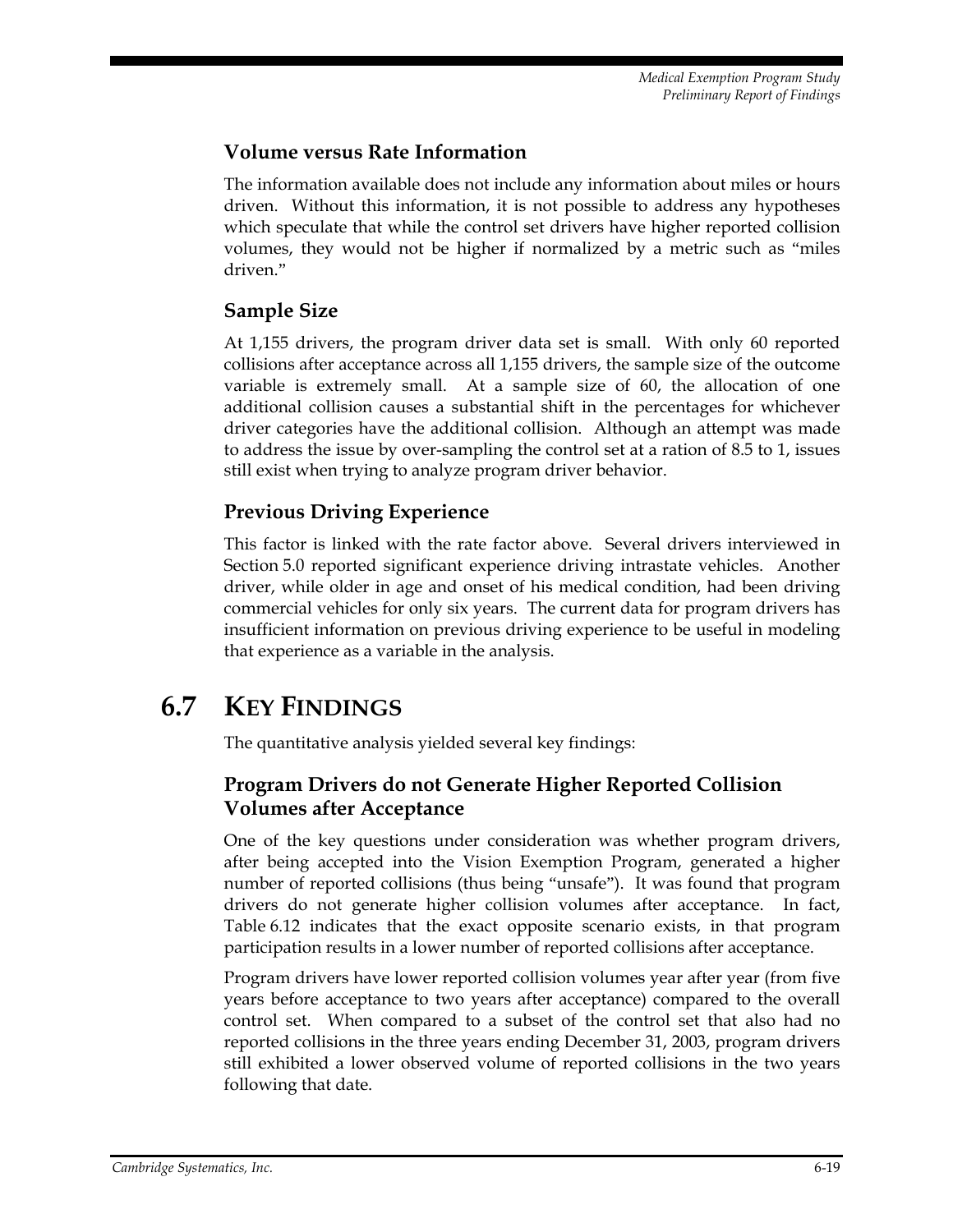#### **Visual Acuity of Less than 20/100 May be an Issue**

Drivers with vision acuity in their deficient eye of 20/100 or worse had a higher incidence of reported collisions than drivers with vision acuity in their deficient eye of 20/99 or better. While small sample size may be a confounding factor, and onset period is almost certainly a confounding factor, the results indicate that drivers with lesser acuity may deserve additional attention during the application review process.

#### **Type of Deficiency and/or Cause Does Not Appear to Be Relevant**

In general, the basis for a driver's participation in the Vision Exemption Program has minimal impact on the reported collisions for that driver. One exception was found in the General-AIT category, where the number of reported collisions appears to be substantially smaller than expected.

This finding, however, could support exploration of potential scenarios where policies are adjusted to "fast-track" the acceptance process for certain common deficiencies, such as Amblyopia or blindness due to trauma, in conjunction with a long onset period and an exemplary driving record.

#### **The "Sub-Control" Set of Drivers Differs Substantially from the Rest of the Control Set**

Analysis of the sub-control set found that the control drivers with no reported collisions in 2001 through 2003 had substantially fewer reported collisions in 2004 through mid-2006 compared to the entire control set. While this result could be expected, the fact that it displays a pattern similar to how program drivers compare to the entire control set indicates that it may be possible to conduct larger analyses of potential program driver behavior by using a subcontrol set as a proxy group.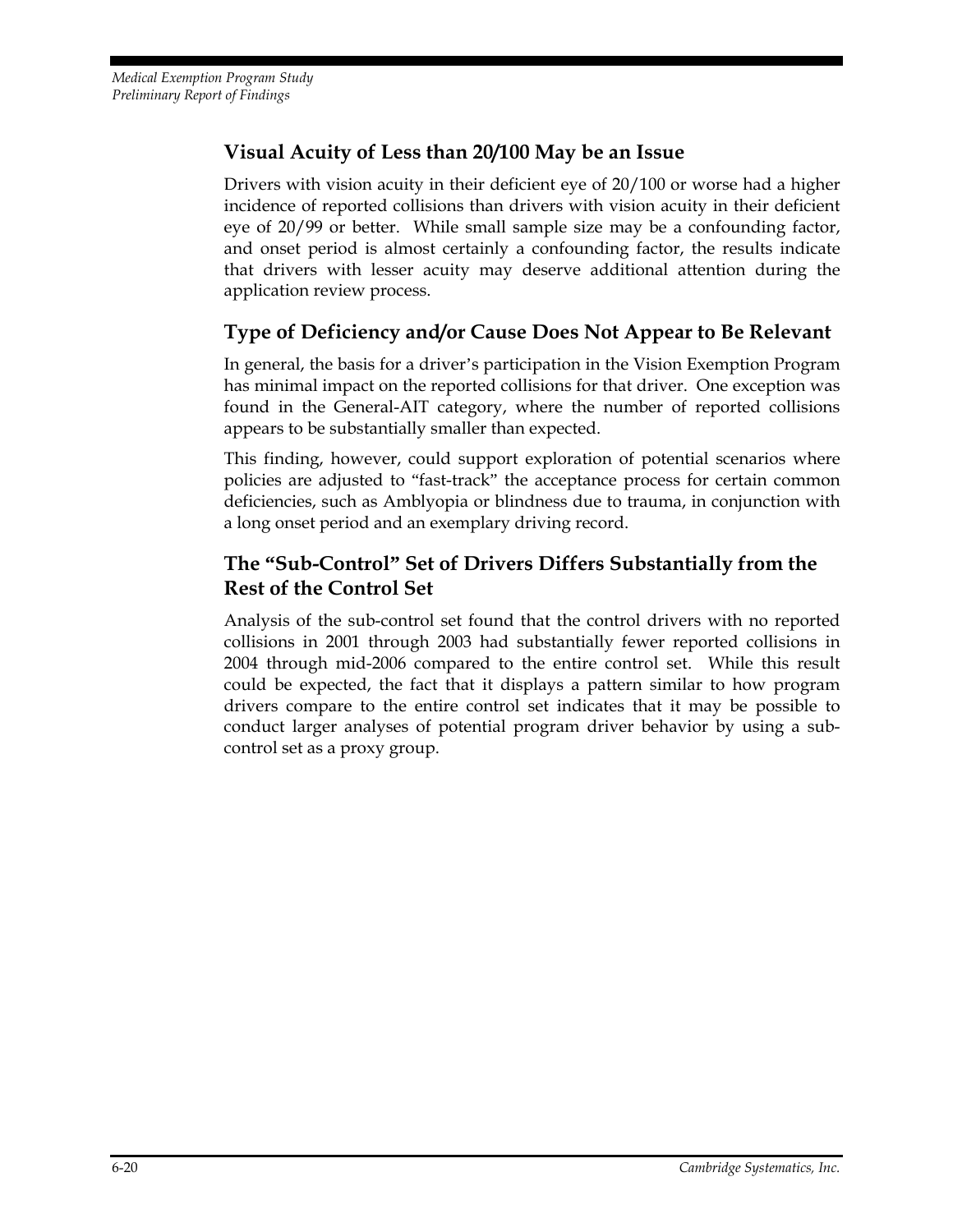# **7.0 Findings and Recommendations**

## **7.1 THE MOST IMPORTANT FINDINGS**

#### **The Exemption Programs Process is Effective.**

Drivers in the Vision Exemption Program have 20 percent less reported collisions after program acceptance than control set drivers. Participation in the program set was shown to have a 94.4 percent confidence interval of reducing the number of reported collisions attributable to the driver. The specific cause of a driver's requirement to participate in the exemption program does not appear to impact the number of reported collisions.

The main conclusion of this project is that the Vision Exemption Program does not appear to be negatively impacting the safety of the nation's highways.

No evidence could be found in the execution of this study indicating that a significant subset of drivers in the Vision Exemption Program were involved in a greater number of reported collisions than a corresponding control set. The current program is built around the premise that "safe drivers stay safe drivers, even with a vision issue." Anecdotal interview evidence suggests that a substantial number of safe intrastate drivers would be able to make the transition to being safe interstate drivers, even with a vision deficiency.

#### **The Original General Hypothesis Appears to Be Accurate.**

While the overall program is effective, the original guiding hypothesis could not be rejected:

> **There are parts of the current policy which will appear to be too** *lenient***, and other parts of the policy which will appear to be too** *severe***.**

Regarding areas where the policy may be too lenient, the study found that drivers with lesser vision ratings and field of vision may require more detailed analysis and supervision. It may be prudent to shift some resources from general monitoring of all program drivers to additional monitoring and evaluation of these drivers.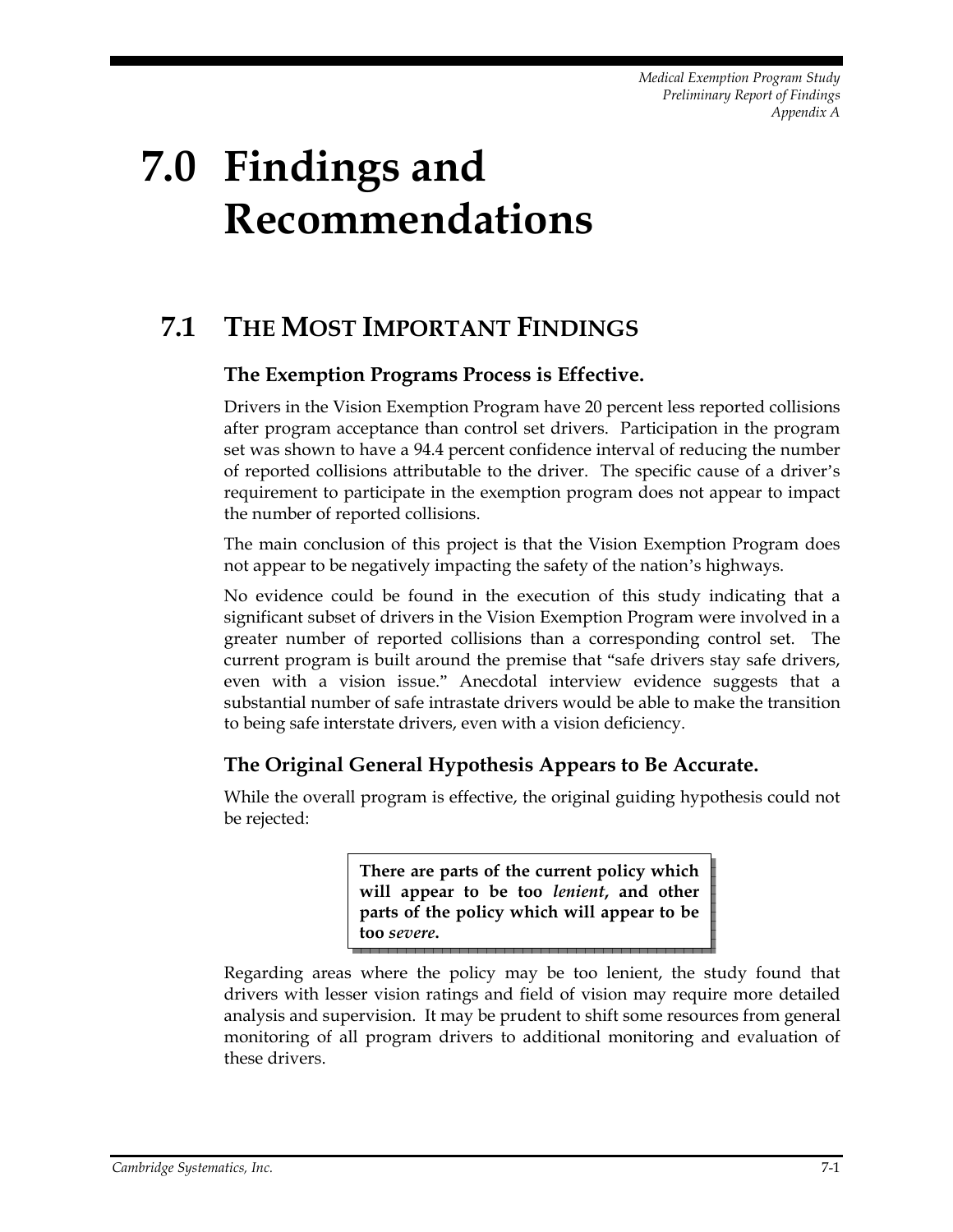> Regarding areas where the policy may be too severe, the comparison of control drivers with no reported collisions from 2001 to 2003 indicates that the behavior between this control subset and the program drivers is similar. Cambridge Systematics recommends an evaluation of potential pilot programs that would test relaxation of the admission standards for drivers with a generally safe driving record over a four-to-five year period before acceptance, perhaps in conjunction with other factors such as a longer onset period.

#### **The Literature Supports the Policy Approach.**

A number of the key findings in the vision literature support the qualitative and quantitative findings elsewhere in the study. Examples of such support include:

- Drivers with a lesser field of vision appears to have a pattern of higher reported collision volumes than drivers with a better field of vision;
- When controlling for previous rates over a three-year period, collision rates for visually impaired drivers were not found to be higher than the nonimpaired drivers;
- Compensatory viewing behavior is developed in order to mitigate the visual loss;
- Some drivers with visual defects tend to avoid challenging driving conditions;
- Monocular commercial drivers did not have significant differences in the performance of tasks involving safe driving; and
- Location of monocular eye is not significant.

#### **Program Drivers Do Not Universally Deride the Program**

It could be assumed that drivers would be opposed to what they perceive as government interference in their driving privileges. The interviews, however, demonstrated that the majority of the driver community is neutral or supportive of the program. Their criticism is represented by two questions:

- Why does it take so long to be approved; and
- How does this really affect my driving?

The answer to the first question is primarily based on the necessary lead time for the Federal Register process. Consideration should be given as to how the process operates, and if there are methods to streamline the process for drivers who have a demonstrated level of safe driving.

The answer to the second question is that, based on the study's findings, the program does not affect program drivers' driving, but only because they already have demonstrated themselves to be safe drivers.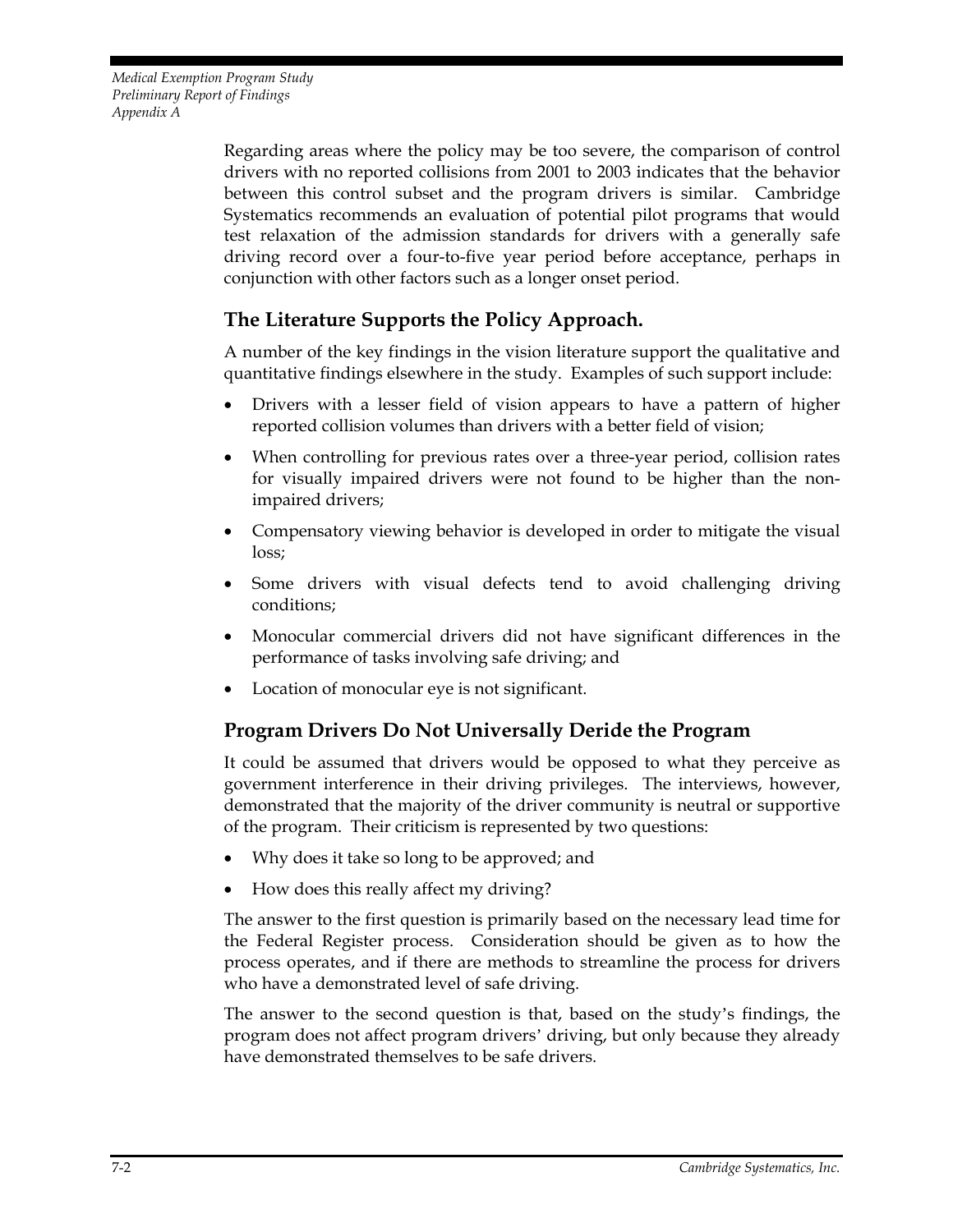# **7.2 RECOMMENDATIONS FOR CONTINUOUS PROGRAM IMPROVEMENT**

#### **Collection of Rate-Based Data**

The most serious limitation of the analysis was using only the total volume of reported collisions as an outcome variable. While there is substantial evidence that program drivers have fewer total crashes over time compared to corresponding control drivers, this evidence is based on the assumption that program drivers drive approximately as many hours (or miles) as the control set drivers.

A methodology can be developed and employed to capture the exposure level of control drivers at an aggregate level. At the program level, however, accurate individual estimates are necessary. The current data captured during the application process is not verified, and was discarded at the beginning of our analysis based on the recommendation of FMCSA's processing contractor (MANILA).

It is strongly recommended that FMCSA consider a policy change in the acceptance process which captures at least partial rate-based information. For example, all program drivers could be required to submit a simplified driving log summary for a random one week period twice each year. The summary would include daylight and nighttime information, both hours and miles driven, that would fit on one sheet of paper. A random sample of drivers could be asked to provide a full "hours of service" log book for the week in question.

Concrete knowledge of the driving habits of program drivers is imperative as a foundation for using comparisons of reported collision data as a basis for longterm policy change.

#### **Improved Data Management Capabilities**

The data analysis undertaken in this project provides FMCSA with a solid data foundation for future analysis. The advantages provided by the project for data management, however, will be diminished without a corresponding increase in the exemption program data management capabilities of the agency and its vendors.

Efforts currently are in progress for improving the data collection and workflow process for the exemption programs. Cambridge Systematics has provided FMCSA with all transcribed and analyzed data used in this project, and the data should be used as a starting point for a baseline of analytical data.

#### **Planning for Before/After Analyses of Potential Policy Changes**

One of the confounding factors in developing a methodology for this study was the lack of data to support a "before" scenario for the current programs. Without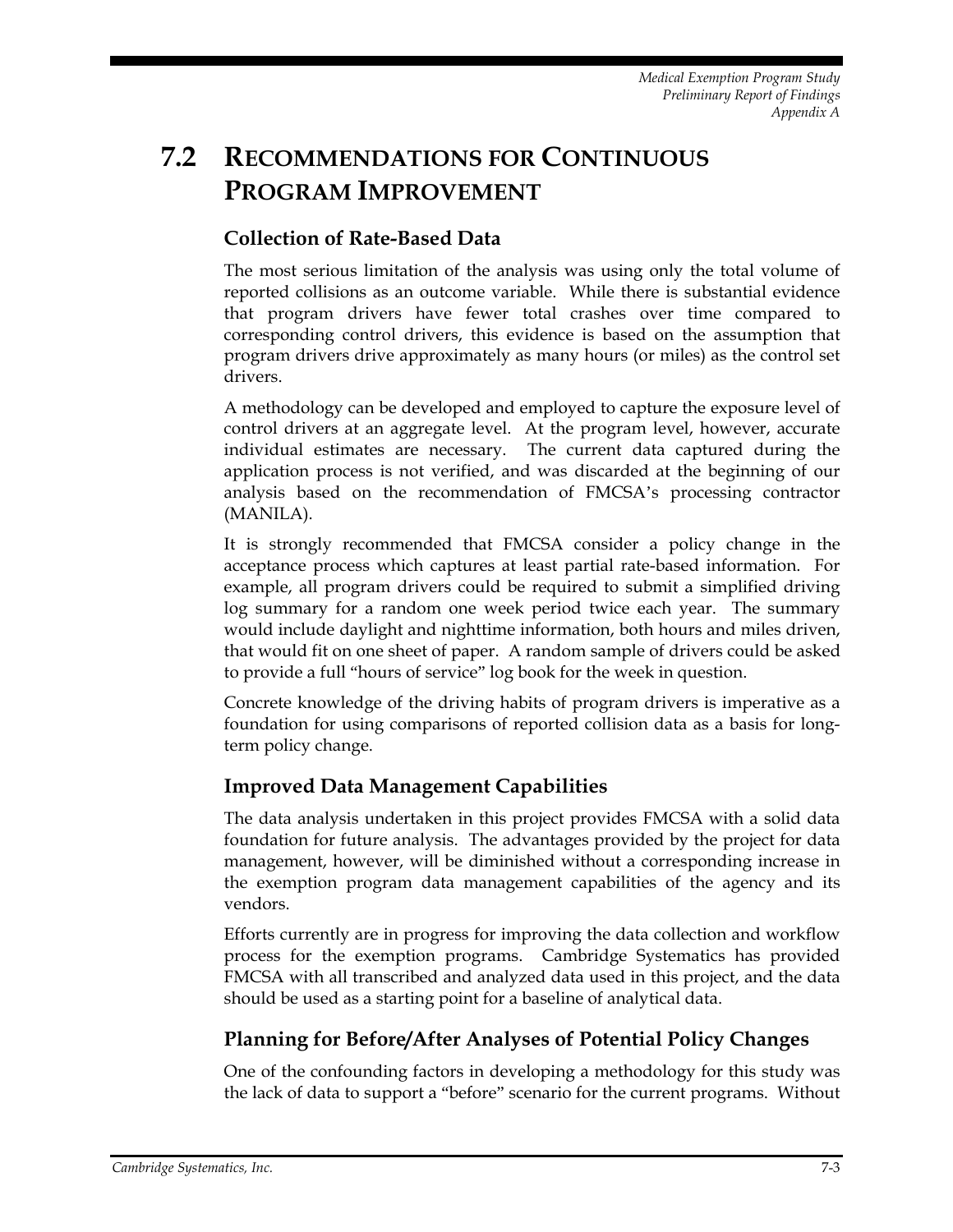"before" data, an "after" analysis of the program's efficiency and effectiveness is by definition limited. This project sets a new baseline of a "before" scenario for any policy changes contemplated by FMCSA for the Vision Exemption Program.

As policy changes are considered and implemented, care should be taken to capture the measurements needed to evaluate the program changes in order to provide future researchers with the ability to develop more rigorous analysis methodologies. The specific information to be measured will differ based on the policy change being evaluated.

For the Diabetes Exemption Program, the small number of current program drivers affords FMCSA an opportunity to recreate the "before" conditions for the program. Care should be given to identifying potential policy changes, and quantifying and managing the currently limited program data to best leverage future analyses.

#### **Formal Education Program for Program Drivers**

Several drivers interviewed learned about the exemption program by chance, or educated another driver about the program. Drivers did not believe that their vision affected their driving ability, but several drivers took measures to enhance their ability to drive safely, consistent with the literature.

It is recommended that FMCSA consider a formal education program for both vision and diabetes program drivers. The program could combine structured continuing education, informal marketing of new findings and techniques, and opportunity for drivers to come together in a community setting through regional or national conferences.

#### **Review of Intrastate Programs**

One of the perceived issues with the current program is that a driver can be deemed inadequate to drive on an interstate basis, but can still be eligible to drive on an intrastate basis. It is recommended that FMCSA commission a review of intrastate medical review programs to gain information about statespecific policies and experiences for drivers with vision or diabetes deficiencies.

#### **Pilot Studies to Gradually Relax Program Admission Standards**

Both the descriptive statistics and the more formal statistical tests evidently reject the hypothesis that acceptance into the Vision Exemption Program is not sufficiently strict. Specifically, drivers with better vision (with respect to both visual acuity and field of vision) may be overly constrained by the "no accidents in three years" rule.

While further research is likely required, this project indicates that some of the admission policies can be relaxed for certain subsets of drivers, such as drivers with only one incident in both the three-year and five-year period before application. Wholesale relaxation of requirements is *not* appropriate at the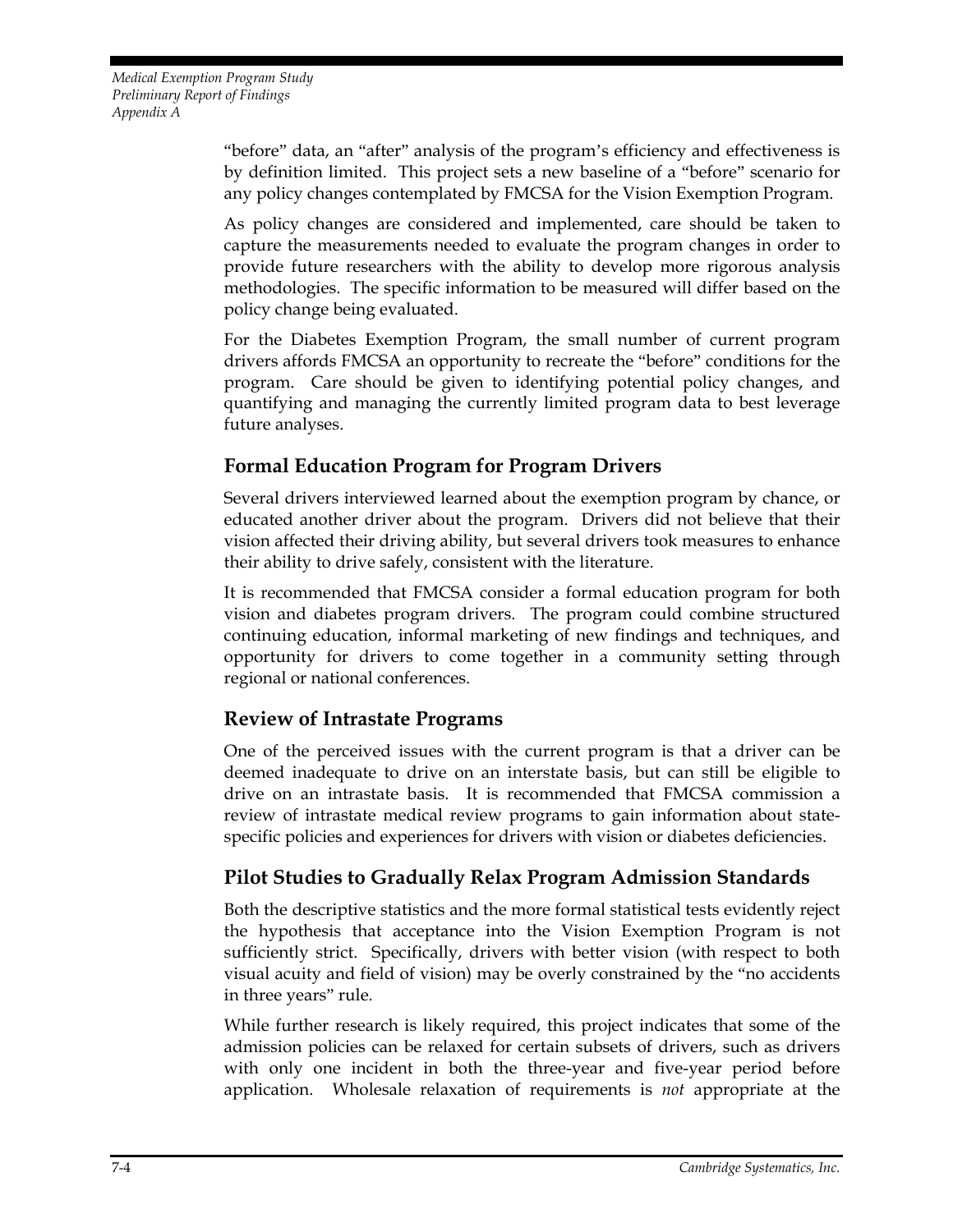present time, especially without reliable rate-based information. Nonetheless, the agency should consider innovative approaches to pilot a limited set of relaxed standards, within their legal ability to do so.

#### **Collision Causation Studies for Program Driver Accidents**

Several of the interviewed drivers identified fear of removal from the program as a major concern. The set of nearly 1,200 program drivers, however, has been involved in a total of only *85* reported crashes since acceptance. A formal causation study for reported collisions in which program drivers were involved would be an invaluable addition to the literature. Gathering additional detailed information about each collision (and perhaps a corresponding control sample of information about collisions not involving program drivers) would provide the research community with a wealth of data to advance scholarly research in this area.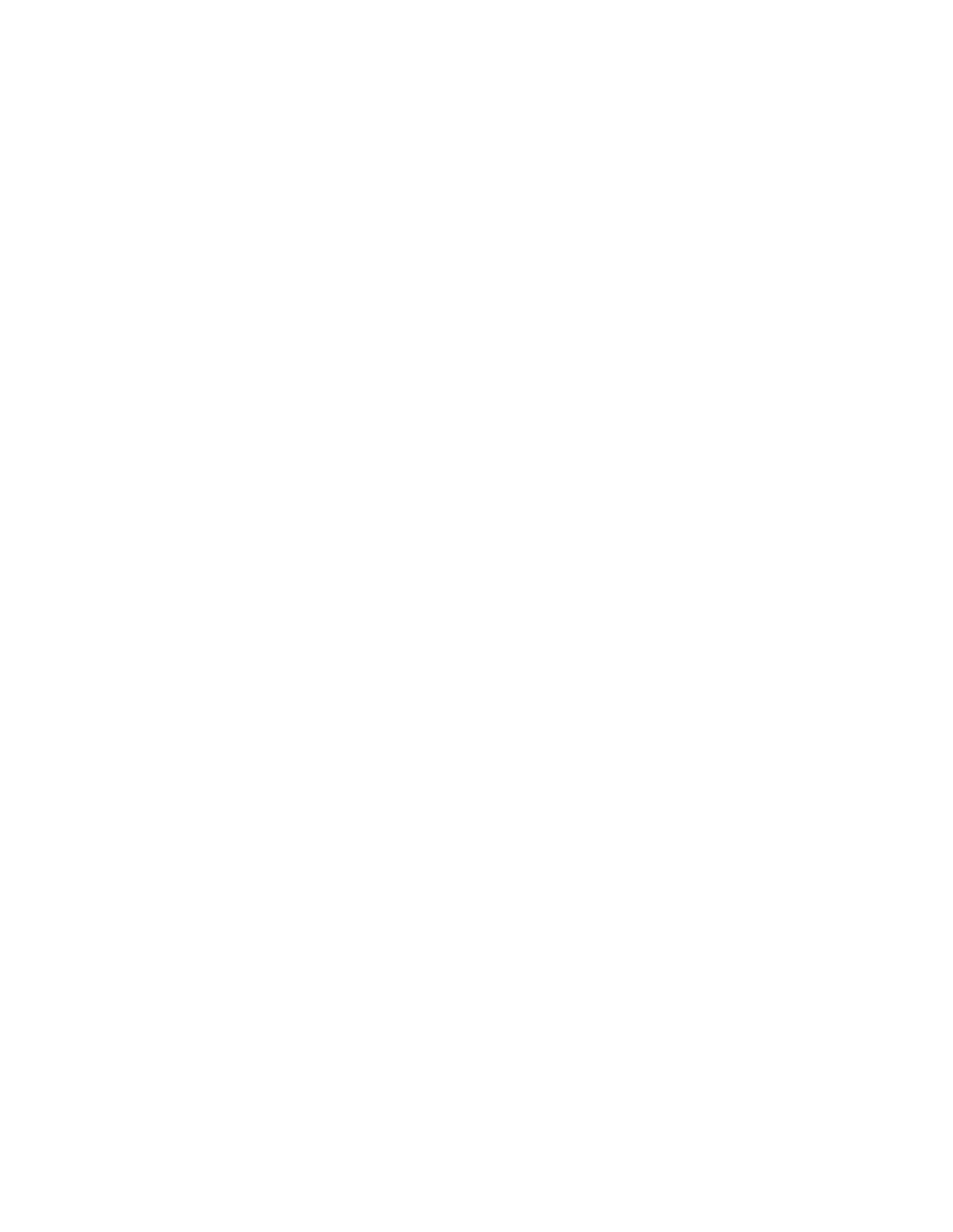# **A. Bibliography**

## **A.2 VISION BIBLIOGRAPHY**

Anderson, D.P. (2000), *Vision Standards for Driving in Canada,* Can J Ophthalmol, Volume 35, pp. 83-4 (Editorial).

Auffarth G.U., Hunold W, Hürtgen P, Wesendahl TA, Mehdorn E, (1994), *Night Driving Capacity of Pseudophakic Patients,* Ophthalmologe, Volume 91, pp. 454-9.

Babizhayev M.A., (2003), *Glare Disability and Driving Safety,* Ophthalmic Res, Volume 35, pp. 19-25.

Baker C.I., Peli E, Knouf N, Kanwisher N.G., (2005), *Reorganization of Visual Processing in Macular Degeneration,* J Neurosci, Volume 25, pp. 614-8.

Ball K., Owsley C., (2003), *Driving Competence: It's Not a Matter of Age,* J Am Geriatr Soc, Volume 51, pp. 1499-501.

Ball K., Owsley C., Sloane M.E., Roenker D.L., Bruni, J.R., (1993), *Visual Attention Problems as a Predictor of Vehicle Crashes in Older Drivers,* Invest Ophthalmol Vis Sci, Volume 34, pp. 3110-3123.

Bauer A., Kolling G, Dietz K, Zrenner E, Schiefer U., (2000), *Are Cross-Eyed Persons Worse Drivers? The Effect of Stereoscopic Disparity on Driving Skills,* (Article in German), Klin Monatsbl Augenheilkd, Volume 217(3), pp. 183-9.

Bauer, A., Klaus Dietz, Gerold Kolling, William Hart, Ulrich Schiefer (2001), *The Relevance of Stereopsis for Motorists: A Pilot Study,* Graefe's Archive for Clinical and Experimental Ophthalmology, Volume 239, No. 6, pp. 400-406

Bowers, A., Eli Peli, Jennifer Elgin, Gerald McGwin Jr, Cynthia Owsley,(2005), *On-Road Driving with Moderate Visual Field Loss,* Optometry & Vision Science, Volume 82(8), pp. 57-667.

Bowers, A., Peli,E., Elgin,J., McGwin Jr.,G. and Owsley, C., (2005), *Assessing Driving Performance with Moderate Visual Field Loss,* Proceedings of the 3rd International Symposium on Human Factors in Driver Assessment, Training, and Vehicle Design, Rockport, Maine (June 27-30).

Bowers, A.R., Apfelbaum, D.H. and Peli, E., (2005), *Bioptic Telescopes Meet the Needs of Drivers with Moderate Visual Acuity Loss,* Investigative Ophthalmology & Visual Science, Volume 46, No. 1

Brookhuis K.A., De Waard D, Fairclough SH, (2003), *Criteria for Driver Impairment,* Ergonomics, Volume 46, pp. 433-45.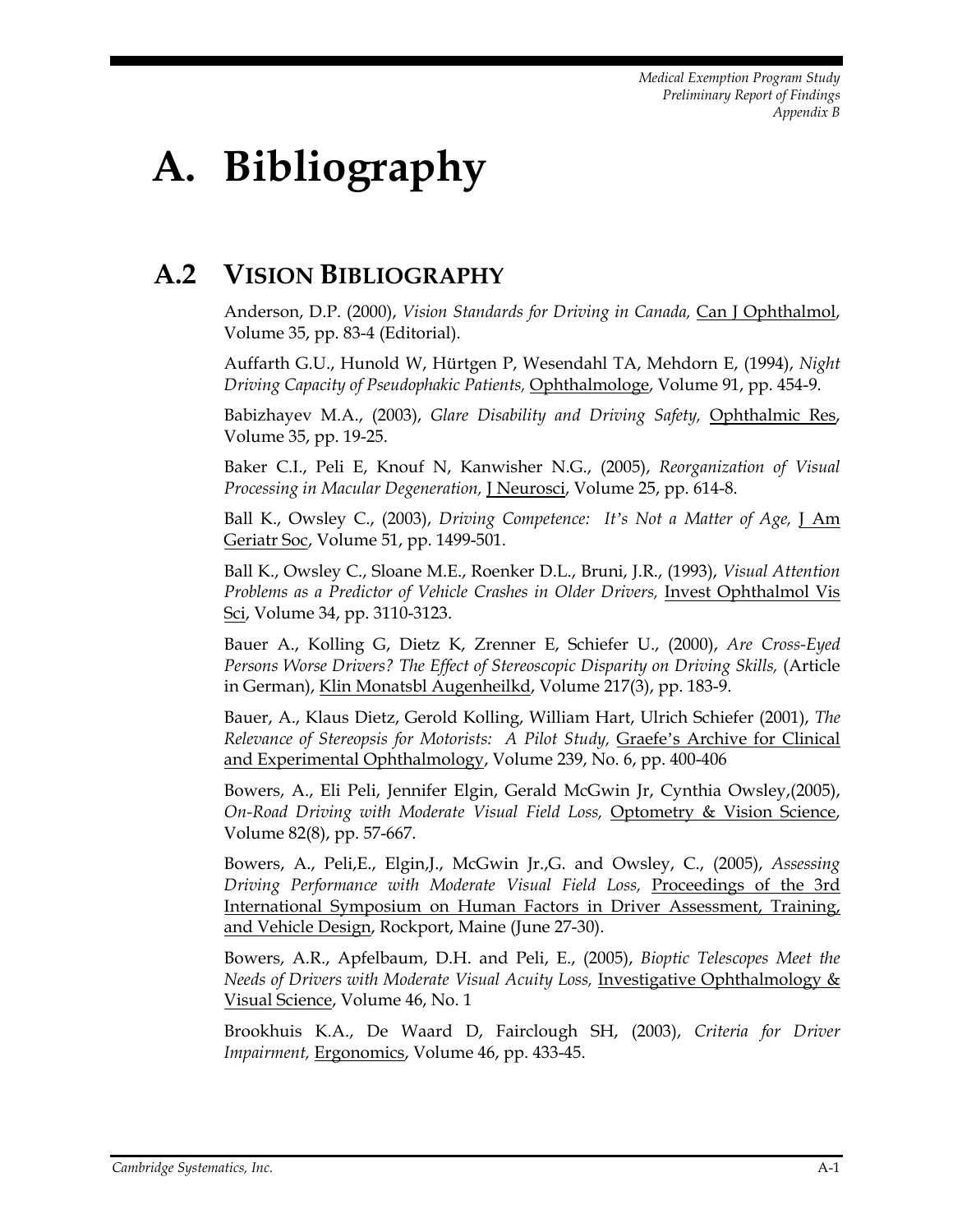> Casson E.J., Racette L, (2000), *Vision Standards for Driving in Canada and the United States. A Review for the Canadian Ophthalmological Society,* Can J Ophthalmol, Volume 35, pp. 192-203.

> Charman WN, (1997), *Vision and Driving – A Literature Review and Commentary,*  Ophthalmic Physiol Opt*,* Volume 17, pp. 371-91.

> Chernysheva S.G., Iachmeneva EI, (1997), *Binocular Vision and Its Role in Car Driving,* Vestn Oftalmol, Volume 113, pp. 0-42.

> Clarke, N., (1996), An Evaluation of the Traffic Safety Risk of Bioptic Telescopic Lens Drivers, Research Report, Research and Development Branch Division of Program and Policy Administration California Department of Motor Vehicles.

> Coeckelbergh T.R., Brouwer WH, Cornelissen FW, Van Wolffelaar P, Kooijman AC, (2002), *The Effect of Visual Field Defects on Driving Performance: A Driving Simulator Study,* Arch Ophthalmol, Volume 120, pp. 1509-16.

> Coeckelbergh T.R., Cornelissen FW, Brouwer WH, Kooijman AC, (2002), *The Effect of Visual Field Defects on Eye Movements and Practical Fitness to Drive,* Vision Res, Volume 42, pp. 669-77.

> Coeckelbergh, T.R.M., Wiebo H. Brouwer, Frans W. Cornelissen, and Aart C. Kooijman, (2004), *Predicting Practical Fitness to Drive in Drivers with Visual Field Defects Caused by Ocular Pathology,* Human Factors, Volume 46(4), pp. 748-60.

> Coeckelbergh, T.R.M., Wiebo H. Brouwer, Frans W. Cornelissen, and Aart C. Kooijman, (2001), *Training Compensatory Viewing Strategies: Feasibility and Effect on Practical Fitness to Drive in Subjects with Visual Field Defects,* Visual Impairment Research, Volume 3 No. 2, pp. 67-83.

> Colenbrander, A., Fletcher DC, (1992), *Low Vision Rehabilitation: Vision Requirements for Driving,* J Ophthalmic Nurs Technol, Volume 11, pp. 111-5.

> Conwall Incorporated, (1997), Qualifications of Drivers – Vision Diabetes, Hearing and Epilepsy, Final Report, Prepared for FHWA.

> Cosar CB, Saltuk G, Sener AB, (2004), *Wavefront-Guided Laser in Situ Keratomileusis with the Bausch & Lomb Zyoptix System,* J Refract Surg, Volume 20, pp. 35-9.

> Crabb D.P., Fitzke F.W., Hitchings R.A., and Viswanathan A C, (2004), *A Practical Approach to Measuring the Visual Field Component of Fitness to Drive,* Br. J. Ophthalmol, Volume 88, pp. 1191-96

> Crundall, D., Underwood G, Chapman P, (1999), *Driving Experience and the Functional Field of View,* Perception, Volume 28, pp. 1075-87.

> Curcio, C.A., Owsley C, Jackson GR, (2000), *Spare the Rods, Save the Cones in Aging and Age-Related Maculopathy,* Invest Ophthalmol Vis Sci Volume 41, pp. 2015-18.

> Decina, L.E., and Breton, M.E., (1993*), Evaluation of the Federal Vision Standard for Commercial Motor Vehicle Operators,* Transportation Research Record 1421.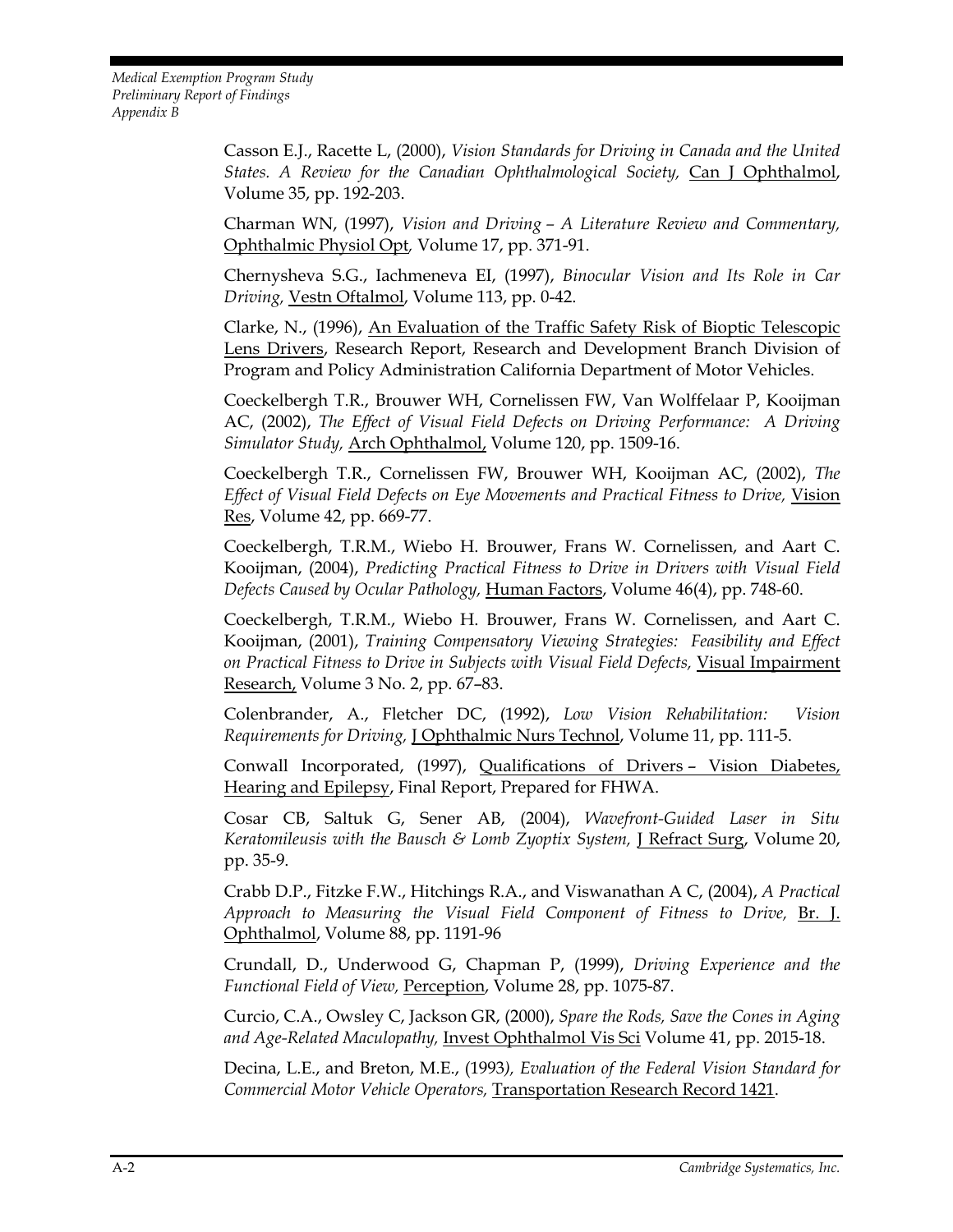Dörfler H., (2003), *Hypoglycemic and Vision Impaired. When is a Diabetic Patient Unfit to Drive?,* MMW Fortschr Med, Volume 145, pp. 33-6. (Full Text in German)

Eldred, K.B., Steiner N, (1997), *Visual-Field Measurements and Driving Eligibility,* J Am Optom Assoc, Volume 68, pp. 109-15.

FHWA (1995), An Assessment of the Risk Associated with the Disposition of the Vision and Diabetes Waiver Programs, Report.

Freeman, E.E., Muñoz B, Turano KA, West SK, (2005), *Measures of Visual Function and Time to Driving Cessation in Older Adults,* Optom Vis Sci, Volume 82, pp. 765-73.

Galski T., Ehle H.T., Williams J.B., (1998), *Estimates of Driving Abilities and Skills in Different Conditions,* Am J Occup Ther., Volume 52(4), pp. 268-75.

Goode, K.T., Ball, K.K., Sloane, M., Roenker, D.L., Roth, D.L., Myers, R.S., Owsley, C. (1998), *Useful Field of View and Other Neurocognitive Indicators of Crash Risk in Older Adults,* Journal of Clinical Psychology in Medical Settings, Volume 5, pp. 425-440.

Gupta B., Paliga J, Laderman DJ, Szlyk JP, (2005), *The Effect of Occlusive Patching on Visually-Directed Tasks,* J AAPOS, Volume 9, pp. 485-92.

Haim, M., N.H. Holm, and T. Rosenberg, (1992), *Prevalence of Retinitis Pigmentosa and Allied Disorders in Denmark,* ACTA Ophthalmologica, Volume 70, 178-186.

Higgins K.E., J.M. Wood, (2005), *Predicting Components of Closed Road Driving Performance from Vision Tests,* Optometry & Vision Science, Volume 82(8), pp. 647- 656.

Higgins, K.E., Wood J., Tait A., (1998), *Vision and Driving: Selective Effect of Optical Blur on Different Driving Tasks,* Human Factors, Volume 40(2), pp. 224-32.

Hildreth E.C., Beusmans J.M., Boer E.R., Royden CS, (2000), *From Vision to Action: Experiments and Models of Steering Control During Driving,* J Exp Psychol Hum Percept Perform, Volume 26, pp. 1106-32.

Hodson T.J., (2002), *Vision Standards for Safe Driving,* Clin Experiment Ophthalmol, Volume 30 pp. 451 (Comment Letter); author reply 451-2.

Hom MM, (1999), *Monovision and LASIK,* J Am Optom Assoc., Volume 70, pp. 17-22.

Huss, C., (1996), West Virginia Low Vision Driving Study 1985-95, Results and Conclusions, West Virginia Rehabilitation Center, WV.

Jolly N, (2002), *Appropriate Vision Standards for Safe Driving: Experience of On-Road Driving Assessment,* Clin Experiment Ophthalmol, Volume 30, pp. 1-2 (Comment Letter).

Jory W, (2001), *Testing Night Vision for Driving,* BMJ, Volume 322, pp. 72 (Comment Letter).

Keeffe J.E., Jin C.F., Weih L.M., McCarty C.A., Taylor H.R., (2002), *Vision Impairment and Older Drivers: Who's Driving?,* Br J Ophthalmol, Volume 86, pp. 1118-21.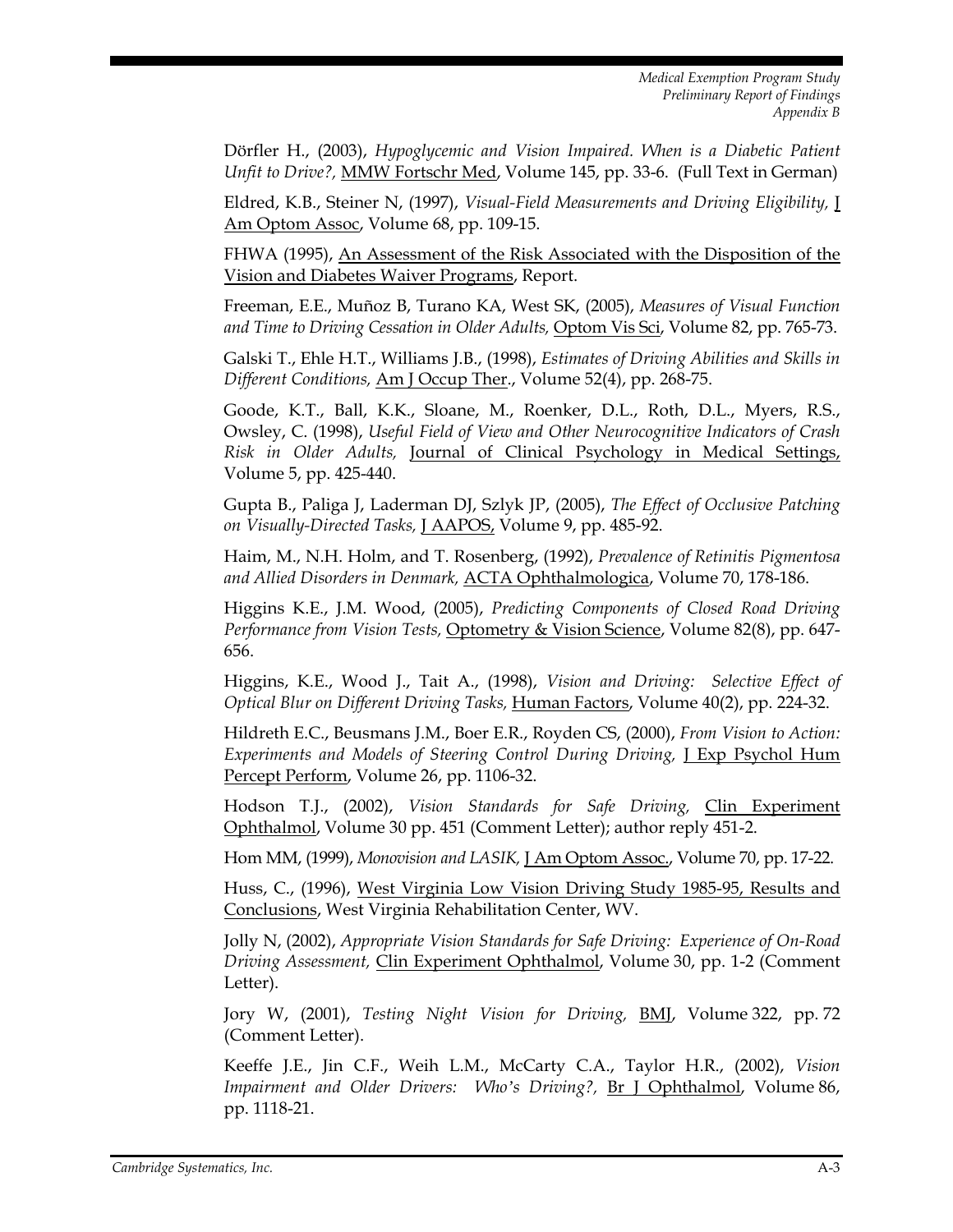> Kezirian GM, Stonecipher KG, (2004), *Subjective Assessment of Mesopic Visual Function after Laser in Situ Keratomileusis,* Ophthalmol Clin North Am, Volume 17, pp. 211-24.

> Kooijman, A.C., W.H. Brouwer, T.R.M. Coeckelbergh, M.L.M. Tant, F.W. Cornelissen, R.A. Bredewoud, B.J.M. Melis-Dankers, (2004), *Compensatory Viewing Training Improves Practical Fitness to Drive of Subjects with Impaired Vision,* Visual Impairment Research, Volume 6 No. 1, pp. 1–27.

> Lamble, D., Heikki Summala, Lea Hyvarinen,(2002), *Driving Performance of Drivers with Impaired Central Visual Field Acuity,* Accident Analysis and Prevention, Volume 34, pp. 711–716.

> Lansdown, T.C., (2002), *Individual Differences during Driver Secondary Task Performance: Verbal Protocol and Visual Allocation Findings,* Accident Analysis and Prevention, Volume 34, pp. 655–662.

> Lewis, H. (2003), *Peripheral Retinal Degenerations and the Risk of Retinal Detachment,* American Journal of Ophthalmology, Volume 136, Issue 1, 155-160.

> Lovsund P, Hedin A, Tornros, (1991), *Effects on Driving Performance of Visual Field Defects: A Driving Simulator Study,* J. Accid Anal Prev. Volume 23(4), pp. 331-42.

> MacDougall H.G., Moore S.T., (2005), *Functional Assessment of Head-Eye Coordination during Vehicle Operation,* Optom Vis Sci, Volume 82, pp. 706-15.

> Mantyjarvi, M., V. Juntunen, K. Tuppurainen, (1999), *Visual Functions of Drivers Involved in Traffic Accidents,* Accident Analysis and Prevention, Volume 31, pp. 121–124.

> McGhee CN, Craig JP, Sachdev N, Weed KH, Brown AD, (2000), *Functional, Psychological, and Satisfaction Outcomes of Laser in Situ Keratomileusis for High Myopia,* J Cataract Refract Surg, Volume 26, pp. 497-509.

> McGwin G, Mays A, Joiner W, Decarlo DK, McNeal S, Owsley C, (2004), *Is Glaucoma Associated with Motor Vehicle Collision Involvement and Driving Avoidance?,* Invest Ophthalmol Vis Sci, Volume 45, pp. 3934-39.

> McGwin G, Xie A, Mays A, Joiner W, Decarlo DK, Hall TA, Owsley C, (2005), *Visual Field Defects and the Risk of Motor Vehicle Collisions among Patients with Glaucoma,* Invest Ophthalmol Vis Sci, Volume 46, pp. 4437-41.

> McGwin G., Owsley C., Ball K, (1998), *Identifying Crash Involvement among Older Drivers: Agreement between Self-report and State Records,* Accident Analysis and Prevention, Volume 30, No. 6, pp. 781-791.

> McGwin Jr, G., Victoria Chapman, Cynthia Owsley, (2000), *Visual Risk Factors for Driving Difficulty among Older Drivers,* Accident Analysis and Prevention, Volume 32 pp. 35–744.

> McKnight, A.J., Shinar, D., and Hilborn B., (1991), *The Visual and Driving Performance of Monocular and Binocular Heavy-Duty Truck Driver,* Accident Analysis and Prevention, Volume 23, No. 4, pp. 225-237.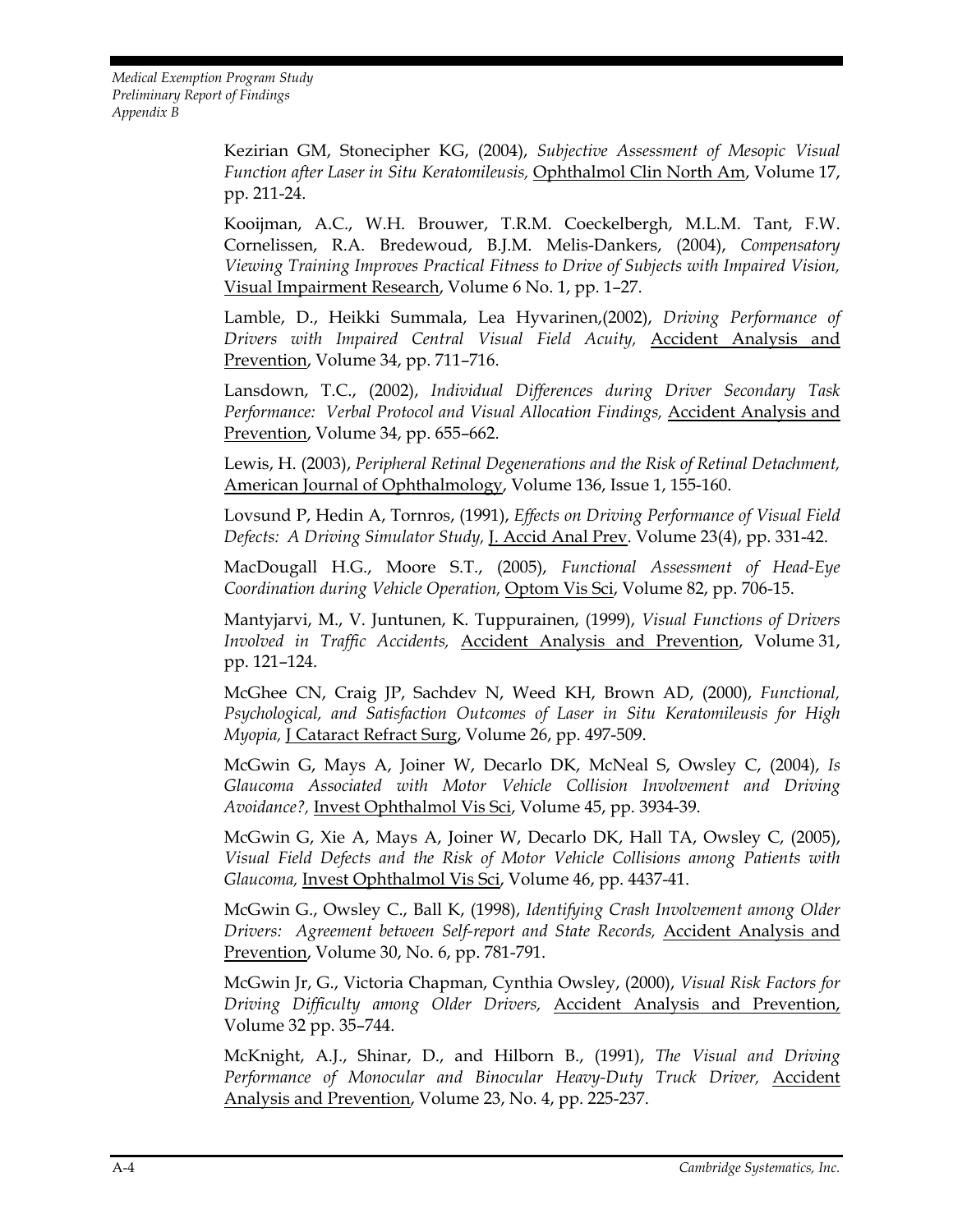Mills K.C., Spruill S.E., Kanne R.W., Parkman K.M., Zhang Y., (2001), *The Influence of Stimulants, Sedatives, and Fatigue on Tunnel Vision: Risk Factors for Driving and Piloting,* Human Factors, Volume 43, pp. 10-27.

Murray, D., Brewster, R., Lantz B., and Keppler, S., (2005), *Predicting Truck Crash Involvement: A Commercial Driver Behavior Based Indicator,* Proceedings of International Truck and Bus Safety and Security Symposium.

Owsley C, Ball K, McGwin G, Sloane ME, Roenker DL, White MF, Overley ET, (1998), *Visual Processing Impairment and Risk of Motor Vehicle Crash among Older Adults,* JAMA, Volume 279, pp. 1083-88.

Owsley C, McGwin G, Ball K, (1998), *Vision Impairment, Eye Disease, and Injurious Motor Vehicle Crashes in the Elderly,* Ophthalmic Epidemiol, Volume 5, pp. 101-13

Owsley C, Stalvey B, Wells J, Sloane ME, (1999), *Older Drivers and Cataract: Driving Habits and Crash Risk,* J Gerontol A Biol Sci Med Sci, Volume 54, pp. M203-11.

Owsley, C., (1994), *Vision and Driving in the Elderly,* Optom Vis Sci, Volume 71 pp. 727-35.

Owsley, C., McGwin, G Jr., Sloane, M.E., Wells, J., Stalvey, B.T., Gauthreaux, S. (2002), *Impact of Cataract Surgery on Motor Vehicle Crash Involvement by Older Adults,* JAMA, Volume 288, pp. 841-849.

Owsley, C., McGwin, G. Jr. (1999) *Vision Impairment and Driving,* Survey of Ophthalmology, Volume 43, pp. 535-550.

Owsley, C., Stalvey, B., Wells, J., Sloane, M.E., McGwin, G. Jr. (2001) *Visual Risk Factors for Crash Involvement in Older Drivers with Cataract,* Archives of Ophthalmology, Volume 119, pp. 881-887.

Owsley, C., Stalvey, B.T. and Wells, J.M., (2001), A Crash Reduction Strategy: Training Transportation Professionals in Alabama About How to Manage Drivers with Diminished Capabilities, Final Report, Report Prepared to University Transportation Center of Alabama.

Peli, E. (2002) *Low Vision Driving in the USA: Who, Where, When, and Why?,* CE Optometry, Volume 5, No. 2, pp. 54-58.

Peli, E. (2001), *Visual Field Requirements in the USA,* Vision in Vehicles IX, Elsevier Sciences Publishers B.V. Amsterdam.

Peli, E. and Peli, D., (2002), Driving with Confidence: A Practical Guide to Driving with Low Vision, World Scientific, NJ.

Peli, E., A. R. Bowers, A. J. Mandel, K. Higgins, R. B. Goldstein, L. Bobrow, (2005), *The Design of Driving Simulator Performance Evaluation for Driving with Vision Impairments and Visual Aids,* Journal of the Transportation Research Board, No. 1937, pp. 128-135.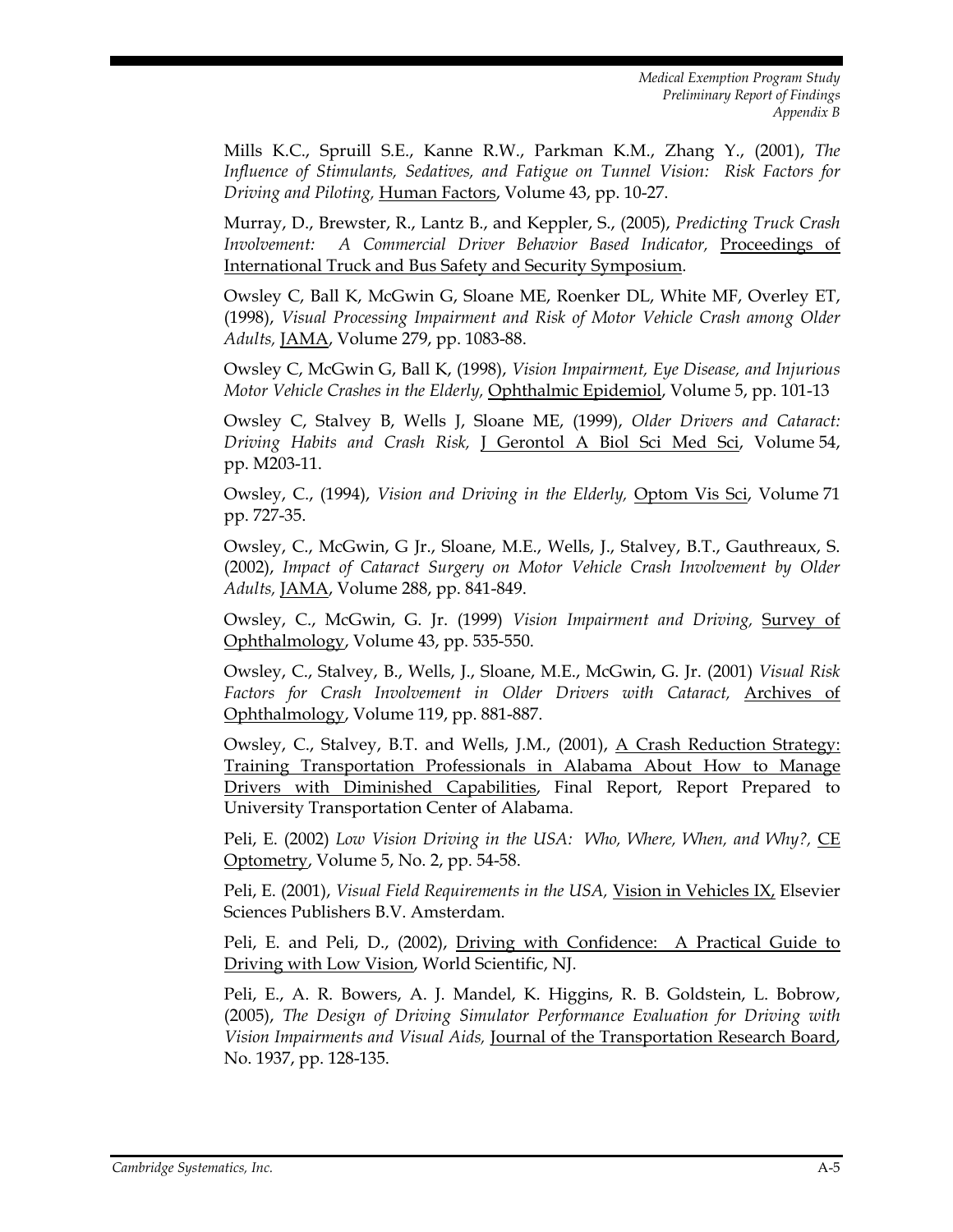Perdriel G., (1994), *Visual Information and Road Safety,* Bull Acad Natl Med, Volume 178, pp. 075-82; Discussion 1082-6.

Piper H.F., (1998), *Automobile Driving Fitness of Patients with Nystagmus,* Ophthalmologe, Volume 95, pp. 247-52.

Racette, L., E.J. Casson, (2005), *The Impact of Visual Field Loss on Driving Performance: Evidence From On-Road Driving Assessments,* Optometry & Vision Science, Volume 82(8), pp. 668-674.

Recarte M.A., Nunes LM, (2003), *Mental Workload While Driving: Effects on Visual Search, Discrimination, and Decision-Making,* J Exp Psychol Appl, Volume 9, pp. 119-37.

Resch M, Szentmáry N, Nagy ZZ, Czumbel N, (2004), *Comparison of Results of Photorefractive Keratectomy and Laser in Situ Keratomileusis in the Treatment of Hyperopia Using A Flying Spot Eximer Laser,* Orv Hetil, Volume 145, pp. 573-8.

Roge J, Pebayle T, Campagne A, Muzet A, (2005), *Useful Visual Field Reduction as a Function of age and Risk of Accident in Simulated Car Driving,* Invest Ophthalmol Vis Sci. Volume 46(5), pp. 1774-9.

Roge J, Pebayle T, Lambilliotte E, Spitzenstetter F, Giselbrecht D, Muzet A, (2004), *Influence of Age, Speed and Duration of Monotonous Driving Task in Traffic on the Driver's Useful Visual Field,* Vision Res, Volume 44, pp. 737-44.

Schiefer U, Hofer R, Vischer PM, Wilhelm H, (2000), *Perimetry Findings and Driving Performance. "How Much Visual Field" Does a Motorist Need?,* Ophthalmologe, Volume 97, pp. 491-7.

Schrader WF, Hauptmann S, Hamburger G, (1999), *Automobile Driving Capacity after Retinal Detachment Surgery,* Ophthalmologe, Volume 96, pp. 102-7.

Scilley, K., G.R. Jackson, A.V. Cideciyan, M.G. Maguire, S.G. Jacobson and C. Owsley, (2002), *Early Age-Related Maculopathy and Self-Reported Visual Difficulty in Daily Life,* Ophthalmology, Volume 109(7), pp. 1235-1242.

Sheedy J.E., Bailey IL, Buri M, Bass E.,(1986), *Binocular vs. Monocular Task Performance,* Am J Optom Physiol Opt, Volume 63(10), pp. 839-46.

Shipp M.D., Daum KM, Weaver JL, Nakagawara VB, Bailey IL, Good GW, Maizel MB, Park WL, (2000), *Motorist Vision Policy,* Optometry, Volume 71, pp. 449-53.

Sims R.V., Owsley C, Allman RM, Ball K, Smoot TM, (1998), *A Preliminary Assessment of the Medical and Functional Factors Associated with Vehicle Crashes by Older Adults,* J Am Geriatr Soc, Volume 46, pp. 556-61.

Steeves J.K., Gray R, Steinbach MJ, Regan D., (2000), *Accuracy of Estimating Time to Collision Using Only Monocular Information in Unilaterally Enucleated Observers and Monocularly Viewing Normal Controls,* Vision Res., Volume 40(27), pp. 3783-9.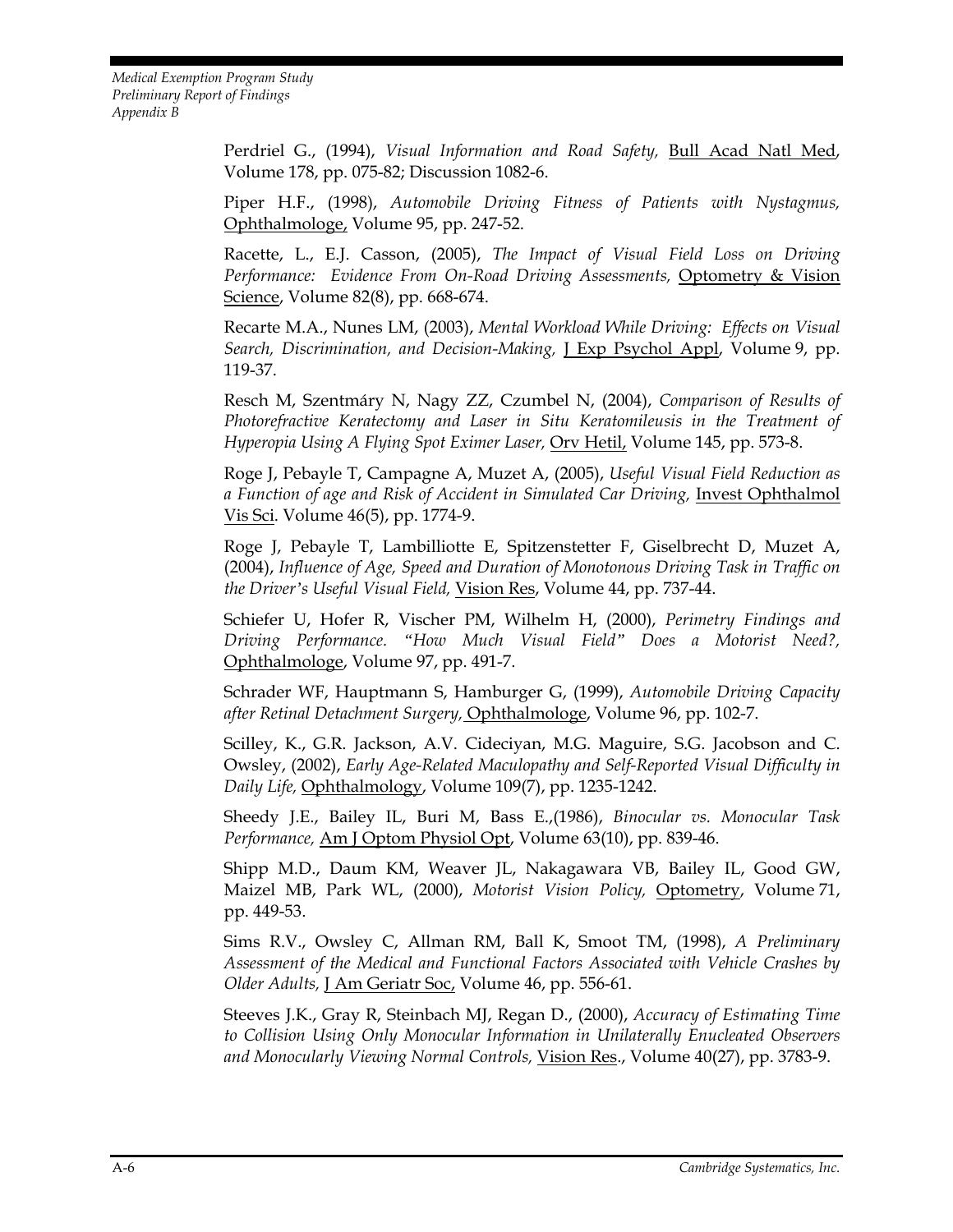Straus, S.H., (2005), New, Improved, Comprehensive, and Automated Driver's License Test and Vision Screening System, Final Report 559(1), Research Report prepared for Arizona Department of Transportation.

Szlyk J.P., Alexander KR, Severing K, Fishman GA, (1992), *Assessment of Driving Performance in Patients with Retinitis Pigmentosa,* Arch Ophthalmol Volume 110, pp. 1709-13.

Szlyk J.P., Mahler CL, Seiple W, Edward DP, Wilensky JT, (2005), *Driving Performance of Glaucoma Patients Correlates with Peripheral Visual Field Loss,* J Glaucoma, Volume 14, pp. 145-50.

Szlyk J.P., Mahler CL, Seiple W, Vajaranant TS, Blair NP, Shahidi M, (2004), *Relationship of Retinal Structural and Clinical Vision Parameters to Driving Performance of Diabetic Retinopathy Patients,* J Rehabil Res Dev, Volume 41, pp. 347-58.

Szlyk J.P., Pizzimenti CE, Fishman GA, Kelsch R, Wetzel LC, Kagan S, Ho K, (1995), *A Comparison of Driving in Older Subjects with and Without Age-Related Macular Degeneration,* Arch Ophthalmol, Volume 113, pp. 1033-40.

Szlyk J.P., Seiple W, Stelmack J, McMahon T., (2005), *Use of Prisms for Navigation and Driving in Hemianopic Patients,* Ophthalmic Physiol Opt, Volume 25, pp. 128-35.

Szlyk J.P., Severing, K., Fishman, G.A., (1991), Peripheral Visual Field Loss and Driving Performance, Research Report Prepared for AAA Foundation.

Tagarelli A, Piro A, Tagarelli G, Lantieri PB, Risso D, Olivieri RL, (2004), *Colour Blindness in Everyday Life and Car Driving,* Acta Ophthalmol Scand, Volume 82, pp. 436-42.

Taylor J.F., (1987), *Vision And Driving*, Ophthalmic Physiol Opt, Volume 7, pp. 187-9.

Taylor J.F., Livingston, p.m., Stanislavsky, Y.L., and McCarthy, C.A., (1997), *Visual Impairment in Australia: Distance Visual Acuity, Near Vision, and Visual Field Findings of the Melbourne Visual Impairment Project,* American Journal of Ophthalmology, Volume 123, pp. 328-337.

Van Newkirk, Weih, L.A., McCarry, C.A., and Taylor, H., (2001), *Cause Specific Prevalence of Bilateral Visual Impairment in Victoria, Australia; the Visual Impairment Project,* Ophthalmology, Volume 108, pp. 960-967.

Van Rijn LJ, Wilhelm H, Emesz M, Kaper R, Heine S, Nitsch S, Grabner G, Völker-Dieben HJ, (2002), *Relation between Perceived Driving Disability and Scores of Vision Screening Tests,* Br J Ophthalmol, Volume 86, pp. 1262-4.

Watson SL, Bunce C, Allan BD, (2005), *Improved Safety in Contemporary Lasik,* Ophthalmology, Volume 112, pp. 1375-80.

Weih, LA, C.A. McCarty and Hugh R Taylor, (2000), *Functional Implications of Vision Impairment,* Clinical & Experimental Ophthalmology, Volume 28(3), p. 153.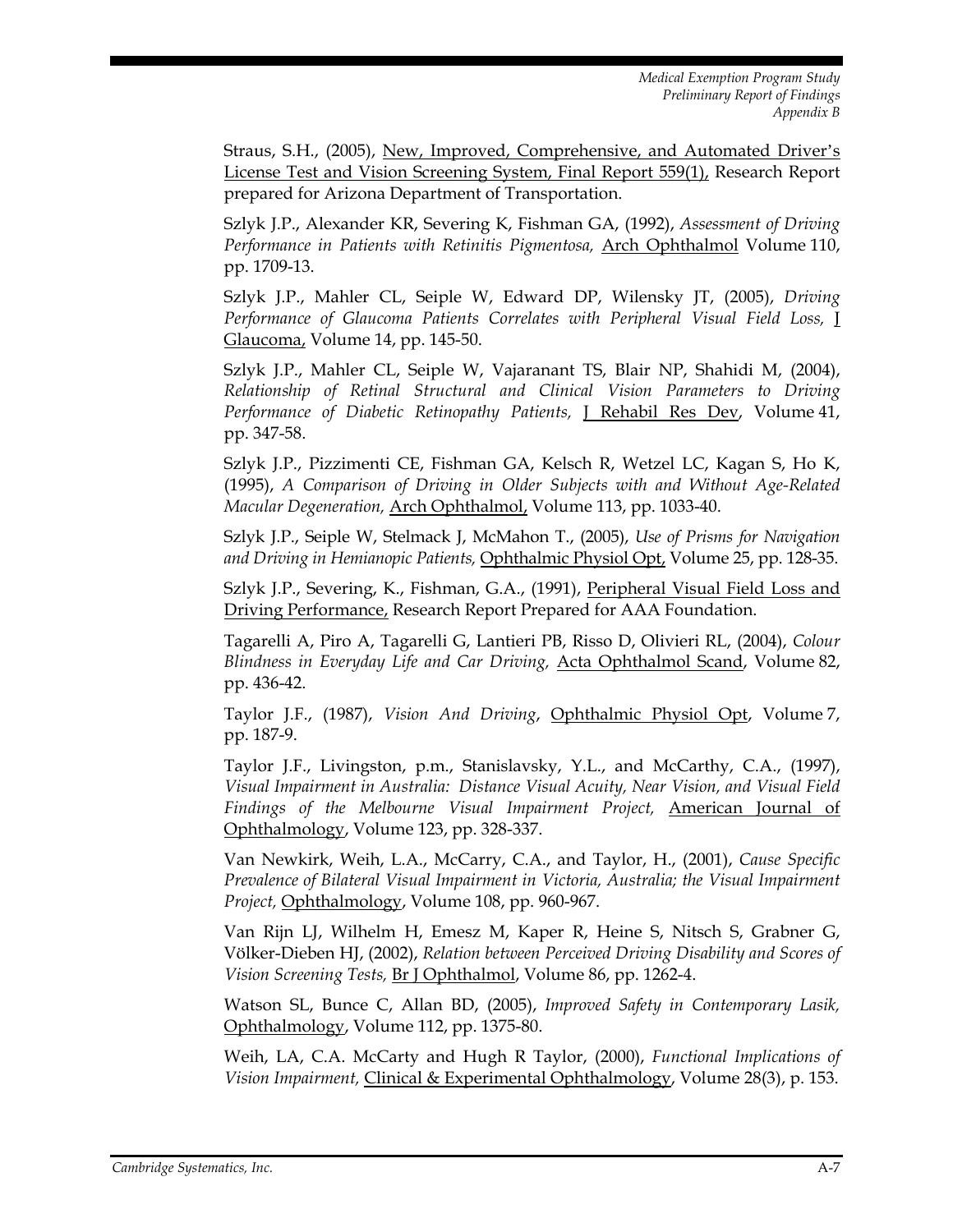> Westlake, W., (2001), *Is a One Eyed Racing Driver Safe to Compete? Formula One (Eye) or Two?,* Br. J. Ophthalmol, Volume 85 pp. 19-624.

> White, J. E., S. C. Marshall, K. L. Diedrich-Closson and A. L. Burton, (2001), *Evaluation of Motor Vehicle Driving Performance in Patients with Chronic Diplopia,* Journal of American Association for Pediatric Ophthalmology and Strabismus, Volume 5(3), pp. 184-188.

> Wilkinson M.E., (1998), *Driving with a Visual Impairment,* Insight, Volume 23, pp. 8-52.

> Wilkinson U.M., (2003), *Driving with a Visual Impairment: New Guidelines Are Needed* (Editorial), Optometry, Volume 74, pp. 7-10.

> Wood J.M., (1999), *How Do Visual Status and Age Impact on Driving Performance as Measured on a Closed Circuit Driving Track?,* Ophthalmic Physiol Opt, Volume 19, pp. 34-40.

> Wood J.M., (2002), *Age and Visual Impairment Decrease Driving Performance as Measured on a Closed-Road Circuit,* Human Factors, Volume 44, pp. 482-94.

> Wood J.M., Mallon K., (2001), *Comparison of Driving Performance of Young and Old Drivers (With and Without Visual Impairment) Measured During In-Traffic Conditions,* Optom Vis Sci, Volume 78, pp. 43-9.

> Wood J.M., Owens D.A., (2006), *Standard Measures of Visual Acuity Do Not Predict Drivers' Recognition Performance Under Day Or Night Conditions,* Optom Vis Sci, Volume 82, pp. 698-705.

> Wood J.M., Troutbeck R., (1992), *Effect of Restriction of the Binocular Visual Field on Driving Performance,* Ophthalmic Physiol Opt., Volume 12(3), pp. 291-8.

> Wood J.M., Troutbeck R., (1994), *Effect of Visual Impairment on Driving,* Human Factors, Volume 36, pp. 476-87.

> Wood, J.M., (2002), *Age and Visual Impairment Decrease Driving Performance as Measured on a Closed-Road Circuit,* Human Factors, Volume 44, No.3, pp. 482-94.

> Wood, J.M., A. Chaparro, T. Carberry, L. Hickson, (2006), *How Does Multi-Tasking Interact with the Effects of Visual Impairment and Age on Measures of Driving Performance?,* Proceedings of 85th Transportation Research Board Annual Meeting, Washington, D.C.

### **A.3 DIABETES BIBLIOGRAPHY**

Fridulv Sagberg (2006), *Driver Health and Crash Involvement: A Case-Control Study,* Accident Analysis and Prevention, Volume 38, Issue 1, pp. 8-34.

*Canine Detection of Hypoglycaemic Episodes Whilst Driving,* Diabetic Medicine, Volume 23, No. 3 (2006), pp. 35. (Letters)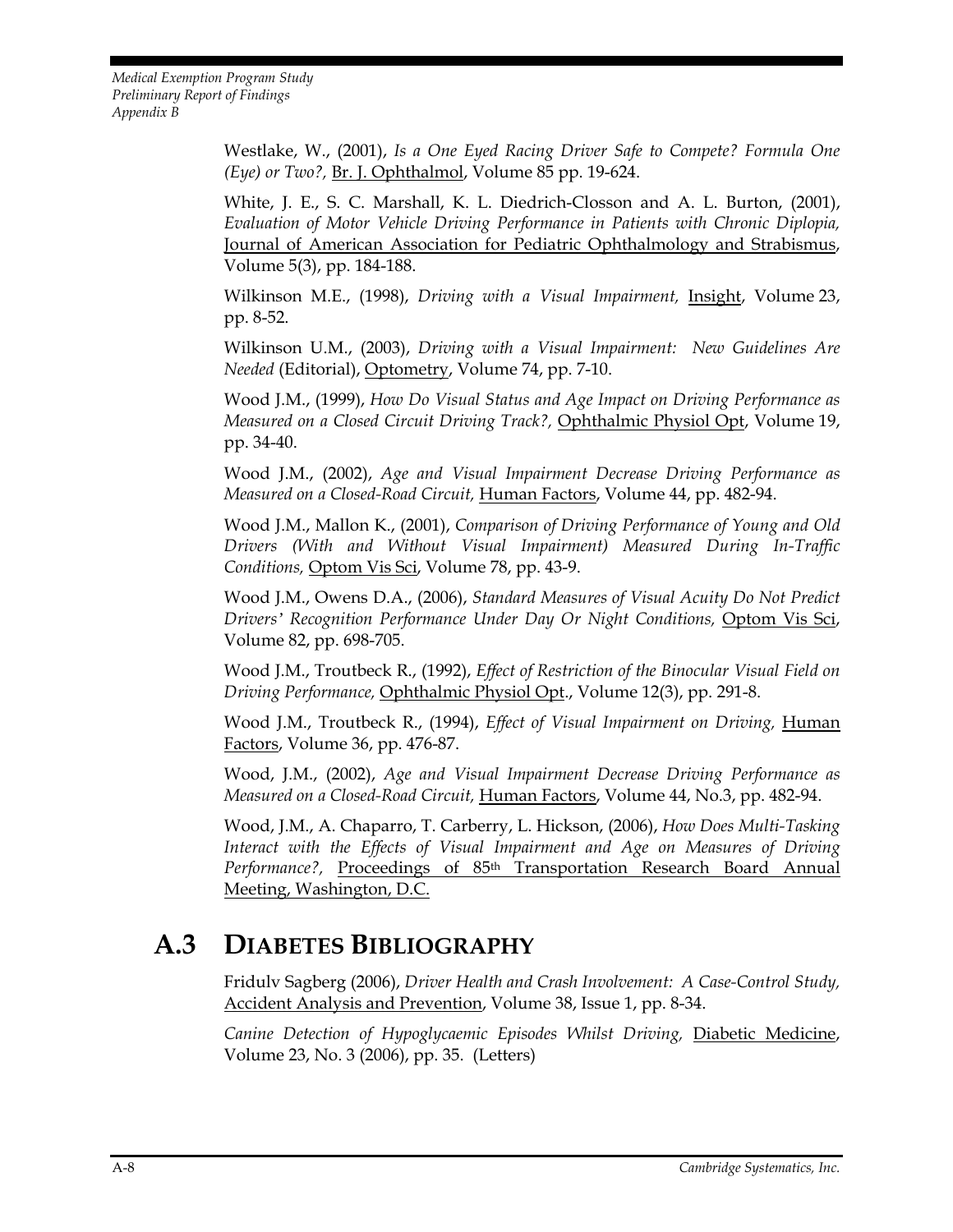Diamond TH, Collins J. Rohl P, (2005), *Motor Vehicle Accidents During Episodes of Hypoglycaemia-Case Reports and Lessons to be Learnt,* Australian family physician, Volume 34, No. 3, pp. 151-154.

E. Peli, A. R. Bowers, A. J. Mandel, K. Higgins, R. Goldstein, L. Bobrow (2005), *The Design of Driving Simulator Performance Evaluations for Driving with Vision Impairments and Visual Aids,* 2005 Transportation Research Board Annual Meeting CD-ROM.

Hypoglycaemia and Driving, Diabetic Medicine, Volume 22, No. 9, (2005), pp. 1289-1290. (Letters)

Cox DJ, Schachinger H., (2004), *Driving Accidents and Diabetes: Risks and Prevention,* Journées annuelles de diabétologie de l'Hôtel-Dieu, Volume 185, No. 5, pp. 181-185. (Full Text in French)

Gilbey S. G., (2004), *Insulin-Treated Diabetes and Driving,* Diabetic Medicine: A Journal of the British Diabetic Association, Volume 21, Suppl. 3, pp. 0-13.

Finck H, Rinnert K., (2004), *Diabetes Mellitus-Fitness to Drive Private and Commercial Vehicles,* MMW Fortschritte der Medizin, Volume 146, pp. 47-50. (Full Text in German)

Graveling, A. J., Warren, R. E., Frier, B. M. (2004), *Hypoglycaemia and Driving in People with Insulin-Treated Diabetes: Adherence to Recommendations for Avoidance,*  Diabetic Medicine, Volume 21, No. 9, pp. 014-1019.

Dorfler H, (2003), *Hypoglycemic and Vision Impaired. When is a Diabetic Patient Unfit to Drive?* MMW Fortschritte der Medizin, Volume 145, No. 23, pp33-36. (Full Text in German)

Cox DJ, Penberthy JK, Zrebiec J, Weinger K, Aikens JE, Frier B et al., (2003), *Diabetes and Driving Mishaps: Frequency and Correlations from a Multi-national Survey,* Diabetes Care, Volume 26, No. 8, pp. 2329–2334.

Kenneth M. Adams, (2003), *Driving and Diabetes, One Piece of Picture,* Diabetes Care, Volume 26, pp. 464–2465. (Editorial)

Razvi, S., Myers, L., Patton, K. (2003), *Screening for Diabetic Retinopathy, a Cause for Concern in People Who Drive,* Diabetic Medicine, Volume 20, No.10., pp. 12-915.

Mansell, P. (2002), *Diabetes and Driving,* Diabetic Medicine, Volume 19, No. 8, pp. 17-618.

Gill, G., Durston, J., Johnston, R. (2002), *Insulin-Treated Diabetes and Driving in the UK*, Diabetic Medicine, Volume 19, No. 6, pp. 35-439.

Emesz M, Egger SF, Nitsch S, Ruckhofer J, Hitzl W, Grabner G, (2001), *Automobile Drivers with Retinal Diseases-A Prospective Analysis,* Klinische Monatsblätter für Augenheilkunde, Volume 218, No. 10, pp. 70-676. (Full Text in German)

Cox DJ, Conder-Frederick LA, Kovatchev BP, Clarke WL, (2001*), Self-Treatment of Hypoglycemia While Driving,* Diabetes Research and Clinical Practice Volume 54, pp. 17-26.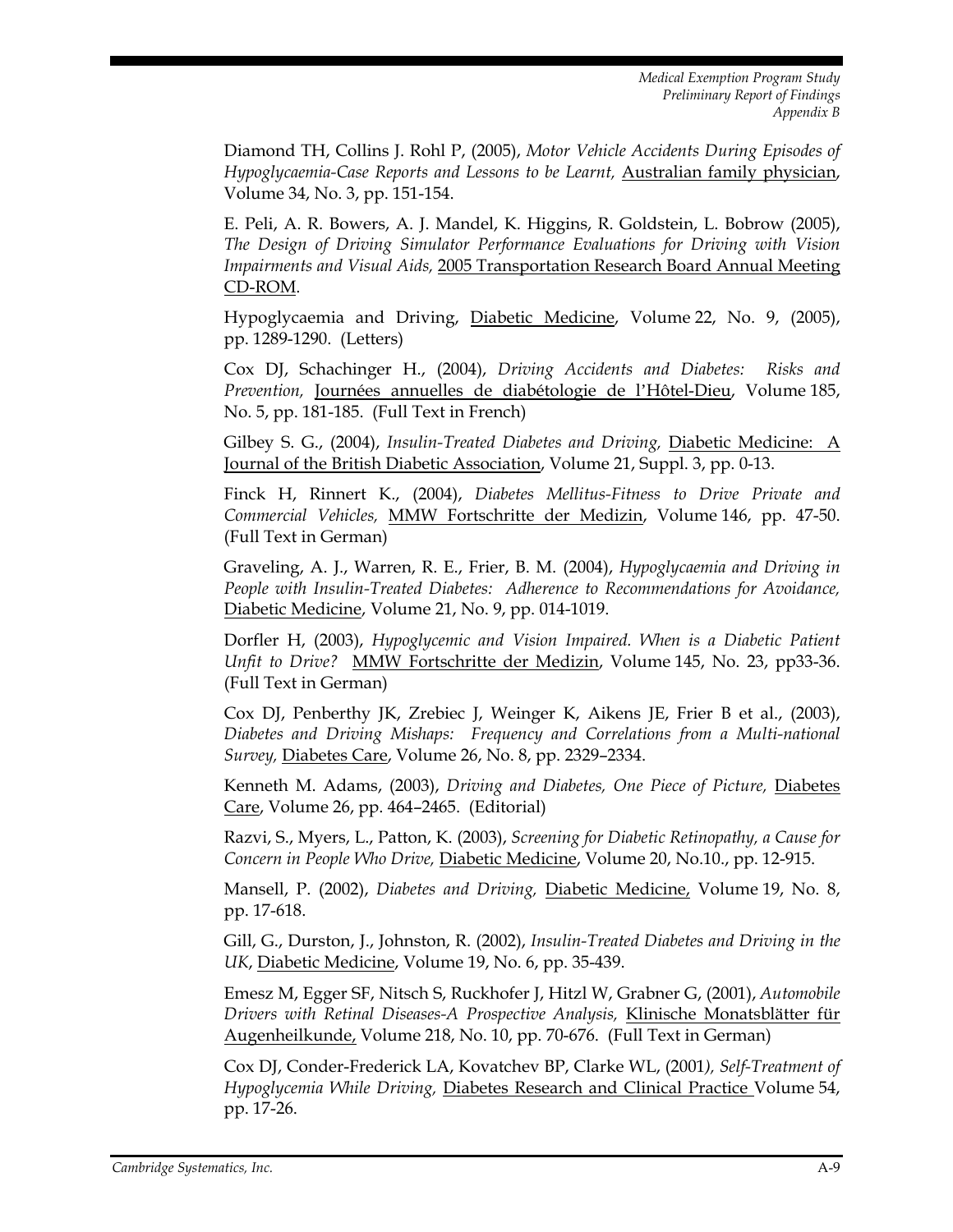Bailey, C.C., Sparrow, J.M, (2001), *Visual Symptomatology in Patients with Sight-Threatening Diabetic Retinopathy,* Diabetic Medicine, Volume 12, No. 11, pp. 83-888.

Cox DJ, Conder-Frederick LA, Kovatchec BP, Julian DM, Clarke W.L., (2000), *Progressive Hypoglycemia's Impact on Driving Simulation Performance. Occurrence, Awareness and Correction.,* Diabetes Care, Volume 23, No. 2, pp. 63-170.

Flanagan DE, Watson J, Everett J, Cavan D, Kerr D, (2000), *Driving and Insulin-Consensus, Conflict or Confusion?,* Diabetic Medicine: A Journal of the British Diabetic Association, Volume 17, No. 4, pp. 16-320.

Clarie Laberge-Nadeau, Georges Dionne, Jean-Marie Ekoe, Pavel Hamet, Denise Desjardins, Stephane Messier, Urs Maag, (2000), *Impact of Diabetes on Crash Risks of Truck-Permit Holders and Commercial Drivers,* Diabetes Care, Volume 23, No. 5, pp. 12-617.

Marrero, David, Edelman, Steve (2000), *Hypoglycemia and Driving Performance: A Flashing Yellow Light?,* Diabetes Care, Volume 23, No. 2, pp. 146-147. (Editorial)

Frier, Brian, Frcpe, (2000), *Hypoglycemia and Driving Performance,* Diabetes Care, Volume 23, No. 2, pp. 148-150. (Editorial)

Barry-Bianchi, Susan (2000), *"Real-Life" Driving Behavior While Hypoglycemic?,* Diabetes Care, Volume 23, No. 8, pp. 1210-1212. (Comments)

AC Burden, N Spiers, (2000), *Progressive Hypoglycemia's Impact on Driving Simulation Performance: Occurrence, Awareness, and Correction,* Diabetes Care, Volume 23, pp. 1866-1867. (Comments)

Cox, Daniel J., Gonder-Frederick, Linda A., Kovatchev, Boris, Clarke, William L. (2000), *Hypoglycemia Driving Research,* Diabetes Care, Volume 23, pp. 1866-1867. (Comments)

Gallo JJ. Rebok GW., Lesikar SE, (1999), *The Driving Habits of Adults Aged 60 Years and Older,* The Journal of the American Geriatrics Society, Volume 47, pp. 335-341.

MacLeod KM, (1999), *Diabetes and Driving: Toward Equitable, Evidence-Based Decision-Making,* Diabetic Medicine, Volume 16, pp. 282-290.

Amiel S.A.A. (1999), *Diabetes and Driving – An Insular Approach,* Diabetic Medicine, Volume 16, Issue. 4, pp. 271-272.

Weinger K, Kinsley BT, Levy CJ, Bajaj M, Simonson DC, Cox DJ, Ryan CM, Jacobson AM, (1999), *The Perception of Safe Driving Ability during Hypoglycemia in Patients with Type 1 Diabetes Mellitus,* The American Journal of Medical Electronics, Volume 107, No. 3, pp. 246-253.

Mc Gwin G Jr, Sims RV, Pulley L, Roseman JM(1999), *Diabetes and Automobile Crashes in the Elderly: A Population-Based Case-Control Study,* Diabetes Care, Volume 22, No. 2, pp. 220-227.

Lucas P (1999), *Driver's License: Responsibility, Ethics and Deontology,* Revue Médicale de Bruxelles, Volume 20, No. 4, pp. A225-229. (Full Text in French)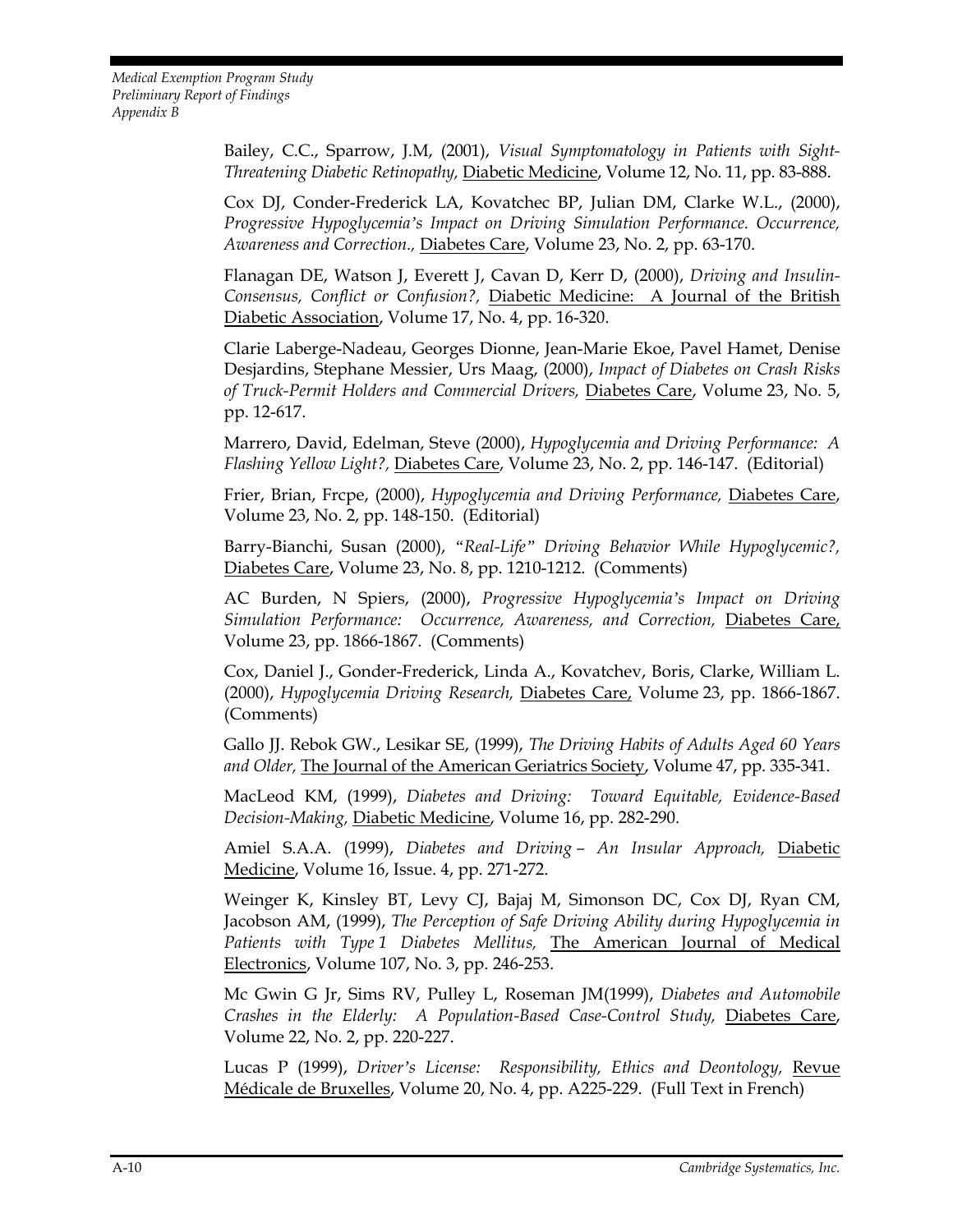Clarke, William L., et al. (1999), *Hypoglycemia and the Decision to Drive a Motor Vehicle by Persons with Diabetes,* Journal of the American Medical Association, Volume 282, No. 8, pp. 750-754.

Pearson AR, Keightley SJ, Casswell AG (1998), *How Good Are We at Assessing Driving Visual Fields in Diabetes,* Eye, Volume 12, pp. 938-942.

D.J. Cox, W.C. Quillian, F.P. Thorndike, B.P. Kovatchev, G. Hanna (1998), *Evaluating Driving Performance of Outpatients with Alzheimer Disease,* Journal of American Board Family Practice, Volume 11, pp. 264–271.

McGwin G, Roseman J (1998), *Diabetes and Accident Insurance,* Diabetes Care, Volume 21, No. 5, pp. 77. (Comments)

Laberge-Nadeau C, Maag U, Cédras L, Desjardins D, Messier S.(1998), A Study of the Risk Associated With the Operation of CMVs by Insulin-Using Diabetic Drivers, Final Report for Transport Canada, November 1998, Montréal, Québec, Canada, Laboratory on Transportation Safety of the CRT, Université de Montréal, (No. CRT-98-57).

B Mathiesen, K Borch-Johnsen (1997), *Diabetes and Accident Insurance. A 3-year Follow-up of 7,599 Insured Diabetic Individuals,* Diabetes Care, Volume 20, No. 11, pp. 781-1784.

Brunner GA, Semlitsch B, Siebenhofer A, Pieber TR (1996), *Driver's License, Driving Habits and Traffic Safety of Patients with Diabetes Mellitus,* Wien Klin Wochenschr, Volume 108, No. 22, pp. 31-736. (Full Text in German)

Veneman TF (1996), *Diabetes Mellitus and Traffic Incidents,* The Netherlands Journal of Medicine, Volume 48, No. 1, pp. 4-28.

Ysander, L. (1996), *The Safety of Drivers with Chronic Disease,* British Journal of Industrial Medicine, Volume 23, pp. 28-36.

Distiller LA, Kramer BD (1996), *Driving and Diabetics on Insulin Therapy,* South African Medical Journal, Volume 8, pp. 1018-1020.

Claire Laberge-Nadeaua, Georges Dionneb, Urs Maagc, Denise Desjardinsd, Charles Vanassed and Jean-Marie Ékoé (1996), *Medical Conditions and the Severity of Commercial Motor Vehicle Drivers' Road Accidents,* Accident Analysis and Prevention, Volume 28, Issue 1, pp. 3-51.

Rehn, C.G, Ross, S.E. (1995), *Syncope as Etiology of Road Crashes Involving Elderly Drivers,* American Surgeon, Volume 61, pp. 006-1008.

Mathieu F, Bergeron J, Dupuis G, Ekoe JM, Laberge-Nadeau C (1994), *Diabetes and Road Safety,* Diabete Metab, Volume 20, No. 4, pp. 05-14.

Gold A.E. et al. (1994), *Frequency of Severe Hypoglycemia in Patients with Type 1 Diabetes with Impaired Awareness of Hypoglycemic,* Diabetes Care, Volume 17, No. 7, pp. 697-703.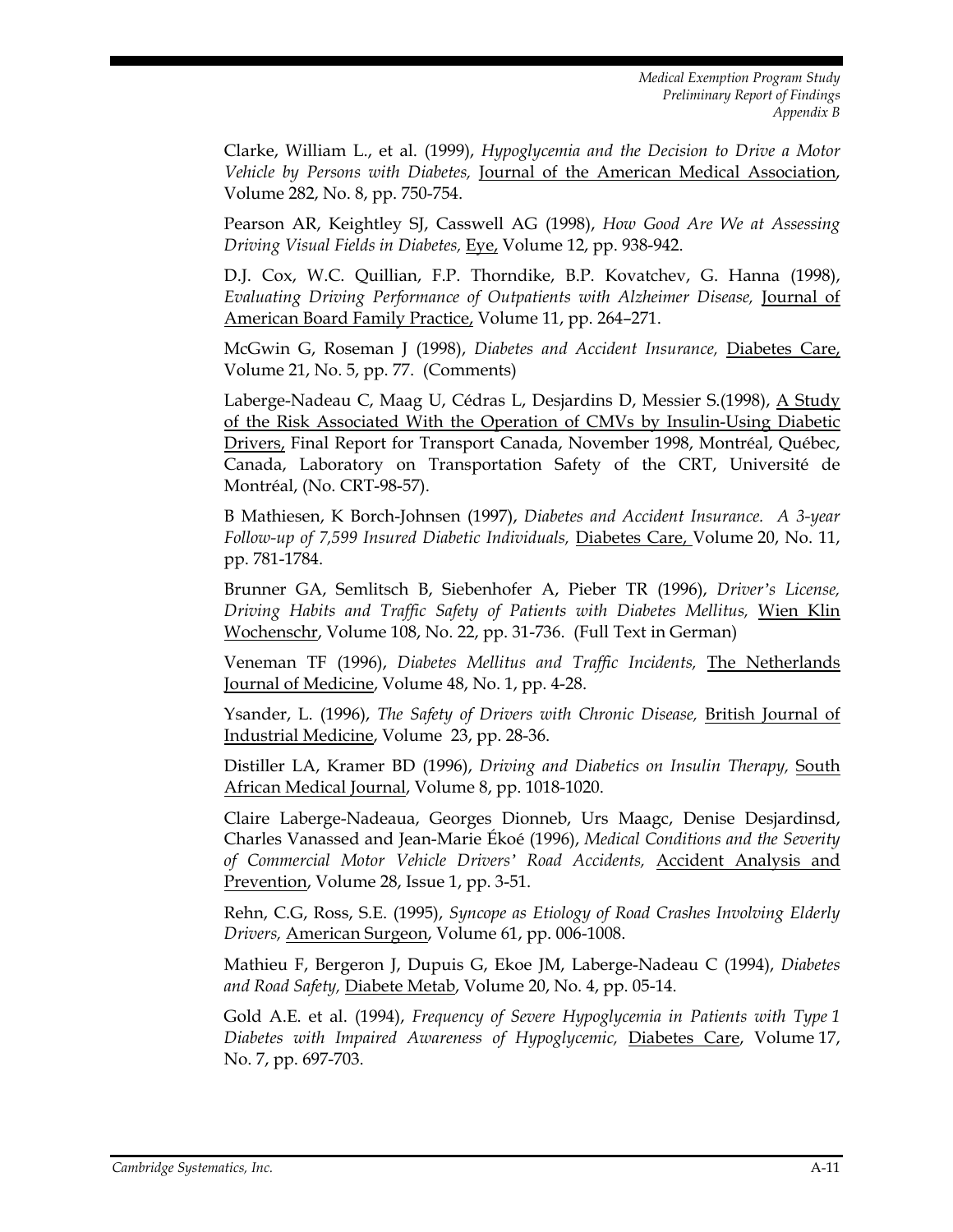> Gresset, J., Meyer, F.(1994), *Risk of Automobile Accidents among Elderly Drivers with Impairments or Chronic Diseases,* Canadian Journal of Public Health, Volume 84, No. 4, pp. 282-285.

> W.C. Quillian, D.J. Cox, L.A. Gonder-Frederick, N.R. Driesen, W.L. Clarke, (1994), *Reliability of Driving Performance during Moderate Hypoglycemia in Adults with IDDM,* Diabetes Care, Volume 17, pp. 1367–1368.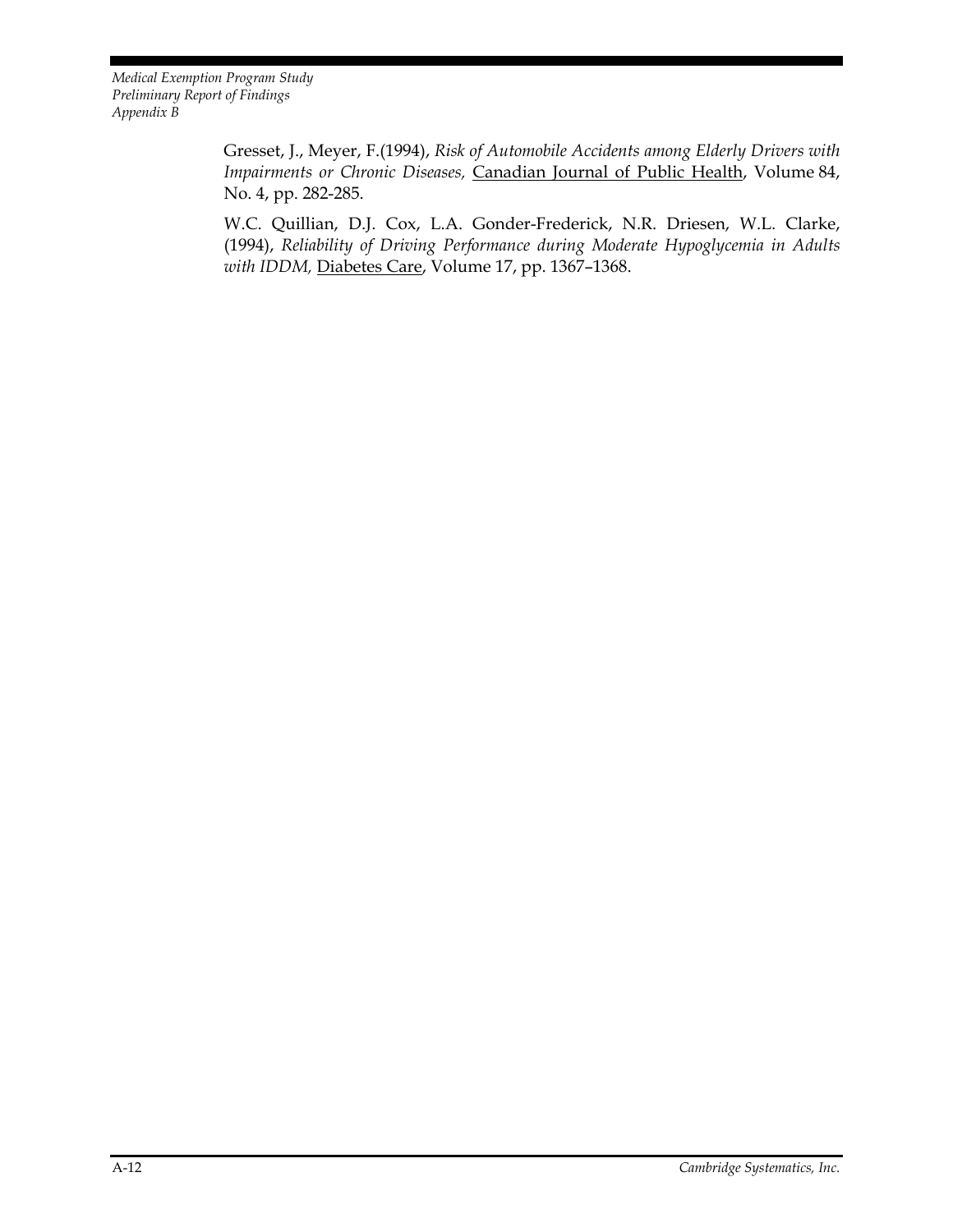# **B. Driver and Collision Data Schema**

The following table enumerates the statistical variables used in the transformation of driver and collision data into a format suitable for use with the SAS statistical analysis package.

For variables listed in the format A1-A137, there are 137 instances of this variable. Each instance represents a sequential month from January, 1995 through May, 2006.

| Variable                | Description                                                                      | Data Source                    |
|-------------------------|----------------------------------------------------------------------------------|--------------------------------|
| lastname                | Last Name                                                                        | Control and Exempt Driver Data |
| firstname               | <b>First Name</b>                                                                | Control and Exempt Driver Data |
| middlename              | Middle Name                                                                      | Control and Exempt Driver Data |
| birthdate               | <b>Birth date</b>                                                                | Control and Exempt Driver Data |
| license                 | License                                                                          | Control and Exempt Driver Data |
| licensesta              | License State                                                                    | Control and Exempt Driver Data |
| age                     | Age                                                                              | Control and Exempt Driver Data |
| $ft11-f1137$            | Fatal Crashes (one column each for each<br>month starting from January 1, 1995)  | Control and Exempt Driver Data |
| $inj1-inj137$           | Injury Crashes (one column each for each<br>month starting from January 1, 1995) | Control and Exempt Driver Data |
| tawy1-<br>tawy137       | Tow Aways (one column each for each<br>month starting from January 1, 1995)      | Control and Exempt Driver Data |
| ftldum1-<br>ftldum137   | Indicators for Fatal Crashes $(= 0$ if no<br>crash, $= 1$ if crash occurred)     | Control and Exempt Driver Data |
| injdum1-<br>injdum137   | Indicators for Injury Crashes $(= 0$ if no<br>$crash$ , = 1 if crash occurred)   | Control and Exempt Driver Data |
| tawydum1-<br>tawydum137 | Indicators for Tow Away Crashes (= 0 if<br>no crash, = 1if crash occurred)       | Control and Exempt Driver Data |
| ftlsum                  | Total Fatal Crashes from January 1, 1995                                         | Control and Exempt Driver Data |
| injsum                  | Total Injury Crashes from January 1,<br>1996                                     | Control and Exempt Driver Data |
| tawysum                 | Total Tow Aways from January 1, 1997                                             | Control and Exempt Driver Data |
| crashdummy              | Indicator for presence of crashes of any<br>kind since January 1, 1995           | Control and Exempt Driver Data |

**Table B.1 SAS Schema for Exemption Data**